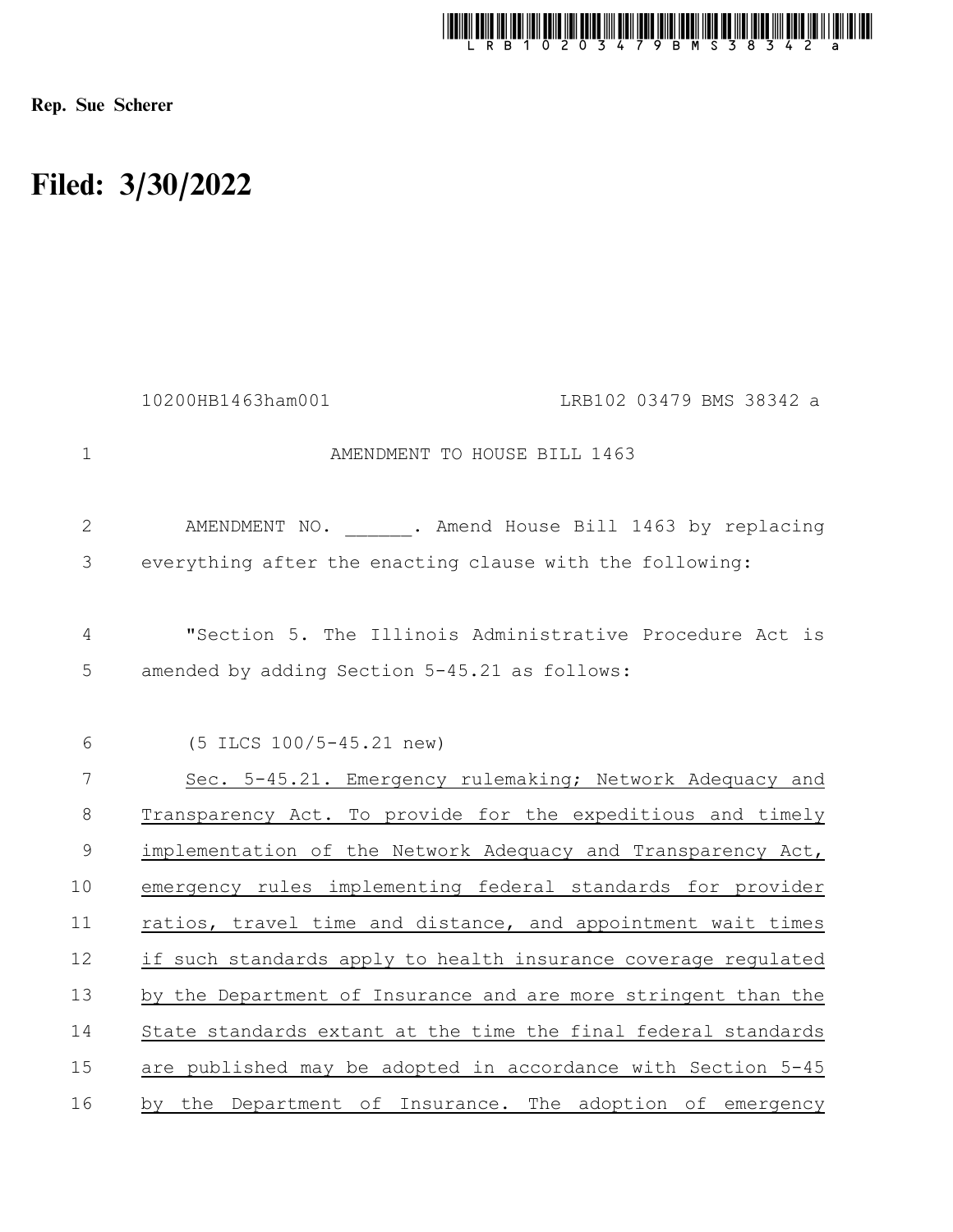10200HB1463ham001 -2- LRB102 03479 BMS 38342 a

| $\mathbf 1$ | rules authorized by Section 5-45 and this Section is deemed to |
|-------------|----------------------------------------------------------------|
| 2           | be necessary for the public interest, safety, and welfare.     |
|             |                                                                |
| 3           | Section 10. The Illinois Insurance Code is amended by          |
| 4           | changing Sections 132, 132.5, 155.35, 402, 408, 511.109,       |
| 5           | 512-3, 512-5, and 513b3 and by adding Section 512-11 as        |
| 6           | follows:                                                       |
|             |                                                                |
| 7           | (215 ILCS 5/132) (from Ch. 73, par. 744)                       |
| $8\,$       | Sec. 132. Market conduct and non-financial examinations.       |
| $\mathsf 9$ | (a) Definitions.                                               |
| 10          | As used in this Section:                                       |
| 11          | "Desk examination" means an examination conducted by           |
| 12          | market conduct surveillance personnel at a location other than |
| 13          | the regulated person's premises. A "desk examination" is       |
| 14          | usually performed at the Department's offices with the insurer |
| 15          | providing requested documents by hard copy, microfiche, discs, |
| 16          | or other electronic media for review without an on-site        |
| 17          | examination.                                                   |
| 18          | "Market analysis" means a process whereby market conduct       |
| 19          | surveillance personnel collect and analyze information from    |
| 20          | filed schedules, surveys, data calls, required reports, and    |
| 21          | other sources in order to develop a baseline understanding of  |
| 22          | the marketplace and to identify patterns or practices of       |
| 23          | regulated persons that deviate significantly from the norm or  |
| 24          | that may pose a potential risk to the insurance consumer.      |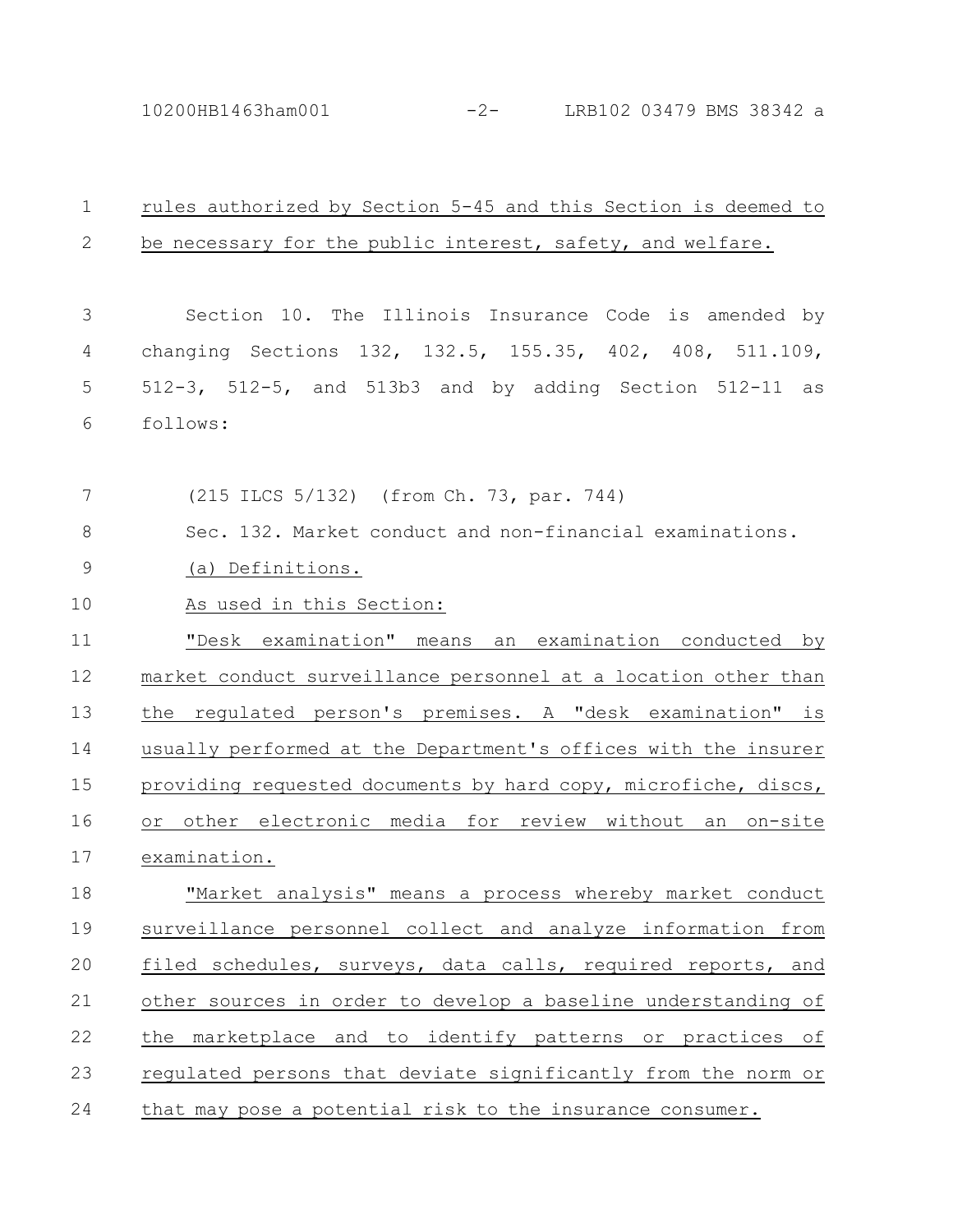10200HB1463ham001 -3- LRB102 03479 BMS 38342 a

| $\mathbf{1}$                         | "Market conduct action" means any of the full range of         |
|--------------------------------------|----------------------------------------------------------------|
| $\mathfrak{2}% _{G}(\mathbb{Z}_{+})$ | activities that the Director may initiate to assess and        |
| $\mathcal{S}$                        | address the market practices of regulated persons, including,  |
| 4                                    | not limited to, market analysis and market conduct<br>but      |
| 5                                    | examinations. "Market conduct action" does not include the     |
| 6                                    | Department's consumer complaint process outlined in 50 Ill.    |
| 7                                    | Adm. Code 926; however, the Department may initiate market     |
| 8                                    | conduct actions based on information gathered during that      |
| $\mathsf 9$                          | process. Examples of "market conduct action" include, but are  |
| 10                                   | not limited to:                                                |
| 11                                   | (1) correspondence with the company or person;                 |
| 12                                   | (2)<br>interviews with the company or person;                  |
| 13                                   | (3)<br>information gathering;                                  |
| 14                                   | reviews of policies and procedures;<br>(4)                     |
| 15                                   | (5) interrogatories;                                           |
| 16                                   | (6) reviews of self-evaluations and voluntary                  |
| 17                                   | compliance programs of the person or company;                  |
| 18                                   | self-audits; and<br>(7)                                        |
| 19                                   | (8)<br>market conduct examinations.                            |
| 20                                   | "Market conduct examination" or "examination" means any        |
| 21                                   | type of examination described in the NAIC Market Regulation    |
| 22                                   | Handbook that may be used to assess a regulated person's       |
| 23                                   | compliance with the laws, rules, and regulations applicable to |
| 24                                   | examinee. "Market conduct examination" includes<br>the         |
| 25                                   | comprehensive examinations, targeted examinations,<br>and      |
| 26                                   | follow-up examinations. Market conduct examinations may be     |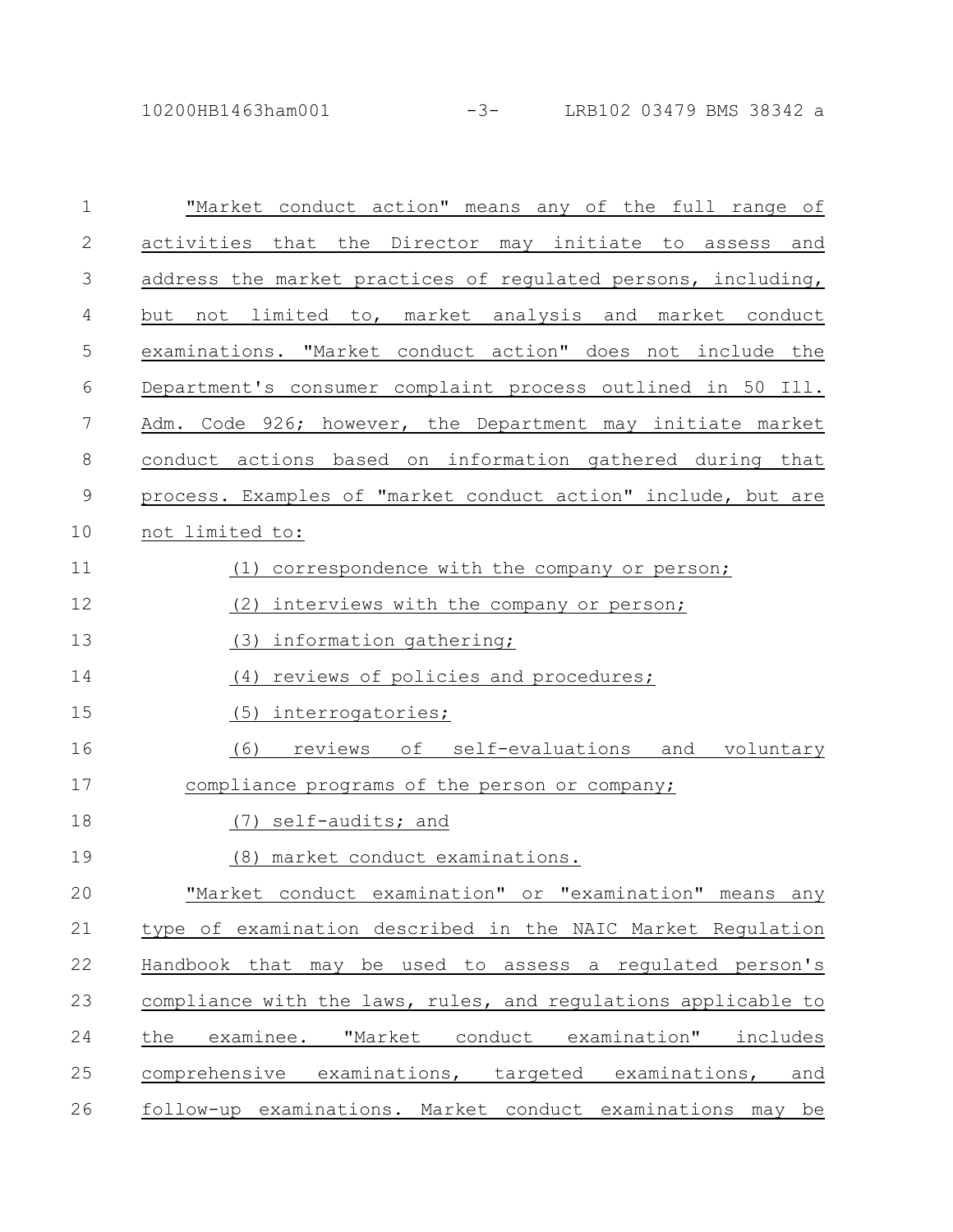| $\mathbf 1$  | conducted as desk examinations, on-site examinations, or a                   |
|--------------|------------------------------------------------------------------------------|
| $\mathbf{2}$ | combination of those 2 types of examinations.                                |
| 3            | "Market conduct surveillance" means market analysis or a                     |
| 4            | market conduct action.                                                       |
| 5            | "Market conduct surveillance personnel" means those                          |
| 6            | individuals employed or retained by the Department and                       |
| 7            | designated by the Director to collect, analyze, review, or act               |
| 8            | on information in the insurance marketplace that identifies                  |
| $\mathsf 9$  | patterns or practices of insurers. "Market conduct                           |
| 10           | surveillance personnel" includes all persons identified as an                |
| 11           | examiner in the insurance laws or rules of this State if the                 |
| 12           | Director has designated those persons to assist the Director                 |
| 13           | ascertaining the non-financial business practices,<br>in                     |
| 14           | performance, and operations of a company or person subject to                |
| 15           | the Director's jurisdiction.                                                 |
| 16           | "NAIC" means the National Association of Insurance                           |
| 17           | Commissioners.                                                               |
| 18           | "On-site examination" means an examination conducted at                      |
| 19           | the insurer's home office or the location where the records                  |
| 20           | under review are stored.                                                     |
| 21           | (b) Examinations. $(1)$                                                      |
| 22           | Director, for the purposes of ascertaining the<br>The                        |
| 23           | non-financial business practices, performance, and operations                |
| 24           | of any company, may make examinations of:                                    |
| 25           | (1) $\left(\frac{a}{b}\right)$ any company transacting or being organized to |
| 26           | transact business in this State;                                             |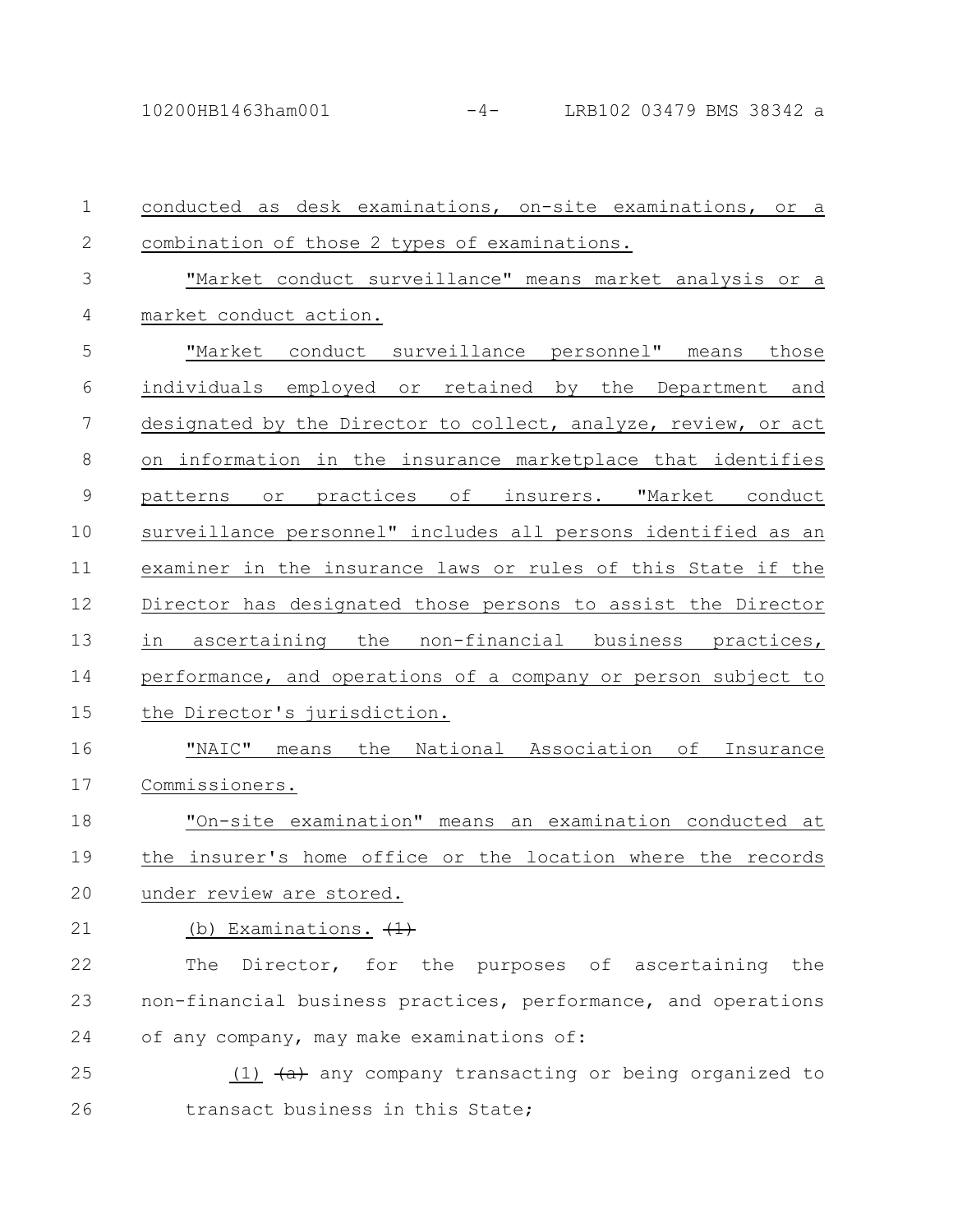$(2)$   $\leftrightarrow$  any person engaged in or proposing to be engaged in the organization, promotion, or solicitation of shares or capital contributions to or aiding in the formation of a company;

(3)  $\left\{\leftrightarrow\right\}$  any person having a contract, written or oral, pertaining to the management or control of a company as general agent, managing agent, or attorney-in-fact; 5 6 7

(4)  $\left(\frac{d}{dt}\right)$  any licensed or registered producer, firm, or administrator, or any person, organization, or corporation making application for any licenses or registration; 8 9 10

(5) (e) any person engaged in the business of adjusting losses or financing premiums; or 11 12

 $(6)$   $(f)$  any person, organization, trust, or corporation having custody or control of information reasonably related to the operation, performance, or conduct of a company or person subject to the jurisdiction of the Director. 13 14 15 16 17

(c) Market analysis and market conduct actions. 18

(1) The Director may perform market analysis by gathering and analyzing information from data currently available to the Director, information from surveys or reports that are submitted regularly to the Director or required in a data call, information collected by the NAIC, and information from a variety of other sources in both the public and private domain in order to develop a baseline understanding of the marketplace and to identify 19 20 21 22 23 24 25 26

1

2

3

4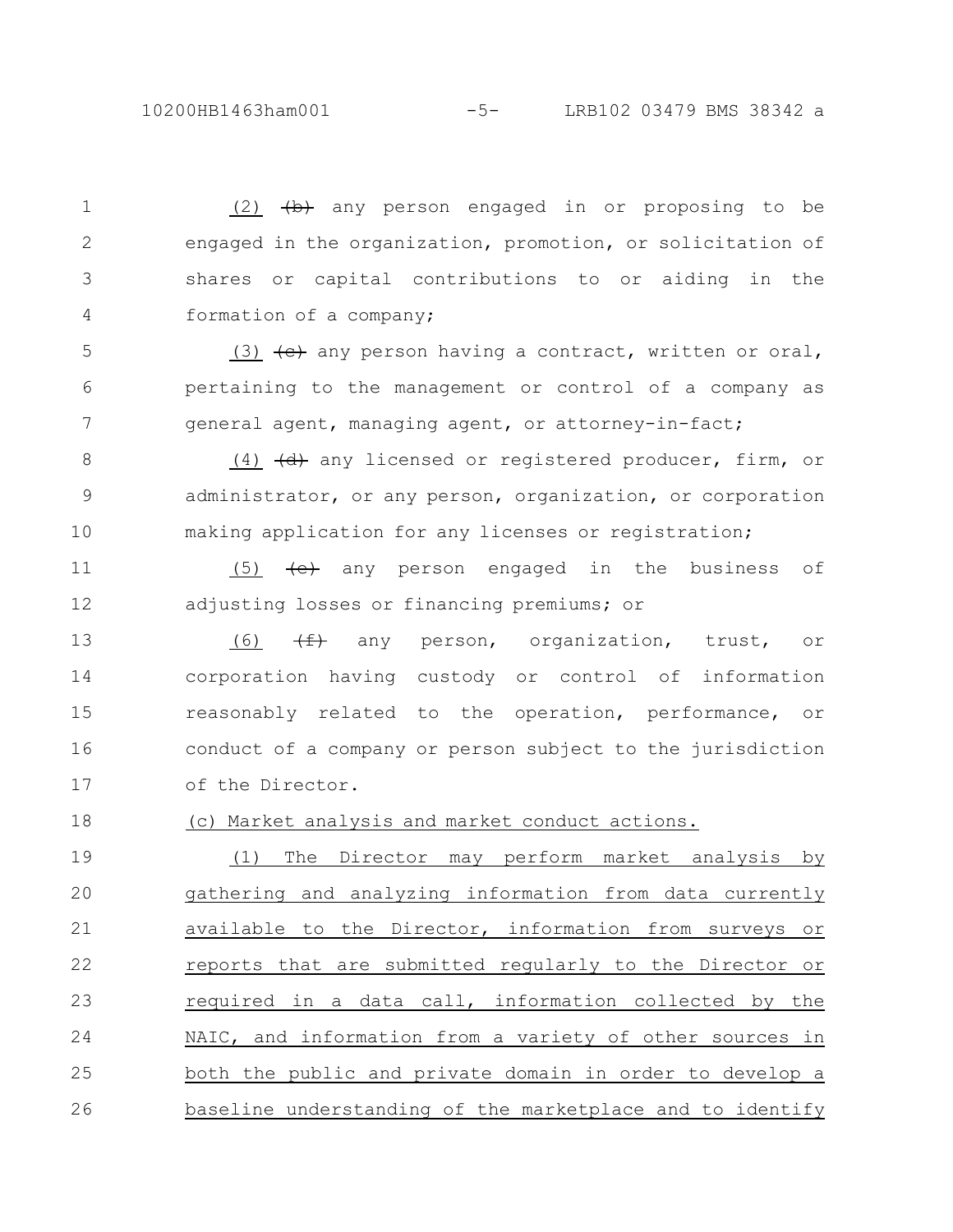for further review practices that deviate from the norm or that may pose a potential risk to the insurance consumer. The Director shall use the NAIC Market Regulation Handbook as a guide in performing market analysis. 1 2 3 4

(2) If the Director determines that further inquiry into a particular person or practice is needed, the Director may consider one or more market conduct actions. The Director shall inform the examinee in writing of the type of market conduct action selected and shall use the NAIC Market Regulation Handbook as a guide in performing the market conduct action. The Director may coordinate a market conduct action and findings of this State with market conduct actions and findings of other states. 5 6 7 8 9 10 11 12 13

(3) Nothing in this Section requires the Director to conduct market analysis prior to initiating any market conduct action. 14 15 16

(4) Nothing in this Section restricts the Director to the type of market conduct action initially selected. The Director shall inform the examinee in writing of any change in the type of market conduct action being conducted. 17 18 19 20 21

(d) Access to books and records; oaths and examinations. 22

(2) Every examinee company or person being examined and its officers, directors, and agents must provide to the Director convenient and free access at all reasonable hours at its office or location to all books, records, documents, 23 24 25 26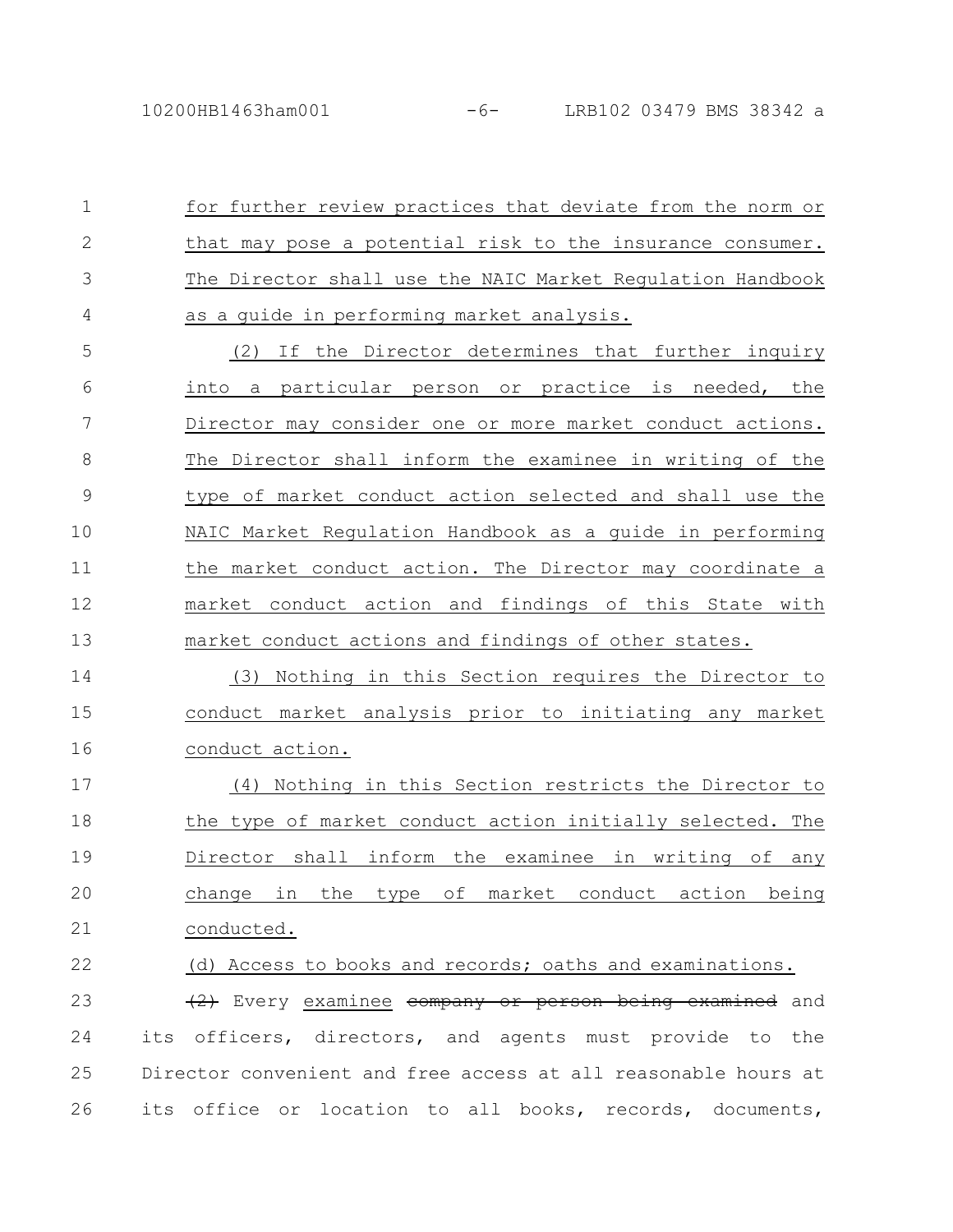10200HB1463ham001 -7- LRB102 03479 BMS 38342 a

including consumer communications, and any or all papers relating to the business, performance, operations, and affairs of the examinee company. The officers, directors, and agents of the examinee company or person must facilitate the market conduct action examination and aid in the action examination so far as it is in their power to do so. 1 2 3 4 5 6

The Director and any authorized market conduct surveillance personnel examiner have the power to administer oaths and examine under oath any person relative to the business of the examinee company being examined. Any delay of more than 5 business days in the transmission of requested documents without an extension approved by the Director or designated market conduct surveillance personnel is a violation of this Section. 7 8 9 10 11 12 13 14

15

(e) Examination report.

(3) The market conduct surveillance personnel examiners designated by the Director under Section 402 must make a full and true report of every examination made by them, which contains only facts ascertained from the books, papers, records, or documents, and other evidence obtained by investigation and examined by them or ascertained from the testimony of officers or agents or other persons examined under oath concerning the business, affairs, conduct, and performance of the examinee company or person. The report of examination must be verified by the oath of the examiner in charge thereof, and when so verified is prima facie evidence 16 17 18 19 20 21 22 23 24 25 26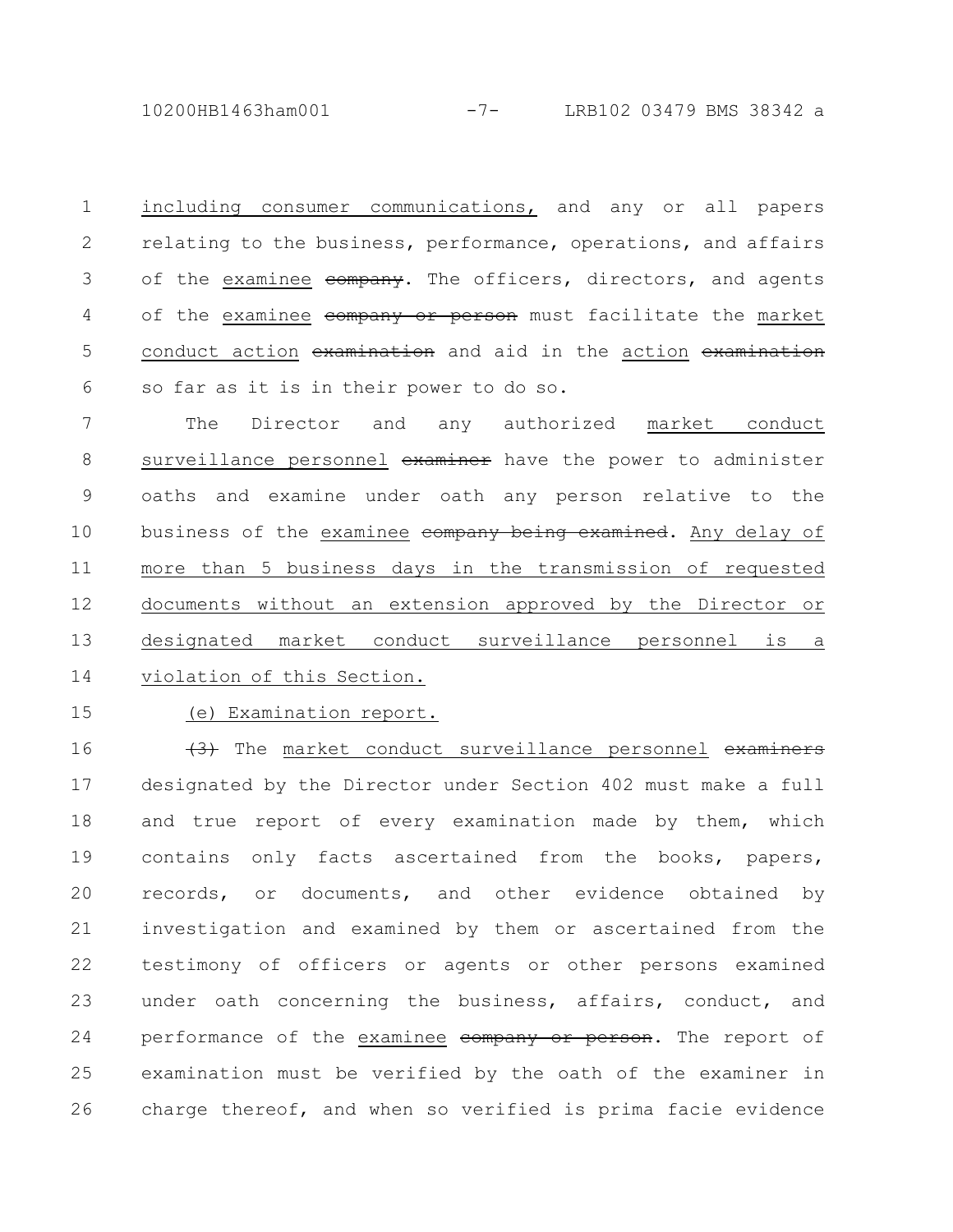10200HB1463ham001 -8- LRB102 03479 BMS 38342 a

in any action or proceeding in the name of the State against the company, its officers, or agents upon the facts stated therein. 1 2 3

4

## (f) Examinee acceptance of examination report.

The Department and the examinee shall adhere to the following timeline, unless a mutual agreement is reached to modify the timeline: 5 6 7

(1) The Department shall deliver the draft report to the examinee within 60 days after completion of the examination. "Completion of the examination" means the date the Department confirms in writing that the examination is completed. Nothing in this Section prevents the Department from sharing an earlier draft of the report with the examinee before confirming that the examination is completed. 8 9 10 11 12 13 14 15

(2) If the examinee chooses to respond with written submissions or rebuttals, the examinee must do so within 30 days after receipt of any draft report delivered after the completion of the examination. 16 17 18 19

(3) After receipt of any written submissions or rebuttals, the Department shall issue a final report. At any time, the Department may share draft corrections or changes to the report with the examinee before issuing a final report, and the examinee shall have 30 days to respond to the draft. 20 21 22 23 24 25

(4) The examinee shall, within 10 days after the 26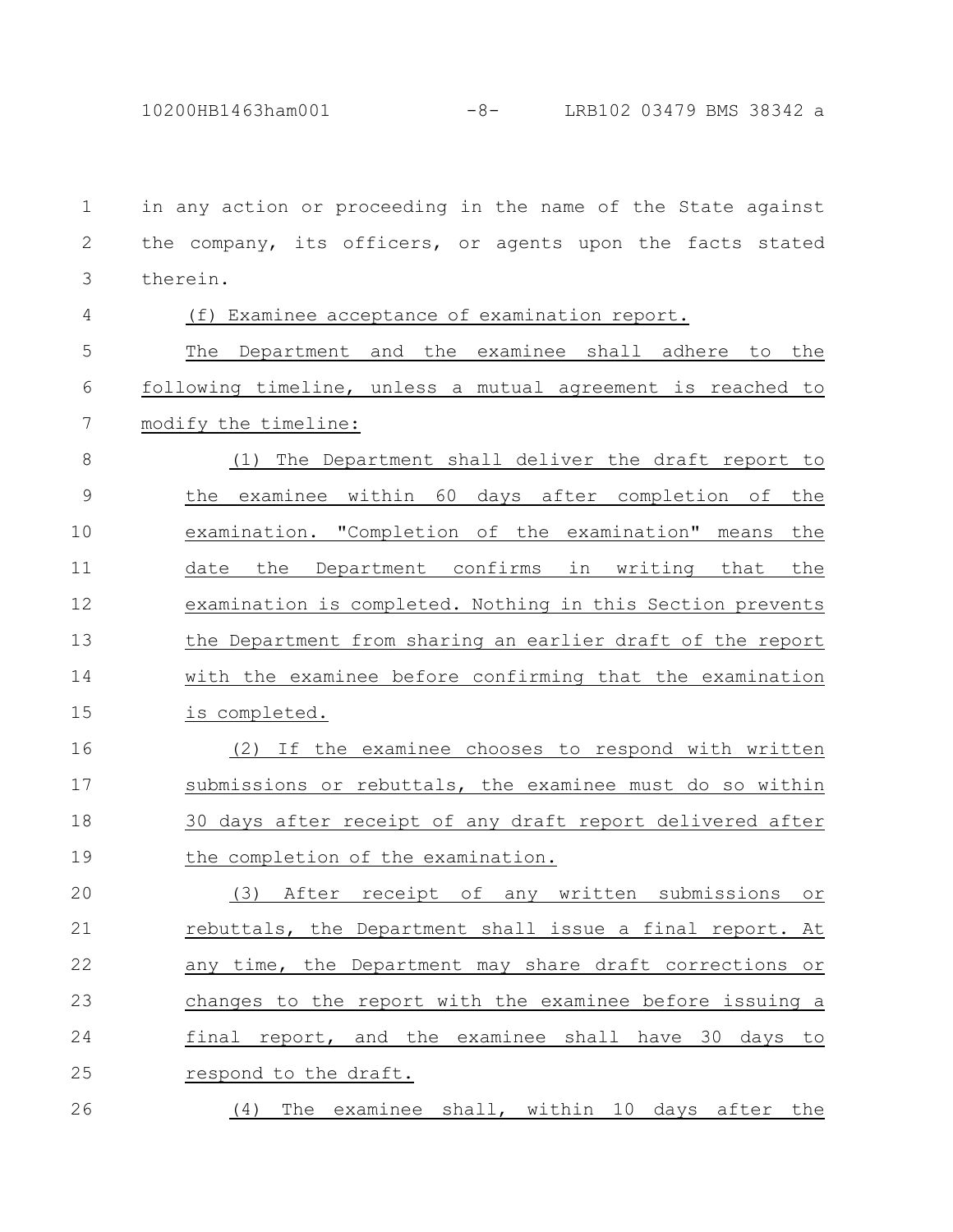10200HB1463ham001 -9- LRB102 03479 BMS 38342 a

| $\mathbf 1$    | issuance of the final report, accept the final report or                      |
|----------------|-------------------------------------------------------------------------------|
| $\mathbf{2}$   | request a hearing in writing. Failure to take either                          |
| 3              | action within 10 days shall be deemed an acceptance of the                    |
| $\overline{4}$ | final report. If the examinee accepts the examination                         |
| 5              | report, the Director shall continue to hold the content of                    |
| 6              | the examination report as private and confidential for a                      |
| 7              | period of 30 days, except to the extent provided for in                       |
| 8              | subsection (h) and in paragraph $(10)$ of subsection $(q)$ .                  |
| $\mathcal{G}$  | Thereafter, the Director shall open the report for public                     |
| 10             | inspection if no court of competent jurisdiction has                          |
| 11             | stayed its publication.                                                       |
| 12             | (g) Written hearing.                                                          |
| 13             | Notwithstanding anything to the contrary in this Code or                      |
| 14             | Department rules, if the examinee requests a hearing, the                     |
| 15             | following procedures apply:                                                   |
| 16             | The examinee shall request the hearing in writing<br>(1)                      |
| 17             | and shall specify the issues in the final report that the                     |
| 18             | examinee is challenging. The examinee is limited to                           |
| 19             | challenging the issues that were previously challenged in                     |
| 20             | the<br>examinee's<br>written<br>submission<br>and<br>rebuttal<br>$\circ$ $\,$ |
| 21             | supplemental submission and rebuttal as provided pursuant                     |
| 22             | to paragraphs (2) and (3) of subsection (f).                                  |
| 23             | hearing shall be conducted<br>The<br>by written<br>(2)                        |
| 24             | arguments submitted to the Director.                                          |
| 25             | Discovery is limited to the market conduct<br>(3)                             |
|                |                                                                               |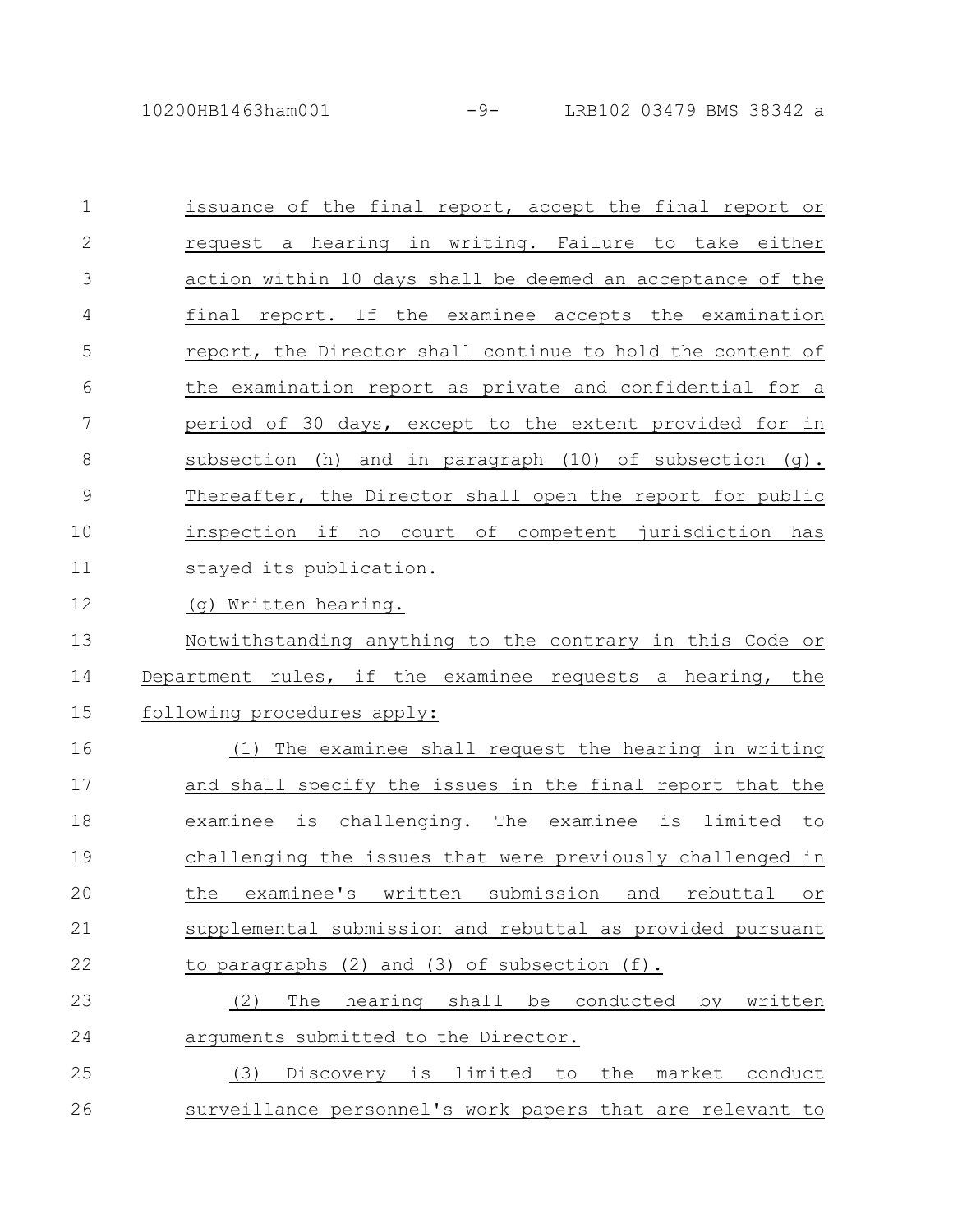| $\mathbf{1}$    | the issues the examinee is challenging. The relevant      |
|-----------------|-----------------------------------------------------------|
| $\mathbf{2}$    | market conduct_surveillance personnel's work papers shall |
| 3               | be deemed admitted into and included in the record. No    |
| 4               | other forms of discovery, including depositions and       |
| 5               | interrogatories, are allowed, except upon written         |
| 6               | agreement of the examinee and the Department's counsel.   |
| $7\phantom{.0}$ | (4) Only the examinee and the Department's counsel may    |
| $8\,$           | submit written arguments.                                 |
| $\mathsf 9$     | (5)<br>The examinee shall submit its written argument     |
| 10              | within 30 days after the Department's counsel serves a    |
| 11              | formal notice of hearing.                                 |
| 12              | (6) The Department's counsel shall submit its written     |
| 13              | response within 30 days after the examinee submits its    |
| 14              | written argument.                                         |
| 15              | (7) The Director shall issue a decision accompanied by    |
| 16              | findings and conclusions resulting from the Director's    |
| 17              | consideration and review of the written arguments, the    |
| 18              | final report, relevant market conduct surveillance        |
| 19              | personnel work papers, and any written submissions or     |
| 20              | rebuttals. The Director's order is a final agency action  |
| 21              | and shall be served upon the examinee by electronic mail  |
| 22              | together with a copy of the final report pursuant to      |
| 23              | Section 10-75 of the Illinois Administrative Procedure    |
| 24              | Act.                                                      |
| 25              | (8) Any portion of the final examination report that      |
| 26              | was not challenged by the examinee is incorporated into   |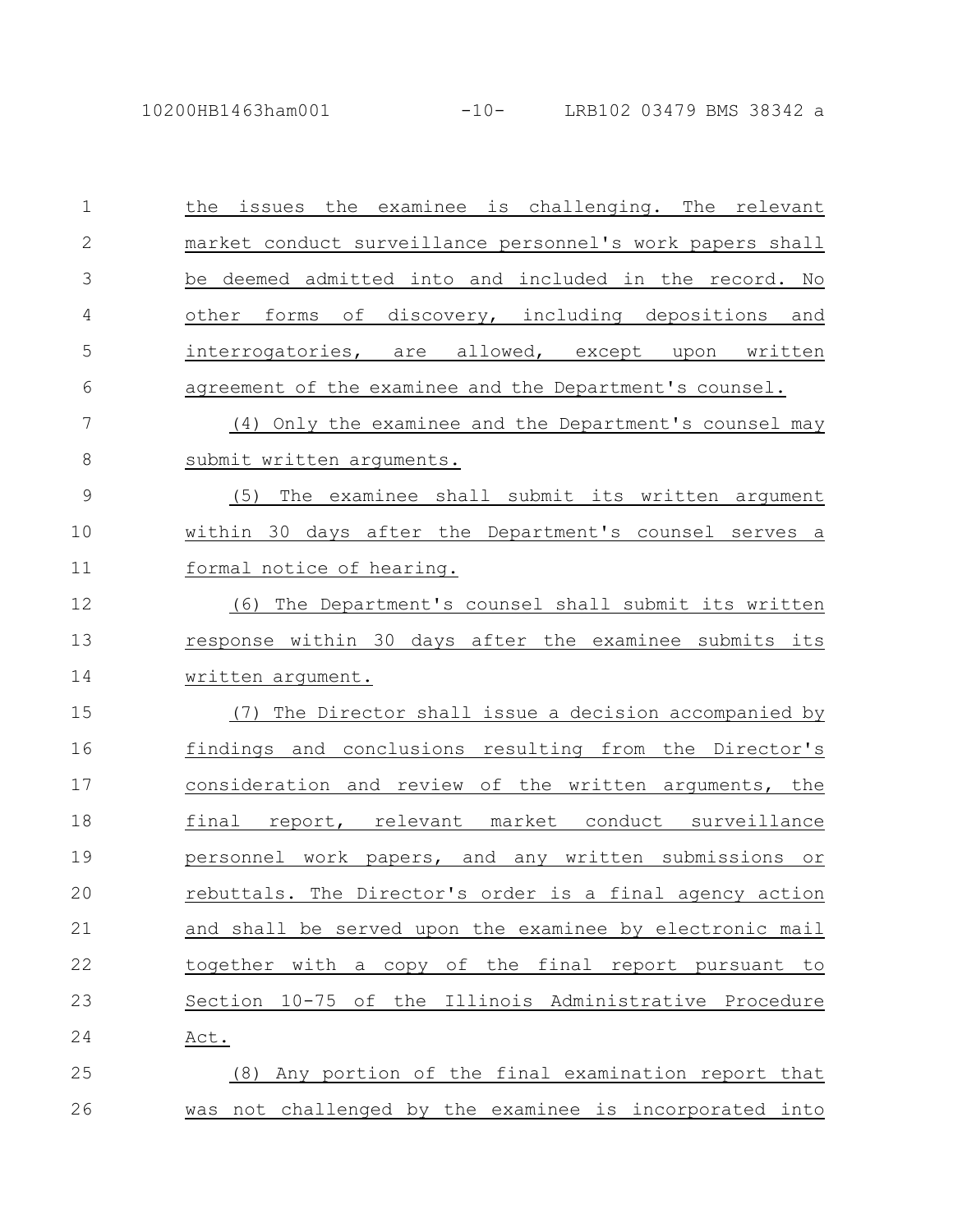| $\mathbf 1$   | the decision of the Director.                                                             |
|---------------|-------------------------------------------------------------------------------------------|
| 2             | (9) Findings of fact and conclusions of law in the                                        |
| 3             | Director's final agency action are prima facie evidence in                                |
| 4             | any legal or regulatory action.                                                           |
| 5             | an examinee has requested a hearing, the<br>If<br>(10)                                    |
| 6             | Director shall continue to hold the content of any                                        |
| 7             | examination report or other final agency action of a                                      |
| 8             | market conduct examination as private and confidential for                                |
| $\mathcal{G}$ | a period of 49 days after the final agency action. After                                  |
| 10            | the 49-day period expires, the Director shall open the                                    |
| 11            | final agency action for public inspection if a court of                                   |
| 12            | competent jurisdiction has not stayed its publication.                                    |
| 13            | Nothing in this Section prevents the Director from<br>(h)                                 |
| 14            | disclosing at any time the content of an examination report,                              |
| 15            | preliminary examination report, or results, or any matter                                 |
| 16            | relating to a report or results, to the division or to the                                |
| 17            | insurance division of any other state or agency or office of                              |
| 18            | the federal government at any time if the division, agency, or                            |
| 19            | office receiving the report or related matters agrees and has                             |
| 20            | legal<br>authority to<br>hold<br>it<br>confidential<br>in<br>the<br>$\mathsf a$<br>manner |
| 21            | consistent with this Section.                                                             |
| 22            | (i) Confidentiality.                                                                      |
| 23            | The Director and any other person in the course of<br>(1)                                 |
| 24            | market conduct surveillance shall keep confidential all                                   |
| 25            | documents pertaining to the market conduct surveillance,                                  |

including working papers, third-party models, or products, 26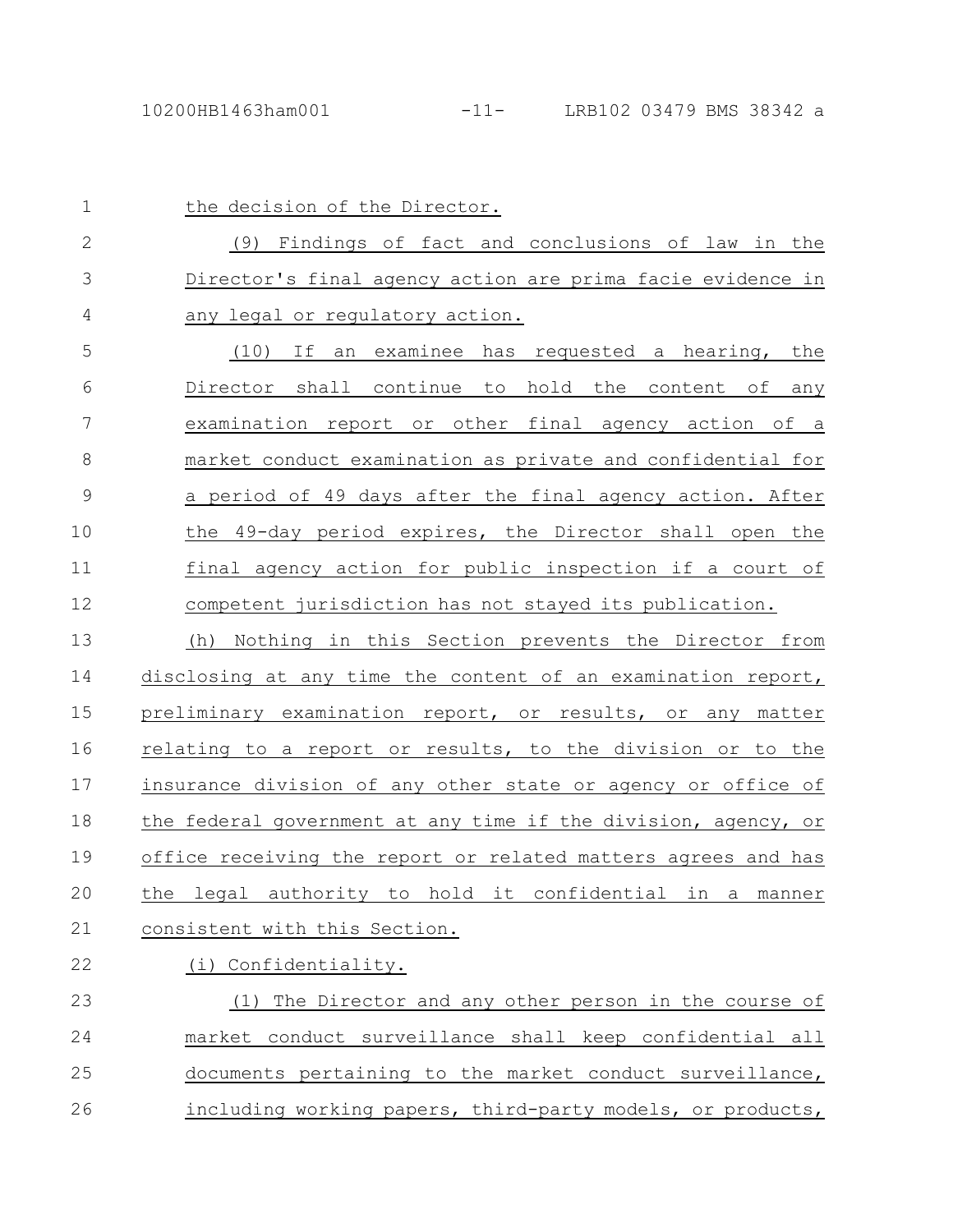23

24

25

26

| $\mathbf 1$    | complaint logs, and copies of any documents created by,            |
|----------------|--------------------------------------------------------------------|
| 2              | produced by, obtained by, or disclosed to the Director,            |
| 3              | market conduct surveillance personnel, or any other person         |
| $\overline{4}$ | in the course of market conduct surveillance conducted             |
| 5              | pursuant to this Section, and all documents obtained by            |
| 6              | the NAIC as a result of this Section. The documents shall          |
| 7              | remain confidential after termination of the market                |
| 8              | conduct surveillance, are not subject to subpoena, are not         |
| $\mathcal{G}$  | subject to discovery or admissible as evidence in private          |
| 10             | civil litigation, are not subject to disclosure under the          |
| 11             | Freedom of Information Act, and shall not be made public           |
| 12             | at any time or used by the Director or any other person,           |
| 13             | except as provided in paragraphs $(3)$ , $(4)$ , and $(6)$ of this |
| 14             | subsection and in subsection (1).                                  |
| 15             | The Director, the Department, and any other person<br>(2)          |
| 16             | in the course of market conduct surveillance shall keep            |
| 17             | confidential any self-evaluation or voluntary compliance           |
| 18             | program documents disclosed to the Director or other               |
| 19             | person by an examinee and the data collected via the NAIC          |
| 20             | market conduct annual statement. The documents are not             |
| 21             | subject to subpoena, are not subject to discovery or               |
| 22             | admissible as evidence in private civil litigation,<br>are         |

admissible as evidence in private civil litigation, are not subject to disclosure under the Freedom of Information Act, and shall not be made public or used by the Director or any other person, except as provided in paragraphs (3), (4), and (6) of this subsection, in subsection (l), or in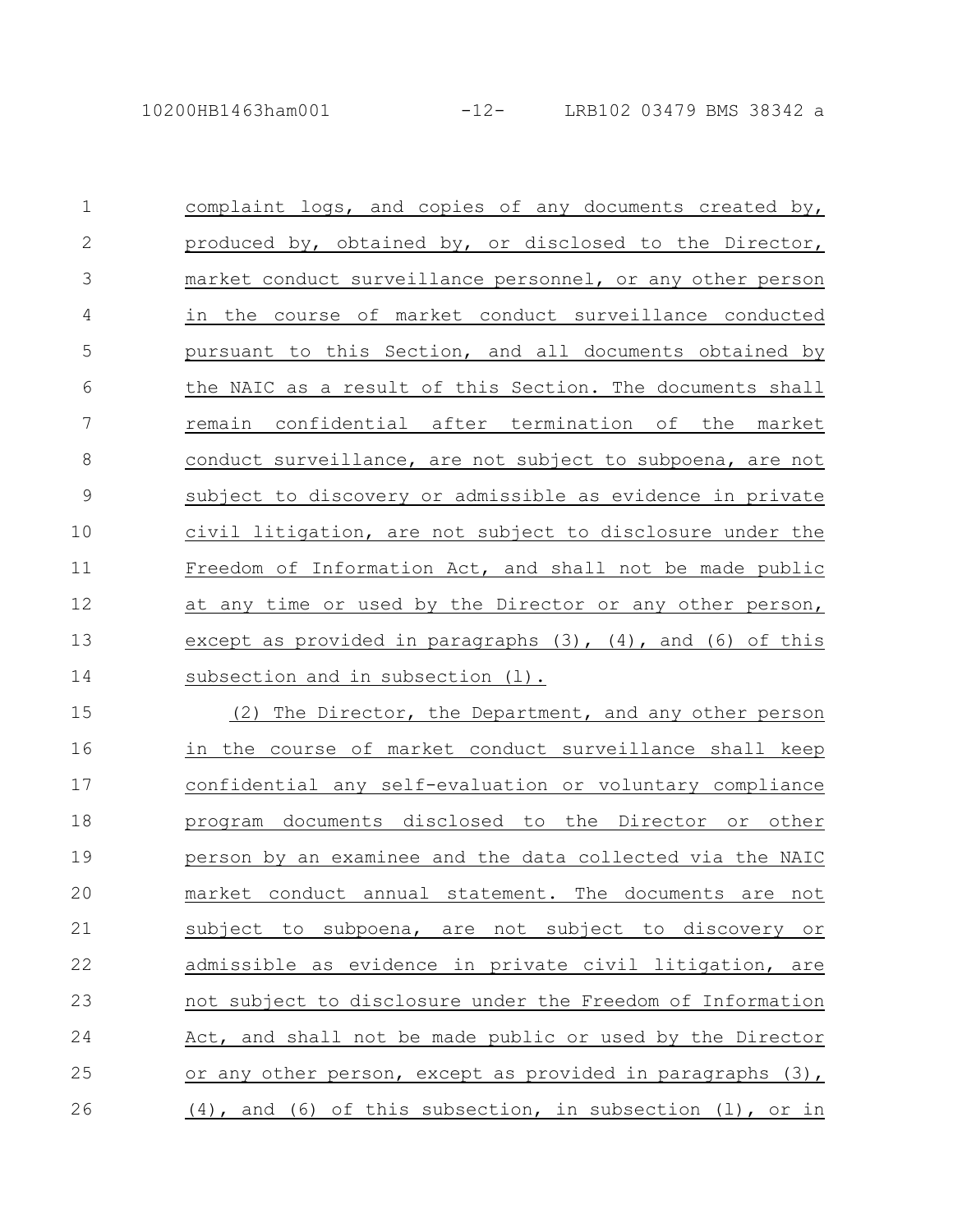| $\mathbf{1}$  | Section 155.35 of this Code.                             |
|---------------|----------------------------------------------------------|
| $\mathbf{2}$  | (3) Notwithstanding paragraphs (1) and (2), and          |
| 3             | consistent with paragraph (5), in order to assist in the |
| 4             | performance of the Director's duties, the Director may:  |
| 5             | (A) share documents, materials, communications, or       |
| 6             | other information, including the confidential and        |
| 7             | privileged documents, materials, or information          |
| 8             | described in this subsection, with other State,          |
| $\mathcal{G}$ | federal, alien, and international regulatory agencies    |
| 10            | and law enforcement authorities and the NAIC, its        |
| 11            | affiliates, and subsidiaries, if the recipient agrees    |
| 12            | the legal authority to maintain the<br>and has<br>to     |
| 13            | confidentiality and privileged status of the document,   |
| 14            | material, communication, or other information;           |
| 15            | (B) receive documents, materials, communications,        |
| 16            | or information, including otherwise confidential and     |
| 17            | privileged documents, materials, or information, from    |
| 18            | the NAIC and its affiliates or subsidiaries, and from    |
| 19            | requlatory and law enforcement officials of other        |
| 20            | domestic, alien, or international jurisdictions,         |
| 21            | authorities, and agencies, and shall maintain as         |
| 22            | confidential or privileged any document, material,       |
|               | communication, or information received with notice or    |
| 23            |                                                          |
| 24            | understanding that it is confidential or<br>the          |
| 25            | privileged under the laws of the jurisdiction that is    |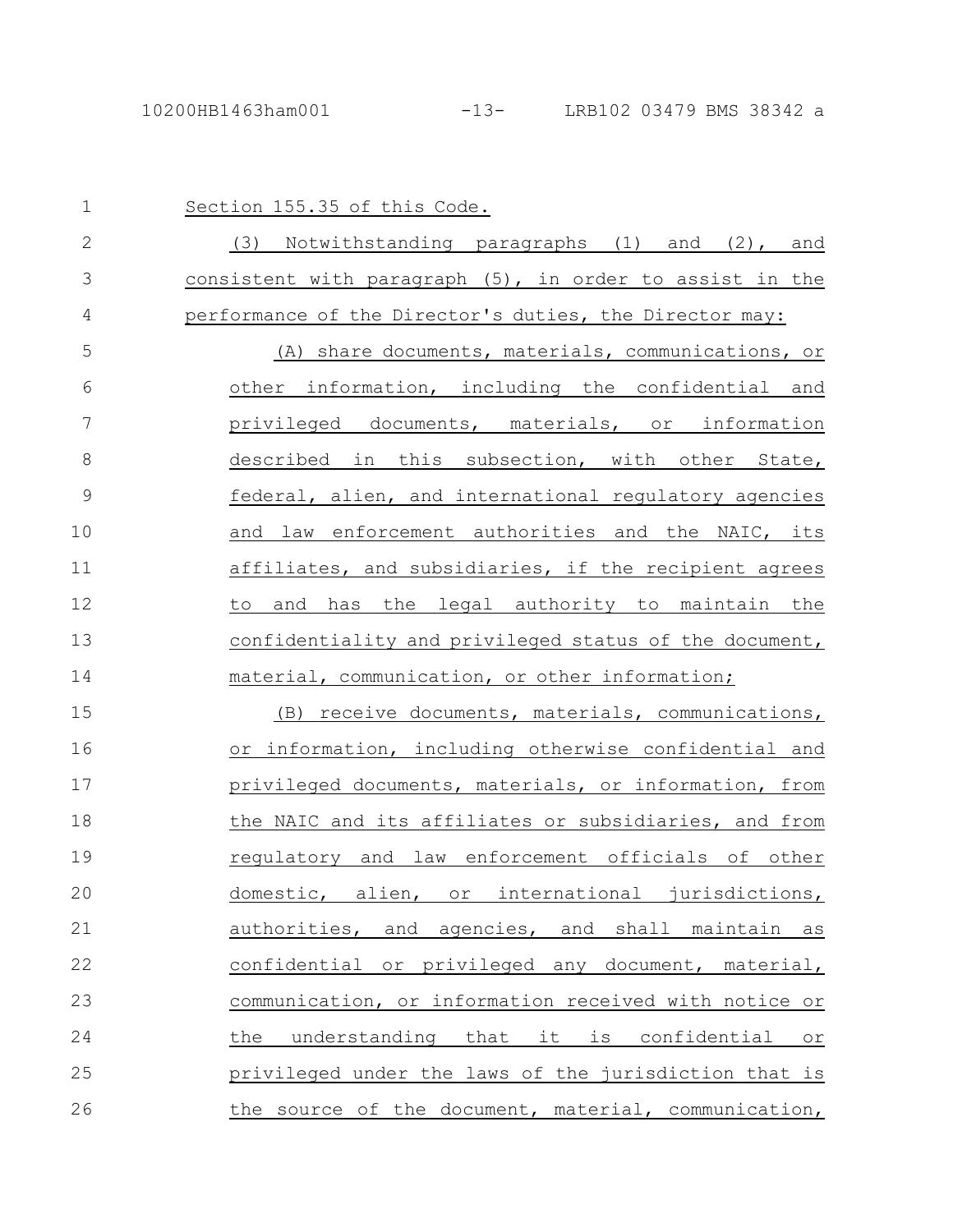| $\mathbf 1$  | or information;                                              |
|--------------|--------------------------------------------------------------|
| $\mathbf{2}$ | (C) enter into agreements governing the sharing              |
| 3            | and use of information consistent with this Section;         |
| 4            | and                                                          |
| 5            | (D) when the Director performs any type of market            |
| 6            | conduct surveillance that does not rise to the level         |
| 7            | of a market conduct examination, make the final              |
| 8            | results of the market conduct surveillance, in an            |
| $\mathsf 9$  | aggregated format, available for public inspection in        |
| 10           | a manner deemed appropriate by the Director.                 |
| 11           | (4) Nothing in this Section limits:                          |
| 12           | (A) the Director's authority to use, if consistent           |
| 13           | with subsection (5) of Section 188.1, any final or           |
| 14           | preliminary examination report, any market conduct           |
| 15           | surveillance or examinee work papers or other                |
| 16           | documents, or any other information discovered or            |
| 17           | developed during the course of any market conduct            |
| 18           | surveillance, in the furtherance of any legal or             |
| 19           | regulatory action initiated by the Director that the         |
| 20           | Director may, in the Director's sole discretion, deem        |
| 21           | appropriate; or                                              |
| 22           | ability of<br>the<br>examinee<br>conduct<br>(B)<br>an<br>to  |
| 23           | discovery in<br>accordance<br>with<br>(3)<br>оf<br>paragraph |
| 24           | subsection (g).                                              |
| 25           | the Director<br>Disclosure<br>to<br>of<br>documents,<br>(5)  |
| 26           | materials, communications, or information required as part   |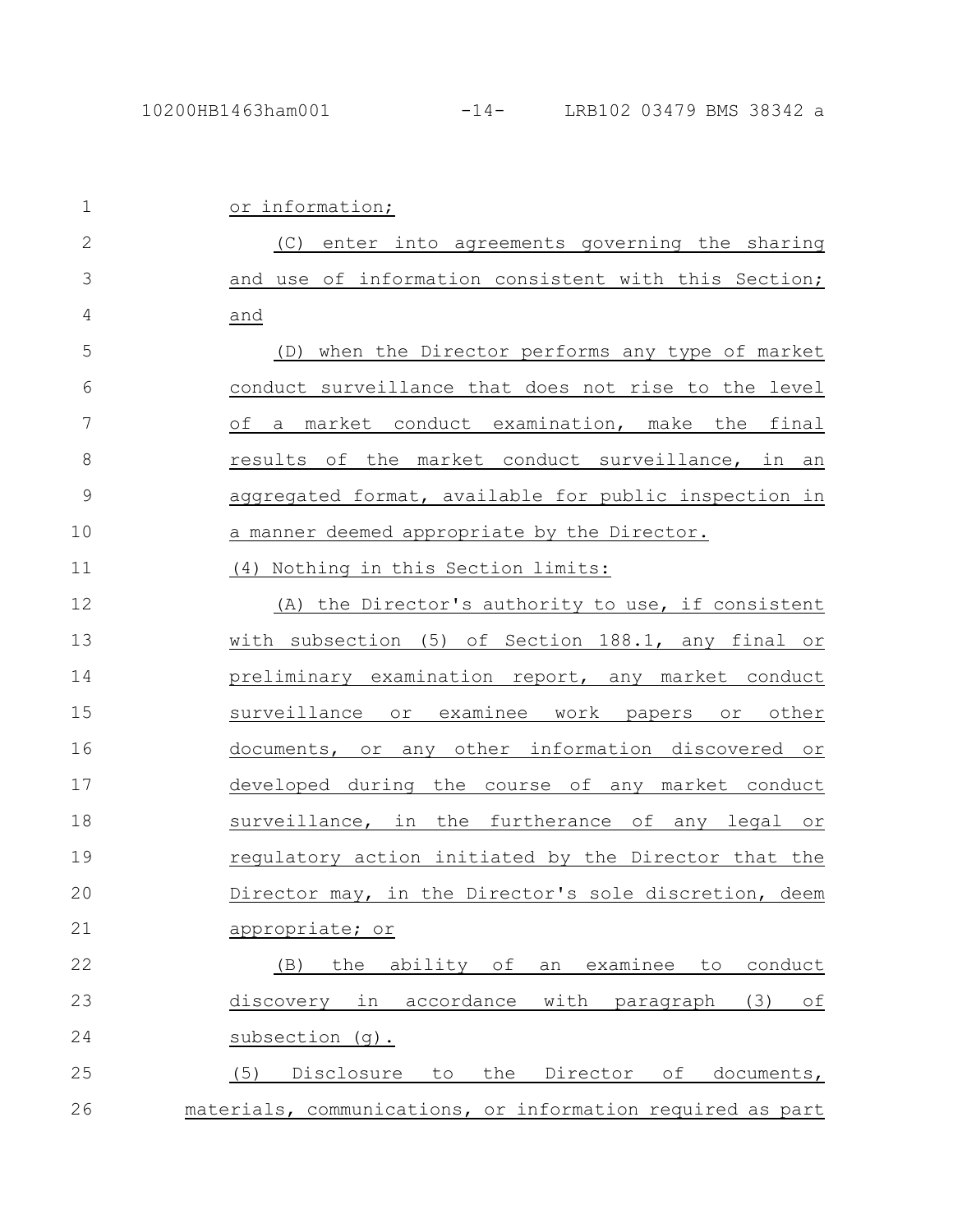| $\mathbf 1$  | of any type of market conduct surveillance does not waive  |
|--------------|------------------------------------------------------------|
| $\mathbf{2}$ | any applicable privilege or claim of confidentiality in    |
| 3            | the documents, materials, communications, or information.  |
| 4            | If the Director deems fit, the Director may<br>(6)         |
| 5            | publicly acknowledge the existence of<br>ongoing<br>an     |
| 6            | examination before filing the examination report but shall |
| 7            | not disclose any other information protected under this    |
| 8            | subsection.                                                |
| 9            | (j) Corrective actions; sanctions.                         |
| 10           | (1) As a result of any market conduct action other         |
| 11           | than market analysis, the Director may order the examinee  |
| 12           | to take any action the Director considers necessary or     |
| 13           | appropriate in accordance with the report of examination   |
| 14           | or any hearing thereon, including, but not limited to,     |
| 15           | requiring the regulated person to undertake corrective     |
| 16           | actions to cease and desist an identified violation or     |
| 17           | institute processes and practices<br>to comply with        |
| 18           | applicable standards, requiring reimbursement<br>or        |
| 19           | restitution to persons harmed by the regulated person's    |
| 20           | violation, or imposing civil penalties, for acts in        |
| 21           | violation of any law, rule, or prior lawful order of the   |
| 22           | Director. Civil penalties imposed as a result of a market  |
| 23           | conduct action shall be consistent, reasonable, and        |
| 24           | justifiable.                                               |
| 25           | (2) If any other provision of this Code or any other       |
| 26           | law or rule under the Director's jurisdiction prescribes   |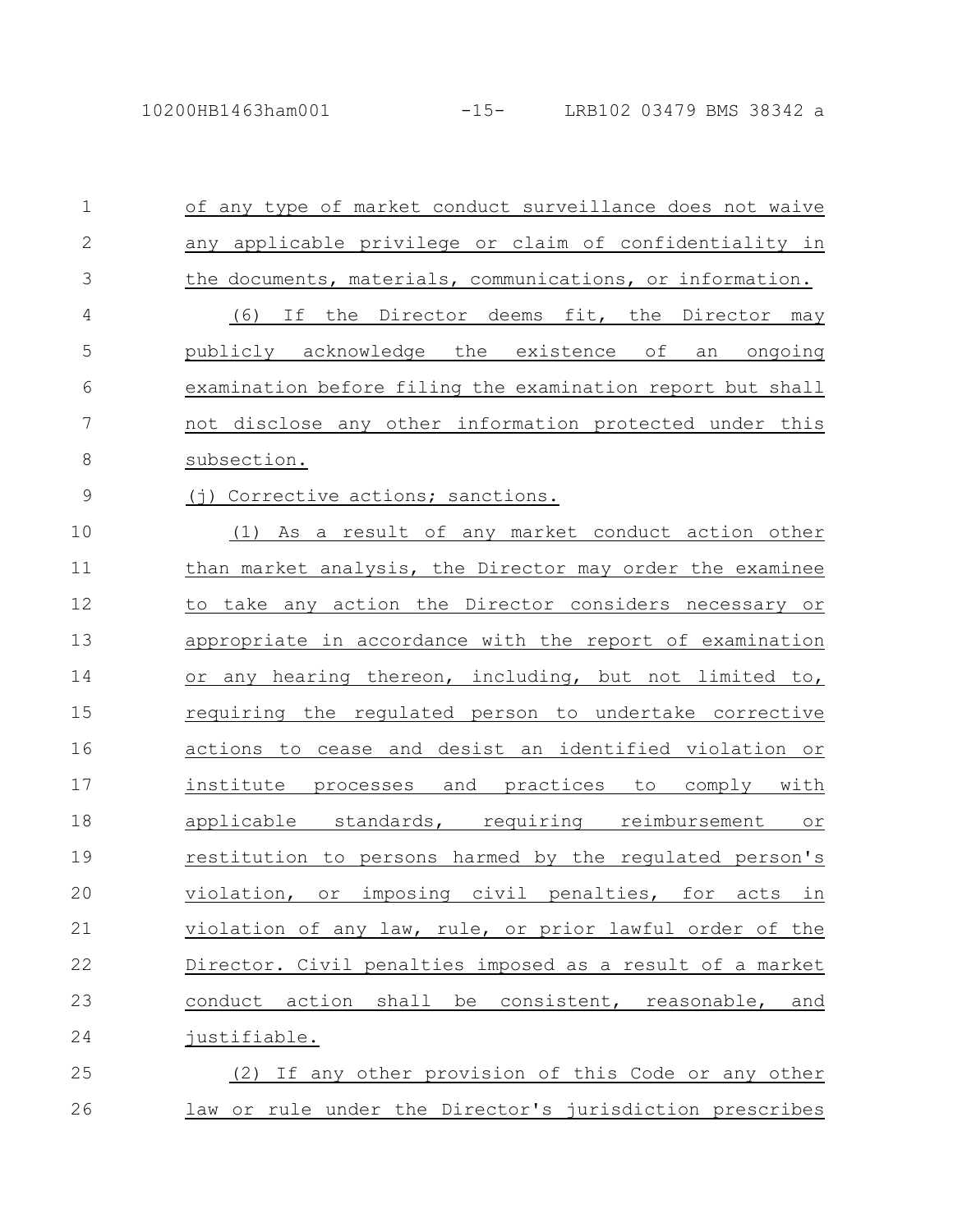| $\mathbf 1$     | amount or range of penalties for a violation of a<br>an       |
|-----------------|---------------------------------------------------------------|
| $\mathbf{2}$    | particular statute, that provision shall apply. If no         |
| 3               | penalty is already provided by law or rule for a violation    |
| 4               | and the violation is quantifiable, then the Director may      |
| 5               | order a penalty of up to \$3,000 for every act in violation   |
| 6               | of any law, rule, or prior lawful order of the Director. If   |
| $7\phantom{.0}$ | the examination report finds a violation by the examinee      |
| $8\,$           | that the report is unable to quantify, such as, an            |
| $\mathsf 9$     | operational policy or procedure that conflicts with           |
| 10              | applicable law, then the Director may order a penalty of      |
| 11              | to \$10,000 for that violation. A violation of<br>up          |
| 12              | subsection (d) is punishable by a fine of $$2,000$ per day up |
| 13              | to a maximum of \$500,000.                                    |
| 14              | (k) Participation in national market conduct databases.       |
| 15              | The Director shall collect and report market data to the      |
| 16              | NAIC's market information systems, including, but not limited |
| 17              | to, the Complaint Database System, the Examination Tracking   |
| 18              | System, and the Regulatory Information Retrieval System, or   |
| 19              | other successor NAIC products as determined by the Director.  |
| 20              | Information collected and maintained by the Department for    |
| 21              | inclusion in these NAIC market information systems shall be   |
| 22              | compiled in a manner that meets the requirements of the NAIC. |
| 23              | (4) The Director must notify the company or person made       |
| 24              | the subject of any examination hereunder of the contents of   |
|                 |                                                               |

26 the report public of any matters relating thereto, and must

25 the verified examination report before filing it and making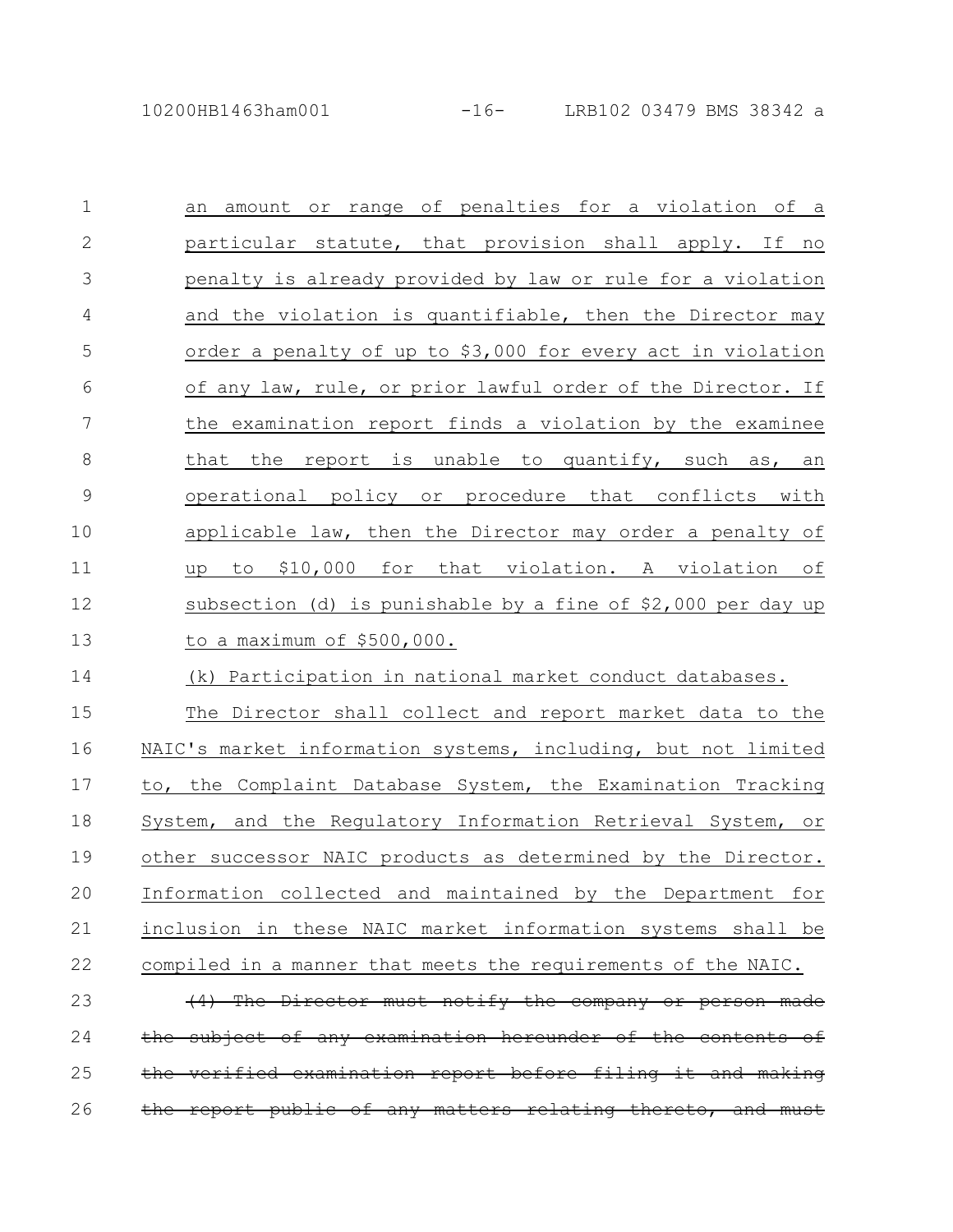afford the company or person an opportunity to demand hearing with reference to the facts and other evidence therein contained. 1 2 3

The company or person may request a hearing within 10 days after receipt of the examination report by giving the Director written notice of that request, together with a statement of its objections. The Director must then conduct a hearing in accordance with Sections 402 and 403. He must issue a written order based upon the examination report and upon the hearing within 90 days after the report is filed or within 90 days after the hearing. 4 5 6 7 8 9 10 11

If the examination reveals that the company is operating in violation of any law, regulation, or prior order, the Director in the written order may require the company person to take any action he considers necessary appropriate in accordance with the report of examination or any hearing thereon. The order is subject to judicial review under the Administrative Review Law. The Director may withhold any report from public inspection for such time as he may deem proper and may, after filing the same, publish any part or all of the report as he considers to be in the interest of the public, in one or more newspapers in this State, without expense to the company. 12 13 14 15 16 17 18 19 20 21 22 23

(5) Any company which or person who violates or aids and abets any violation of a written order issued under Section shall be guilty of a business offense and may be fined 24 25 26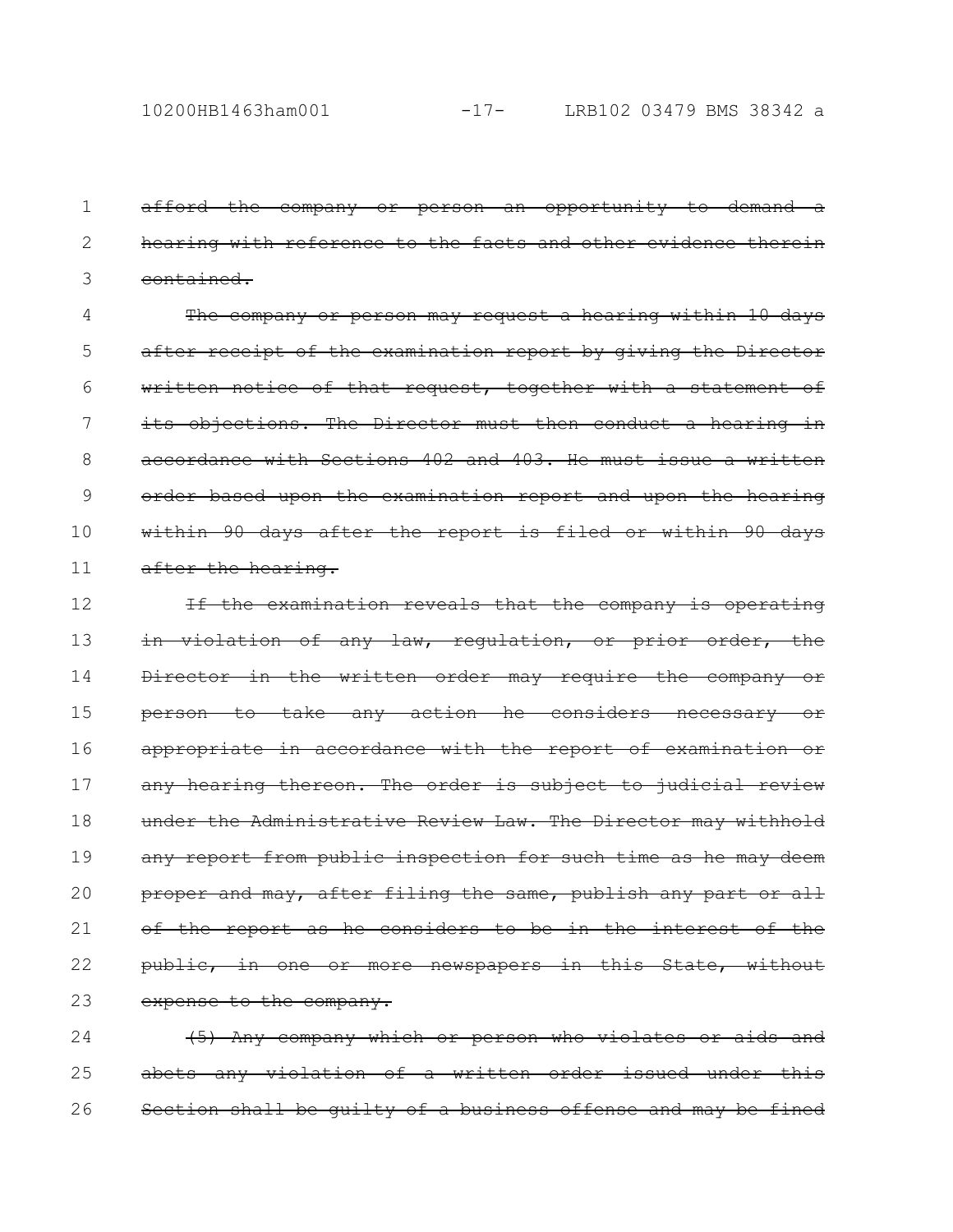10200HB1463ham001 -18- LRB102 03479 BMS 38342 a

| $\mathbf 1$ | not more than \$5,000. The penalty shall be paid into the      |
|-------------|----------------------------------------------------------------|
| 2           | General Revenue fund of the State of Illinois.                 |
| 3           | (Source: P.A. 87-108.)                                         |
| 4           | (215 ILCS 5/132.5) (from Ch. 73, par. 744.5)                   |
| 5           | Sec. 132.5. Examination reports.                               |
| 6           | (a) General description. All examination reports shall be      |
| 7           | comprised of only facts appearing upon the books, records, or  |
| $8\,$       | other documents of the company, its agents, or other persons   |
| 9           | examined or as ascertained from the testimony of its officers, |
| 10          | agents, or other persons examined concerning its affairs and   |
| 11          | the conclusions and recommendations as the examiners find      |
| 12          | reasonably warranted from those facts.                         |
| 13          | (b) Filing of examination report. No later than 60 days        |
| 14          | following completion of the examination, the examiner in       |
| 15          | charge shall file with the Department a verified written       |
| 16          | report of examination under oath. Upon receipt of the verified |
| 17          | report, the Department shall transmit the report to the        |
| 18          | company examined, together with a notice that affords the      |
| 19          | company examined a reasonable opportunity of not more than 30  |
| 20          | days to make a written submission or rebuttal with respect to  |

any matters contained in the examination report. 21

(c) Adoption of the report on examination. Within 30 days of the end of the period allowed for the receipt of written submissions or rebuttals, the Director shall fully consider and review the report, together with any written submissions 22 23 24 25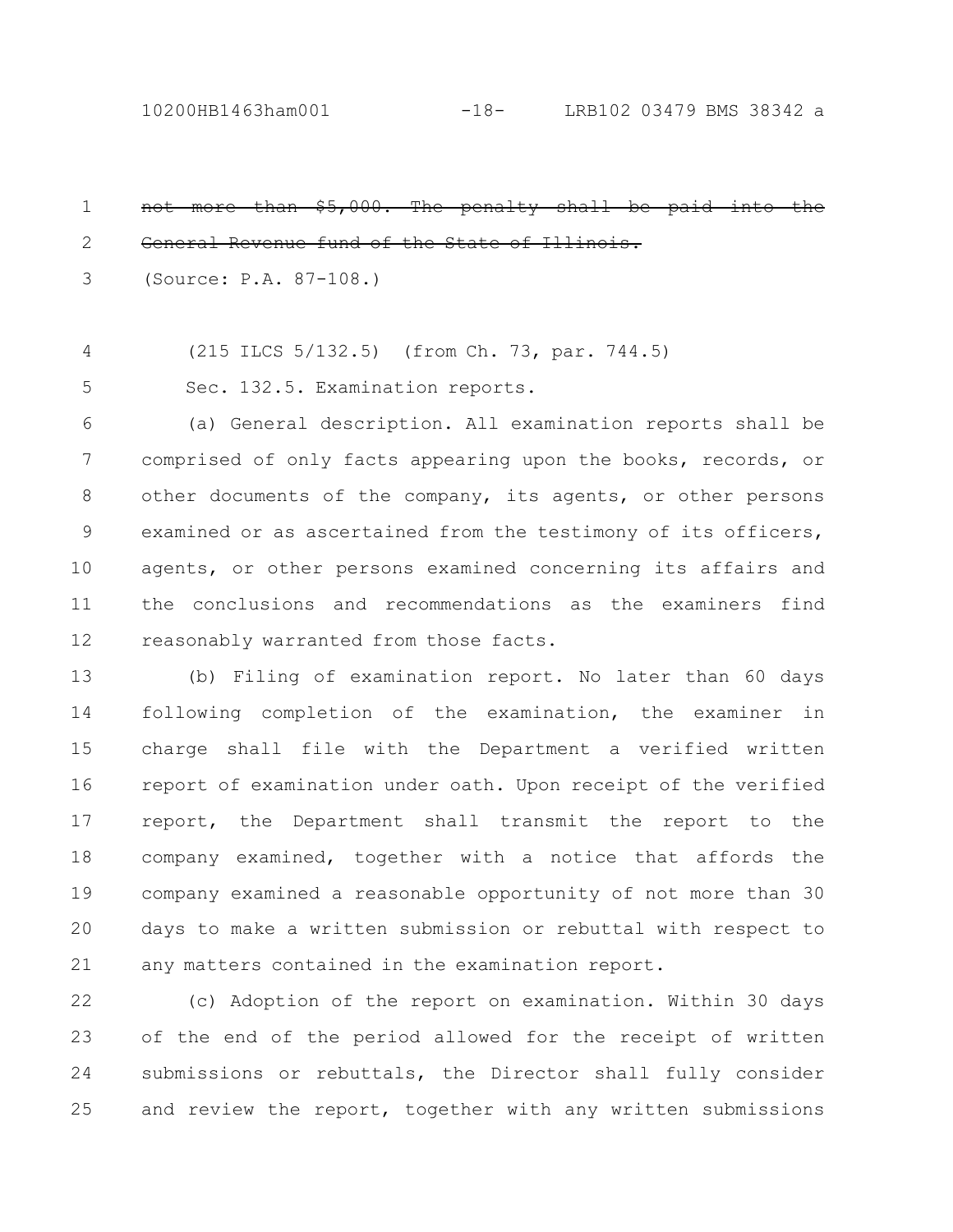or rebuttals and any relevant portions of the examiners work papers and enter an order: 1 2

(1) Adopting the examination report as filed or with modification or corrections. If the examination report reveals that the company is operating in violation of any law, regulation, or prior order of the Director, the Director may order the company to take any action the Director considers necessary and appropriate to cure the violation. 3 4 5 6 7 8 9

(2) Rejecting the examination report with directions to the examiners to reopen the examination for purposes of obtaining additional data, documentation, or information and refiling under subsection (b). 10 11 12 13

(3) Calling for an investigatory hearing with no less than 20 days notice to the company for purposes of obtaining additional documentation, data, information, and testimony. 14 15 16 17

(d) Order and procedures. All orders entered under paragraph (1) of subsection (c) shall be accompanied by findings and conclusions resulting from the Director's consideration and review of the examination report, relevant examiner work papers, and any written submissions or rebuttals. The order shall be considered a final administrative decision and may be appealed in accordance with the Administrative Review Law. The order shall be served upon the company by certified mail, together with a copy of the 18 19 20 21 22 23 24 25 26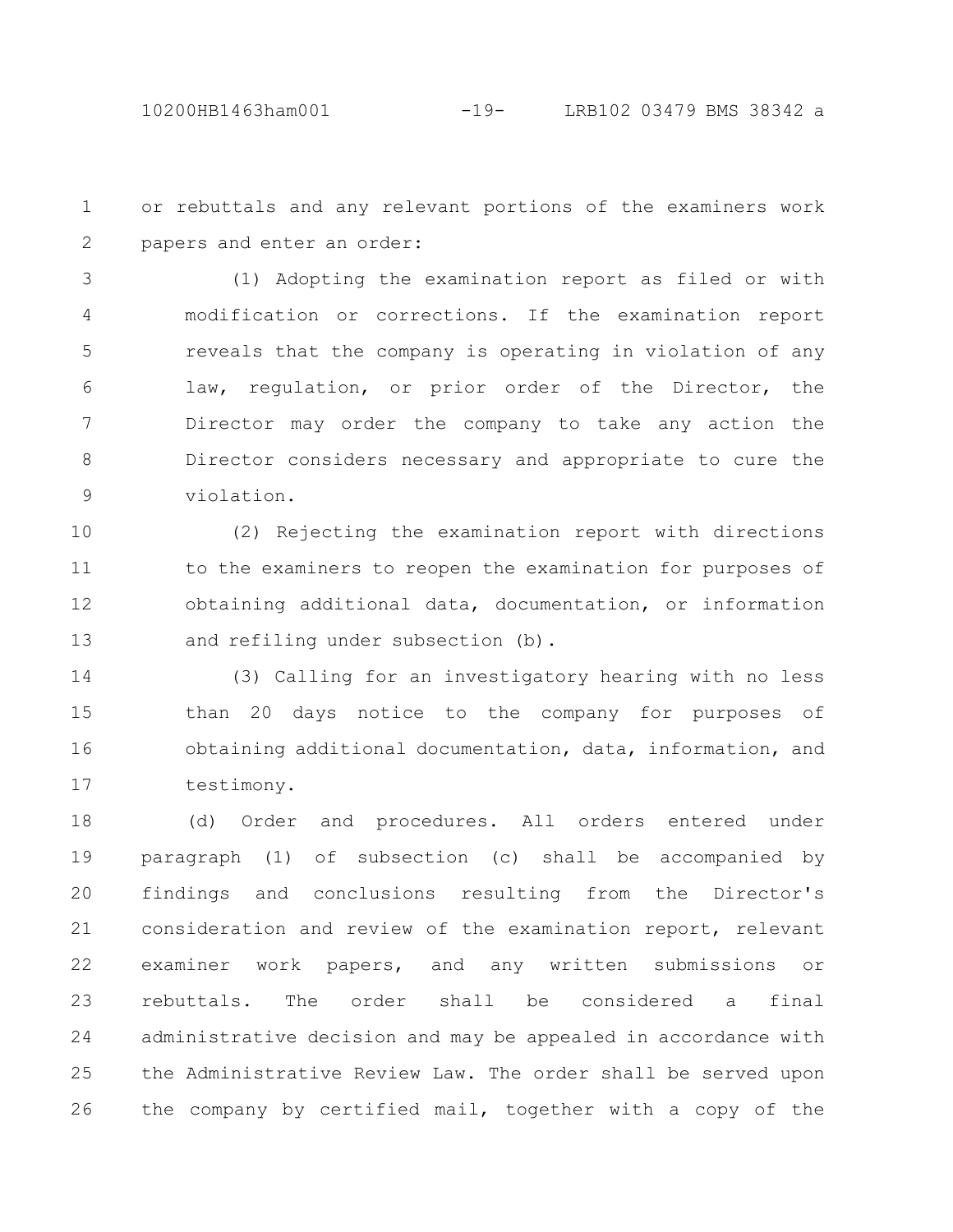adopted examination report. Within 30 days of the issuance of the adopted report, the company shall file affidavits executed by each of its directors stating under oath that they have received a copy of the adopted report and related orders. 1 2 3 4

Any hearing conducted under paragraph (3) of subsection (c) by the Director or an authorized representative shall be conducted as a nonadversarial confidential investigatory proceeding as necessary for the resolution of any inconsistencies, discrepancies, or disputed issues apparent upon the face of the filed examination report or raised by or as a result of the Director's review of relevant work papers or by the written submission or rebuttal of the company. Within 20 days of the conclusion of any hearing, the Director shall enter an order under paragraph (1) of subsection (c). 5 6 7 8 9 10 11 12 13 14

The Director shall not appoint an examiner as an authorized representative to conduct the hearing. The hearing shall proceed expeditiously with discovery by the company limited to the examiner's work papers that tend to substantiate any assertions set forth in any written submission or rebuttal. The Director or his representative may issue subpoenas for the attendance of any witnesses or the production of any documents deemed relevant to the investigation, whether under the control of the Department, the company, or other persons. The documents produced shall be included in the record, and testimony taken by the Director or his representative shall be under oath and preserved for the 15 16 17 18 19 20 21 22 23 24 25 26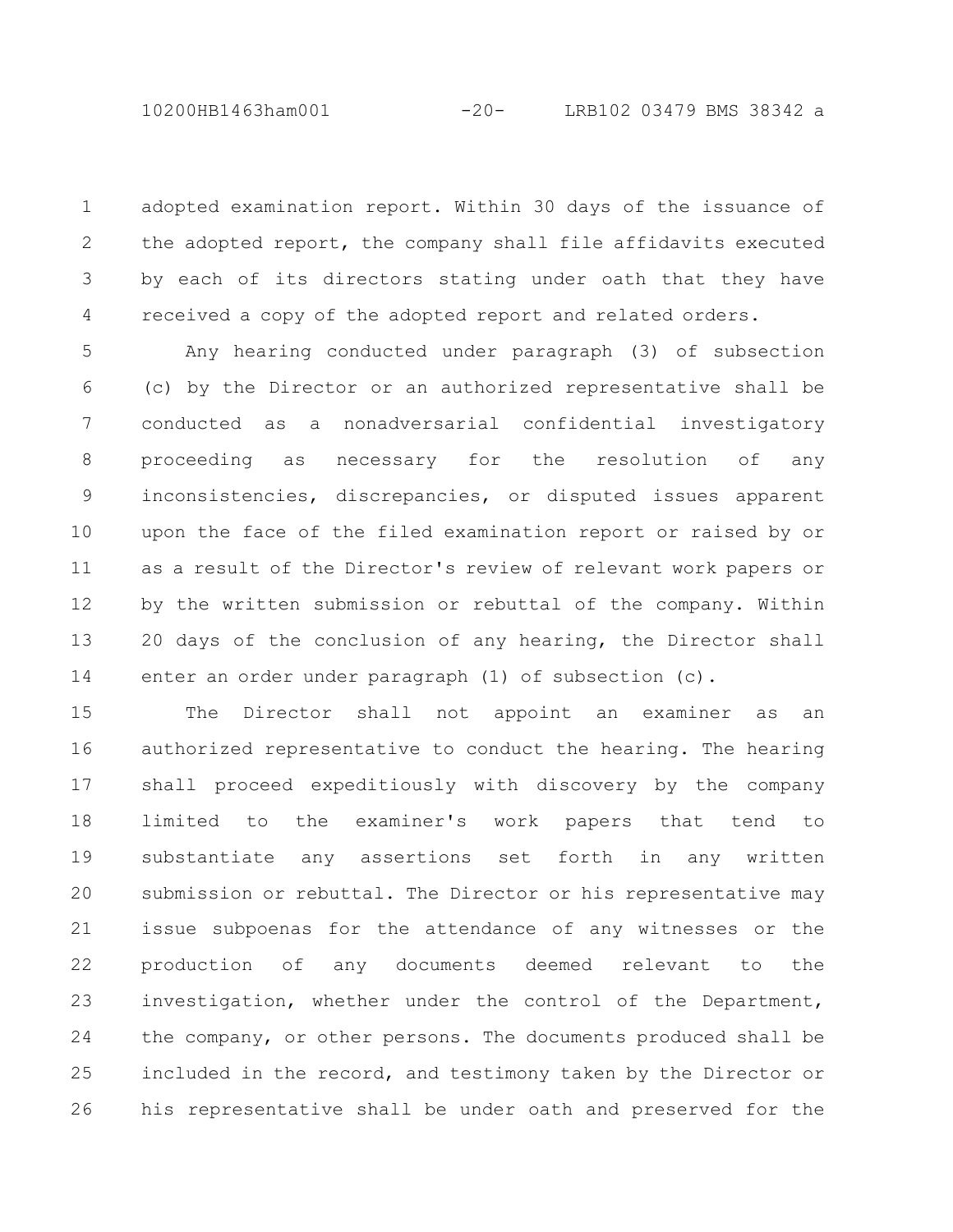10200HB1463ham001 -21- LRB102 03479 BMS 38342 a

record. Nothing contained in this Section shall require the Department to disclose any information or records that would indicate or show the existence or content of any investigation or activity of a criminal justice agency. 1 2 3 4

The hearing shall proceed with the Director or his representative posing questions to the persons subpoenaed. Thereafter the company and the Department may present testimony relevant to the investigation. Cross-examination shall be conducted only by the Director or his representative. The company and the Department shall be permitted to make closing statements and may be represented by counsel of their choice. 5 6 7 8 9 10 11 12

(e) Publication and use. Upon the adoption of the examination report under paragraph (1) of subsection (c), the Director shall continue to hold the content of the examination report as private and confidential information for a period of 35 days, except to the extent provided in subsection (b). Thereafter, the Director may open the report for public inspection so long as no court of competent jurisdiction has stayed its publication. 13 14 15 16 17 18 19 20

Nothing contained in this Code shall prevent or be construed as prohibiting the Director from disclosing the content of an examination report, preliminary examination report or results, or any matter relating thereto, to the insurance department of any other state or country or to law enforcement officials of this or any other state or agency of 21 22 23 24 25 26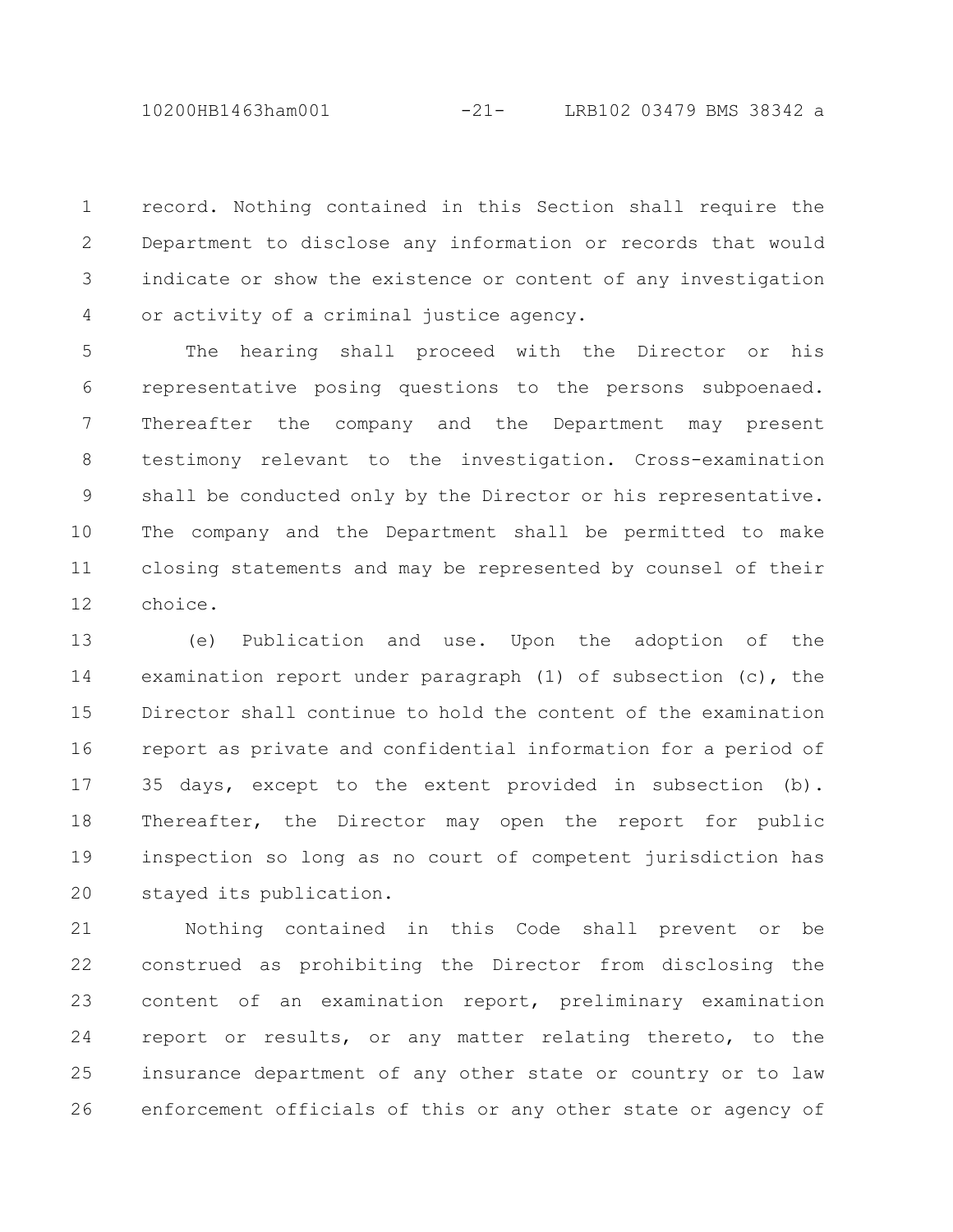10200HB1463ham001 -22- LRB102 03479 BMS 38342 a

the federal government at any time, so long as the agency or office receiving the report or matters relating thereto agrees in writing to hold it confidential and in a manner consistent with this Code. 1 2 3 4

In the event the Director determines that regulatory action is appropriate as a result of any examination, he may initiate any proceedings or actions as provided by law. 5 6 7

(f) Confidentiality of ancillary information. All working papers, recorded information, documents, and copies thereof produced by, obtained by, or disclosed to the Director or any other person in the course of any examination must be given confidential treatment, are not subject to subpoena, and may not be made public by the Director or any other persons, except to the extent provided in subsection (e). Access may also be granted to the National Association of Insurance Commissioners. Those parties must agree in writing before receiving the information to provide to it the same confidential treatment as required by this Section, unless the prior written consent of the company to which it pertains has been obtained. 8 9 10 11 12 13 14 15 16 17 18 19 20

## 21

described in Section 132 of this Code. 22

(Source: P.A. 100-475, eff. 1-1-18.) 23

(215 ILCS 5/155.35) 24

Sec. 155.35. Insurance compliance self-evaluative 25

This subsection (f) applies to market conduct examinations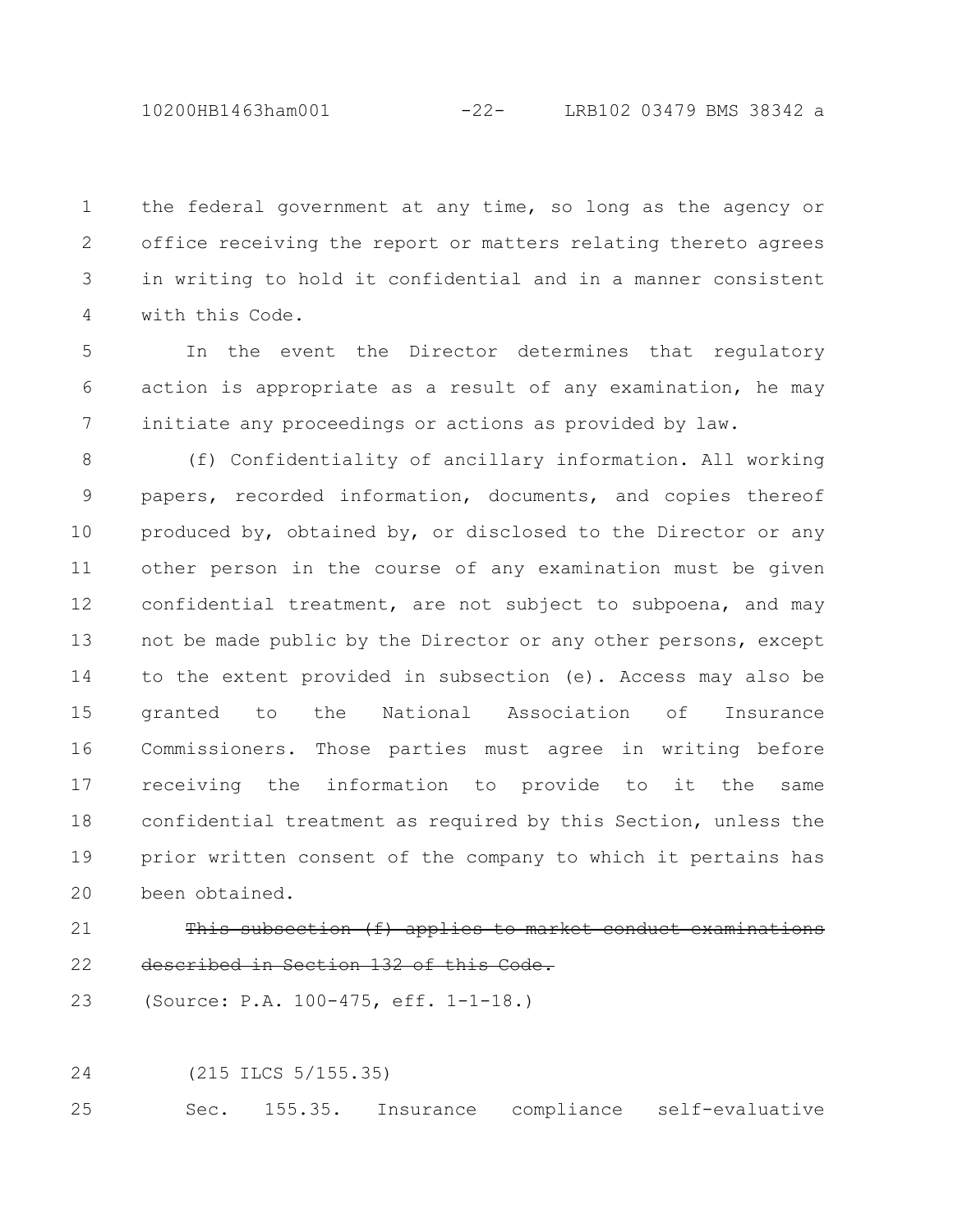10200HB1463ham001 -23- LRB102 03479 BMS 38342 a

privilege. 1

(a) To encourage insurance companies and persons conducting activities regulated under this Code, both to conduct voluntary internal audits of their compliance programs and management systems and to assess and improve compliance with State and federal statutes, rules, and orders, an insurance compliance self-evaluative privilege is recognized to protect the confidentiality of communications relating to voluntary internal compliance audits. The General Assembly hereby finds and declares that protection of insurance consumers is enhanced by companies' voluntary compliance with this State's insurance and other laws and that the public will benefit from incentives to identify and remedy insurance and other compliance issues. It is further declared that limited expansion of the protection against disclosure will encourage voluntary compliance and improve insurance market conduct quality and that the voluntary provisions of this Section will not inhibit the exercise of the regulatory authority by those entrusted with protecting insurance consumers. 2 3 4 5 6 7 8 9 10 11 12 13 14 15 16 17 18 19

(b)(1) An insurance compliance self-evaluative audit document is privileged information and is not admissible as evidence in any legal action in any civil, criminal, or administrative proceeding, except as provided in subsections (c) and (d) of this Section. Documents, communications, data, reports, or other information created as a result of a claim involving personal injury or workers' compensation made 20 21 22 23 24 25 26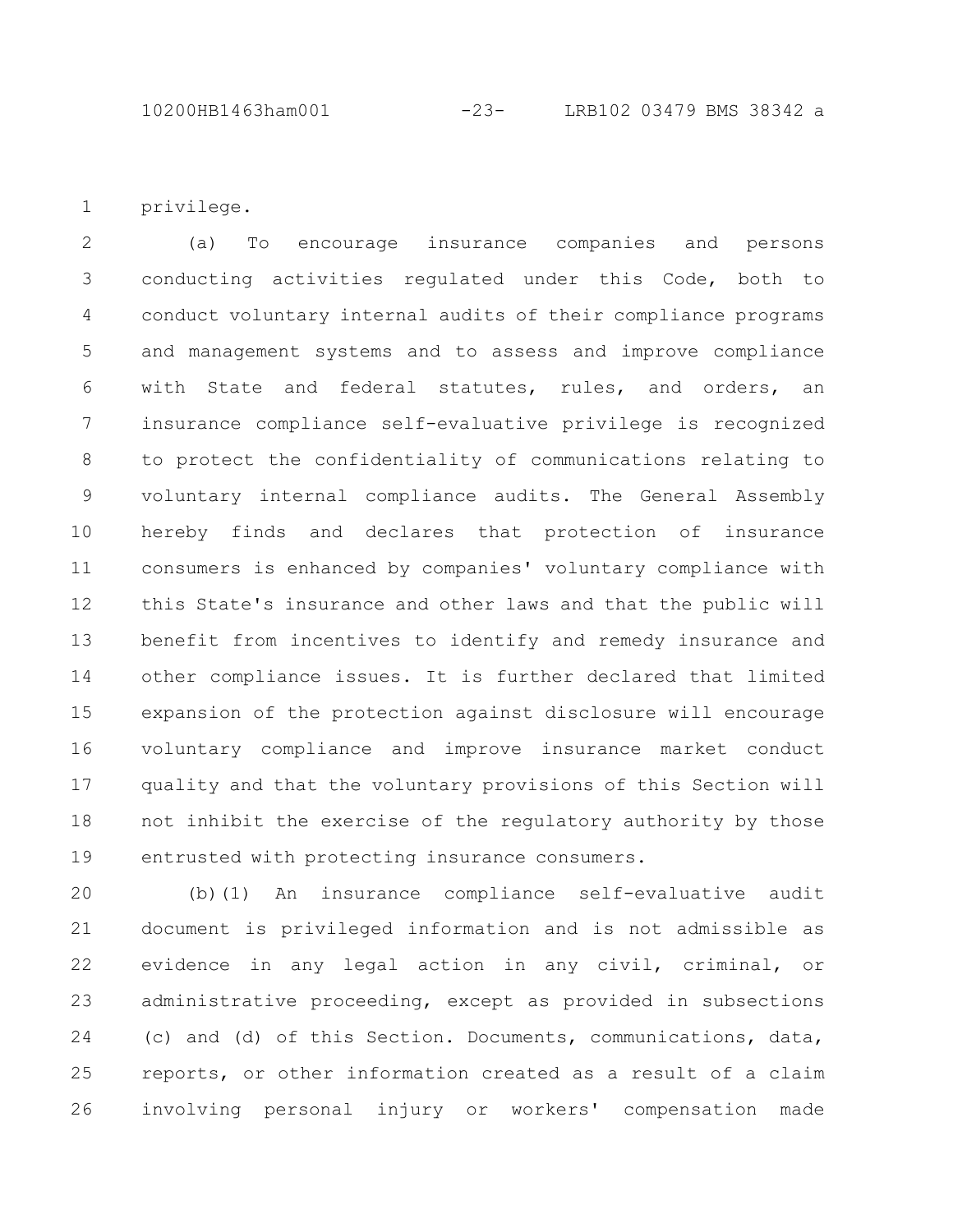against an insurance policy are not insurance compliance self-evaluative audit documents and are admissible as evidence in civil proceedings as otherwise provided by applicable rules of evidence or civil procedure, subject to any applicable statutory or common law privilege, including but not limited to the work product doctrine, the attorney-client privilege, or the subsequent remedial measures exclusion. 1 2 3 4 5 6 7

(2) If any company, person, or entity performs or directs the performance of an insurance compliance audit, an officer or employee involved with the insurance compliance audit, or any consultant who is hired for the purpose of performing the insurance compliance audit, may not be examined in any civil, criminal, or administrative proceeding as to the insurance compliance audit or any insurance compliance self-evaluative audit document, as defined in this Section. This subsection (b)(2) does not apply if the privilege set forth in subsection (b)(1) of this Section is determined under subsection (c) or (d) not to apply. 8 9 10 11 12 13 14 15 16 17 18

(3) A company may voluntarily submit, in connection with examinations conducted under this Article, an insurance compliance self-evaluative audit document to the Director, or his or her designee, as a confidential document under subsection (i) of Section 132 or subsection (f) of Section 132.5 of this Code, as applicable, without waiving the privilege set forth in this Section to which the company would otherwise be entitled; provided, however, that the provisions 19 20 21 22 23 24 25 26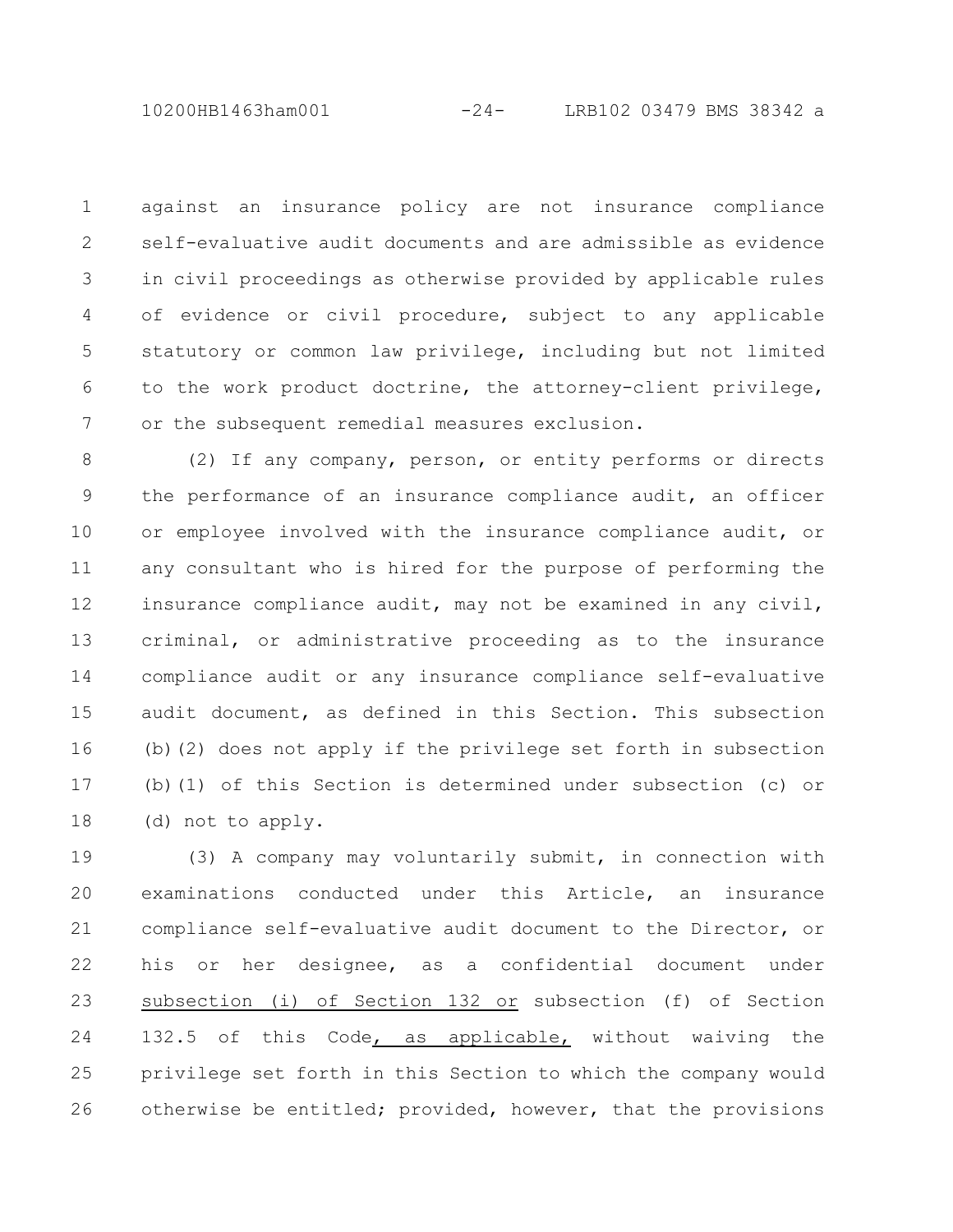10200HB1463ham001 -25- LRB102 03479 BMS 38342 a

in Sections 132 and subsection (f) of Section 132.5 permitting the Director to make confidential documents public pursuant to subsection (e) of Section 132.5 and grant access to the National Association of Insurance Commissioners shall not apply to the insurance compliance self-evaluative audit document so voluntarily submitted. Nothing contained in this subsection shall give the Director any authority to compel a company to disclose involuntarily or otherwise provide an insurance compliance self-evaluative audit document. 1 2 3 4 5 6 7 8 9

(c)(1) The privilege set forth in subsection (b) of this Section does not apply to the extent that it is expressly waived by the company that prepared or caused to be prepared the insurance compliance self-evaluative audit document. 10 11 12 13

(2) In a civil or administrative proceeding, a court of record may, after an in camera review, require disclosure of material for which the privilege set forth in subsection (b) of this Section is asserted, if the court determines one of the following: 14 15 16 17 18

(A) the privilege is asserted for a fraudulent purpose; 19 20

21

(B) the material is not subject to the privilege; or

(C) even if subject to the privilege, the material shows evidence of noncompliance with State and federal statutes, rules and orders and the company failed to undertake reasonable corrective action or eliminate the noncompliance within a reasonable time. 22 23 24 25 26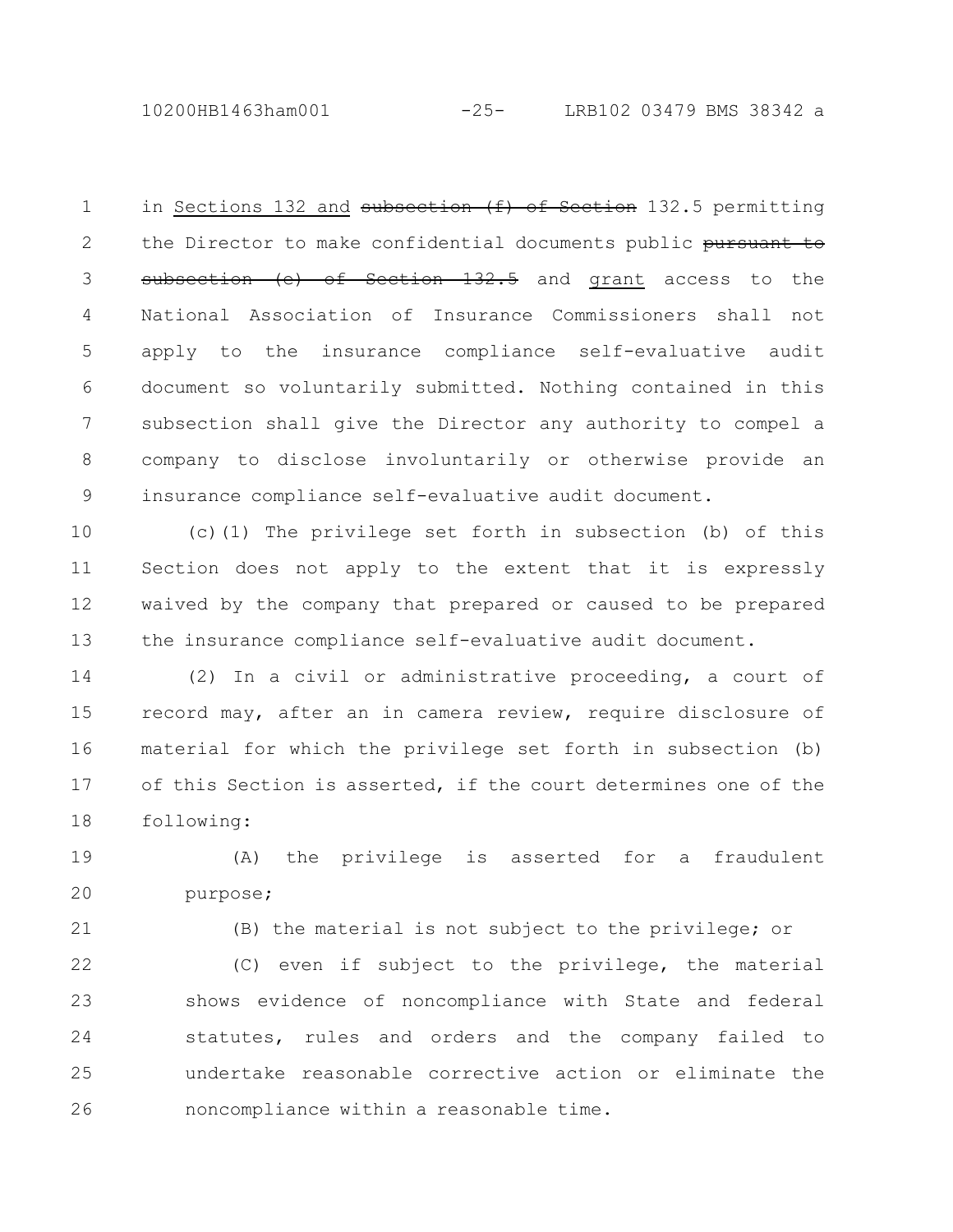## 10200HB1463ham001 -26- LRB102 03479 BMS 38342 a

(3) In a criminal proceeding, a court of record may, after an in camera review, require disclosure of material for which the privilege described in subsection (b) of this Section is asserted, if the court determines one of the following: (A) the privilege is asserted for a fraudulent purpose; (B) the material is not subject to the privilege; (C) even if subject to the privilege, the material shows evidence of noncompliance with State and federal statutes, rules and orders and the company failed to undertake reasonable corrective action or eliminate such noncompliance within a reasonable time; or (D) the material contains evidence relevant to commission of a criminal offense under this Code, and all of the following factors are present: (i) the Director, State's Attorney, or Attorney General has a compelling need for the information; (ii) the information is not otherwise available; and (iii) the Director, State's Attorney, or Attorney General is unable to obtain the substantial equivalent of the information by any means without incurring unreasonable cost and delay. (d)(1) Within 30 days after the Director, State's Attorney, or Attorney General makes a written request by 1 2 3 4 5 6 7 8 9 10 11 12 13 14 15 16 17 18 19 20 21 22 23 24 25

certified mail for disclosure of an insurance compliance

26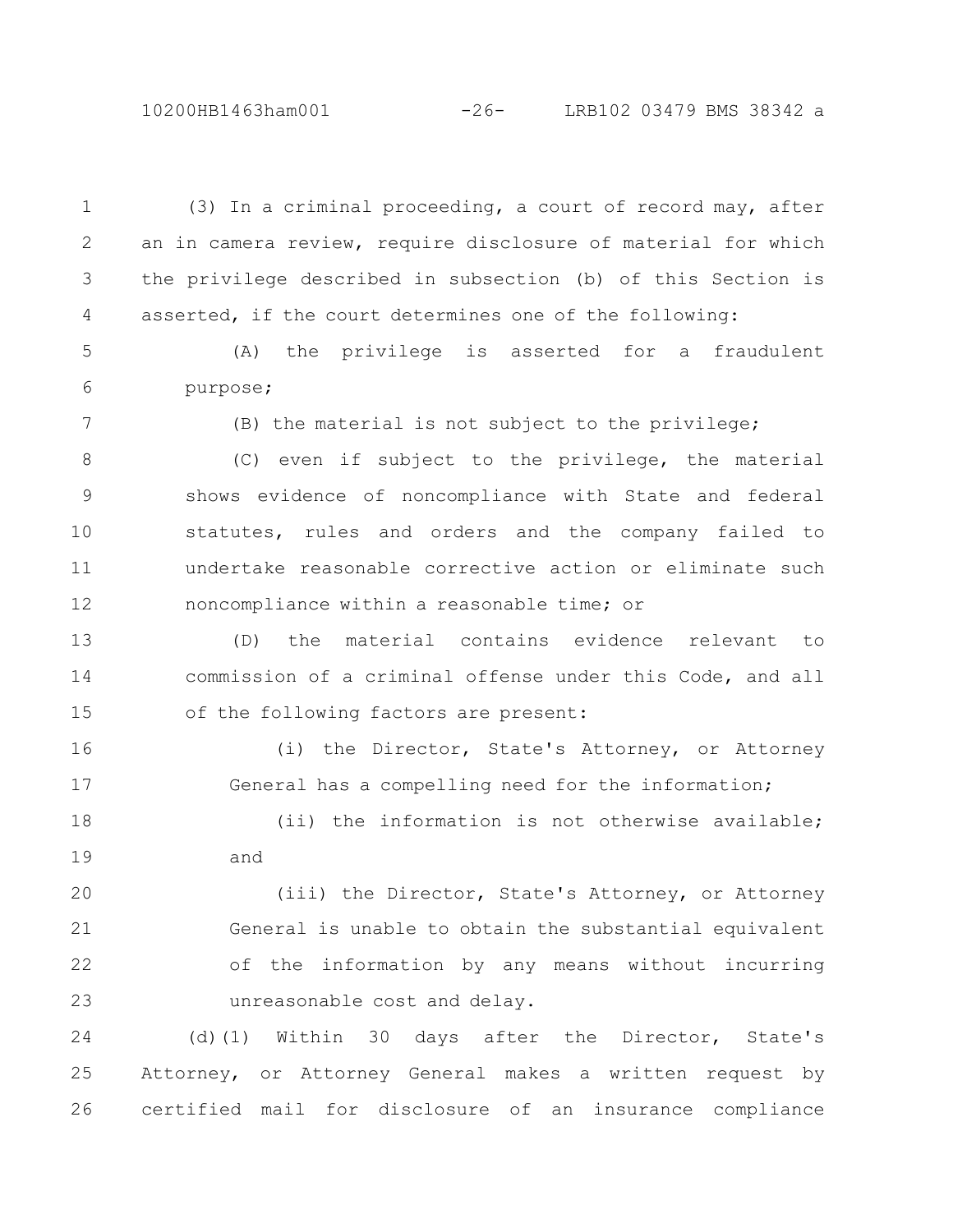10200HB1463ham001 -27- LRB102 03479 BMS 38342 a

self-evaluative audit document under this subsection, the company that prepared or caused the document to be prepared may file with the appropriate court a petition requesting an in camera hearing on whether the insurance compliance self-evaluative audit document or portions of the document are privileged under this Section or subject to disclosure. The court has jurisdiction over a petition filed by a company under this subsection requesting an in camera hearing on whether the insurance compliance self-evaluative audit document or portions of the document are privileged or subject to disclosure. Failure by the company to file a petition waives the privilege. 1 2 3 4 5 6 7 8 9 10 11 12

(2) A company asserting the insurance compliance self-evaluative privilege in response to a request for disclosure under this subsection shall include in its request for an in camera hearing all of the information set forth in subsection (d)(5) of this Section. 13 14 15 16 17

(3) Upon the filing of a petition under this subsection, the court shall issue an order scheduling, within 45 days after the filing of the petition, an in camera hearing to determine whether the insurance compliance self-evaluative audit document or portions of the document are privileged under this Section or subject to disclosure. 18 19 20 21 22 23

(4) The court, after an in camera review, may require disclosure of material for which the privilege in subsection (b) of this Section is asserted if the court determines, based 24 25 26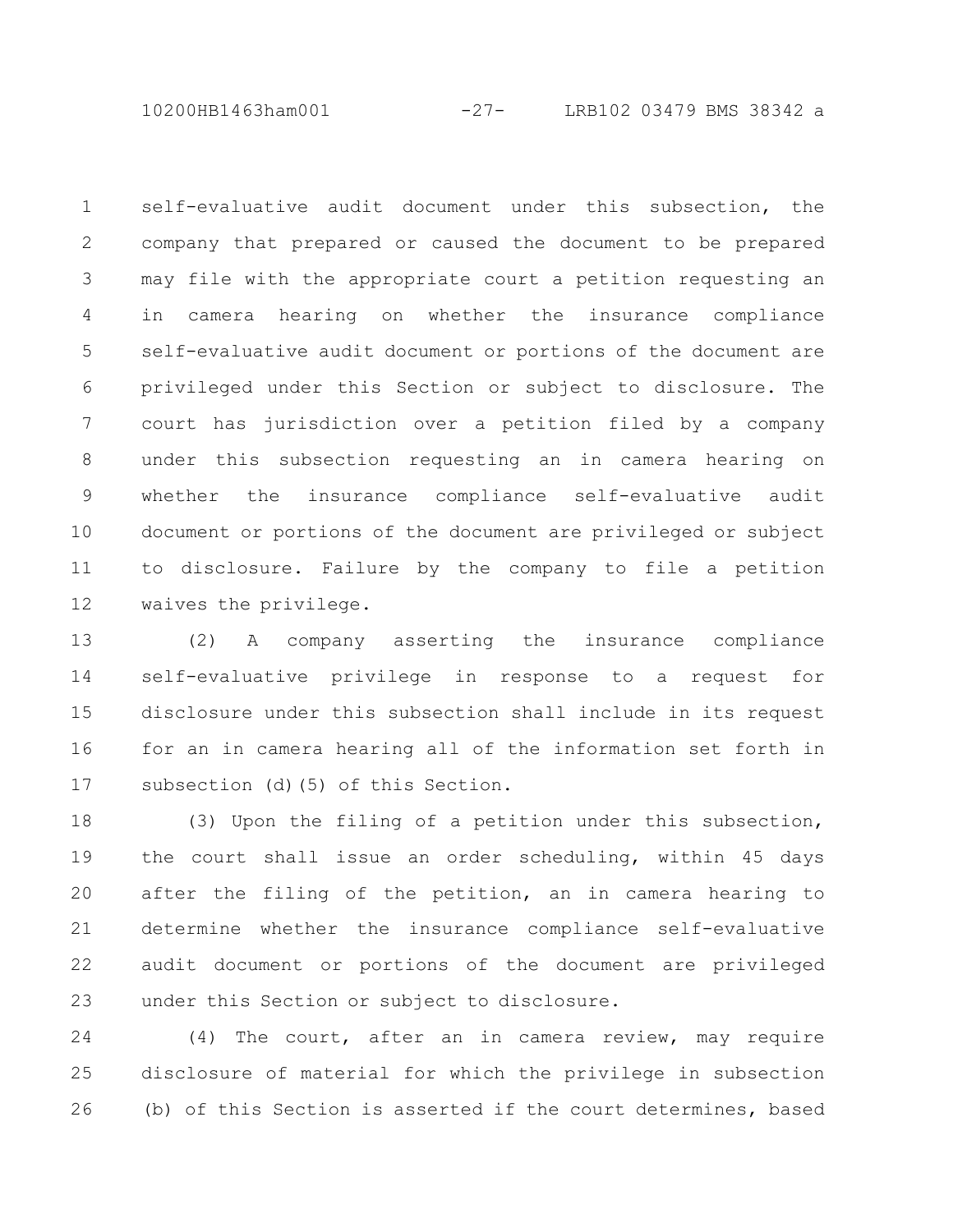10200HB1463ham001 -28- LRB102 03479 BMS 38342 a

upon its in camera review, that any one of the conditions set forth in subsection (c)(2)(A) through (C) is applicable as to a civil or administrative proceeding or that any one of the conditions set forth in subsection (c)(3)(A) through (D) is applicable as to a criminal proceeding. Upon making such a determination, the court may only compel the disclosure of those portions of an insurance compliance self-evaluative audit document relevant to issues in dispute in the underlying proceeding. Any compelled disclosure will not be considered to be a public document or be deemed to be a waiver of the privilege for any other civil, criminal, or administrative proceeding. A party unsuccessfully opposing disclosure may apply to the court for an appropriate order protecting the document from further disclosure. 1 2 3 4 5 6 7 8 9 10 11 12 13 14

(5) A company asserting the insurance compliance self-evaluative privilege in response to a request for disclosure under this subsection (d) shall provide to the Director, State's Attorney, or Attorney General, as the case may be, at the time of filing any objection to the disclosure, all of the following information: 15 16 17 18 19 20

21

22

(A) The date of the insurance compliance self-evaluative audit document.

23

(B) The identity of the entity conducting the audit.

(C) The general nature of the activities covered by the insurance compliance audit. 24 25

(D) An identification of the portions of the insurance 26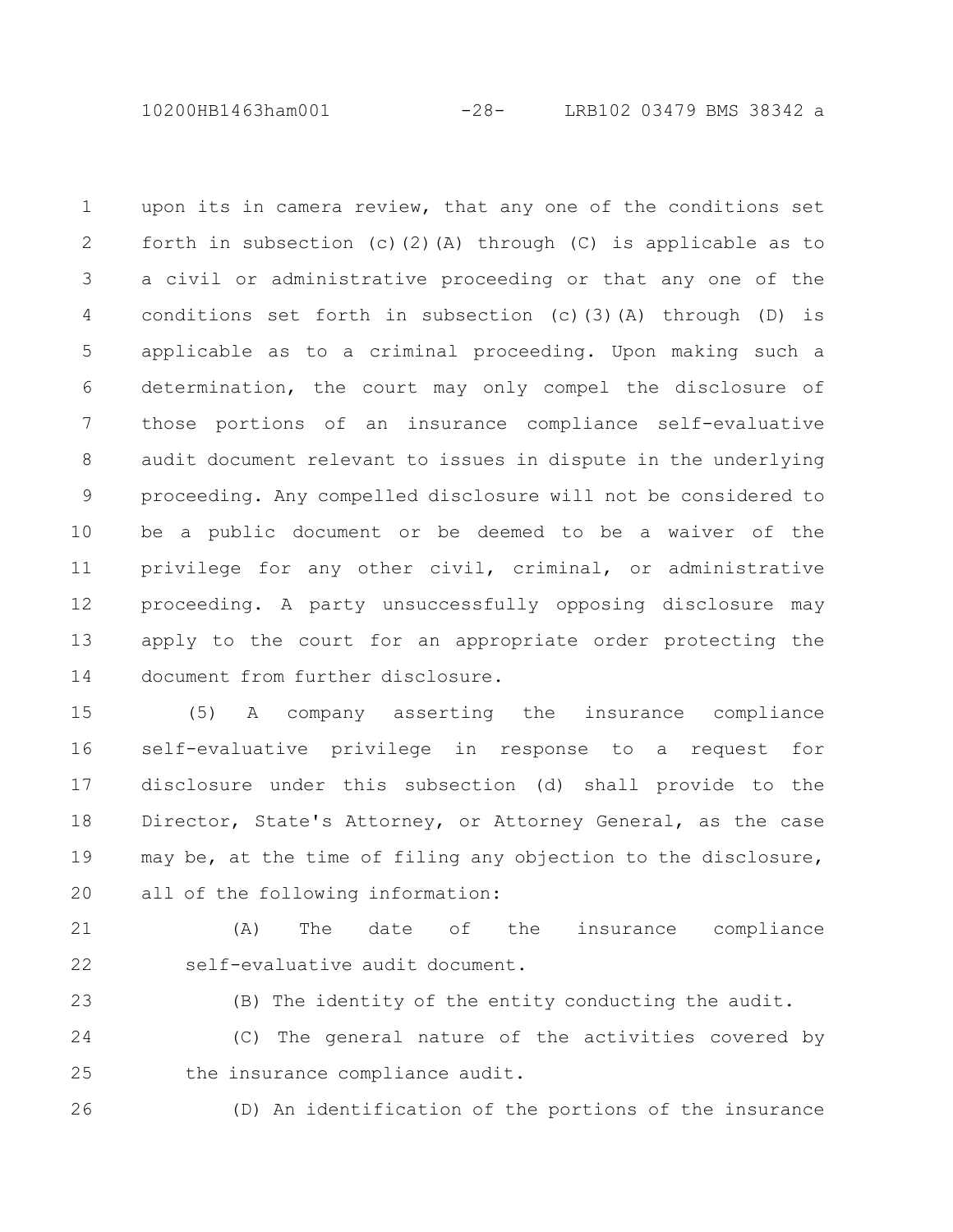compliance self-evaluative audit document for which the privilege is being asserted. 1 2

(e) (1) A company asserting the insurance compliance self-evaluative privilege set forth in subsection (b) of this Section has the burden of demonstrating the applicability of the privilege. Once a company has established the applicability of the privilege, a party seeking disclosure under subsections (c)(2)(A) or (C) of this Section has the burden of proving that the privilege is asserted for a fraudulent purpose or that the company failed to undertake reasonable corrective action or eliminate the noncompliance with a reasonable time. The Director, State's Attorney, or Attorney General seeking disclosure under subsection (c)(3) of this Section has the burden of proving the elements set forth in subsection (c)(3) of this Section. 3 4 5 6 7 8 9 10 11 12 13 14 15

(2) The parties may at any time stipulate in proceedings under subsections (c) or (d) of this Section to entry of an order directing that specific information contained in an insurance compliance self-evaluative audit document is or is not subject to the privilege provided under subsection (b) of this Section. 16 17 18 19 20 21

(f) The privilege set forth in subsection (b) of this Section shall not extend to any of the following: 22 23

(1) documents, communications, data, reports, or other information required to be collected, developed, maintained, reported, or otherwise made available to a 24 25 26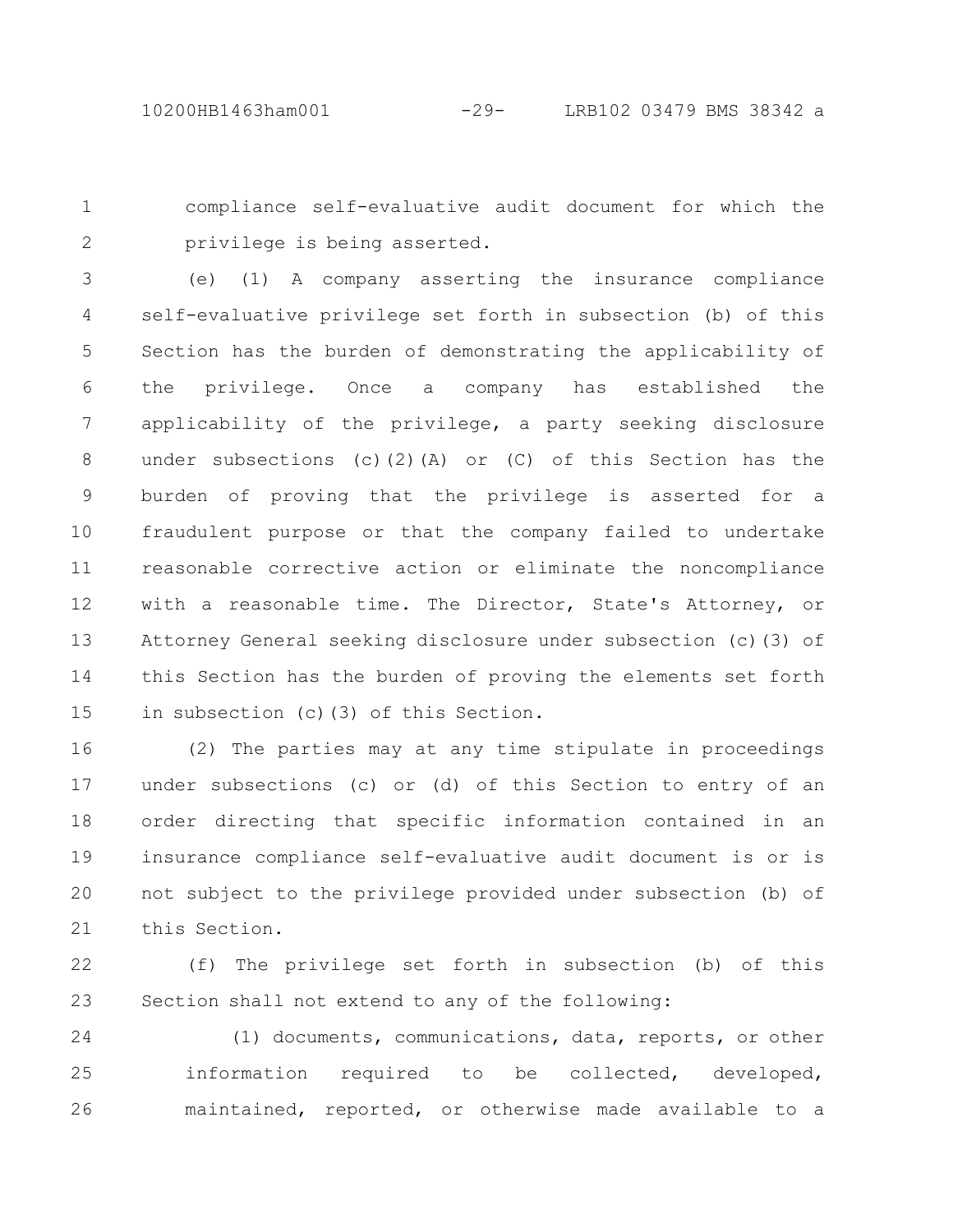regulatory agency pursuant to this Code, or other federal or State law, rule, or order; 1 2

(2) information obtained by observation or monitoring by any regulatory agency; or 3 4

(3) information obtained from a source independent of the insurance compliance audit. 5 6

(g) As used in this Section: 7

(1) "Insurance compliance audit" means a voluntary, internal evaluation, review, assessment, or audit not otherwise expressly required by law of a company or an activity regulated under this Code, or other State or federal law applicable to a company, or of management systems related to the company or activity, that is designed to identify and prevent noncompliance and to improve compliance with those statutes, rules, or orders. An insurance compliance audit may be conducted by the company, its employees, or by independent contractors. 8 9 10 11 12 13 14 15 16 17

(2) "Insurance compliance self-evaluative audit document" means documents prepared as a result of or in connection with and not prior to an insurance compliance audit. An insurance compliance self-evaluation audit document may include a written response to the findings of an insurance compliance audit. An insurance compliance self-evaluative audit document may include, but is not limited to, as applicable, field notes and records of observations, findings, opinions, suggestions, 18 19 20 21 22 23 24 25 26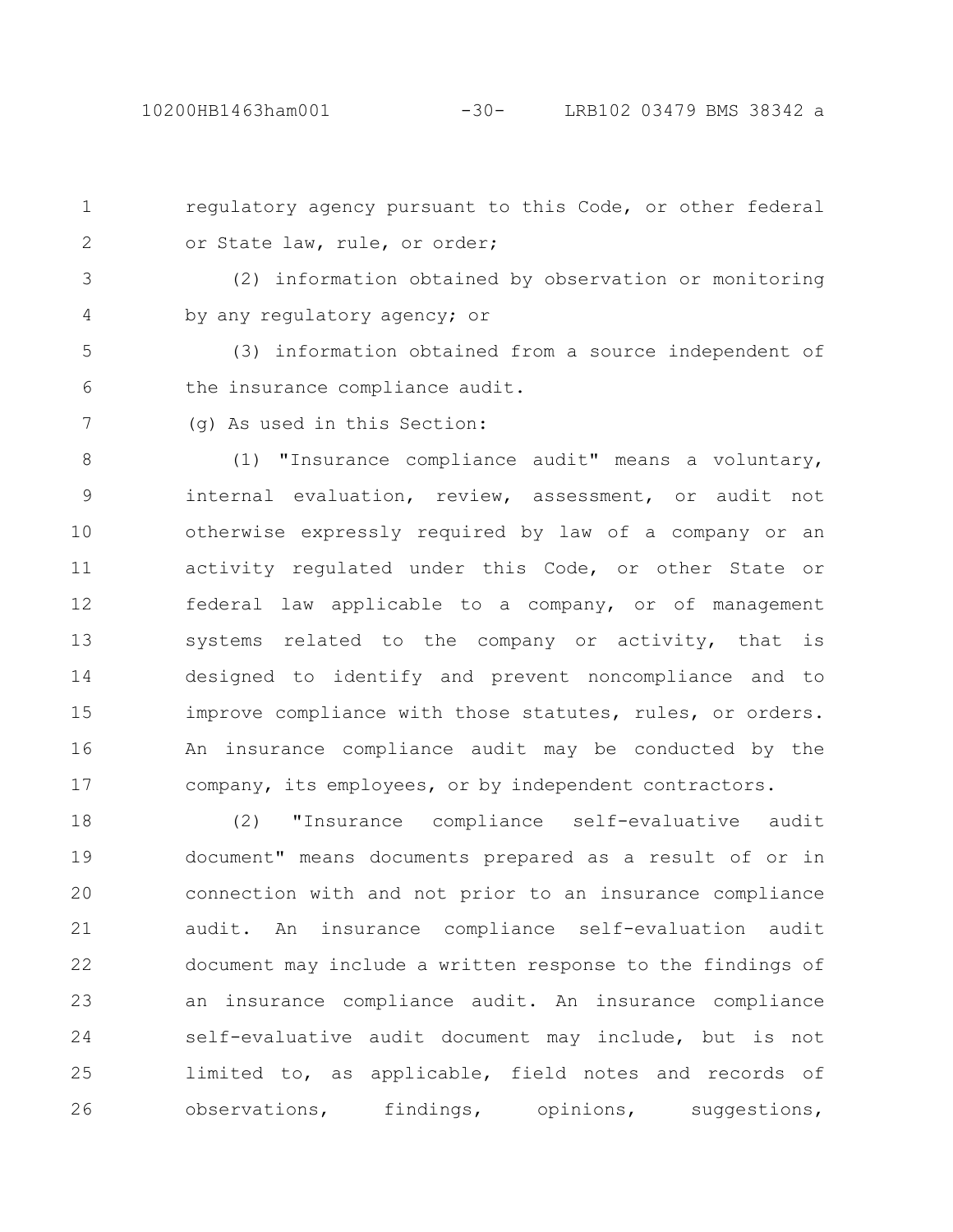10200HB1463ham001 -31- LRB102 03479 BMS 38342 a

conclusions, drafts, memoranda, drawings, photographs, computer-generated or electronically recorded information, phone records, maps, charts, graphs, and surveys, provided this supporting information is collected or developed for the primary purpose and in the course of an insurance compliance audit. An insurance compliance self-evaluative audit document may also include any of the following: 1 2 3 4 5 6 7 8

(A) an insurance compliance audit report prepared by an auditor, who may be an employee of the company or an independent contractor, which may include the scope of the audit, the information gained in the audit, and conclusions and recommendations, with exhibits and appendices; 9 10 11 12 13 14

(B) memoranda and documents analyzing portions or all of the insurance compliance audit report and discussing potential implementation issues; 15 16 17

(C) an implementation plan that addresses correcting past noncompliance, improving current compliance, and preventing future noncompliance; or 18 19 20

(D) analytic data generated in the course of conducting the insurance compliance audit. 21 22

(3) "Company" has the same meaning as provided in Section 2 of this Code. 23 24

(h) Nothing in this Section shall limit, waive, or abrogate the scope or nature of any statutory or common law 25 26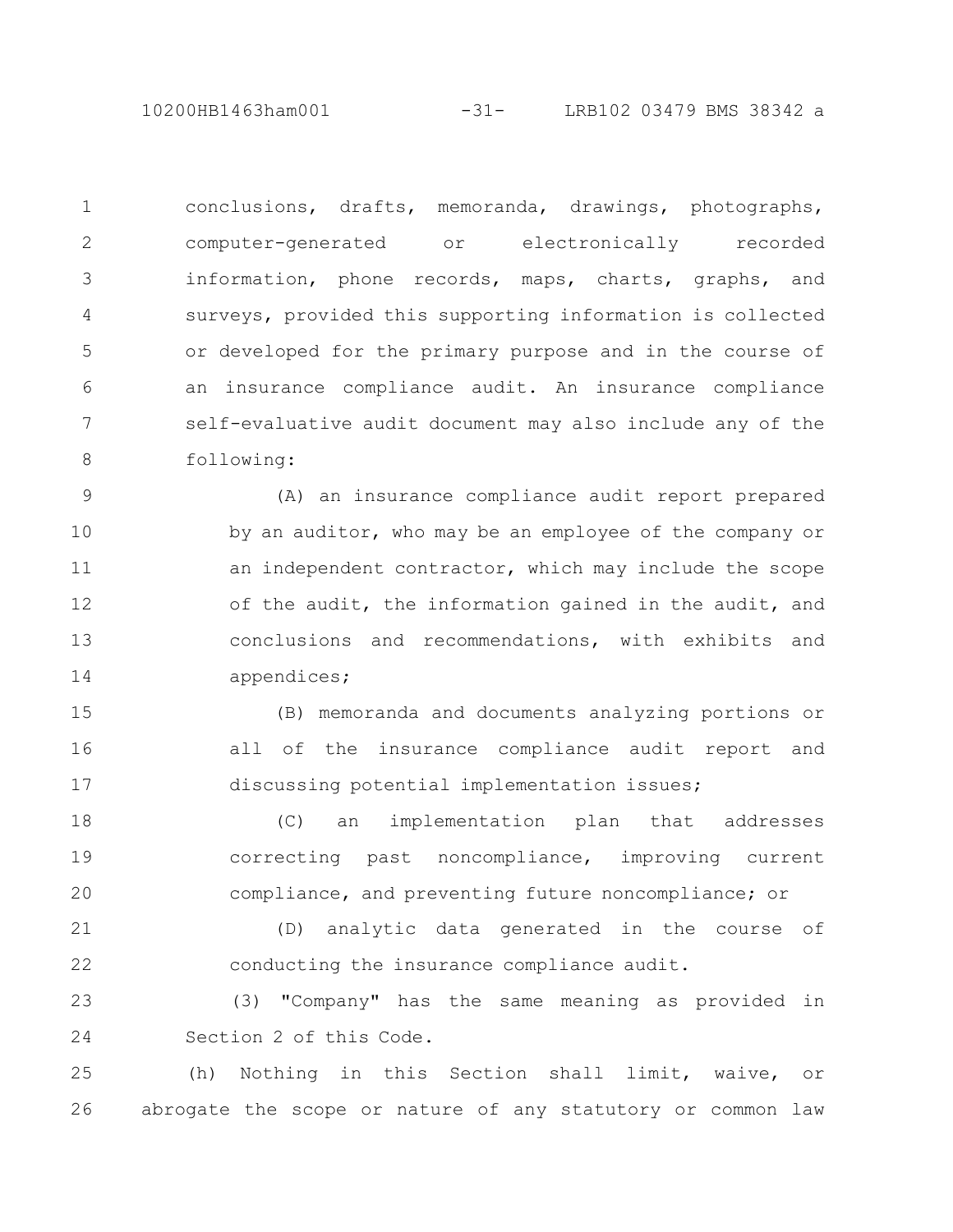10200HB1463ham001 -32- LRB102 03479 BMS 38342 a

privilege including, but not limited to, the work product doctrine, the attorney-client privilege, or the subsequent remedial measures exclusion. 1 2 3

(Source: P.A. 90-499, eff. 8-19-97; 90-655, eff. 7-30-98.) 4

(215 ILCS 5/402) (from Ch. 73, par. 1014) 5

Sec. 402. Examinations, investigations and hearings. (1) All examinations, investigations and hearings provided for by this Code may be conducted either by the Director personally, or by one or more of the actuaries, technical advisors, deputies, supervisors or examiners employed or retained by the Department and designated by the Director for such purpose. When necessary to supplement its examination procedures, the Department may retain independent actuaries deemed competent by the Director, independent certified public accountants, attorneys, or qualified examiners of insurance companies deemed competent by the Director, or any combination of the foregoing, the cost of which shall be borne by the company or person being examined. The Director may compensate independent actuaries, certified public accountants and qualified examiners retained for supplementing examination procedures in amounts not to exceed the reasonable and customary charges for such services. The Director may also accept as a part of the Department's examination of any company or person (a) a report by an independent actuary deemed competent by the Director or (b) a report of an audit made by an independent certified 6 7 8 9 10 11 12 13 14 15 16 17 18 19 20 21 22 23 24 25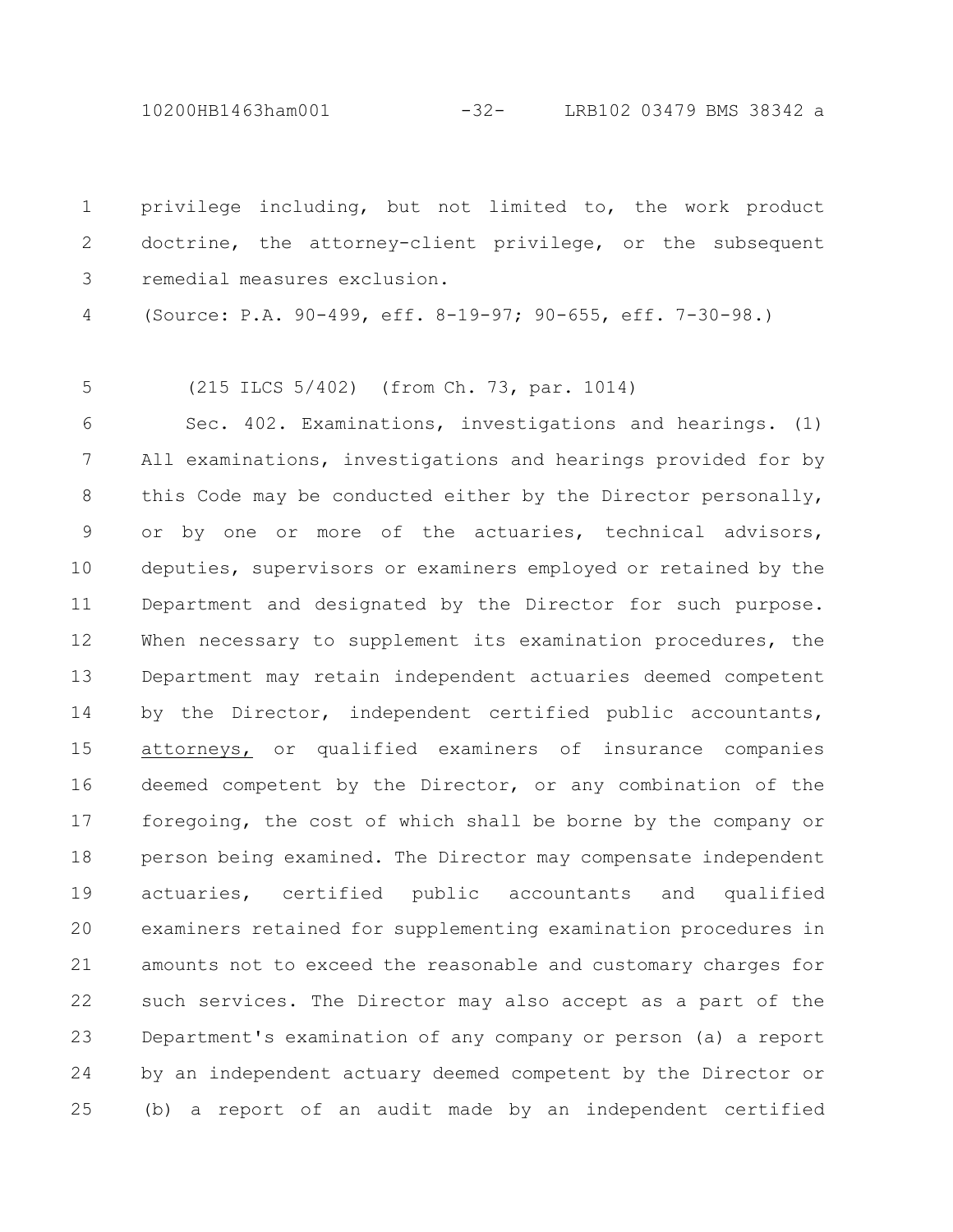10200HB1463ham001 -33- LRB102 03479 BMS 38342 a

public accountant. Neither those persons so designated nor any members of their immediate families shall be officers of, connected with, or financially interested in any company other than as policyholders, nor shall they be financially interested in any other corporation or person affected by the examination, investigation or hearing. 1 2 3 4 5 6

(2) All hearings provided for in this Code shall, unless otherwise specially provided, be held at such time and place as shall be designated in a notice which shall be given by the Director in writing to the person or company whose interests are affected, at least 10 days before the date designated therein. The notice shall state the subject of inquiry and the specific charges, if any. The hearings shall be held in the City of Springfield, the City of Chicago, or in the county where the principal business address of the person or company affected is located. 7 8 9 10 11 12 13 14 15 16

(Source: P.A. 87-757.) 17

(215 ILCS 5/408) (from Ch. 73, par. 1020) 18

19

Sec. 408. Fees and charges.

(1) The Director shall charge, collect and give proper acquittances for the payment of the following fees and charges:  $20$ 21 22

(a) For filing all documents submitted for the incorporation or organization or certification of a domestic company, except for a fraternal benefit society, 23 24 25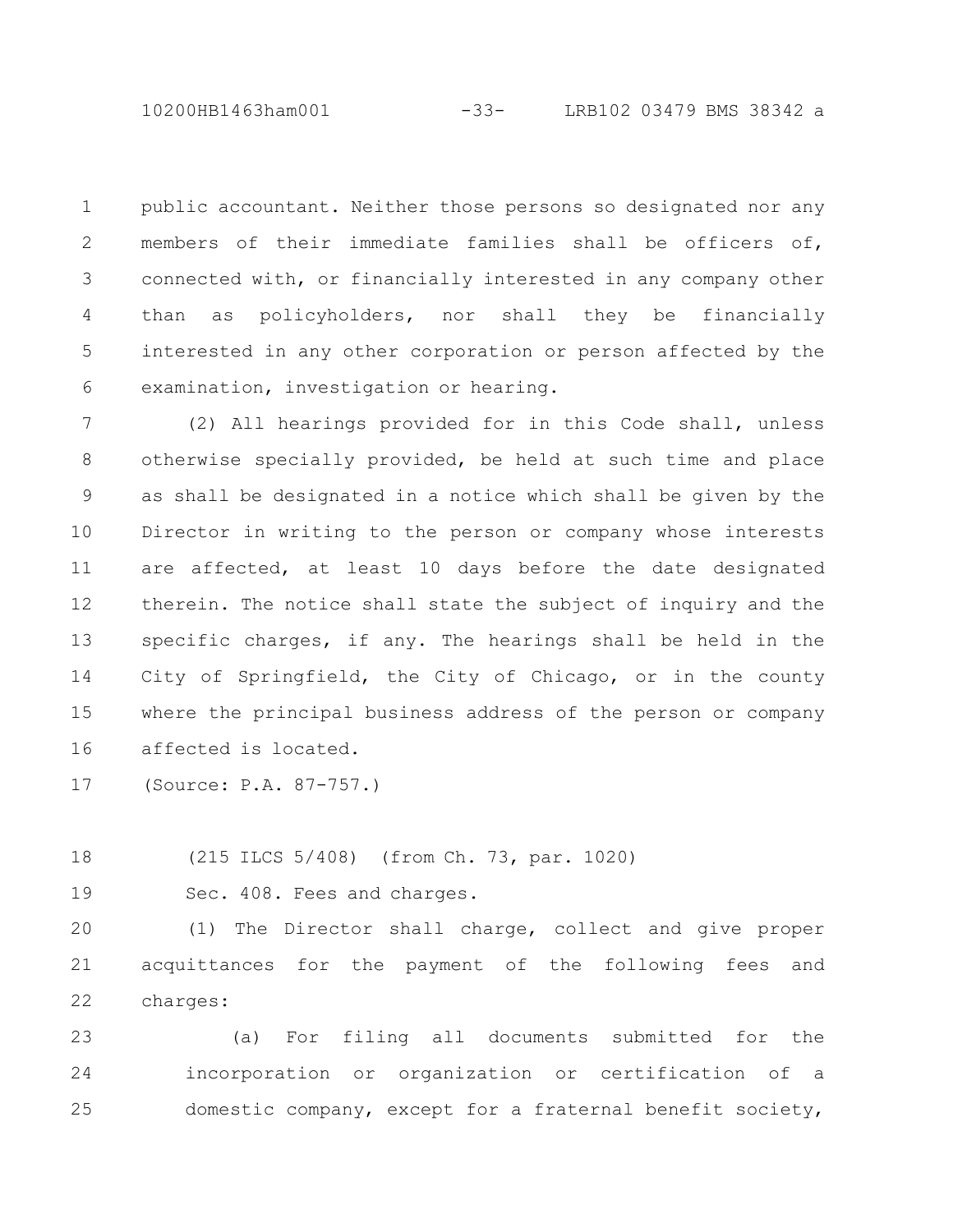\$2,000. 1

(b) For filing all documents submitted for the incorporation or organization of a fraternal benefit society, \$500. 2 3 4

(c) For filing amendments to articles of incorporation and amendments to declaration of organization, except for a fraternal benefit society, a mutual benefit association, a burial society or a farm mutual, \$200. 5 6 7 8

(d) For filing amendments to articles of incorporation of a fraternal benefit society, a mutual benefit association or a burial society, \$100. 9 10 11

(e) For filing amendments to articles of incorporation of a farm mutual, \$50. 12 13

14

(f) For filing bylaws or amendments thereto, \$50.

15

(g) For filing agreement of merger or consolidation:

(i) for a domestic company, except for a fraternal benefit society, a mutual benefit association, a burial society, or a farm mutual, \$2,000. 16 17 18

(ii) for a foreign or alien company, except for a fraternal benefit society, \$600. 19 20

(iii) for a fraternal benefit society, a mutual benefit association, a burial society, or a farm mutual, \$200. 21 22 23

(h) For filing agreements of reinsurance by a domestic company, \$200. 24 25

(i) For filing all documents submitted by a foreign or 26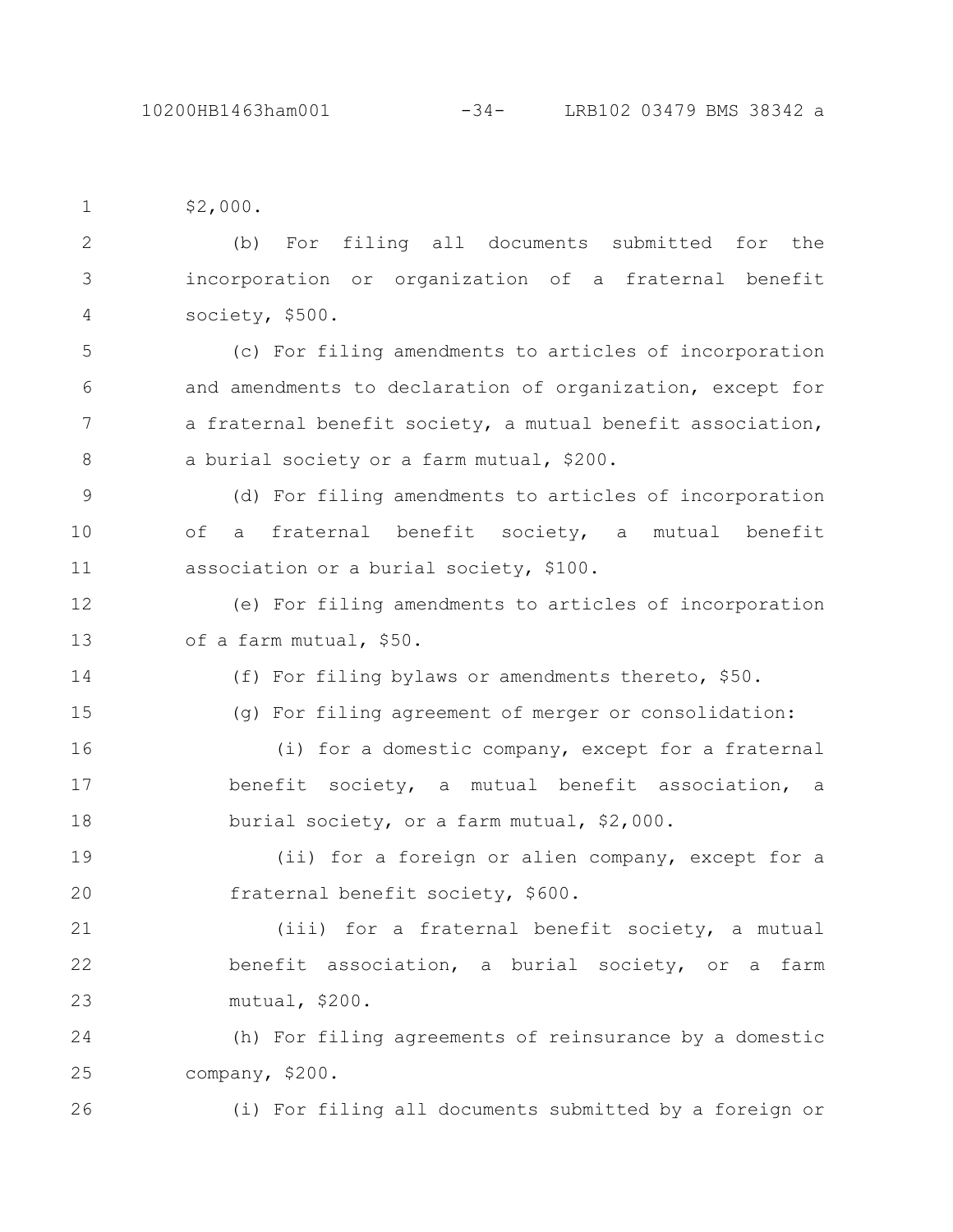alien company to be admitted to transact business or accredited as a reinsurer in this State, except for a fraternal benefit society, \$5,000. (j) For filing all documents submitted by a foreign or alien fraternal benefit society to be admitted to transact business in this State, \$500. (k) For filing declaration of withdrawal of a foreign or alien company, \$50. (l) For filing annual statement by a domestic company, except a fraternal benefit society, a mutual benefit association, a burial society, or a farm mutual, \$200. (m) For filing annual statement by a domestic fraternal benefit society, \$100. (n) For filing annual statement by a farm mutual, a mutual benefit association, or a burial society, \$50. (o) For issuing a certificate of authority or renewal thereof except to a foreign fraternal benefit society, \$400. (p) For issuing a certificate of authority or renewal thereof to a foreign fraternal benefit society, \$200. 1 2 3 4 5 6 7 8 9 10 11 12 13 14 15 16 17 18 19 20

(q) For issuing an amended certificate of authority, \$50. 21 22

(r) For each certified copy of certificate of authority, \$20. 23 24

(s) For each certificate of deposit, or valuation, or compliance or surety certificate, \$20. 25 26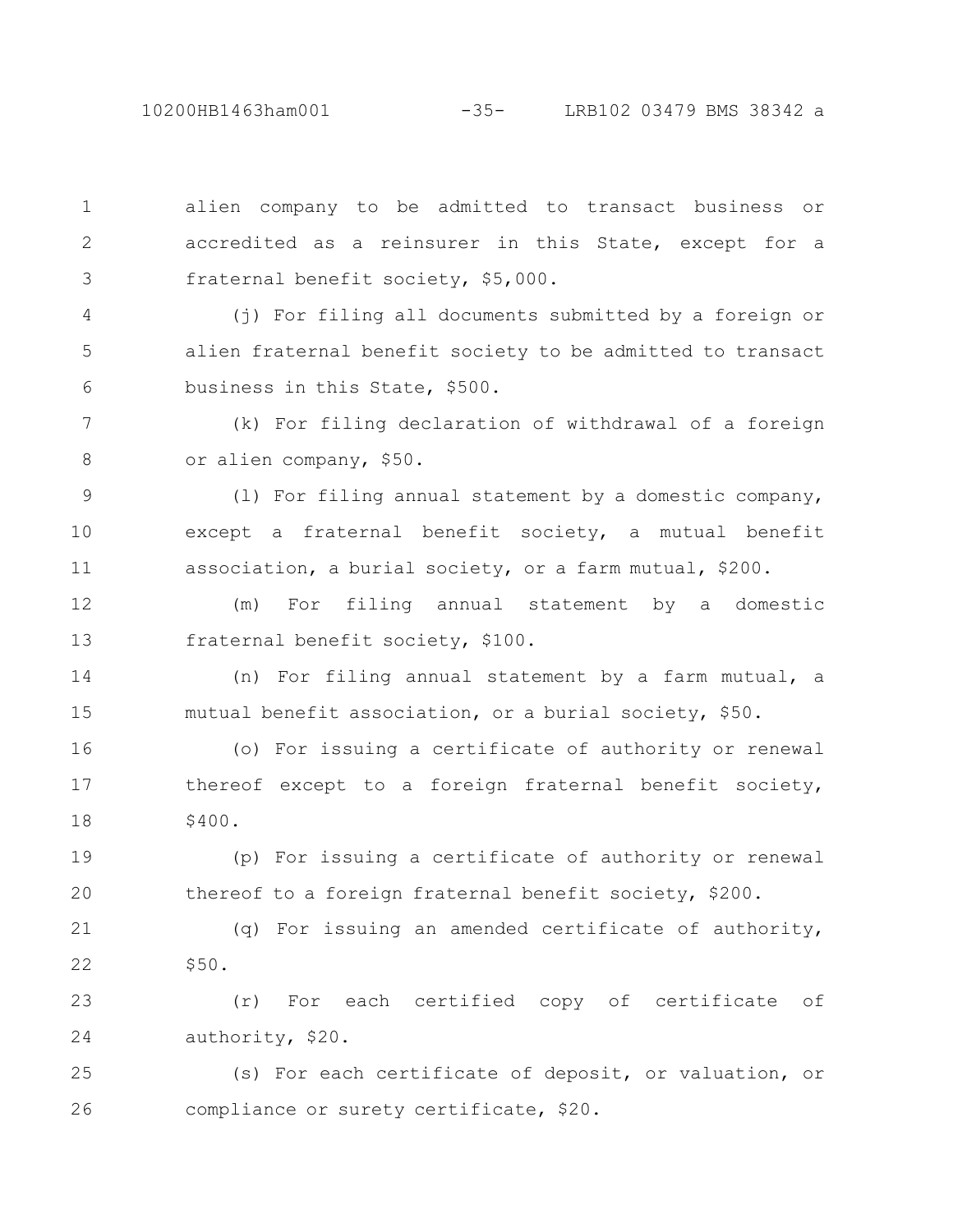(t) For copies of papers or records per page, \$1. (u) For each certification to copies of papers or records, \$10. (v) For multiple copies of documents or certificates listed in subparagraphs  $(r)$ ,  $(s)$ , and  $(u)$  of paragraph  $(1)$ of this Section, \$10 for the first copy of a certificate of any type and \$5 for each additional copy of the same certificate requested at the same time, unless, pursuant to paragraph (2) of this Section, the Director finds these additional fees excessive. (w) For issuing a permit to sell shares or increase paid-up capital: (i) in connection with a public stock offering, \$300; (ii) in any other case, \$100. (x) For issuing any other certificate required or permissible under the law, \$50. (y) For filing a plan of exchange of the stock of a domestic stock insurance company, a plan of demutualization of a domestic mutual company, or a plan of reorganization under Article XII, \$2,000. (z) For filing a statement of acquisition of a domestic company as defined in Section 131.4 of this Code, \$2,000. 1 2 3 4 5 6 7 8 9 10 11 12 13 14 15 16 17 18 19 20 21 22 23 24

(aa) For filing an agreement to purchase the business of an organization authorized under the Dental Service 25 26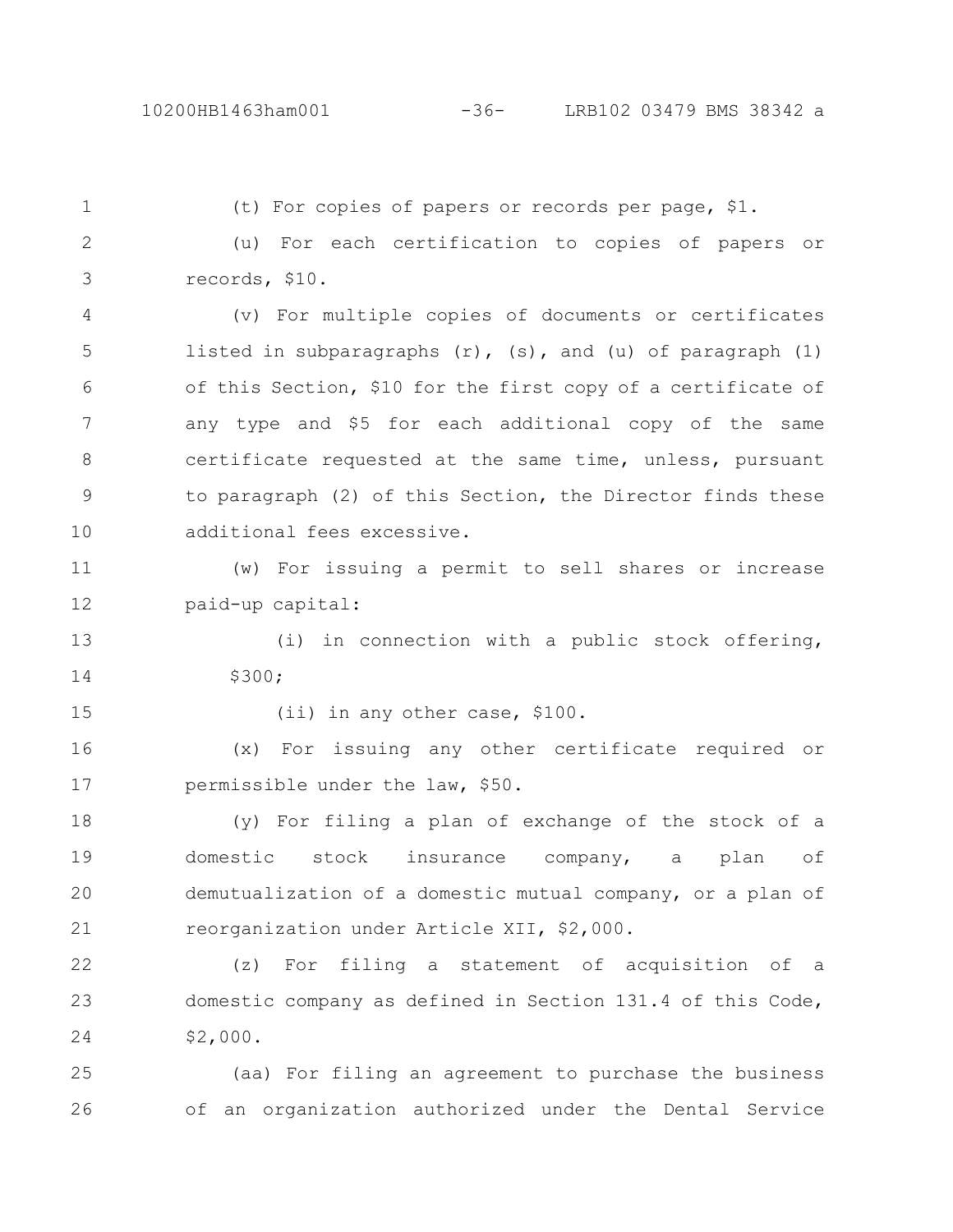Plan Act or the Voluntary Health Services Plans Act or of a health maintenance organization or a limited health service organization, \$2,000. 1 2 3

(bb) For filing a statement of acquisition of a foreign or alien insurance company as defined in Section 131.12a of this Code, \$1,000. 4 5 6

(cc) For filing a registration statement as required in Sections 131.13 and 131.14, the notification as required by Sections 131.16, 131.20a, or 141.4, or an agreement or transaction required by Sections 124.2(2), 141, 141a, or 141.1, \$200. 7 8 9 10 11

(dd) For filing an application for licensing of: (i) a religious or charitable risk pooling trust or a workers' compensation pool, \$1,000; 12 13 14

(ii) a workers' compensation service company, \$500; 15 16

(iii) a self-insured automobile fleet, \$200; or (iv) a renewal of or amendment of any license issued pursuant to (i), (ii), or (iii) above, \$100. 17 18 19

(ee) For filing articles of incorporation for a syndicate to engage in the business of insurance through the Illinois Insurance Exchange, \$2,000. 20 21 22

(ff) For filing amended articles of incorporation for a syndicate engaged in the business of insurance through the Illinois Insurance Exchange, \$100. 23 24 25

(gg) For filing articles of incorporation for a 26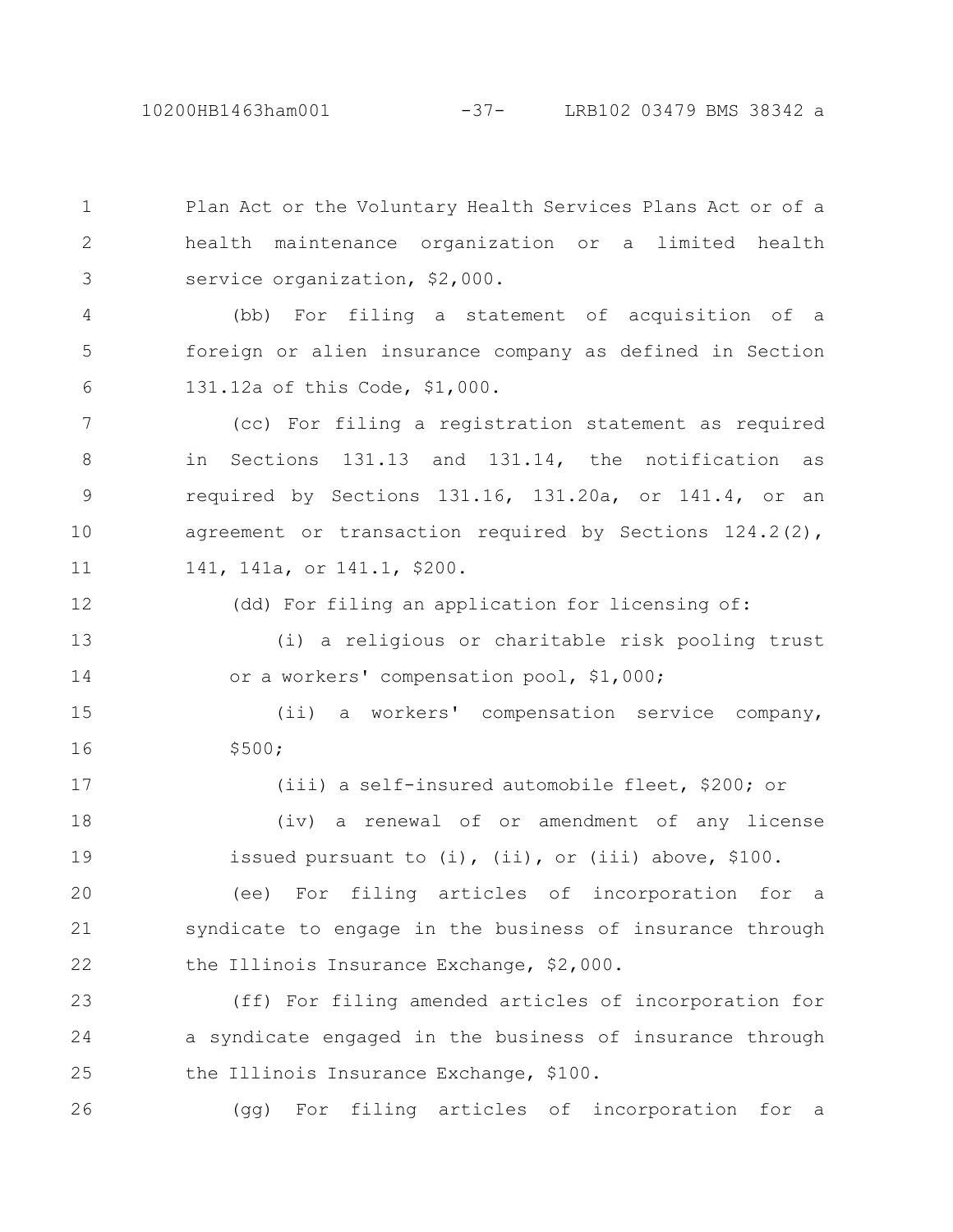26

limited syndicate to join with other subscribers or limited syndicates to do business through the Illinois Insurance Exchange, \$1,000. 1 2 3

(hh) For filing amended articles of incorporation for a limited syndicate to do business through the Illinois Insurance Exchange, \$100. 4 5 6

(ii) For a permit to solicit subscriptions to a syndicate or limited syndicate, \$100. 7 8

(jj) For the filing of each form as required in Section 143 of this Code, \$50 per form. The fee for advisory and rating organizations shall be \$200 per form. 9 10 11

(i) For the purposes of the form filing fee, filings made on insert page basis will be considered one form at the time of its original submission. Changes made to a form subsequent to its approval shall be considered a new filing. 12 13 14 15 16

(ii) Only one fee shall be charged for a form, regardless of the number of other forms or policies with which it will be used. 17 18 19

(iii) Fees charged for a policy filed as it will be issued regardless of the number of forms comprising that policy shall not exceed \$1,500. For advisory or rating organizations, fees charged for a policy filed as it will be issued regardless of the number of forms comprising that policy shall not exceed \$2,500. 20 21 22 23 24 25

(iv) The Director may by rule exempt forms from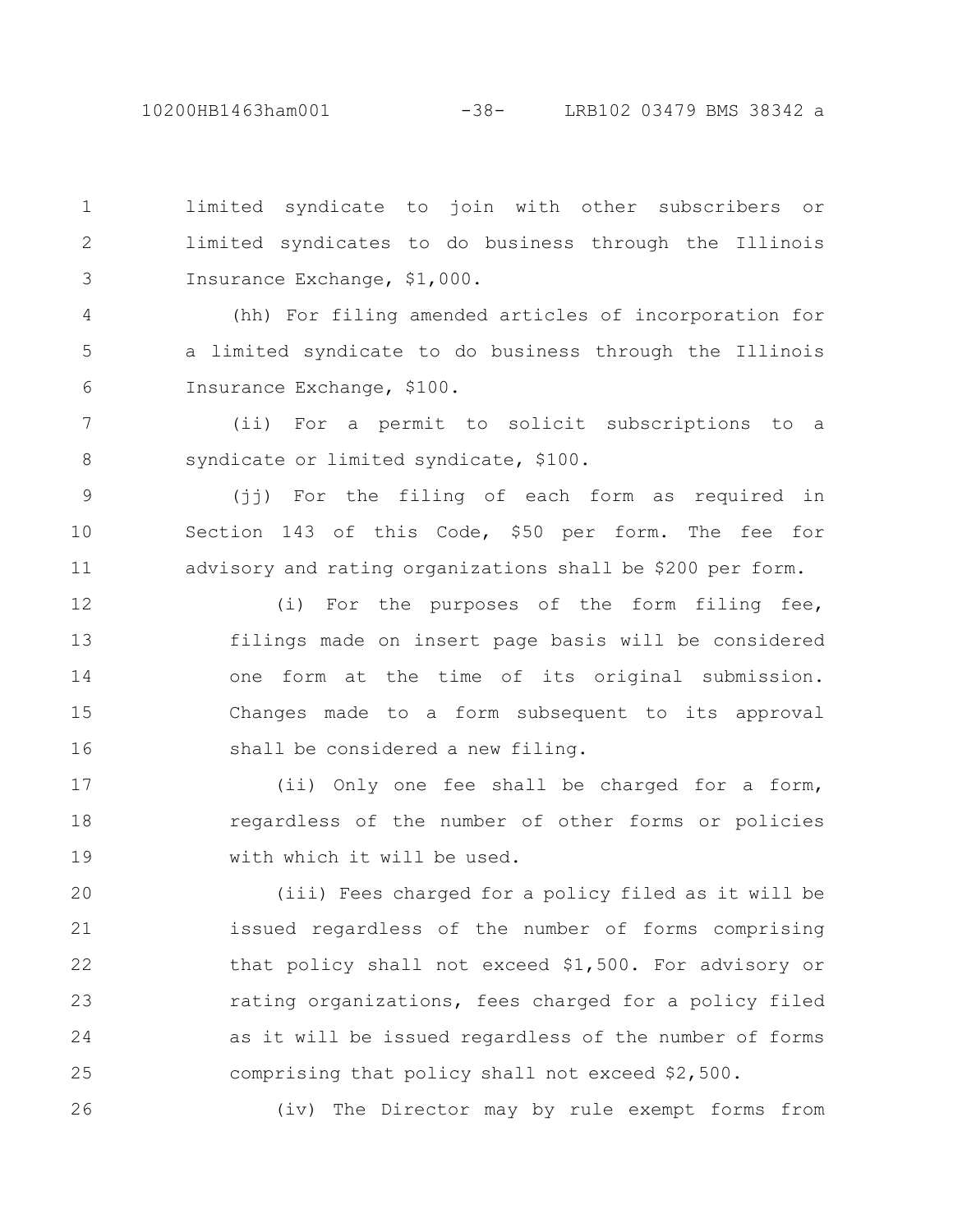| $\mathbf 1$ | such fees.                                                      |
|-------------|-----------------------------------------------------------------|
| 2           | For filing an application for licensing of a<br>(kk)            |
| 3           | reinsurance intermediary, \$500.                                |
| 4           | For filing an application for renewal of a<br>(11)              |
| 5           | license of a reinsurance intermediary, \$200.                   |
| 6           | (mm) For a network adequacy filing required under the           |
| 7           | Network Adequacy and Transparency Act, \$500, except that       |
| 8           | the fee for a filing required based on a material change is     |
| 9           | \$100.                                                          |
| 10          | (2) When printed copies or numerous copies of the same          |
| 11          | paper or records are furnished or certified, the Director may   |
| 12          | reduce such fees for copies if he finds them excessive. He may, |
| 13          | when he considers it in the public interest, furnish without    |
| 14          | charge to state insurance departments and persons other than    |
| 15          | companies, copies or certified copies of<br>reports<br>оf       |
| 16          | examinations and of other papers and records.                   |
| 17          | (3) The expenses incurred in any performance examination        |
| 18          | authorized by law shall be paid by the company or person being  |
| 19          | examined. The charge shall be reasonably related to the cost    |
| 20          | of the examination including but not limited to compensation    |
| 21          | of examiners, electronic data processing costs, supervision     |
| 22          | and preparation of an examination report and lodging and        |

travel expenses. All lodging and travel expenses shall be in accord with the applicable travel regulations as published by the Department of Central Management Services and approved by the Governor's Travel Control Board, except that out-of-state 23 24 25 26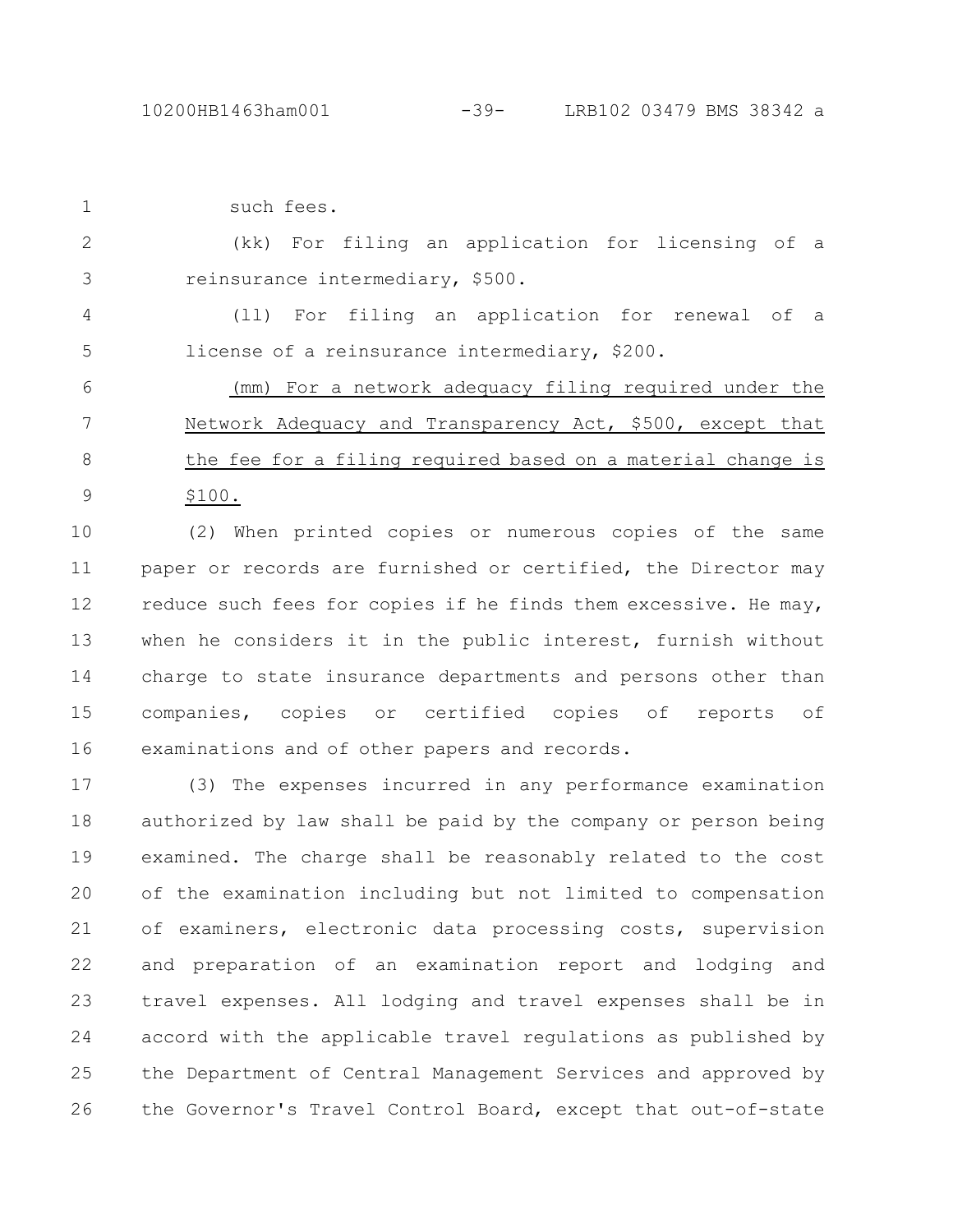10200HB1463ham001 -40- LRB102 03479 BMS 38342 a

lodging and travel expenses related to examinations authorized under Section 132 shall be in accordance with travel rates prescribed under paragraph 301-7.2 of the Federal Travel Regulations, 41 C.F.R. 301-7.2, for reimbursement of subsistence expenses incurred during official travel. All lodging and travel expenses may be reimbursed directly upon authorization of the Director. With the exception of the direct reimbursements authorized by the Director, all performance examination charges collected by the Department shall be paid to the Insurance Producer Administration Fund, however, the electronic data processing costs incurred by the Department in the performance of any examination shall be billed directly to the company being examined for payment to the Technology Management Revolving Fund. 1 2 3 4 5 6 7 8 9 10 11 12 13 14

(4) At the time of any service of process on the Director as attorney for such service, the Director shall charge and collect the sum of \$20, which may be recovered as taxable costs by the party to the suit or action causing such service to be made if he prevails in such suit or action. 15 16 17 18 19

(5) (a) The costs incurred by the Department of Insurance in conducting any hearing authorized by law shall be assessed against the parties to the hearing in such proportion as the Director of Insurance may determine upon consideration of all relevant circumstances including: (1) the nature of the hearing; (2) whether the hearing was instigated by, or for the benefit of a particular party or parties; (3) whether there is 20 21 22 23 24 25 26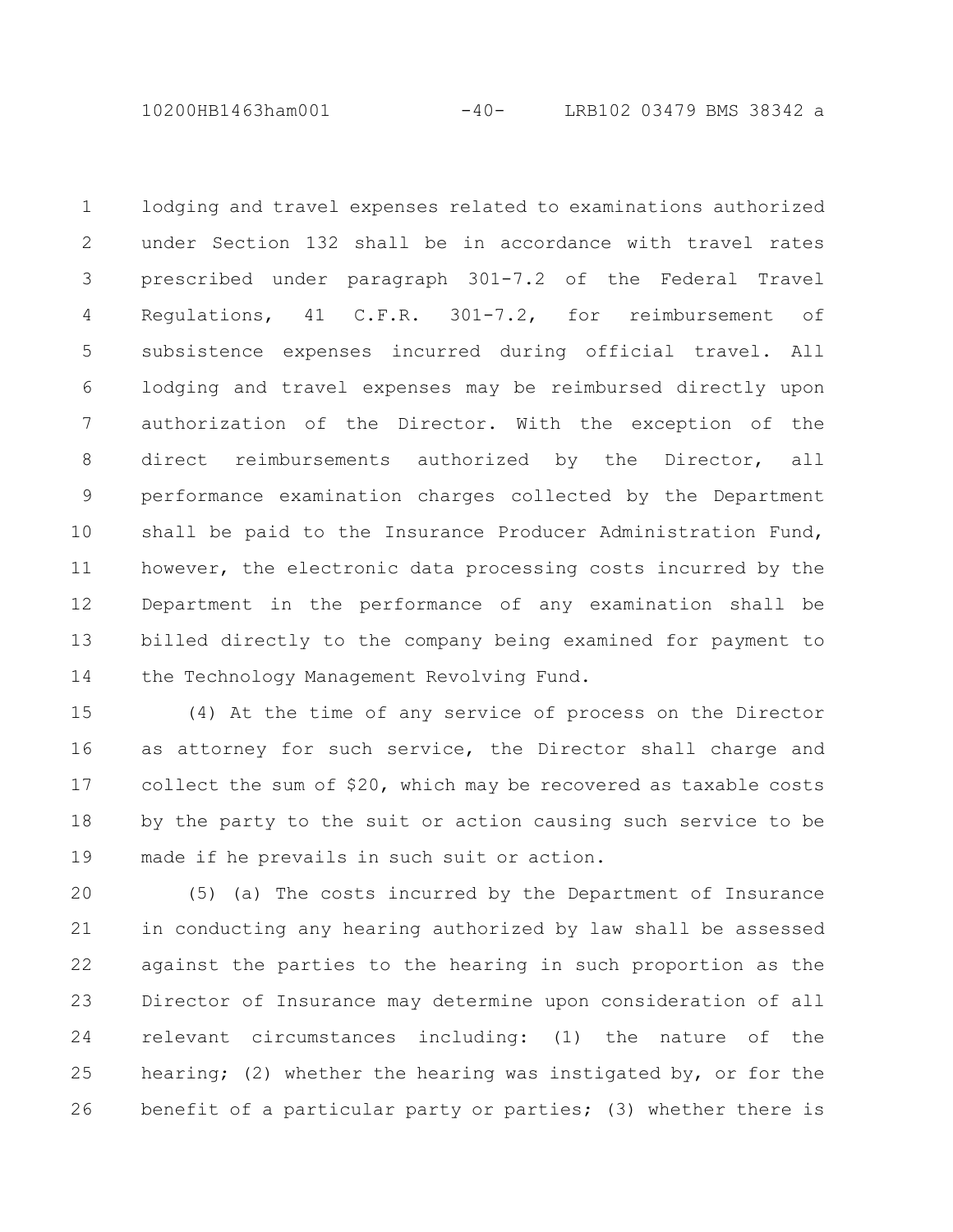a successful party on the merits of the proceeding; and (4) the relative levels of participation by the parties. 1 2

(b) For purposes of this subsection (5) costs incurred shall mean the hearing officer fees, court reporter fees, and travel expenses of Department of Insurance officers and employees; provided however, that costs incurred shall not include hearing officer fees or court reporter fees unless the Department has retained the services of independent contractors or outside experts to perform such functions. 3 4 5 6 7 8 9

(c) The Director shall make the assessment of costs incurred as part of the final order or decision arising out of the proceeding; provided, however, that such order or decision shall include findings and conclusions in support of the assessment of costs. This subsection (5) shall not be construed as permitting the payment of travel expenses unless calculated in accordance with the applicable travel regulations of the Department of Central Management Services, as approved by the Governor's Travel Control Board. The Director as part of such order or decision shall require all assessments for hearing officer fees and court reporter fees, if any, to be paid directly to the hearing officer or court reporter by the party(s) assessed for such costs. The assessments for travel expenses of Department officers and employees shall be reimbursable to the Director of Insurance for deposit to the fund out of which those expenses had been paid. 10 11 12 13 14 15 16 17 18 19 20 21 22 23 24 25 26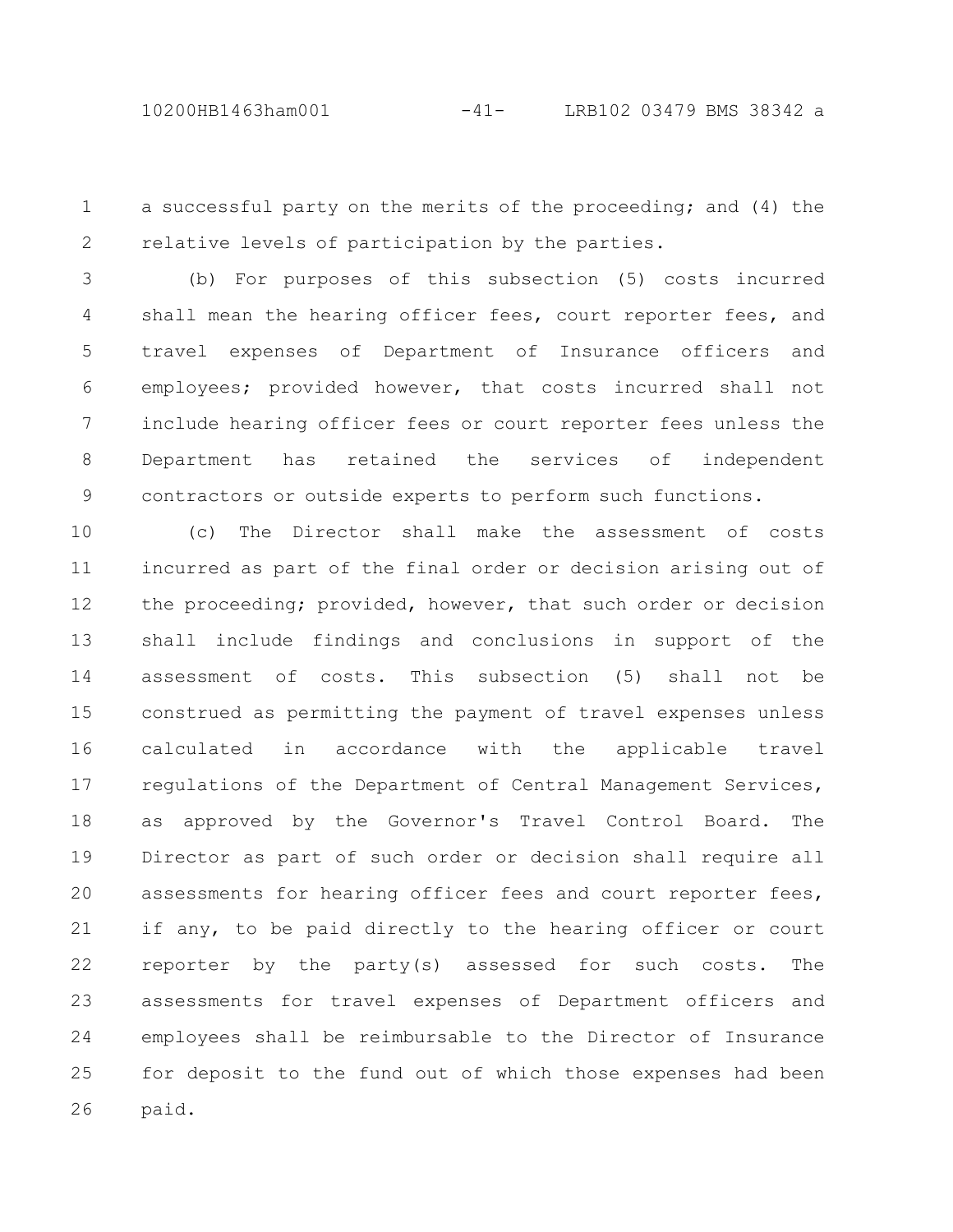10200HB1463ham001 -42- LRB102 03479 BMS 38342 a

(d) The provisions of this subsection (5) shall apply in the case of any hearing conducted by the Director of Insurance not otherwise specifically provided for by law. 1 2 3

(6) The Director shall charge and collect an annual financial regulation fee from every domestic company for examination and analysis of its financial condition and to fund the internal costs and expenses of the Interstate Insurance Receivership Commission as may be allocated to the State of Illinois and companies doing an insurance business in this State pursuant to Article X of the Interstate Insurance Receivership Compact. The fee shall be the greater fixed amount based upon the combination of nationwide direct premium income and nationwide reinsurance assumed premium income or upon admitted assets calculated under this subsection as follows: 4 5 6 7 8 9 10 11 12 13 14 15

16

17

(a) Combination of nationwide direct premium income and nationwide reinsurance assumed premium.

(i) \$150, if the premium is less than \$500,000 and there is no reinsurance assumed premium; 18 19

(ii) \$750, if the premium is \$500,000 or more, but less than \$5,000,000 and there is no reinsurance assumed premium; or if the premium is less than \$5,000,000 and the reinsurance assumed premium is less than \$10,000,000; 20 21 22 23 24

(iii) \$3,750, if the premium is less than \$5,000,000 and the reinsurance assumed premium is 25 26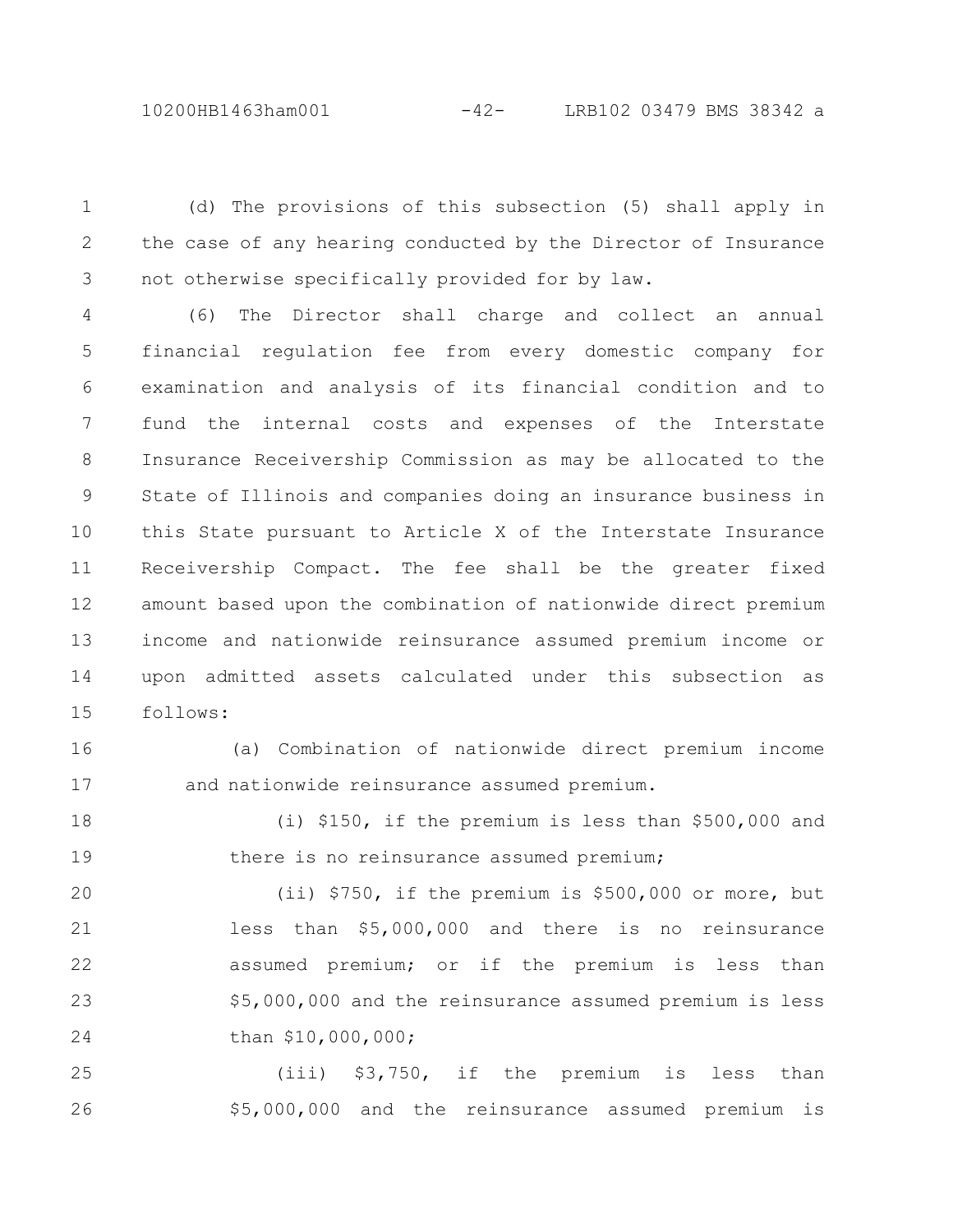\$10,000,000 or more; (iv) \$7,500, if the premium is \$5,000,000 or more, but less than \$10,000,000; (v) \$18,000, if the premium is \$10,000,000 or more, but less than \$25,000,000; (vi) \$22,500, if the premium is \$25,000,000 or more, but less than \$50,000,000; (vii) \$30,000, if the premium is \$50,000,000 or more, but less than \$100,000,000; (viii) \$37,500, if the premium is \$100,000,000 or more. (b) Admitted assets. (i) \$150, if admitted assets are less than \$1,000,000; (ii) \$750, if admitted assets are \$1,000,000 or more, but less than \$5,000,000; (iii) \$3,750, if admitted assets are \$5,000,000 or more, but less than \$25,000,000; (iv) \$7,500, if admitted assets are \$25,000,000 or more, but less than \$50,000,000; (v) \$18,000, if admitted assets are \$50,000,000 or more, but less than \$100,000,000; (vi) \$22,500, if admitted assets are \$100,000,000 or more, but less than \$500,000,000; (vii) \$30,000, if admitted assets are \$500,000,000 or more, but less than \$1,000,000,000; 1 2 3 4 5 6 7 8 9 10 11 12 13 14 15 16 17 18 19 20 21 22 23 24 25 26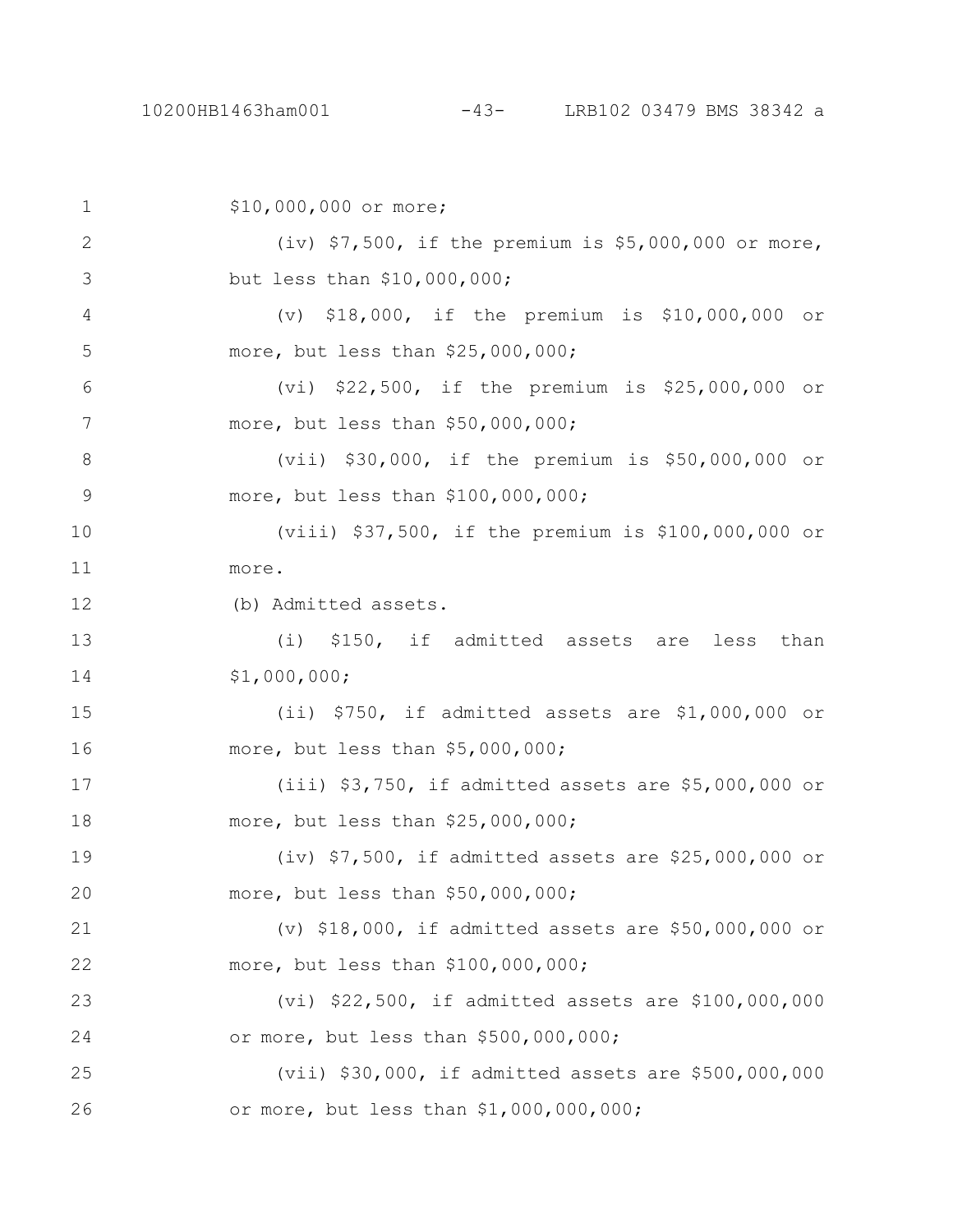(viii) \$37,500, if admitted assets are \$1,000,000,000 or more. 1 2

(c) The sum of financial regulation fees charged to the domestic companies of the same affiliated group shall not exceed \$250,000 in the aggregate in any single year and shall be billed by the Director to the member company designated by the group. 3 4 5 6 7

(7) The Director shall charge and collect an annual financial regulation fee from every foreign or alien company, except fraternal benefit societies, for the examination and analysis of its financial condition and to fund the internal costs and expenses of the Interstate Insurance Receivership Commission as may be allocated to the State of Illinois and companies doing an insurance business in this State pursuant to Article X of the Interstate Insurance Receivership Compact. The fee shall be a fixed amount based upon Illinois direct premium income and nationwide reinsurance assumed premium income in accordance with the following schedule: 8 9 10 11 12 13 14 15 16 17 18

(a) \$150, if the premium is less than \$500,000 and there is no reinsurance assumed premium; 19 20

(b) \$750, if the premium is \$500,000 or more, but less than \$5,000,000 and there is no reinsurance assumed premium; or if the premium is less than \$5,000,000 and the reinsurance assumed premium is less than \$10,000,000; 21 22 23 24

(c) \$3,750, if the premium is less than \$5,000,000 and the reinsurance assumed premium is \$10,000,000 or more; 25 26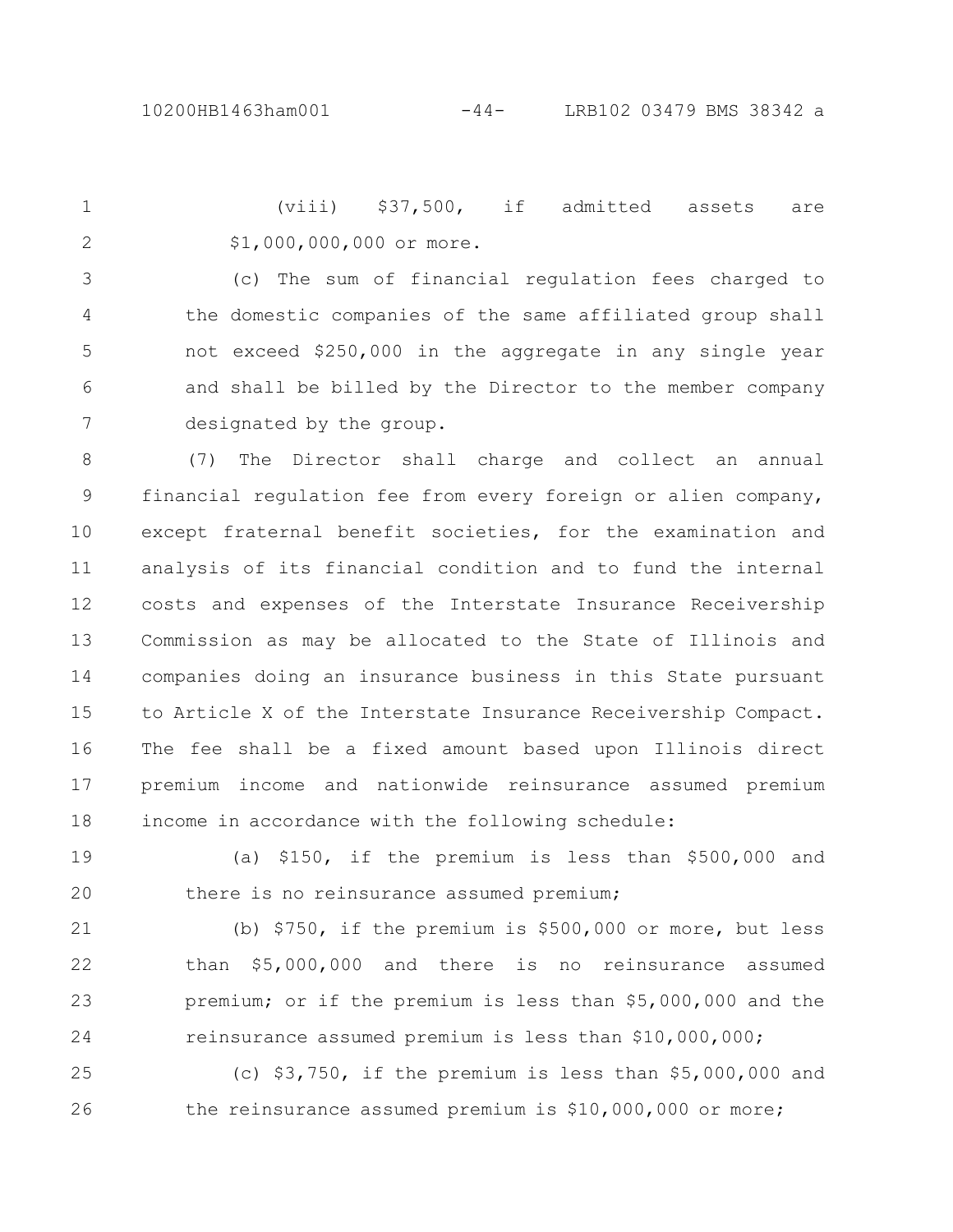(d) \$7,500, if the premium is \$5,000,000 or more, but less than \$10,000,000; (e) \$18,000, if the premium is \$10,000,000 or more, but less than \$25,000,000; (f) \$22,500, if the premium is \$25,000,000 or more, but less than \$50,000,000; (g) \$30,000, if the premium is \$50,000,000 or more, but less than \$100,000,000; (h) \$37,500, if the premium is \$100,000,000 or more. The sum of financial regulation fees under this subsection (7) charged to the foreign or alien companies within the same 1 2 3 4 5 6 7 8 9 10 11

affiliated group shall not exceed \$250,000 in the aggregate in any single year and shall be billed by the Director to the member company designated by the group. 12 13 14

(8) Beginning January 1, 1992, the financial regulation fees imposed under subsections (6) and (7) of this Section shall be paid by each company or domestic affiliated group annually. After January 1, 1994, the fee shall be billed by Department invoice based upon the company's premium income or admitted assets as shown in its annual statement for the preceding calendar year. The invoice is due upon receipt and must be paid no later than June 30 of each calendar year. All financial regulation fees collected by the Department shall be paid to the Insurance Financial Regulation Fund. The Department may not collect financial examiner per diem charges from companies subject to subsections (6) and (7) of this 15 16 17 18 19 20 21 22 23 24 25 26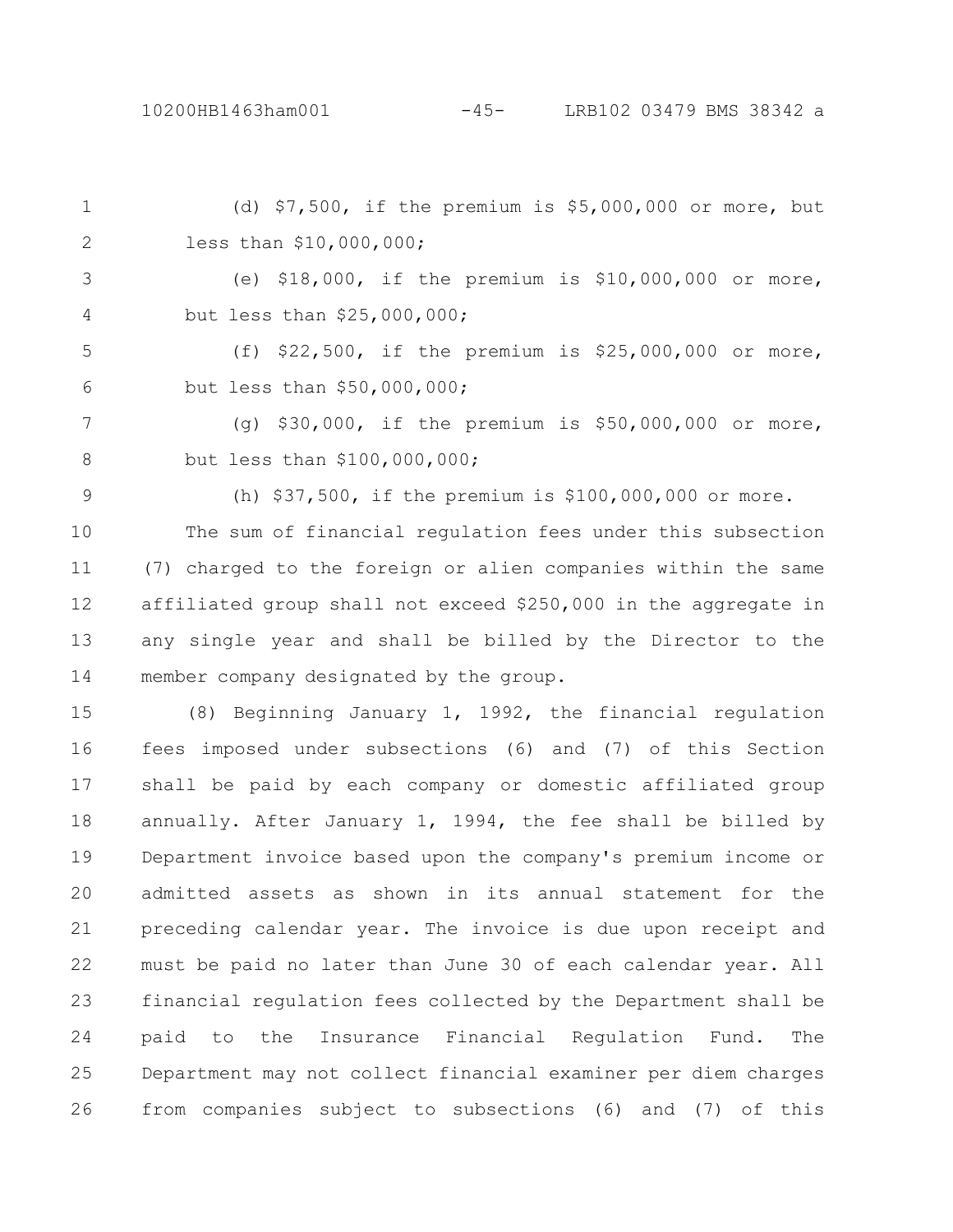10200HB1463ham001 -46- LRB102 03479 BMS 38342 a

1

Section undergoing financial examination after June 30, 1992.

(9) In addition to the financial regulation fee required by this Section, a company undergoing any financial examination authorized by law shall pay the following costs and expenses incurred by the Department: electronic data processing costs, the expenses authorized under Section 131.21 and subsection (d) of Section 132.4 of this Code, and lodging and travel expenses. 2 3 4 5 6 7 8

Electronic data processing costs incurred by the Department in the performance of any examination shall be billed directly to the company undergoing examination for payment to the Technology Management Revolving Fund. Except for direct reimbursements authorized by the Director or direct payments made under Section 131.21 or subsection (d) of Section 132.4 of this Code, all financial regulation fees and all financial examination charges collected by the Department shall be paid to the Insurance Financial Regulation Fund. 9 10 11 12 13 14 15 16 17

All lodging and travel expenses shall be in accordance with applicable travel regulations published by the Department of Central Management Services and approved by the Governor's Travel Control Board, except that out-of-state lodging and travel expenses related to examinations authorized under Sections 132.1 through 132.7 shall be in accordance with travel rates prescribed under paragraph 301-7.2 of the Federal Travel Regulations, 41 C.F.R. 301-7.2, for reimbursement of subsistence expenses incurred during official travel. All 18 19 20 21 22 23 24 25 26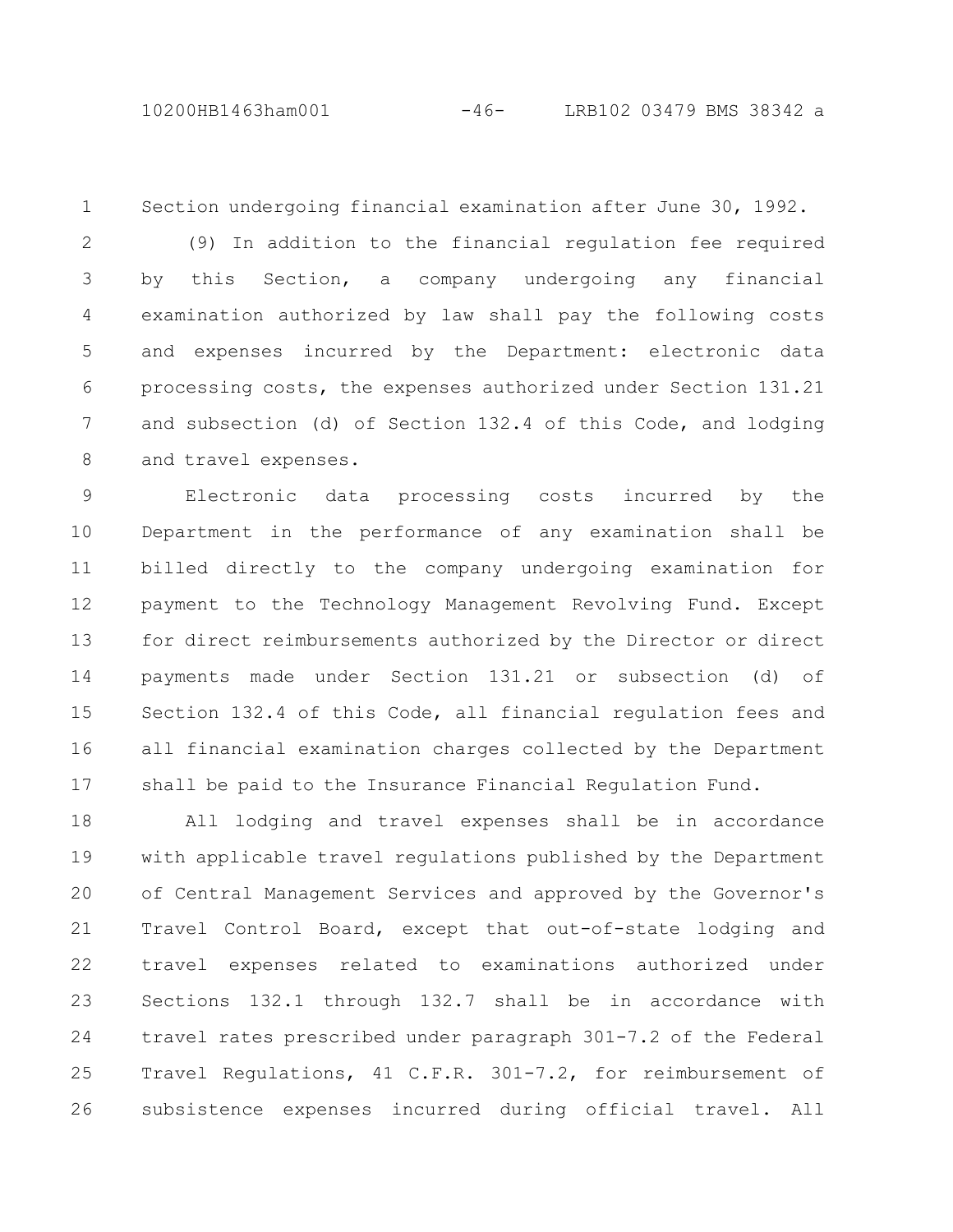lodging and travel expenses may be reimbursed directly upon the authorization of the Director. 1 2

In the case of an organization or person not subject to the financial regulation fee, the expenses incurred in any financial examination authorized by law shall be paid by the organization or person being examined. The charge shall be reasonably related to the cost of the examination including, but not limited to, compensation of examiners and other costs described in this subsection. 3 4 5 6 7 8 9

(10) Any company, person, or entity failing to make any payment of \$150 or more as required under this Section shall be subject to the penalty and interest provisions provided for in subsections (4) and (7) of Section 412. 10 11 12 13

(11) Unless otherwise specified, all of the fees collected under this Section shall be paid into the Insurance Financial Regulation Fund. 14 15 16

17

## (12) For purposes of this Section:

(a) "Domestic company" means a company as defined in Section 2 of this Code which is incorporated or organized under the laws of this State, and in addition includes a not-for-profit corporation authorized under the Dental Service Plan Act or the Voluntary Health Services Plans Act, a health maintenance organization, and a limited health service organization. 18 19 20 21 22 23 24

(b) "Foreign company" means a company as defined in Section 2 of this Code which is incorporated or organized 25 26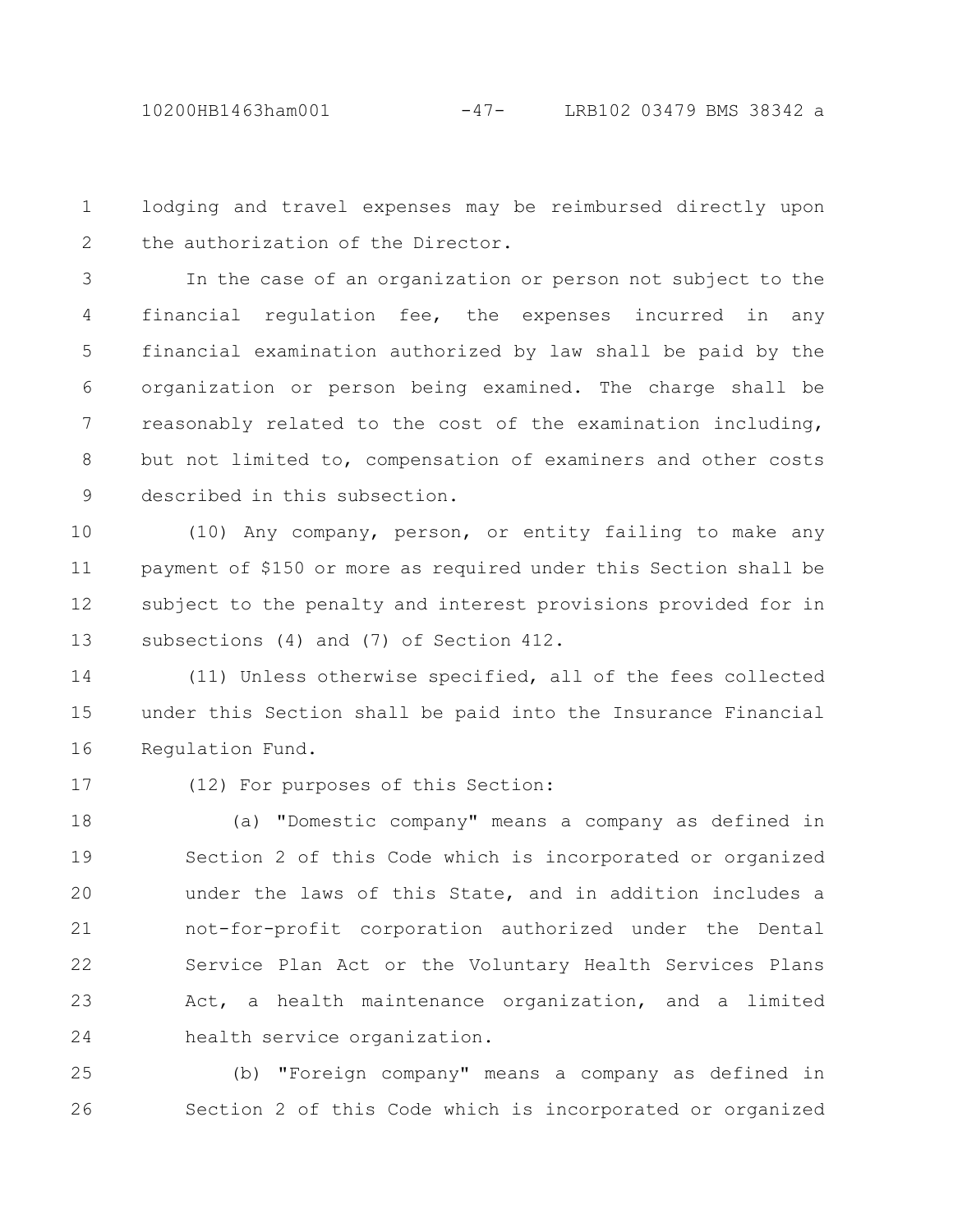10200HB1463ham001 -48- LRB102 03479 BMS 38342 a

under the laws of any state of the United States other than this State and in addition includes a health maintenance organization and a limited health service organization which is incorporated or organized under the laws of any state of the United States other than this State. 1 2 3 4 5

(c) "Alien company" means a company as defined in Section 2 of this Code which is incorporated or organized under the laws of any country other than the United States. 6 7 8 9

(d) "Fraternal benefit society" means a corporation, society, order, lodge or voluntary association as defined in Section 282.1 of this Code. 10 11 12

(e) "Mutual benefit association" means a company, association or corporation authorized by the Director to do business in this State under the provisions of Article XVIII of this Code. 13 14 15 16

(f) "Burial society" means a person, firm, corporation, society or association of individuals authorized by the Director to do business in this State under the provisions of Article XIX of this Code. 17 18 19 20

(g) "Farm mutual" means a district, county and township mutual insurance company authorized by the Director to do business in this State under the provisions of the Farm Mutual Insurance Company Act of 1986. 21 22 23 24

(Source: P.A. 100-23, eff. 7-6-17.) 25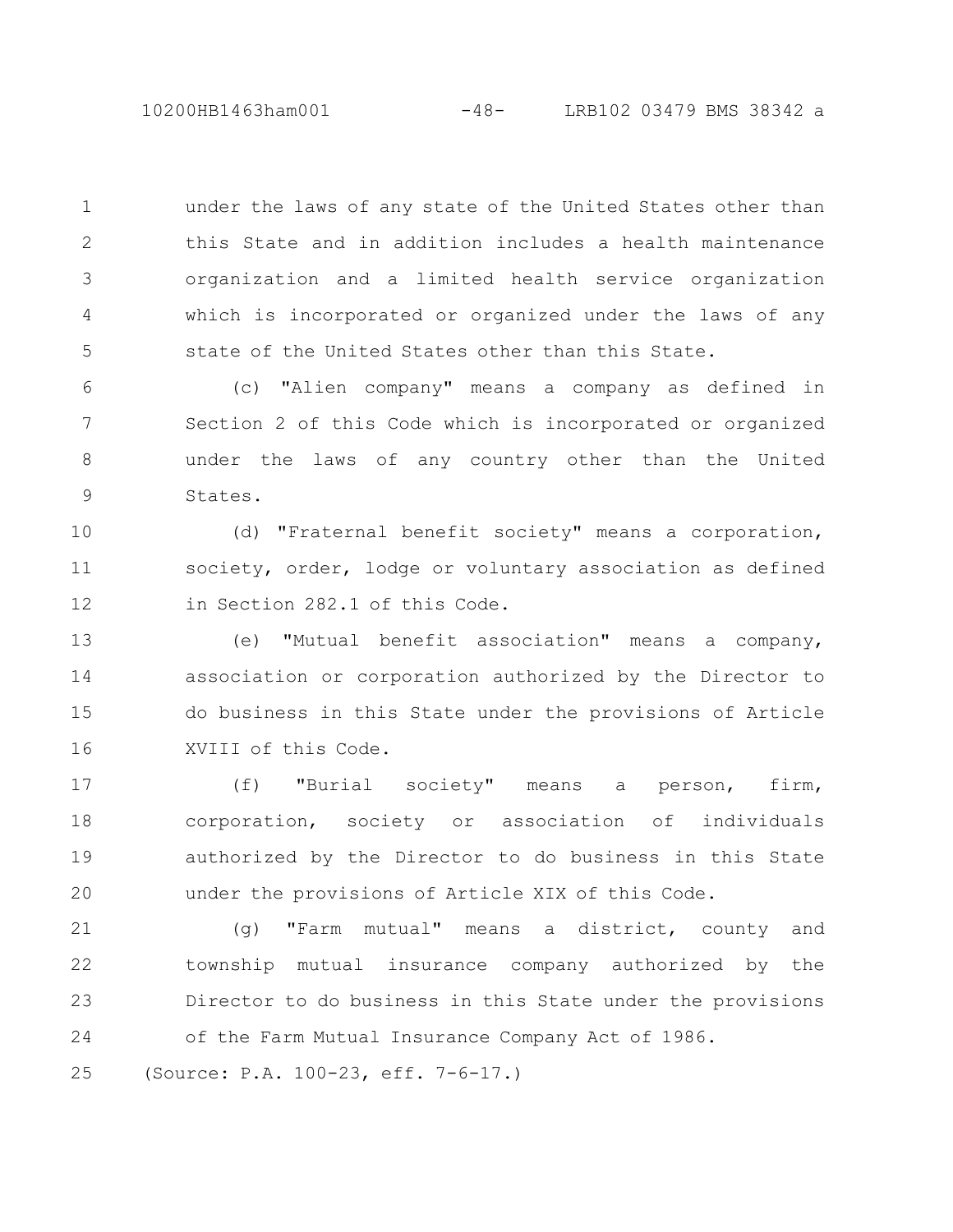(215 ILCS 5/511.109) (from Ch. 73, par. 1065.58-109) (Section scheduled to be repealed on January 1, 2027) Sec. 511.109. Examination. 1 2 3

(a) The Director or the Director's his designee may examine any applicant for or holder of an administrator's license in accordance with Sections 132 through 132.7 of this Code. If the Director or the examiners find that the administrator has violated this Article or any other insurance-related laws or rules under the Director's jurisdiction because of the manner in which the administrator has conducted business on behalf of an insurer or plan sponsor, then, unless the insurer or plan sponsor is included in the examination and has been afforded the same opportunity to request or participate in a hearing on the examination report, the examination report shall not allege a violation by the insurer or plan sponsor and the Director's order based on the report shall not impose any requirements, prohibitions, or penalties on the insurer or plan sponsor. Nothing in this Section shall prevent the Director from using any information obtained during the examination of an administrator to examine, investigate, or take other appropriate regulatory or legal action with respect to an insurer or plan sponsor. 4 5 6 7 8 9 10 11 12 13 14 15 16 17 18 19 20 21 22

 $(b)$  (Blank). Any administrator being examined provide to the Director or his designee convenient reasonable hours records, documents and other papers 23 24 25 26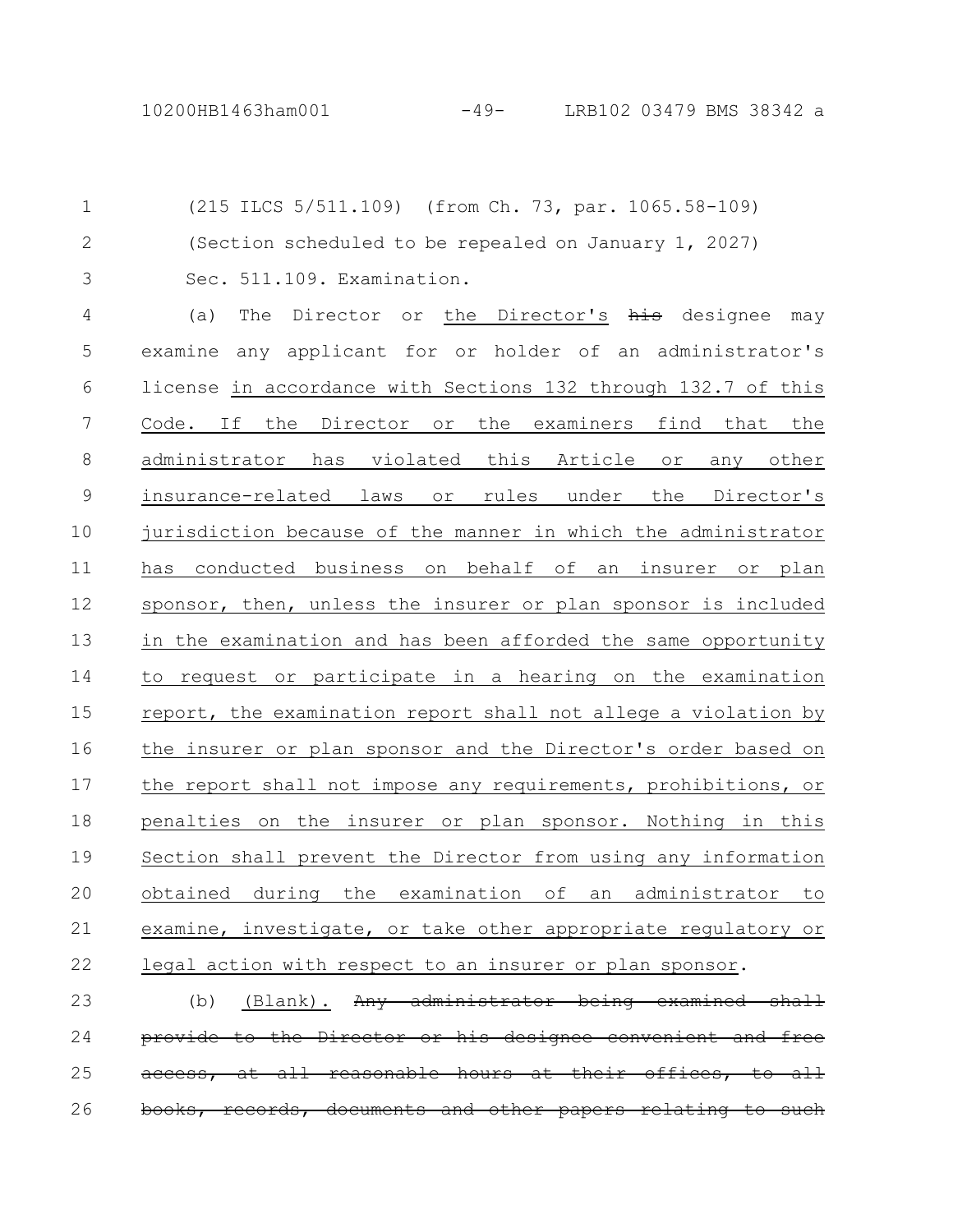1

## administrator's business affairs.

(c) (Blank). The Director or his designee may administer oaths and thereafter examine any individual about the business of the administrator. 2 3 4

(d) (Blank). The examiners designated by the Director pursuant to this Section may make reports to the Director. Any report alleging substantive violations of this Article, any applicable provisions of the Illinois Insurance Code, or any applicable Part of Title 50 of the Illinois Administrative Code shall be in writing and be based upon facts obtained by the examiners. The report shall be verified by the examiners. 5 6 7 8 9 10 11

(e) (Blank). <del>If a report is made, the Director shall</del> either deliver a duplicate thereof to the administrator being examined or send such duplicate by certified or registered mail to the administrator's address specified in the of the Department. The Director shall afford the administrator an opportunity to request a hearing to object to the report. The administrator may request a hearing within 30 days after receipt of the duplicate of the examination report by giving the Director written notice of such request together with written objections to the report. Any hearing shall be conducted in accordance with Sections 402 and 403 of this Code. The right to hearing is waived if the delivery of the report is refused or the report is otherwise undeliverable the administrator does not timely request a hearing. After the hearing or upon expiration of the time period during which an 12 13 14 15 16 17 18 19 20 21 22 23 24 25 26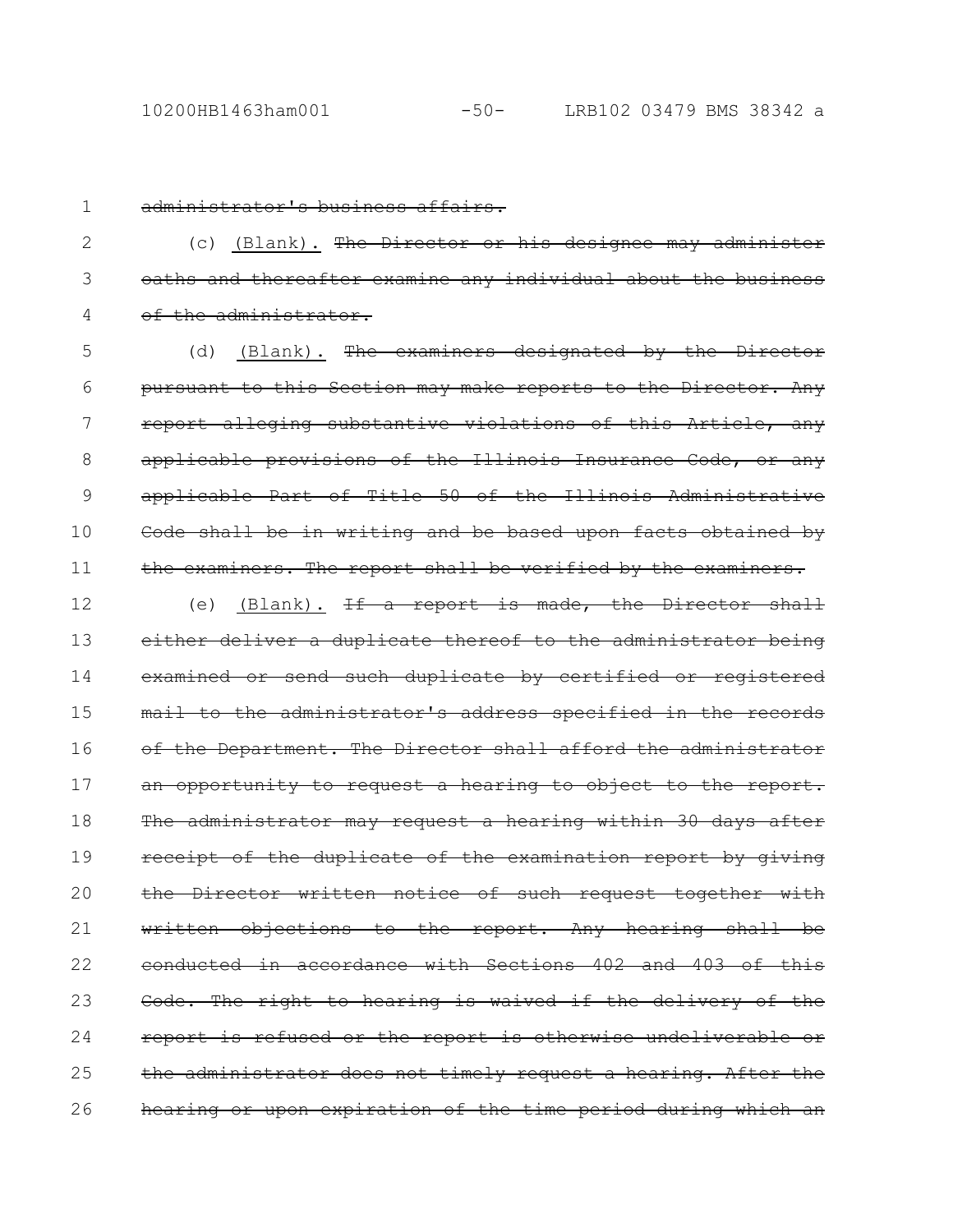10200HB1463ham001 -51- LRB102 03479 BMS 38342 a

administrator may request a hearing, if reveals that the administrator is operating in violation of any applicable provision of the Illinois Insurance Cod applicable Part of Title 50 of the Illinois Admin Code or prior order, the Director, in the written require the administrator to take any action considers necessary or appropriate in accordance with the report or examination hearing. If the Director order, it shall be issued within 90 days after filed, or if there is a hearing, within 90 days after conclusion of the hearing. The order is subject under the Administrative Review Law. 1 2 3 4 5 6 7 8 9 10 11 12

(Source: P.A. 84-887.) 13

(215 ILCS 5/512-3) (from Ch. 73, par. 1065.59-3) 14

Sec. 512-3. Definitions. For the purposes of this Article, unless the context otherwise requires, the terms defined in this Article have the meanings ascribed to them herein: 15 16 17

(a) "Third party prescription program" or "program" means any system of providing for the reimbursement of pharmaceutical services and prescription drug products offered or operated in this State under a contractual arrangement or agreement between a provider of such services and another party who is not the consumer of those services and products. Such programs may include, but need not be limited to, employee benefit plans whereby a consumer receives 18 19 20 21 22 23 24 25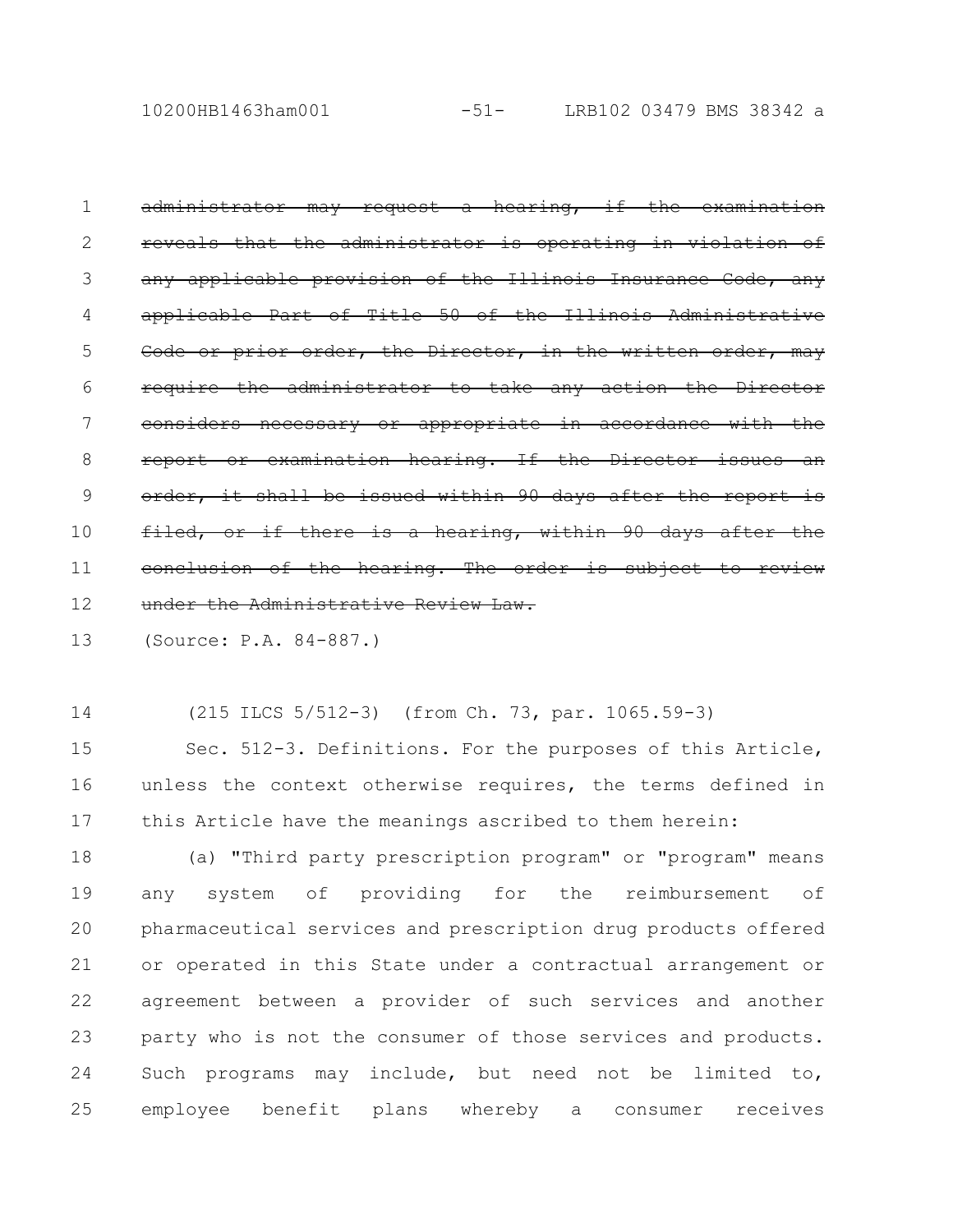prescription drugs or other pharmaceutical services and those services are paid for by an agent of the employer or others. 1 2

(b) "Third party program administrator" or "administrator" means any person, partnership or corporation who issues or causes to be issued any payment or reimbursement to a provider for services rendered pursuant to a third party prescription program, but does not include the Director of Healthcare and Family Services or any agent authorized by the Director to reimburse a provider of services rendered pursuant to a program of which the Department of Healthcare and Family Services is the third party. 3 4 5 6 7 8 9 10 11

(c) "Health care payer" means an insurance company, health maintenance organization, limited health service organization, health services plan corporation, or dental service plan corporation authorized to do business in this State. 12 13 14 15

(Source: P.A. 95-331, eff. 8-21-07.) 16

(215 ILCS 5/512-5) (from Ch. 73, par. 1065.59-5) 17

Sec. 512-5. Fiduciary and Bonding Requirements. A third party prescription program administrator shall (1) establish and maintain a fiduciary account, separate and apart from any and all other accounts, for the receipt and disbursement of funds for reimbursement of providers of services under the program, or (2) post, or cause to be posted, a bond of indemnity in an amount equal to not less than 10% of the total estimated annual reimbursements under the program. 18 19 20 21 22 23 24 25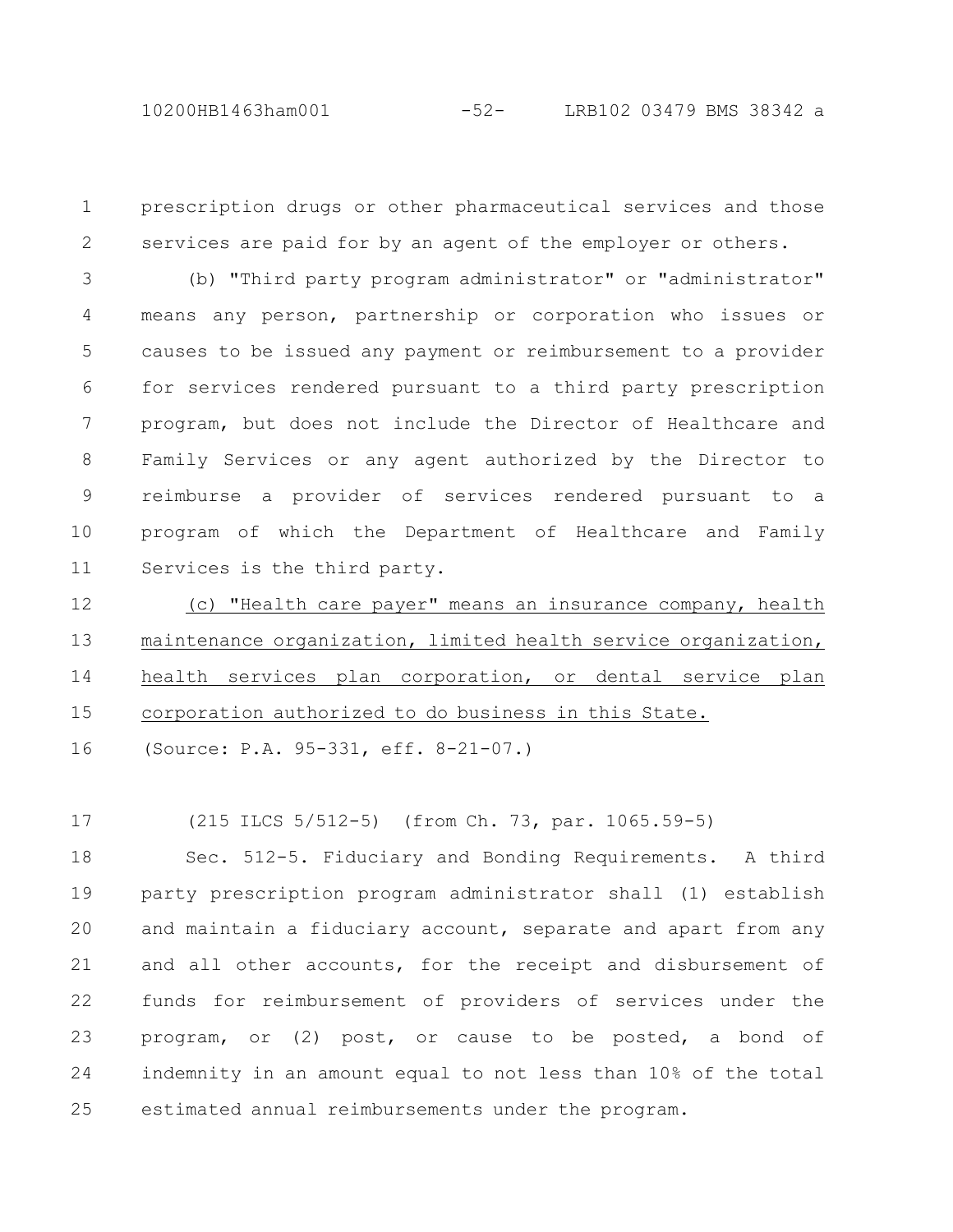## 10200HB1463ham001 -53- LRB102 03479 BMS 38342 a

The establishment of such fiduciary accounts and bonds shall be consistent with applicable State law. If a bond of indemnity is posted, it shall be held by the Director of Insurance for the benefit and indemnification of the providers of services under the third party prescription program. 1 2 3 4 5

An administrator who operates more than one third party prescription program may establish and maintain a separate fiduciary account or bond of indemnity for each such program, or may operate and maintain a consolidated fiduciary account or bond of indemnity for all such programs. 6 7 8 9 10

The requirements of this Section do not apply to any third party prescription program administered by or on behalf of any health care payer insurance company, Health Care Service Corporation or Pharmaceutical Service Plan Corporation authorized to do business in the State 11 12 13 14 15

(Source: P.A. 82-1005.) 16

(215 ILCS 5/512-11 new) 17

Sec. 512-11. Examination. The Director or the Director's designee may examine any applicant for or holder of an administrator's registration in accordance with Sections 132 through 132.7 of this Code. If the Director or the examiners find that the administrator has violated this Article or any other insurance-related laws or rules under the Director's jurisdiction because of the manner in which the administrator has conducted business on behalf of a separately incorporated 18 19 20 21 22 23 24 25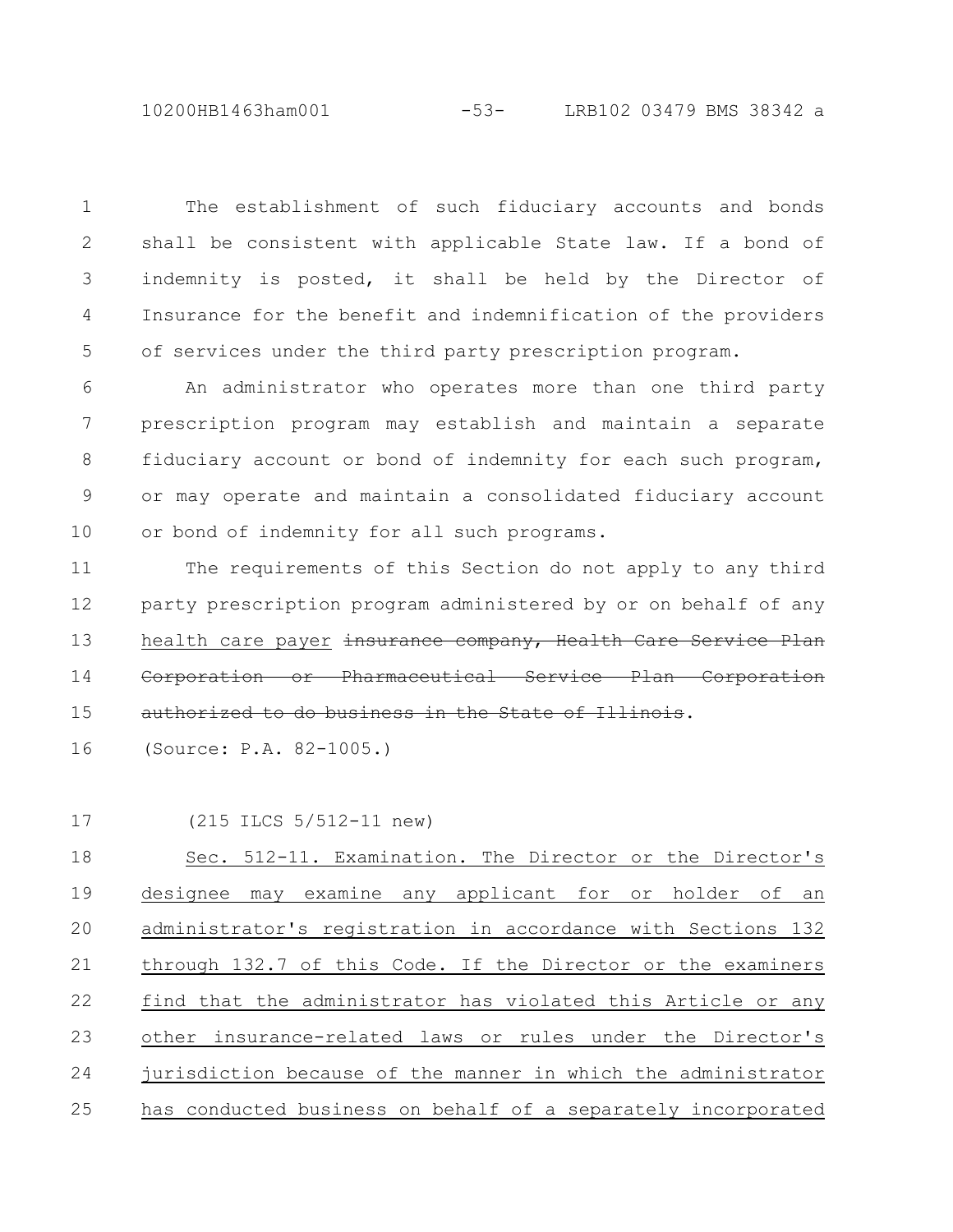10200HB1463ham001 -54- LRB102 03479 BMS 38342 a

health care payer, then, unless the health care payer is included in the examination and has been afforded the same opportunity to request or participate in a hearing on the examination report, the examination report shall not allege a violation by the health care payer and the Director's order based on the report shall not impose any requirements, prohibitions, or penalties on the health care payer. Nothing in this Section shall prevent the Director from using any information obtained during the examination of an administrator to examine, investigate, or take other appropriate regulatory or legal action with respect to a health care payer. 1 2 3 4 5 6 7 8 9 10 11 12

(215 ILCS 5/513b3) 13

Sec. 513b3. Examination. 14

(a) The Director, or the Director's his or her designee, may examine a registered pharmacy benefit manager in accordance with Sections 132 through 132.7 of this Code. If the Director or the examiners find that the pharmacy benefit manager has violated this Article or any other insurance-related laws or rules under the Director's jurisdiction because of the manner in which the pharmacy benefit manager has conducted business on behalf of a health insurer or plan sponsor, then, unless the health insurer or plan sponsor is included in the examination and has been afforded the same opportunity to request or participate in a 15 16 17 18 19 20 21 22 23 24 25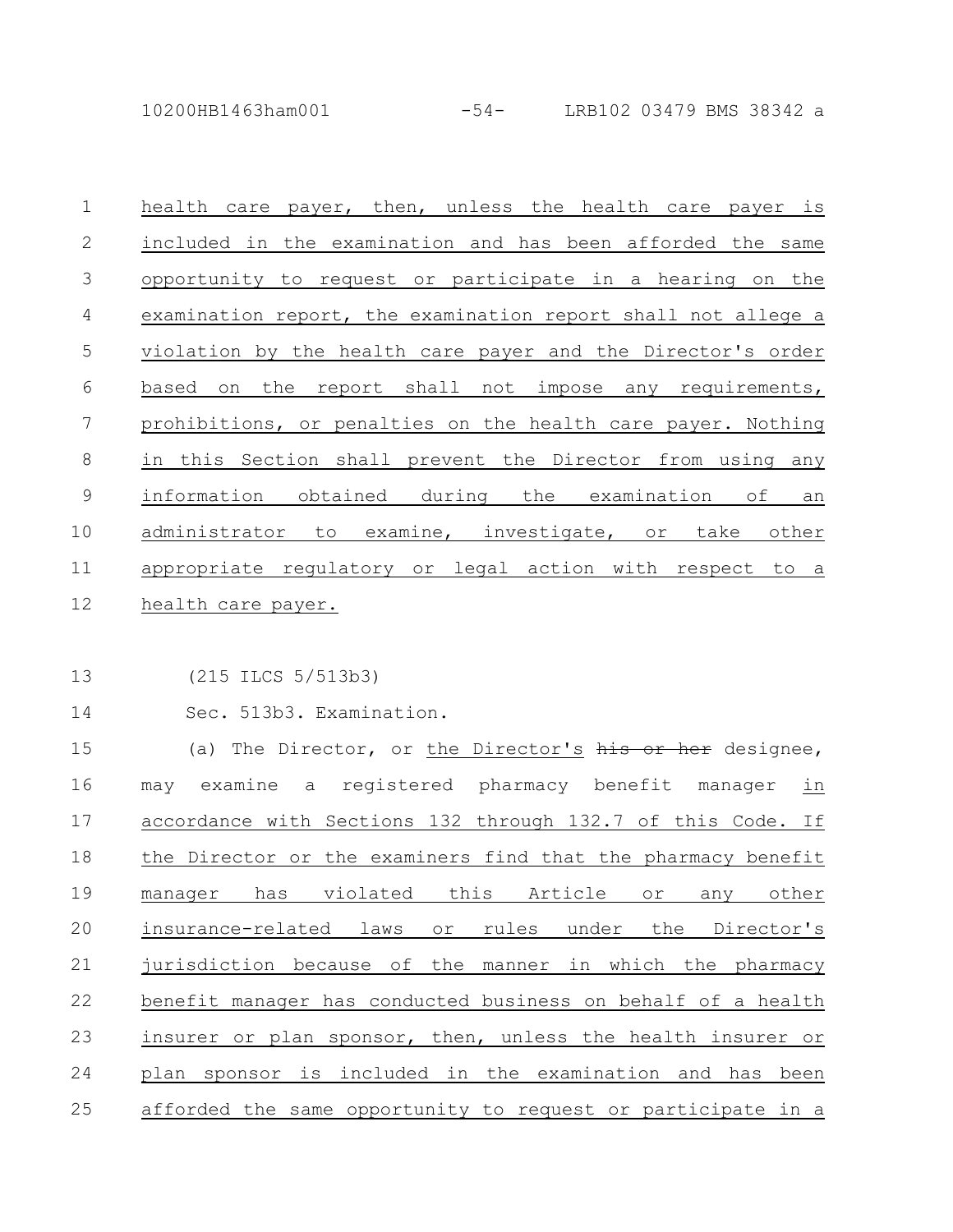10200HB1463ham001 -55- LRB102 03479 BMS 38342 a

hearing on the examination report, the examination report shall not allege a violation by the health insurer or plan sponsor and the Director's order based on the report shall not impose any requirements, prohibitions, or penalties on the health insurer or plan sponsor. Nothing in this Section shall prevent the Director from using any information obtained during the examination of an administrator to examine, investigate, or take other appropriate regulatory or legal action with respect to a health insurer or plan sponsor. 1 2 3 4 5 6 7 8 9

(b) (Blank). Any pharmacy benefit manager being examined shall provide to the Director, or his or her designee, convenient and free access to all books, records, documents, and other papers relating to such pharmacy benefit manager's business affairs at all reasonable hours at 10 11 12 13 14

(c) (Blank). The Director, or his or her designe administer oaths and thereafter examine the pharmacy benefit manager's designee, representative, or any officer manager as listed on the license or registration certificate about the business of the pharmacy benefit manager. 15 16 17 18 19

(d) (Blank). The examiners designated by the Director under this Section may make reports to the Director. Any report alleging substantive violations of this Article, any applicable provisions of this Code, or any applicable Part Title 50 of the Illinois Administrative Code shall ting and be based upon facts obtained by the examiners. report shall be verified by the examiners. 20 21 22 23 24 25 26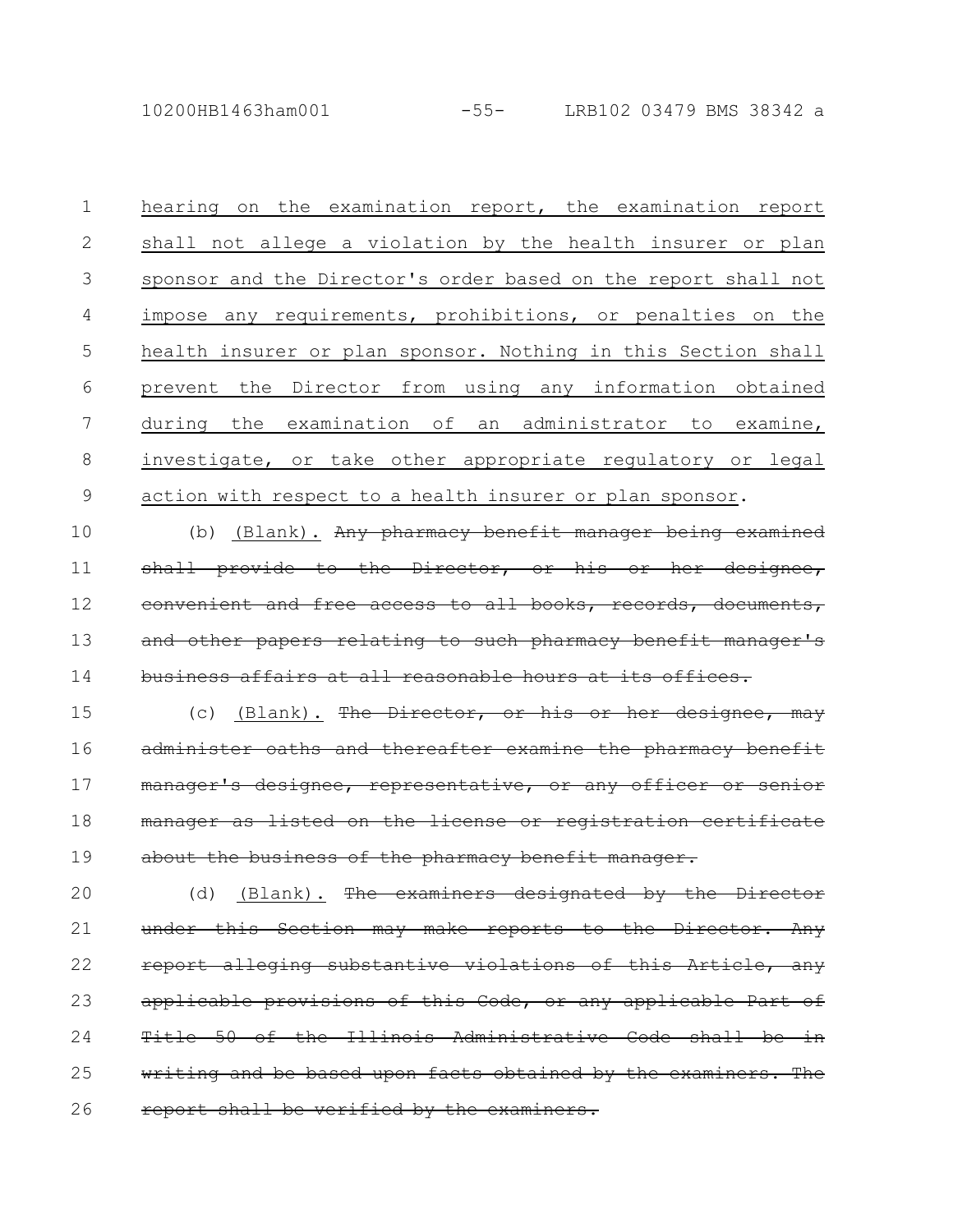(e) (Blank).  $If a$  report is made, the Director shall either deliver a duplicate report to the pharmacy benefit manager being examined or send such duplicate by certified or registered mail to the pharmacy benefit manager's address specified in the records of the Department. The Director shall afford the pharmacy benefit manager an opportunity to request a hearing to object to the report. The pharmacy benefit manager may request a hearing within 30 days after receipt of the duplicate report by giving the Director written notice of such request together with written objections to the report. Any hearing shall be conducted in accordance with Sections 402 and 403 of this Code. The right to a hearing is waived if the delivery of the report is refused or the report is otherwise undeliverable or the pharmacy benefit manager does not timely request a hearing. After the hearing or upon expiration of time period during which a pharmacy benefit manager may request a hearing, if the examination reveals that the pharmacy benefit manager is operating in violation of any applicable provision of this Code, any applicable Part of Title 50 of the Illinois Administrative Code, a provision this Article, or prior order, the Director, in the written order, may require the pharmacy benefit manager to take any action the Director considers necessary or appropriate accordance with the report or examination hearing. If the Director issues an order, it shall be issued within 90 days after the report is filed, or if there is a hearing, within 90 1 2 3 4 5 6 7 8 9 10 11 12 13 14 15 16 17 18 19 20 21 22 23 24 25 26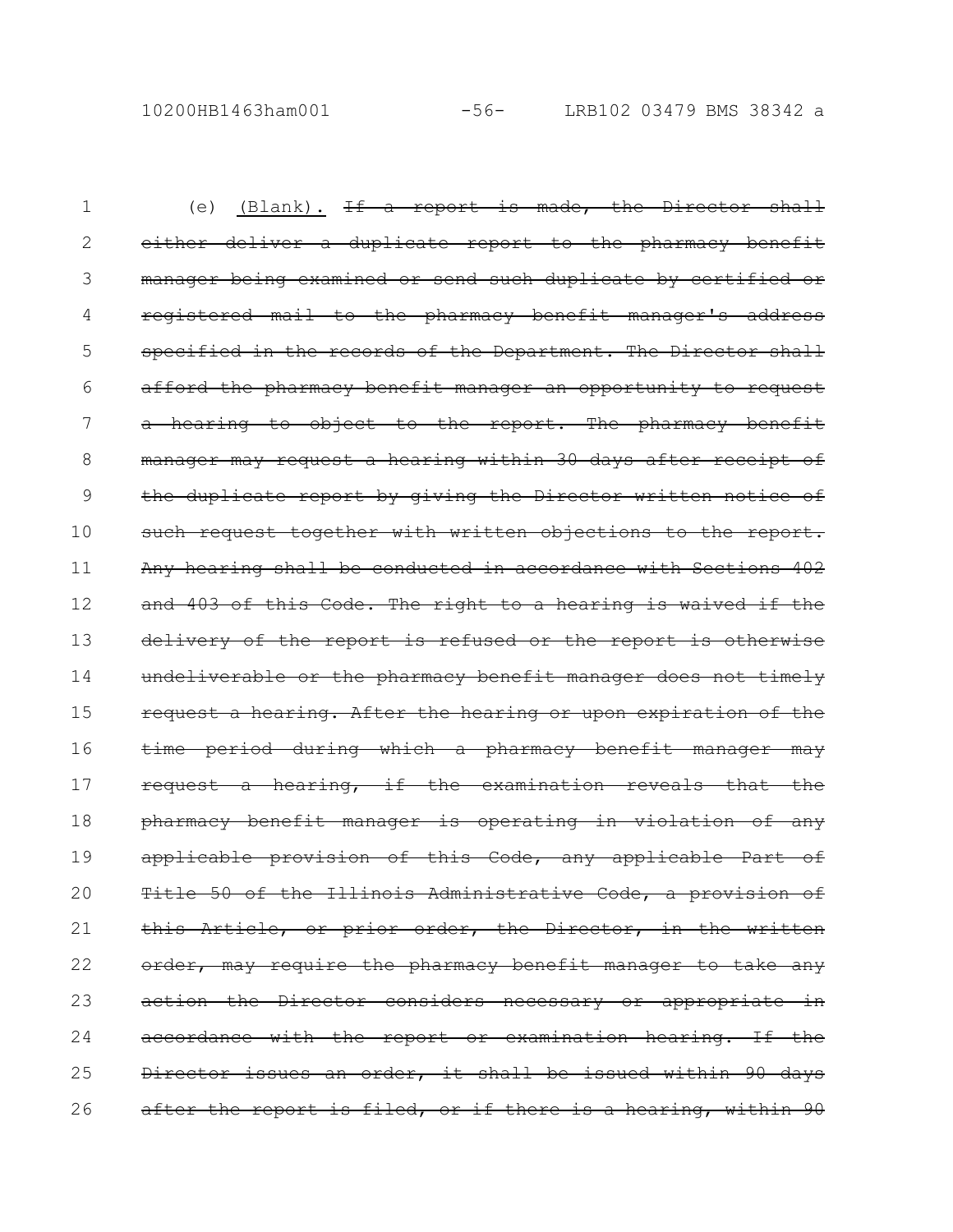10200HB1463ham001 -57- LRB102 03479 BMS 38342 a

| $\mathbf 1$ | days after the conclusion of the hearing. The order is sub-   |
|-------------|---------------------------------------------------------------|
| 2           | to review under the Administrative Review Law.                |
| 3           | (Source: P.A. 101-452, eff. 1-1-20.)                          |
|             |                                                               |
| 4           | Section 15. The Network Adequacy and Transparency Act is      |
| 5           | amended by changing Sections 3, 5, 10, 15, 20, 25, and 30 and |
| 6           | by adding Sections 35 and 40 as follows:                      |
|             |                                                               |
| 7           | $(215$ ILCS $124/3)$                                          |
| 8           | Sec. 3. Applicability of Act. This Act applies to an          |
| 9           | individual or group policy of aceident and health insurance   |
| 10          | coverage with a network plan amended, delivered, issued, or   |
| 11          | renewed in this State on or after January 1, 2019. This Act   |
| 12          | does not apply to an individual or group policy for excepted  |
| 13          | benefits or short-term, limited-duration health insurance     |
| 14          | coverage dental or vision insurance or a limited health       |
| 15          | service organization with a network plan amended, delivered,  |
| 16          | issued, or renewed in this State on or after January 1, 2019, |
| 17          | except to the extent that federal law establishes network     |
| 18          | adequacy and transparency standards for stand-alone dental    |
| 19          | plans, which the Department shall enforce.                    |
| 20          | (Source: P.A. 100-502, eff. 9-15-17; 100-601, eff. 6-29-18.)  |
|             |                                                               |
|             |                                                               |

(215 ILCS 124/5) 21

22 Sec. 5. Definitions. In this Act:

"Authorized representative" means a person to whom a 23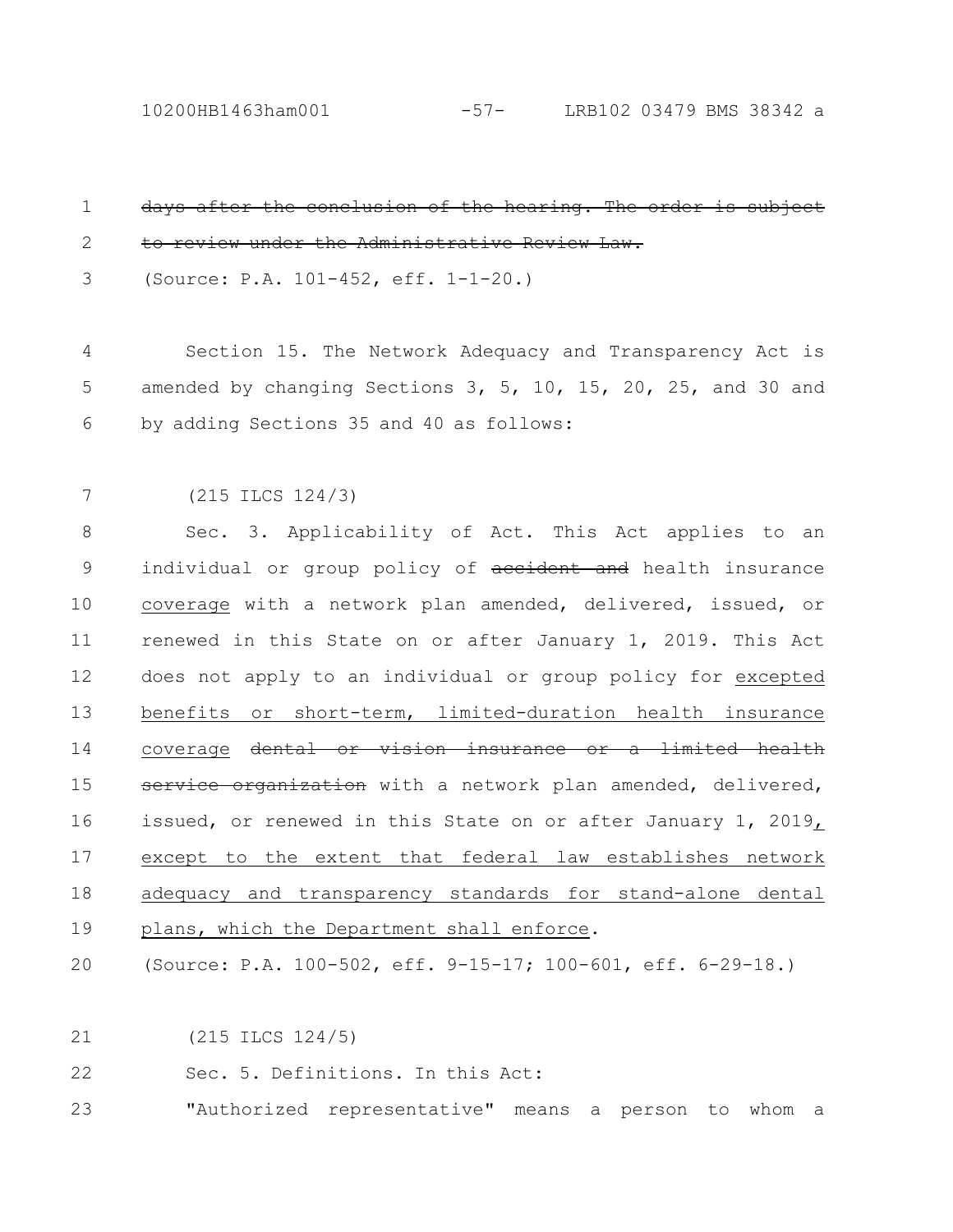10200HB1463ham001 -58- LRB102 03479 BMS 38342 a

beneficiary has given express written consent to represent the beneficiary; a person authorized by law to provide substituted consent for a beneficiary; or the beneficiary's treating provider only when the beneficiary or his or her family member is unable to provide consent. 1 2 3 4 5

"Beneficiary" means an individual, an enrollee, an insured, a participant, or any other person entitled to reimbursement for covered expenses of or the discounting of provider fees for health care services under a program in which the beneficiary has an incentive to utilize the services of a provider that has entered into an agreement or arrangement with an issuer insurer. 6 7 8 9 10 11 12

"Department" means the Department of Insurance. 13

"Director" means the Director of Insurance. 14

"Essential community provider" has the meaning ascribed to that term in 45 CFR 156.235. 15 16

"Excepted benefits" has the meaning ascribed to that term in 42 U.S.C. 300gg-91(c). 17 18

"Family caregiver" means a relative, partner, friend, or neighbor who has a significant relationship with the patient and administers or assists the patient them with activities of daily living, instrumental activities of daily living, or other medical or nursing tasks for the quality and welfare of that patient. 19 20 21 22 23 24

"Group health plan" has the meaning ascribed to that term in Section 5 of the Illinois Health Insurance Portability and 25 26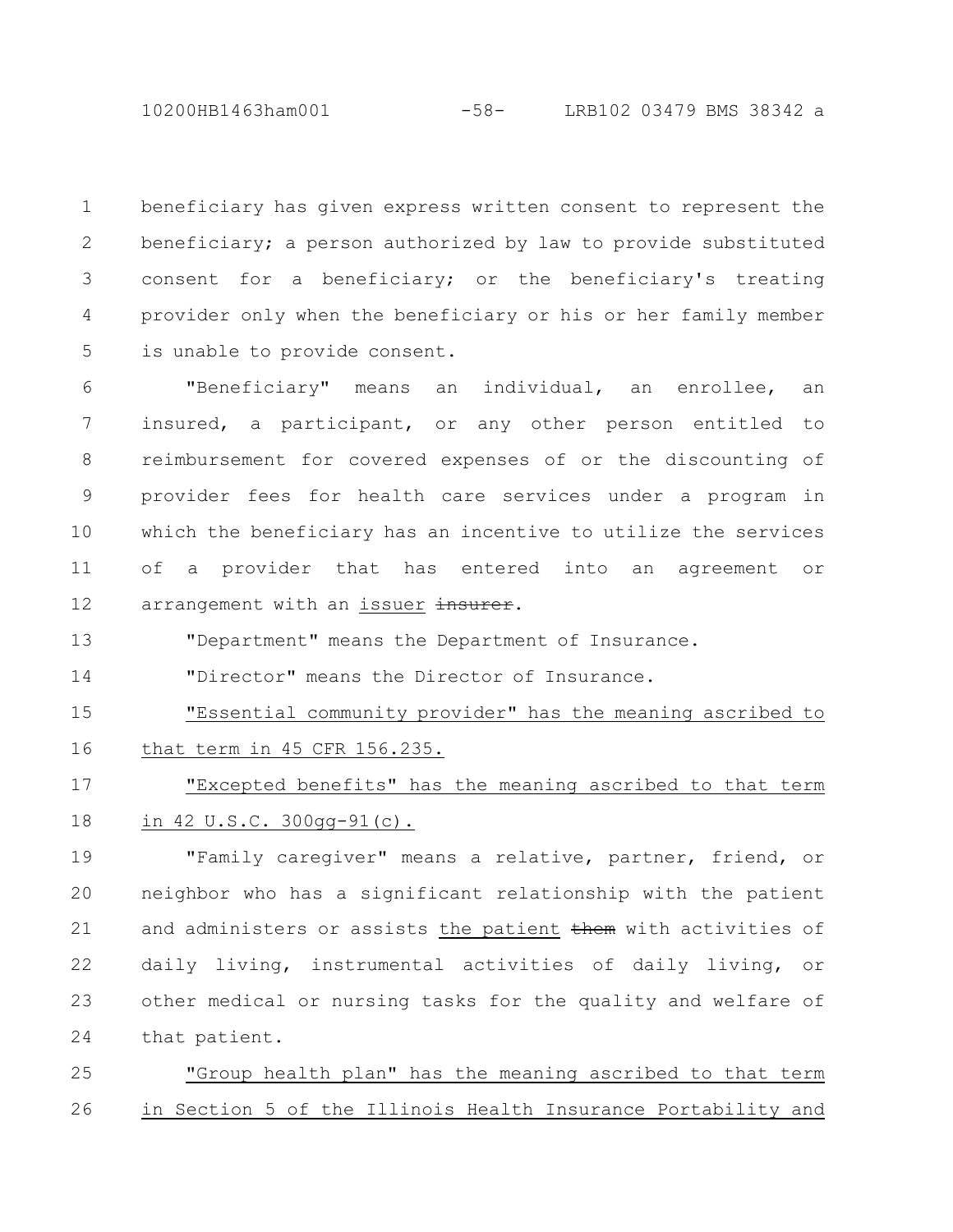Accountability Act. 1

"Health insurance coverage" has the meaning ascribed to that term in Section 5 of the Illinois Health Insurance Portability and Accountability Act. "Health insurance coverage" does not include any coverage or benefits under Medicare or under the medical assistance program established under Article V of the Illinois Public Aid Code. 2 3 4 5 6 7

"Issuer" means a "health insurance issuer" as defined in Section 5 of the Illinois Health Insurance Portability and Accountability Act. 8 9 10

"Insurer" means any entity that offers individual or group accident and health insurance, including, but not limited health maintenance organizations, preferred organizations, exclusive provider organizations, plan structures requiring network participation, medical assistance program under the Illinois Public Aid Code, the State employees group health insurance program, workers compensation insurance, and pharmacy benefit managers. 11 12 13 14 15 16 17 18

"Material change" means a significant reduction in the number of providers available in a network plan, including, but not limited to, a reduction of 10% or more in a specific type of providers within any county, the removal of a major health system that causes a network to be significantly different within any county from the network when the beneficiary purchased the network plan, or any change that would cause the network to no longer satisfy the requirements 19 20 21 22 23 24 25 26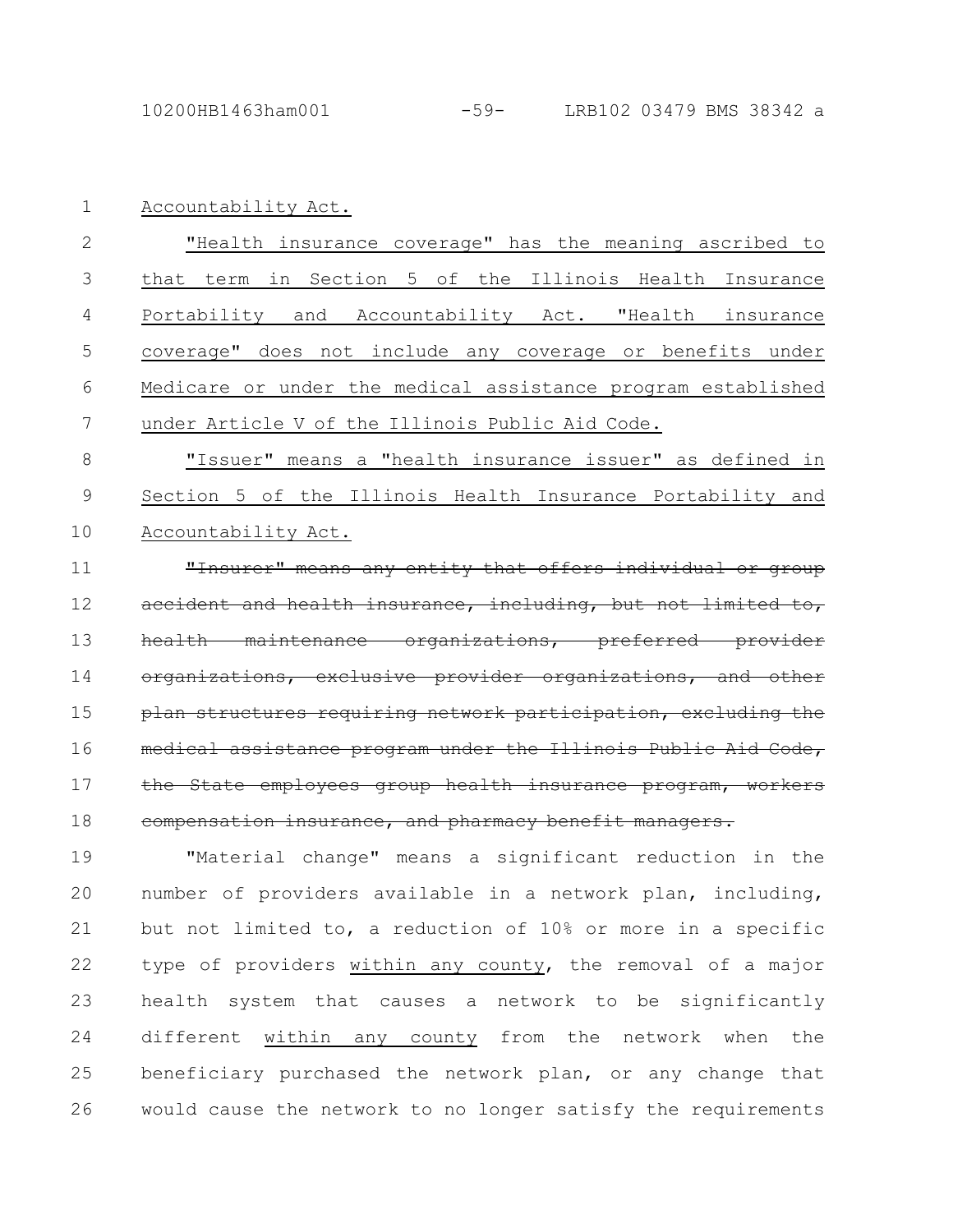of this Act or the Department's rules for network adequacy and transparency. 1 2

"Network" means the group or groups of preferred providers providing services to a network plan. 3 4

"Network plan" means an individual or group policy of accident and health insurance coverage that either requires a covered person to use or creates incentives, including financial incentives, for a covered person to use providers managed, owned, under contract with, or employed by the issuer or by a third party contracted to arrange, contract for, or administer such provider-related incentives for the issuer insurer. 5 6 7 8 9 10 11 12

"Ongoing course of treatment" means (1) treatment for a life-threatening condition, which is a disease or condition for which likelihood of death is probable unless the course of the disease or condition is interrupted; (2) treatment for a serious acute condition, defined as a disease or condition requiring complex ongoing care that the covered person is currently receiving, such as chemotherapy, radiation therapy, or post-operative visits, or a serious and complex condition as defined under  $42 \text{ U.S.C. } 300$ gg-113(b)(2); (3) a course of treatment for a health condition that a treating provider attests that discontinuing care by that provider would worsen the condition or interfere with anticipated outcomes;  $\Theta$   $\div$  (4) the third trimester of pregnancy through the post-partum period; (5) undergoing a course of institutional or inpatient 13 14 15 16 17 18 19 20 21 22 23 24 25 26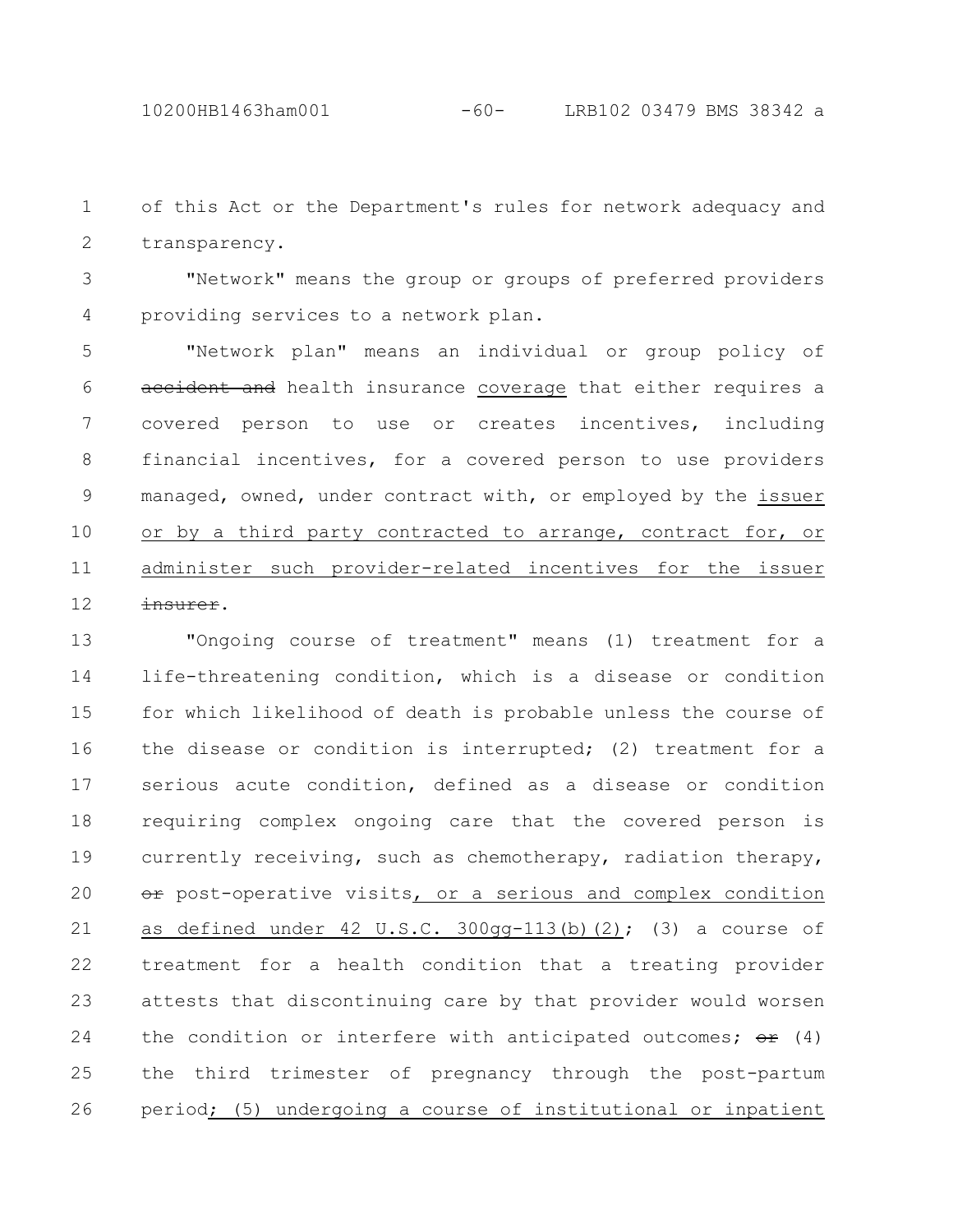10200HB1463ham001 -61- LRB102 03479 BMS 38342 a

care from the provider within the meaning of 42 U.S.C. 300gg-113(b)(1)(B); (6) being scheduled to undergo nonelective surgery from the provider, including receipt of postoperative care from such provider with respect to such a surgery; or (7) being determined to be terminally ill, as determined under 42 U.S.C. 1395x(dd)(3)(A), and receiving treatment for such illness from such provider. 1 2 3 4 5 6 7

"Preferred provider" means any provider who has entered, either directly or indirectly, into an agreement with an employer or risk-bearing entity relating to health care services that may be rendered to beneficiaries under a network plan. 8 9 10 11 12

"Providers" means physicians licensed to practice medicine in all its branches, other health care professionals, hospitals, or other health care institutions or facilities that provide health care services. 13 14 15 16

"Short-term, limited-duration health insurance coverage" has the meaning ascribed to that term in Section 5 of the Short-Term, Limited-Duration Health Insurance Coverage Act. 17 18 19

"Stand-alone dental plan" has the meaning ascribed to that term in 45 CFR 156.400. 20 21

"Telehealth" has the meaning given to that term in Section 356z.22 of the Illinois Insurance Code. 22 23

"Telemedicine" has the meaning given to that term in Section 49.5 of the Medical Practice Act of 1987. 24 25

"Tiered network" means a network that identifies and 26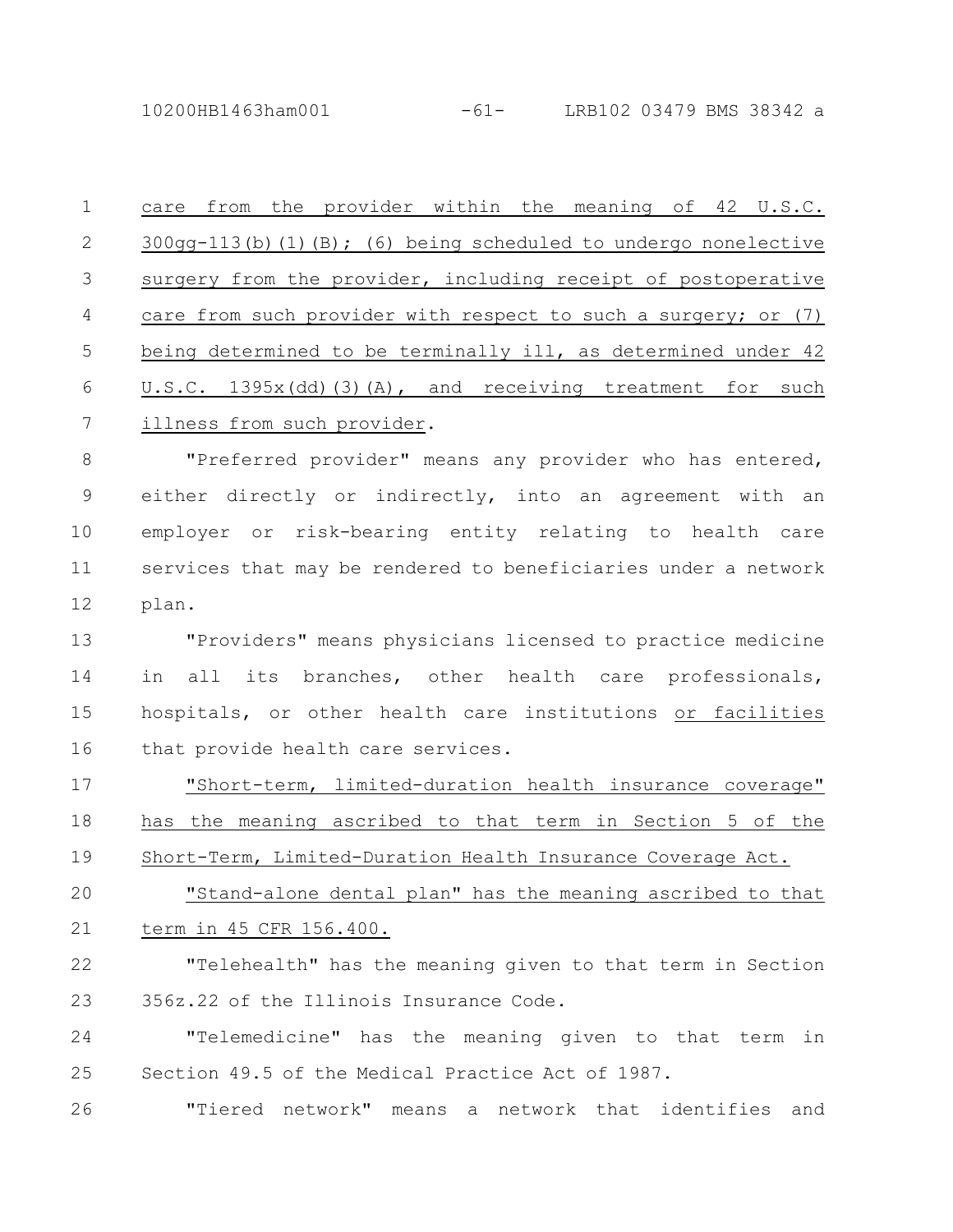10200HB1463ham001 -62- LRB102 03479 BMS 38342 a

| $\mathbf 1$   | groups some or all types of provider and facilities into       |
|---------------|----------------------------------------------------------------|
| $\mathbf{2}$  | specific groups to which different provider reimbursement,     |
| 3             | covered person cost-sharing or provider access requirements,   |
| 4             | or any combination thereof, apply for the same services.       |
| 5             | "Woman's principal health care provider" means a physician     |
| 6             | licensed to practice medicine in all of its branches           |
| 7             | specializing in obstetrics, gynecology, or family practice.    |
| $8\,$         | (Source: P.A. 102-92, eff. 7-9-21; revised 10-5-21.)           |
|               |                                                                |
| $\mathcal{G}$ | $(215$ ILCS $124/10)$                                          |
| 10            | Sec. 10. Network adequacy.                                     |
| 11            | Before issuing, delivering, or renewing a network<br>(a)       |
| 12            | plan, an issuer An insurer providing a network plan shall file |
| 13            | a description of all of the following with the Director:       |
| 14            | The written policies and procedures for adding<br>(1)          |
| 15            | providers to meet patient needs based on increases in the      |
| 16            | of beneficiaries, changes<br>number<br>in<br>the               |
| 17            | patient-to-provider ratio, changes in medical and health       |
| 18            | care capabilities, and increased demand for services.          |
| 19            | (2)<br>The written policies and procedures for making          |
| 20            | referrals within and outside the network.                      |
| 21            | (3) The written policies and procedures on how the             |
| 22            | network plan will provide 24-hour, 7-day per week access       |
| 23            | to network-affiliated primary care, emergency services,        |
| 24            | and woman's principal health care providers.                   |

An issuer insurer shall not prohibit a preferred provider 25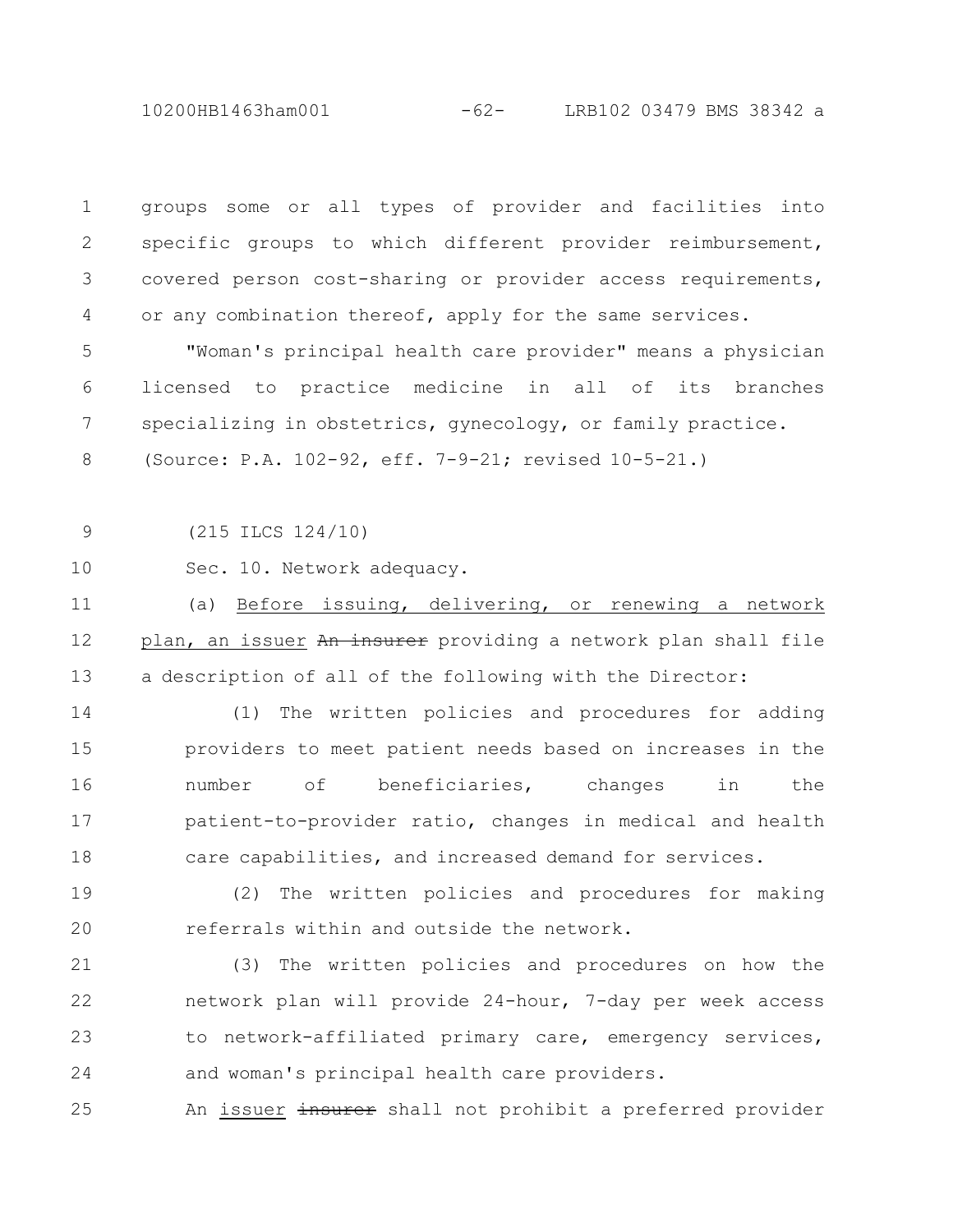10200HB1463ham001 -63- LRB102 03479 BMS 38342 a

from discussing any specific or all treatment options with beneficiaries irrespective of the insurer's position on those treatment options or from advocating on behalf of beneficiaries within the utilization review, grievance, or appeals processes established by the issuer insurer in accordance with any rights or remedies available under applicable State or federal law. 1 2 3 4 5 6 7

(b) Before issuing, delivering, or renewing a network plan, an issuer Hasurers must file for review a description of the services to be offered through a network plan. The description shall include all of the following: 8 9 10 11

(1) A geographic map of the area proposed to be served by the plan by county service area and zip code, including marked locations for preferred providers. 12 13 14

(2) As deemed necessary by the Department, the names, addresses, phone numbers, and specialties of the providers who have entered into preferred provider agreements under the network plan. 15 16 17 18

(3) The number of beneficiaries anticipated to be covered by the network plan. 19 20

(4) An Internet website and toll-free telephone number for beneficiaries and prospective beneficiaries to access current and accurate lists of preferred providers, additional information about the plan, as well as any other information required by Department rule. 21 22 23 24 25

26

(5) A description of how health care services to be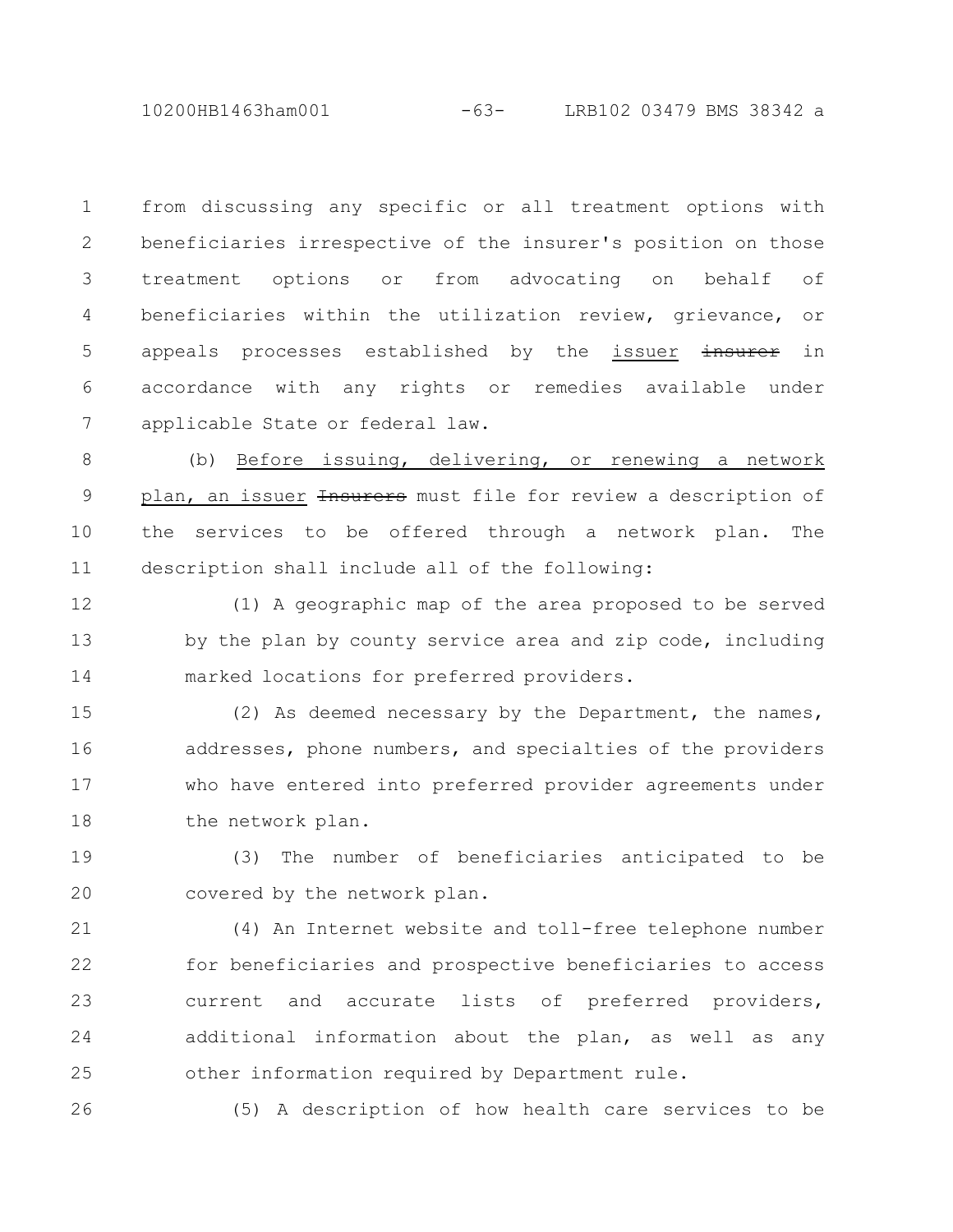1

2

3

rendered under the network plan are reasonably accessible and available to beneficiaries. The description shall address all of the following:

(A) the type of health care services to be provided by the network plan; 4 5

(B) the ratio of physicians and other providers to beneficiaries, by specialty and including primary care physicians and facility-based physicians when applicable under the contract, necessary to meet the health care needs and service demands of the currently enrolled population; 6 7 8 9 10 11

(C) the travel and distance standards for plan beneficiaries in county service areas; and 12 13

(D) a description of how the use of telemedicine, telehealth, or mobile care services may be used to partially meet the network adequacy standards, if applicable. 14 15 16 17

(6) A provision ensuring that whenever a beneficiary has made a good faith effort, as evidenced by accessing the provider directory, calling the network plan, and calling the provider, to utilize preferred providers for a covered service and it is determined the insurer does not have the appropriate preferred providers due to insufficient number, type, or unreasonable travel distance or delay, the issuer insurer shall ensure, directly or indirectly, by terms contained in the payer contract, that 18 19 20 21 22 23 24 25 26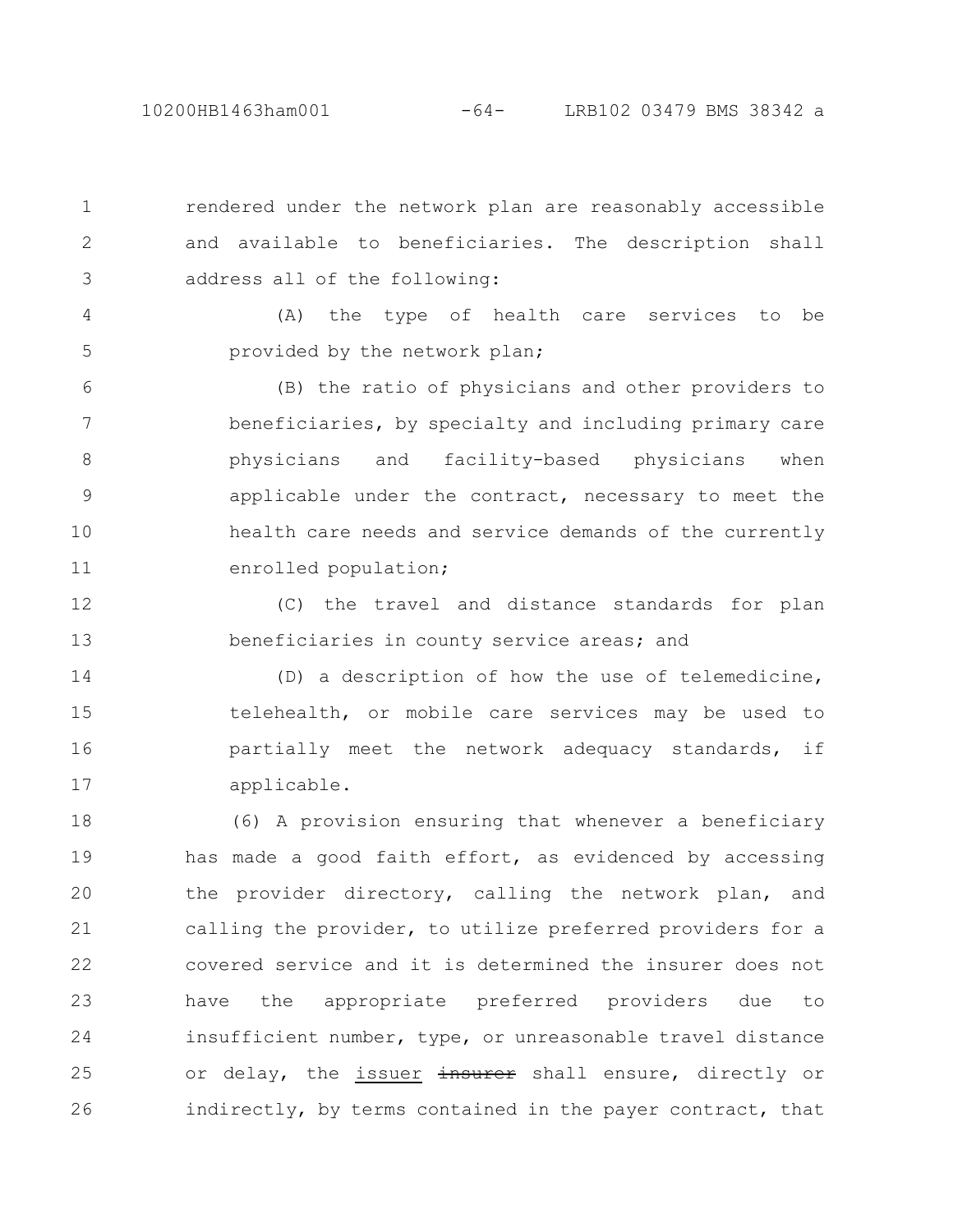10200HB1463ham001 -65- LRB102 03479 BMS 38342 a

the beneficiary will be provided the covered service at no greater cost to the beneficiary than if the service had been provided by a preferred provider. This paragraph (6) does not apply to: (A) a beneficiary who willfully chooses to access a non-preferred provider for health care services available through the panel of preferred providers, or (B) a beneficiary enrolled in a health maintenance organization. In these circumstances, the contractual requirements for non-preferred provider reimbursements shall apply. 1 2 3 4 5 6 7 8 9 10

(7) A provision that the beneficiary shall receive emergency care coverage such that payment for this coverage is not dependent upon whether the emergency services are performed by a preferred or non-preferred provider and the coverage shall be at the same benefit level as if the service or treatment had been rendered by a preferred provider. For purposes of this paragraph (7), "the same benefit level" means that the beneficiary is provided the covered service at no greater cost to the beneficiary than if the service had been provided by a preferred provider. 11 12 13 14 15 16 17 18 19 20 21

(8) A limitation that, if the plan provides that the beneficiary will incur a penalty for failing to pre-certify inpatient hospital treatment, the penalty may not exceed \$1,000 per occurrence in addition to the plan cost sharing provisions. 22 23 24 25 26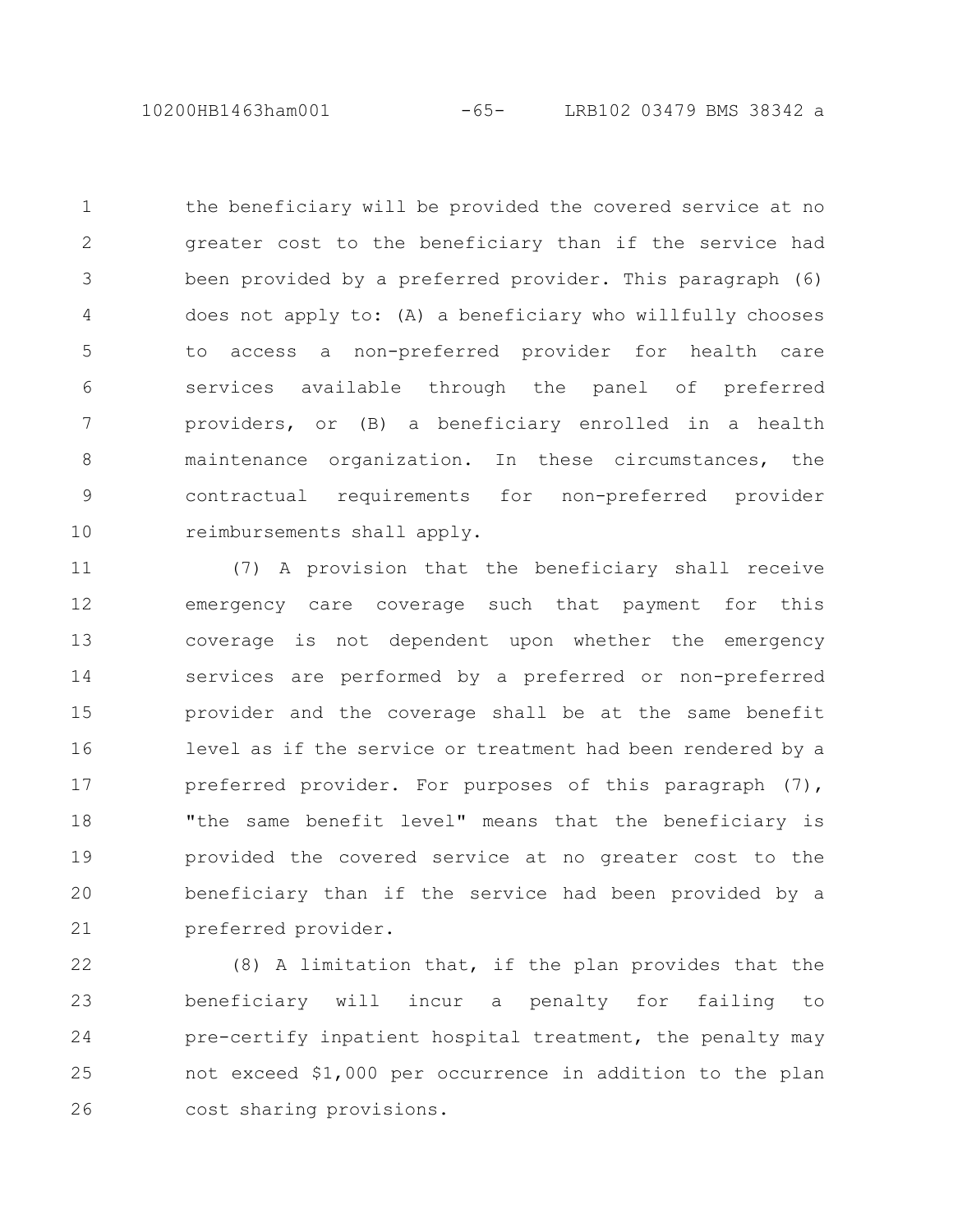(9) For a network plan in the individual or small group market other than a grandfathered health plan, evidence that the network plan: (A) contracts with at least 35% of the essential community providers in the service area of the network plan that are available to participate in the provider network of the network plan, as calculated using the methodology contained in the most recent Letter to Issuers in the Federally-facilitated Marketplaces issued by the federal Centers for Medicare and Medicaid Services. The Director may specify a different percentage by rule. (B) offers contracts in good faith to all available Indian health care providers in the service area of the network plan, including, without limitation, the Indian Health Service, Indian tribes, tribal organizations, and urban Indian organizations, as defined in 25 U.S.C. 1603, which apply the special terms and conditions necessitated by federal statutes and regulations as referenced in the Model Qualified Health Plan Addendum for Indian Health Care Providers issued by the federal Centers for Medicare and Medicaid Services. (C) offers contracts in good faith to at least one essential community provider in each category of essential community provider, as contained in the most 1 2 3 4 5 6 7 8 9 10 11 12 13 14 15 16 17 18 19 20 21 22 23 24 25 26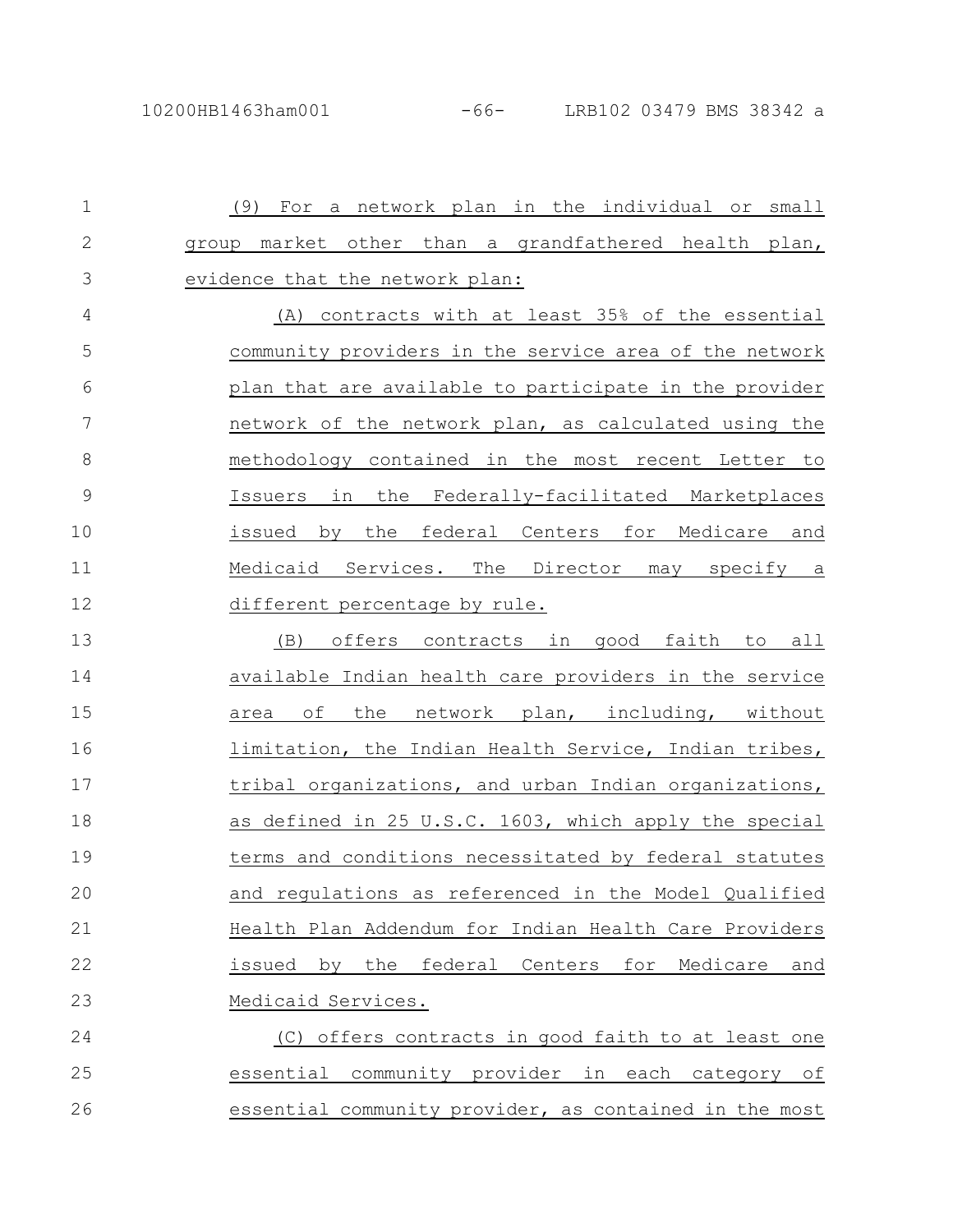| $\mathbf 1$   | recent Letter to Issuers in the Federally-facilitated   |
|---------------|---------------------------------------------------------|
| $\mathbf{2}$  | Marketplaces, in each county in the service area of     |
| 3             | the network plan, where an essential community          |
| 4             | provider in that category is available and provides     |
| 5             | medical or dental services that are covered by the      |
| 6             | network plan. To offer a contract in good faith, a      |
| 7             | network plan must offer contract terms comparable to    |
| $8\,$         | the terms that an issuer would offer to a similarly     |
| $\mathcal{G}$ | situated provider that is not an essential community    |
| 10            | provider, except for terms that would not be            |
| 11            | applicable<br>essential community provider,<br>to<br>an |
| 12            | including, without limitation, because of the type of   |
| 13            | services that<br>an essential community provider        |
| 14            | provides. A network plan must be able to provide        |
| 15            | verification of such offers if the Centers for          |
| 16            | Medicare and Medicaid Services of the United States     |
| 17            | Department of Health and Human Services requests to     |
| 18            | verify compliance with this policy.                     |

(c) The issuer network plan shall demonstrate to the Director a minimum ratio of providers to plan beneficiaries as required by the Department for each network plan. 19 20 21

22

(1) The minimum ratio of physicians or other providers to plan beneficiaries shall be established annually by the Department in consultation with the Department of Public Health based upon the guidance from the federal Centers for Medicare and Medicaid Services. The Department shall 23 24 25 26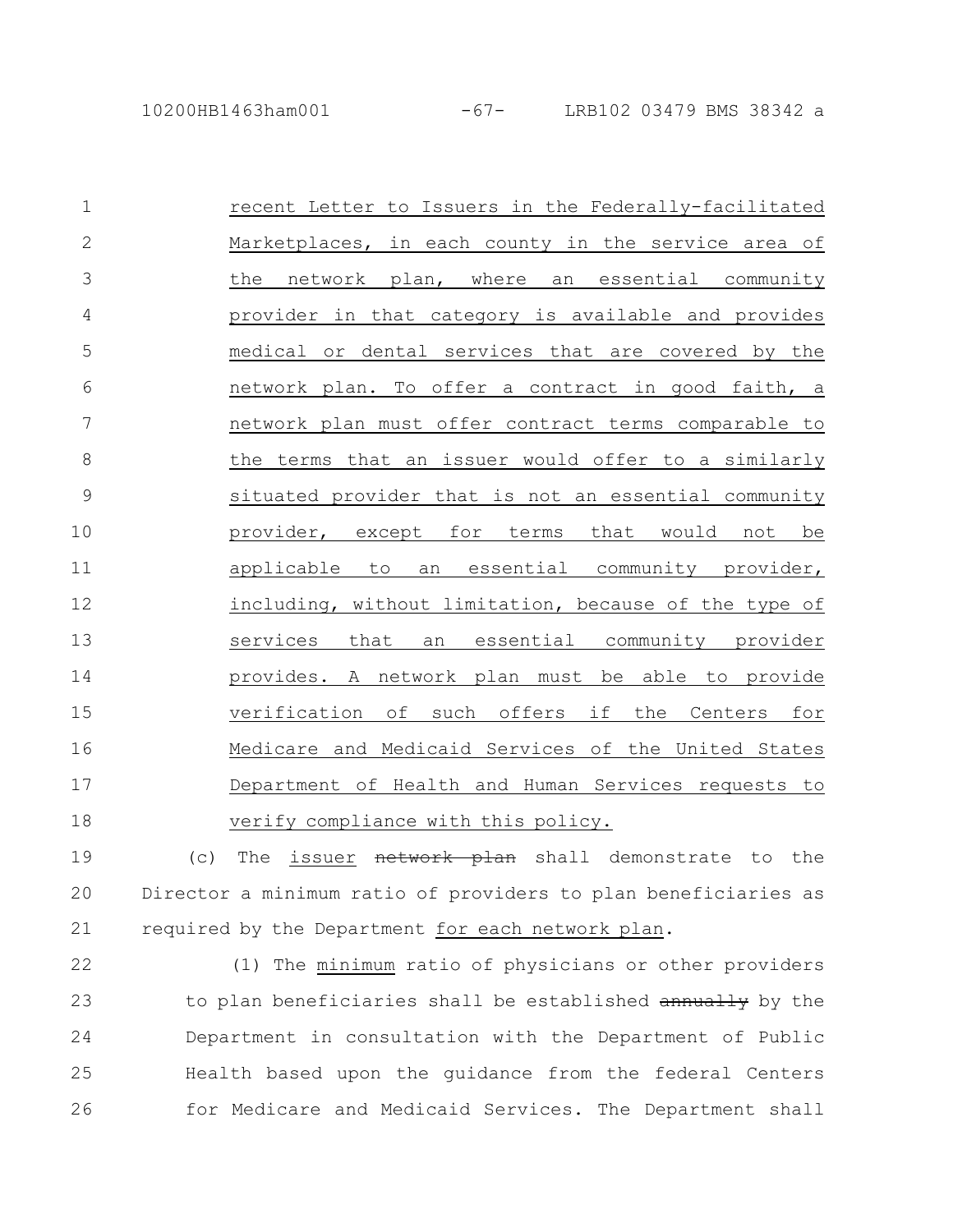10200HB1463ham001 -68- LRB102 03479 BMS 38342 a

| 1              | not establish ratios for vision or dental providers who   |
|----------------|-----------------------------------------------------------|
| $\mathbf{2}$   | provide services under dental-specific or vision-specific |
| 3              | benefits, except to the extent provided under federal law |
| 4              | stand-alone dental plans. The Department shall<br>for     |
| 5              | consider establishing ratios for the following physicians |
| 6              | or other providers:                                       |
| $\overline{7}$ | (A) Primary Care;                                         |
| 8              | (B) Pediatrics;                                           |
| 9              | (C) Cardiology;                                           |
| 10             | (D) Gastroenterology;                                     |
| 11             | (E) General Surgery;                                      |
| 12             | (F) Neurology;                                            |
| 13             | $(G)$ OB/GYN;                                             |
| 14             | (H) Oncology/Radiation;                                   |
| 15             | (I) Ophthalmology;                                        |
| 16             | (J) Urology;                                              |
| 17             | (K) Behavioral Health;                                    |
| 18             | (L) Allergy/Immunology;                                   |
| 19             | (M) Chiropractic;                                         |
| 20             | (N) Dermatology;                                          |
| 21             | (O) Endocrinology;                                        |
| 22             | Ears, Nose, and Throat (ENT)/Otolaryngology;<br>(P)       |
| 23             | Infectious Disease;<br>(Q)                                |
| 24             | (R) Nephrology;                                           |
| 25             | (S) Neurosurgery;                                         |
| 26             | (T) Orthopedic Surgery;                                   |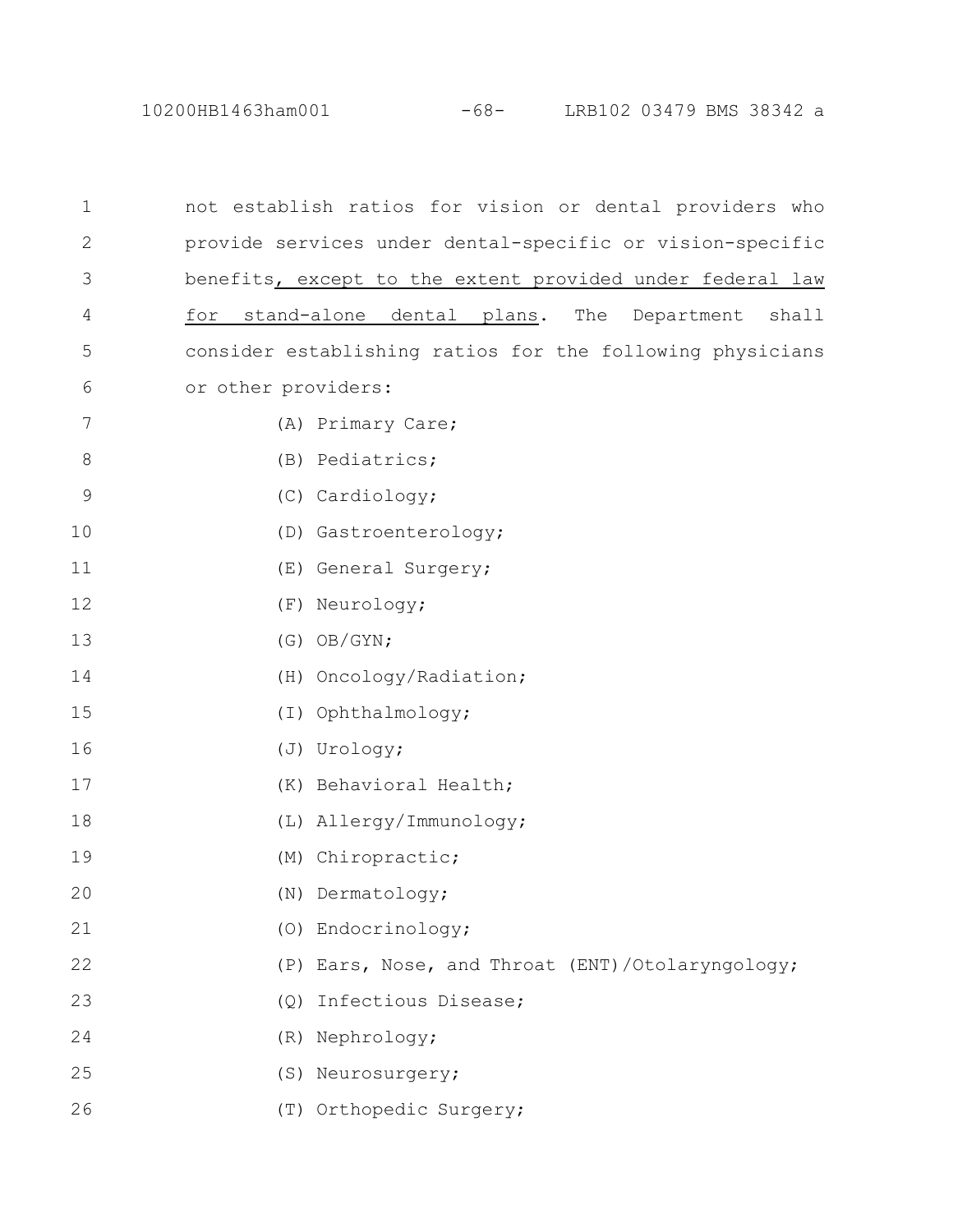| 1             | (U) Physiatry/Rehabilitative;                                          |
|---------------|------------------------------------------------------------------------|
| $\mathbf{2}$  | (V) Plastic Surgery;                                                   |
| 3             | (W) Pulmonary;                                                         |
| 4             | (X) Rheumatology;                                                      |
| 5             | (Y) Anesthesiology;                                                    |
| 6             | (Z) Pain Medicine;                                                     |
| 7             | (AA) Pediatric Specialty Services;                                     |
| 8             | (BB) Outpatient Dialysis; and                                          |
| $\mathcal{G}$ | (CC) HIV.                                                              |
| 10            | (2)<br>The Director shall establish a process for the                  |
| 11            | review of the adequacy of these standards, along with an               |
| 12            | assessment of additional specialties to be included in the             |
| 13            | list under this subsection (c).                                        |
| 14            | (3) Notwithstanding any other law or rule, the minimum                 |
| 15            | ratio for each provider type shall be no less than any such            |
| 16            | established for qualified health plans<br>ratio<br>in                  |
| 17            | Federally-Facilitated Exchanges by federal law or by the               |
| 18            | federal Centers for Medicare and Medicaid Services, even               |
| 19            | if the network plan is issued in the large group market or             |
| 20            | issued<br>through<br>otherwise<br>not<br>exchange. Federal<br>is<br>an |
| 21            | standards for stand-alone dental plans shall only apply to             |
| 22            | In the absence<br>of<br>such<br>network plans.<br>an<br>applicable     |
| 23            | Department rule, the federal standards shall apply for the             |
| 24            | time period specified in the federal law, regulation, or               |
| 25            | quidance. If<br>the<br>Centers<br>for<br>Medicare and Medicaid         |
| 26            | Services establish standards that are more stringent than              |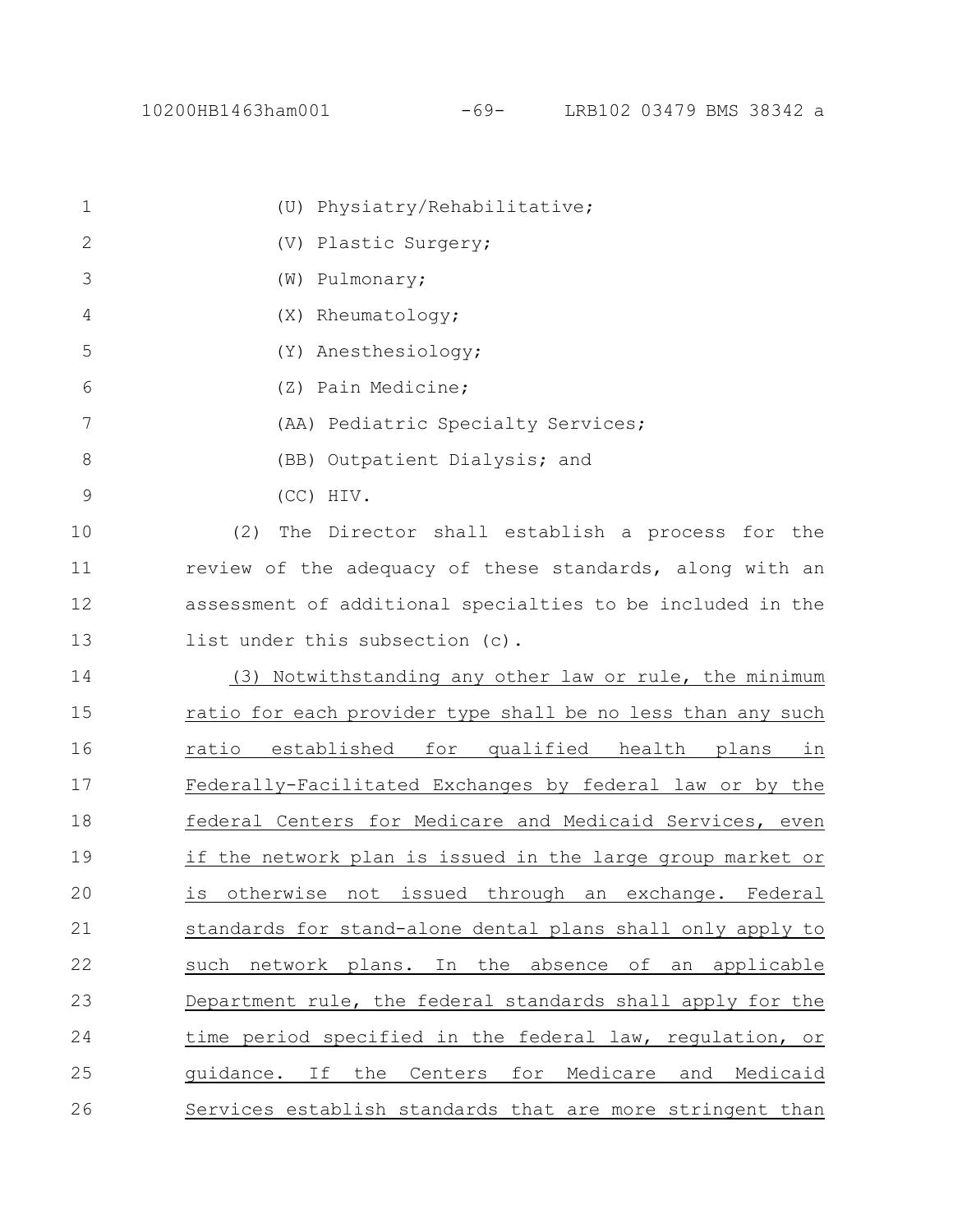| $\mathbf 1$   | the standards in effect under any Department rule, the  |
|---------------|---------------------------------------------------------|
| $\mathbf 2$   | Department may amend its rules to conform to the more   |
| 3             | stringent federal standards.                            |
| 4             | (4) Prior to the enactment of an applicable Department  |
| 5             | rule or the promulgation of federal standards for       |
| 6             | qualified health plans or stand-alone dental plans, the |
| 7             | minimum ratios for any network plan issued, delivered,  |
| 8             | amended, or renewed during 2023 shall be the following, |
| $\mathcal{G}$ | expressed in terms of providers to beneficiaries for    |
| 10            | health care professionals and in terms of providers per |
| 11            | county for facilities:                                  |
| 12            | (A) primary care physician, general practice,           |
| 13            | family practice, internal medicine, pediatrician,       |
| 14            | primary care physician assistant, or primary care       |
| 15            | <u>nurse practitioner - 1:500;</u>                      |
| 16            | $(B)$ allergy/immunology - 1:15,000;                    |
| 17            | $(C)$ cardiology - 1:10,000;                            |
| 18            | $(D)$ chiropractic - 1:10,000;                          |
| 19            | $(E)$ dermatology - 1:10,000;                           |
| 20            | endocrinology - 1:10,000;<br>(F)                        |
| 21            | ENT/otolaryngology - 1:15,000;<br>(G)                   |
| 22            | gastroenterology - 1:10,000;<br>(H)                     |
| 23            | general surgery - 1:5,000;<br>(I)                       |
| 24            | gynecology or OB/GYN - 1:2,500;<br>(J)                  |
| 25            | infectious diseases - 1:15,000;<br>(K)                  |
| 26            | (L) nephrology - 1:10,000;                              |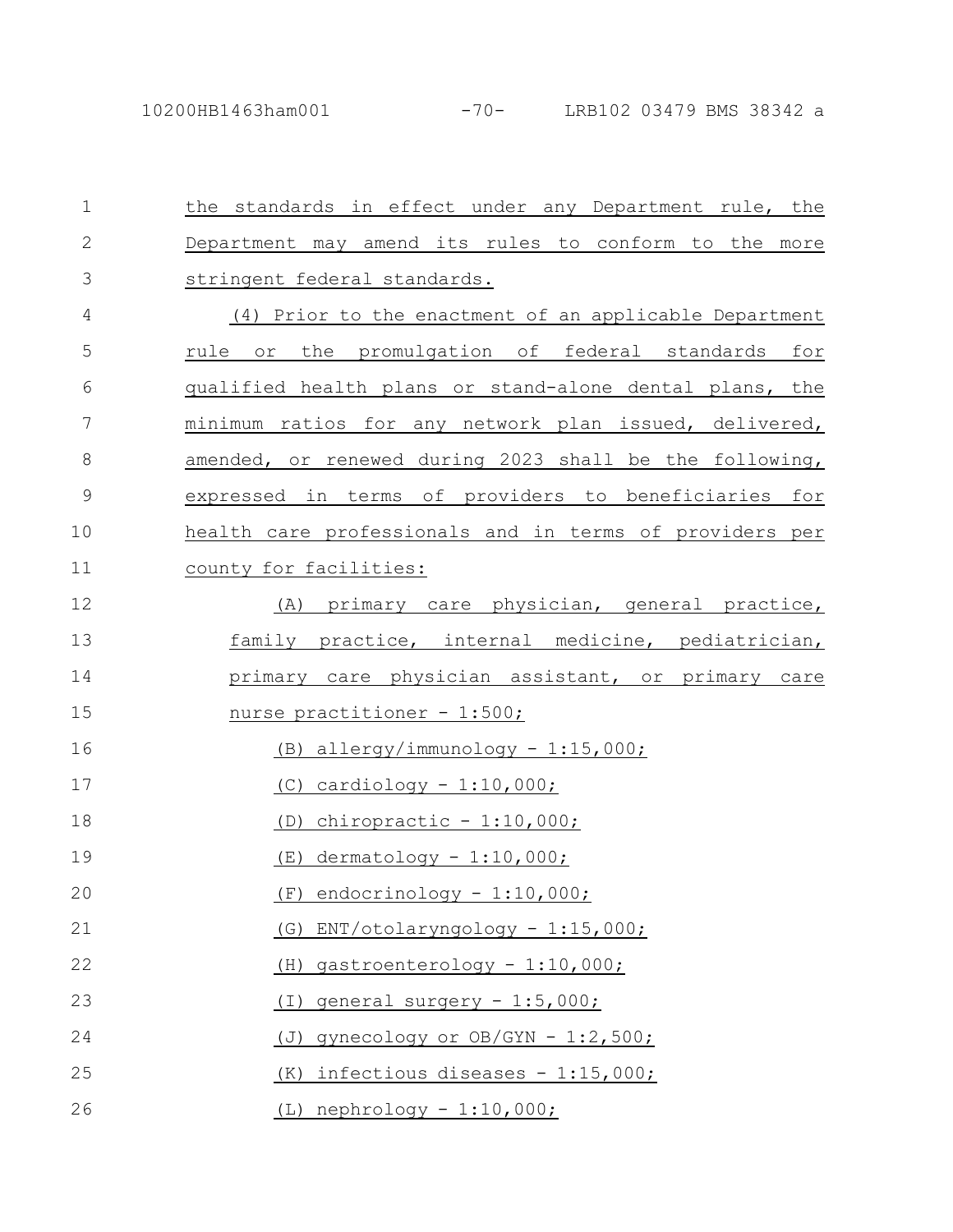(M) neurology - 1:20,000; (N) oncology/radiation  $-1:15,000;$ (O) ophthalmology  $-1:10,000;$ (P) orthopedic surgery - 1:10,000; (Q) physiatry/rehabilitative medicine - 1:15,000; (R) plastic surgery - 1:20,000; (S) behavioral health  $-1:5,000$ ; (T) pulmonology  $-1:10,000;$ (U) rheumatology - 1:10,000; (V) urology - 1:10,000; (W) acute inpatient hospital with emergency services available 24 hours a day, 7 days a week - one per county; and (X) inpatient or residential behavioral health facility - one per county. 1 2 3 4 5 6 7 8 9 10 11 12 13 14 15

(d) The network plan shall demonstrate to the Director maximum travel and distance standards and appointment wait time standards for plan beneficiaries, which shall be established  $annually$  by the Department in consultation with the Department of Public Health based upon the guidance from the federal Centers for Medicare and Medicaid Services. These standards shall consist of the maximum minutes or miles to be traveled by a plan beneficiary for each county type, such as large counties, metro counties, or rural counties as defined by Department rule. 16 17 18 19 20 21 22 23 24 25

26

The maximum travel time and distance standards must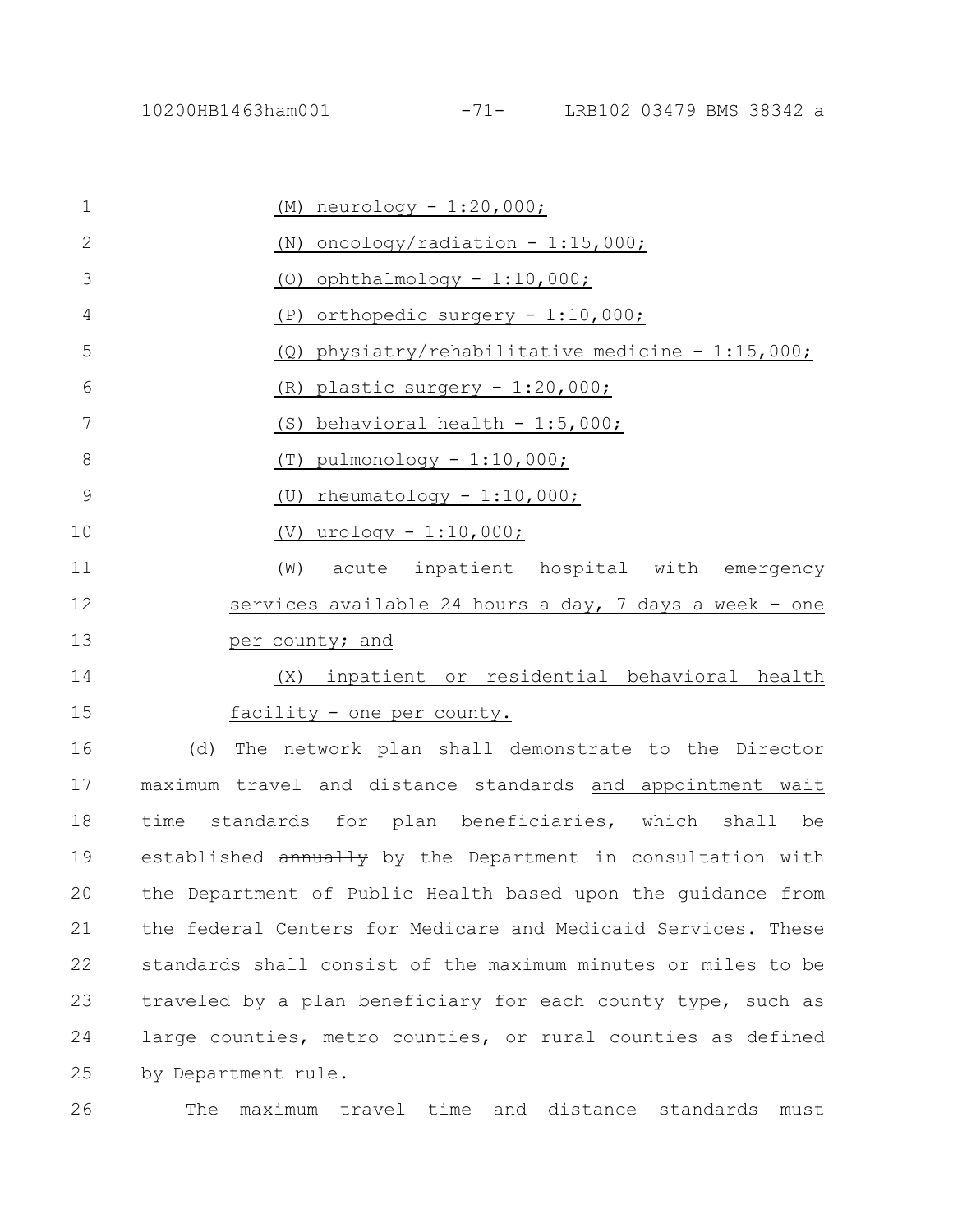10200HB1463ham001 -72- LRB102 03479 BMS 38342 a

include standards for each physician and other provider category listed for which ratios have been established. 1 2

The Director shall establish a process for the review of the adequacy of these standards along with an assessment of additional specialties to be included in the list under this subsection (d). 3 4 5 6

Notwithstanding any other law or Department rule, the maximum travel and distance standards and appointment wait time standards shall be no greater than any such standards established for qualified health plans in Federally-Facilitated Exchanges by federal law or by the federal Centers for Medicare and Medicaid Services, even if the network plan is issued in the large group market or is otherwise not issued through an exchange. Federal standards for stand-alone dental plans shall only apply to such network plans. In the absence of an applicable Department rule, the federal standards shall apply for the time period specified in the federal law, regulation, or guidance. If the Centers for Medicare and Medicaid Services establish standards that are more stringent than the standards in effect under any Department rule, the Department may amend its rules to conform to the more stringent federal standards. 7 8 9 10 11 12 13 14 15 16 17 18 19 20 21 22

If the federal area designations for the maximum time or distance or appointment wait time standards required are changed by the most recent Letter to Issuers in the Federally-facilitated Marketplaces, the Department shall post 23 24 25 26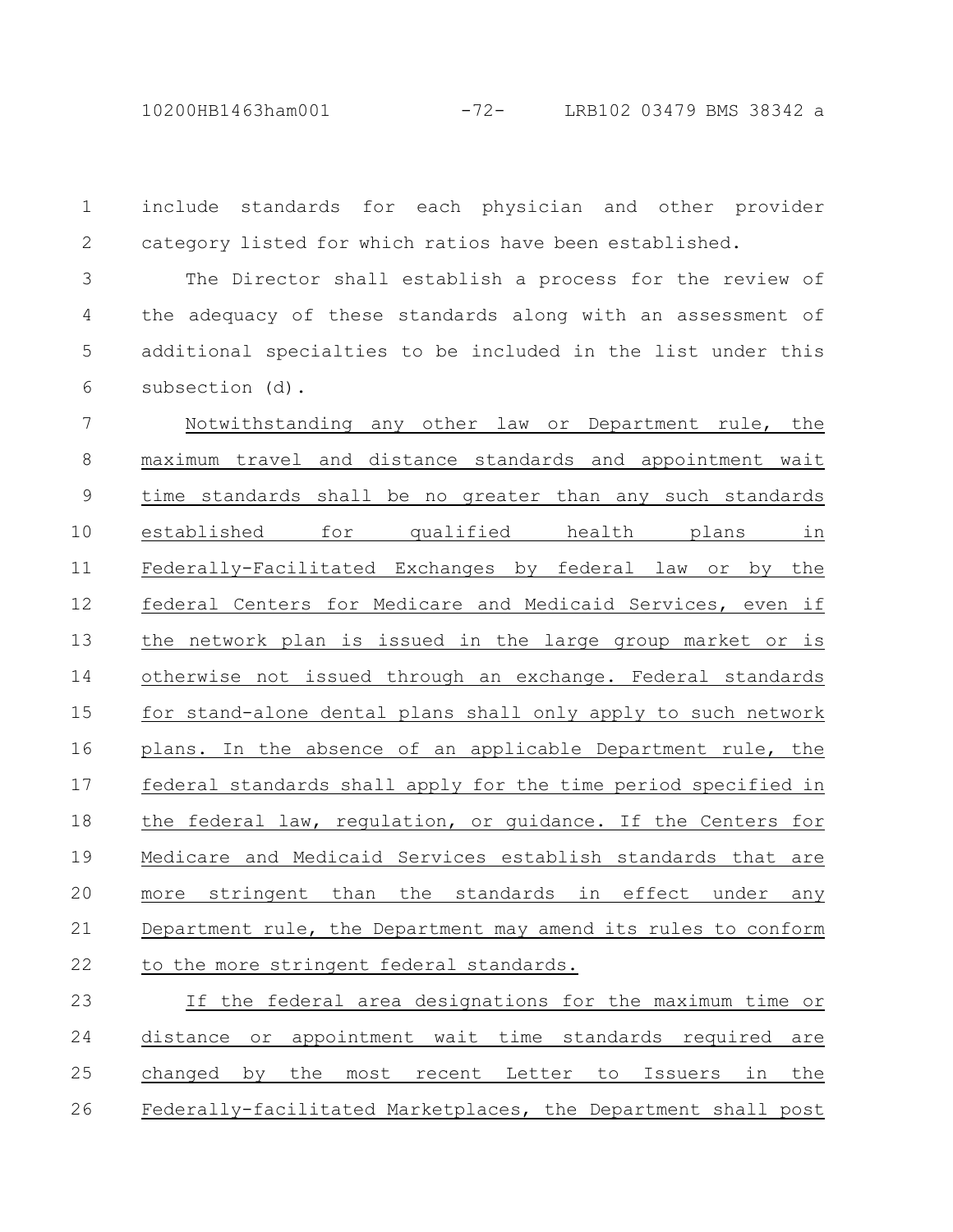on its website notice of such changes and may amend its rules to conform to those designations if the Director deems appropriate. 1 2 3

 $(d-5)$  (1) Every issuer insurer shall ensure that beneficiaries have timely and proximate access to treatment for mental, emotional, nervous, or substance use disorders or conditions in accordance with the provisions of paragraph (4) of subsection (a) of Section 370c of the Illinois Insurance Code. Issuers <del>Insurers</del> shall use a comparable process, strategy, evidentiary standard, and other factors in the development and application of the network adequacy standards for timely and proximate access to treatment for mental, emotional, nervous, or substance use disorders or conditions and those for the access to treatment for medical and surgical conditions. As such, the network adequacy standards for timely and proximate access shall equally be applied to treatment facilities and providers for mental, emotional, nervous, or substance use disorders or conditions and specialists providing medical or surgical benefits pursuant to the parity requirements of Section 370c.1 of the Illinois Insurance Code and the federal Paul Wellstone and Pete Domenici Mental Health Parity and Addiction Equity Act of 2008. Notwithstanding the foregoing, the network adequacy standards for timely and proximate access to treatment for mental, emotional, nervous, or substance use disorders or conditions shall, at a minimum, satisfy the following requirements: 4 5 6 7 8 9 10 11 12 13 14 15 16 17 18 19 20 21 22 23 24 25 26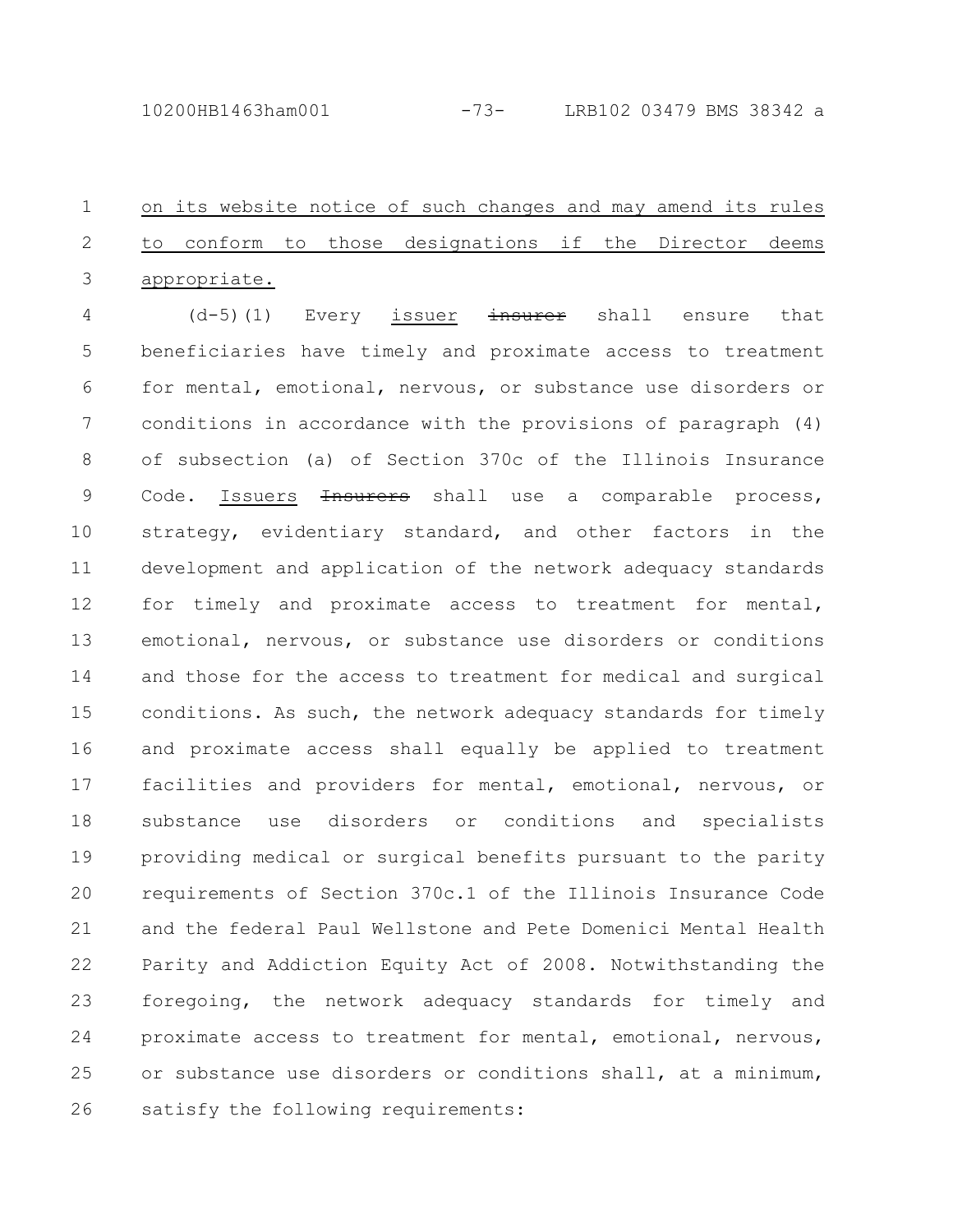(A) For beneficiaries residing in the metropolitan counties of Cook, DuPage, Kane, Lake, McHenry, and Will, network adequacy standards for timely and proximate access to treatment for mental, emotional, nervous, or substance use disorders or conditions means a beneficiary shall not have to travel longer than 30 minutes or 30 miles from the beneficiary's residence to receive outpatient treatment for mental, emotional, nervous, or substance use disorders or conditions. Beneficiaries shall not be required to wait longer than 10 business days between requesting an initial appointment and being seen by the facility or provider of mental, emotional, nervous, or substance use disorders or conditions for outpatient treatment or to wait longer than 20 business days between requesting a repeat or follow-up appointment and being seen by the facility or provider of mental, emotional, nervous, or substance use disorders or conditions for outpatient treatment; however, subject to the protections of paragraph (3) of this subsection, a network plan shall not be held responsible if the beneficiary or provider voluntarily chooses to schedule an appointment outside of these required time frames. 1 2 3 4 5 6 7 8 9 10 11 12 13 14 15 16 17 18 19 20 21

(B) For beneficiaries residing in Illinois counties other than those counties listed in subparagraph (A) of this paragraph, network adequacy standards for timely and proximate access to treatment for mental, emotional, nervous, or substance use disorders or conditions means a 22 23 24 25 26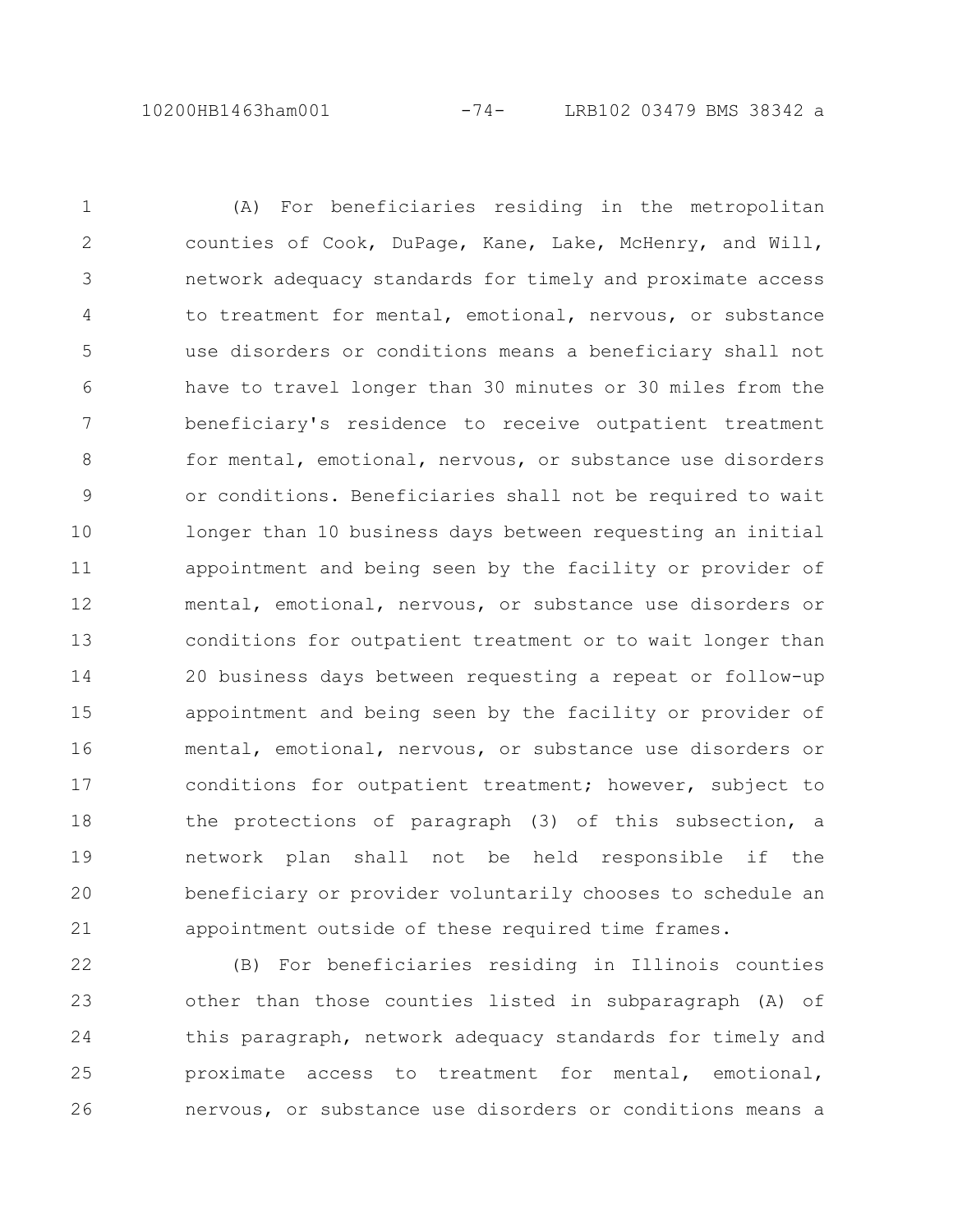10200HB1463ham001 -75- LRB102 03479 BMS 38342 a

beneficiary shall not have to travel longer than 60 minutes or 60 miles from the beneficiary's residence to receive outpatient treatment for mental, emotional, nervous, or substance use disorders or conditions. Beneficiaries shall not be required to wait longer than 10 business days between requesting an initial appointment and being seen by the facility or provider of mental, emotional, nervous, or substance use disorders or conditions for outpatient treatment or to wait longer than 20 business days between requesting a repeat or follow-up appointment and being seen by the facility or provider of mental, emotional, nervous, or substance use disorders or conditions for outpatient treatment; however, subject to the protections of paragraph (3) of this subsection, a network plan shall not be held responsible if the beneficiary or provider voluntarily chooses to schedule an appointment outside of these required time frames. 1 2 3 4 5 6 7 8 9 10 11 12 13 14 15 16 17

(2) For beneficiaries residing in all Illinois counties, network adequacy standards for timely and proximate access to treatment for mental, emotional, nervous, or substance use disorders or conditions means a beneficiary shall not have to travel longer than 60 minutes or 60 miles from the beneficiary's residence to receive inpatient or residential treatment for mental, emotional, nervous, or substance use disorders or conditions. 18 19 20 21 22 23 24 25

26

(3) If there is no in-network facility or provider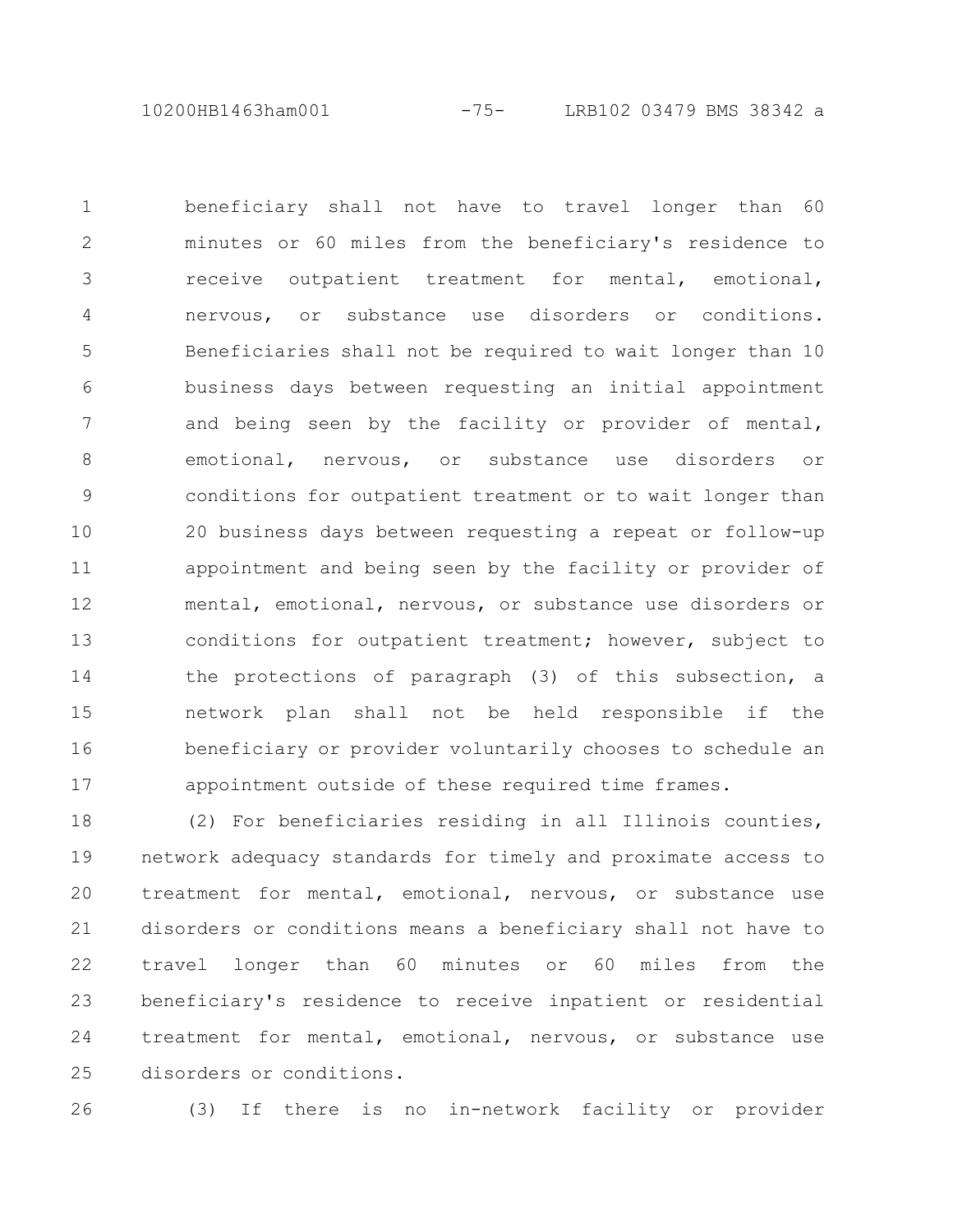10200HB1463ham001 -76- LRB102 03479 BMS 38342 a

available for a beneficiary to receive timely and proximate access to treatment for mental, emotional, nervous, or substance use disorders or conditions in accordance with the network adequacy standards outlined in this subsection, the issuer insurer shall provide necessary exceptions to its network to ensure admission and treatment with a provider or at a treatment facility in accordance with the network adequacy standards in this subsection. 1 2 3 4 5 6 7 8

(4) If the federal Centers for Medicare and Medicaid Services establish or law requires more stringent standards for qualified health plans in the Federally-Facilitated Exchanges, the federal standards shall control for the time period specified in the federal law, regulation, or guidance, even if the network plan is issued in the large group market or is otherwise not issued through an exchange. 9 10 11 12 13 14 15

(e) Except for network plans solely offered as a group health plan, these ratio and time and distance standards apply to the lowest cost-sharing tier of any tiered network. 16 17 18

(f) The network plan may consider use of other health care service delivery options, such as telemedicine or telehealth, mobile clinics, and centers of excellence, or other ways of delivering care to partially meet the requirements set under this Section. 19 20 21 22 23

(g) Except for the requirements set forth in subsection  $(d-5)$ , issuers  $\frac{1}{2}$  insurers who are not able to comply with the provider ratios and time and distance or appointment wait time 24 25 26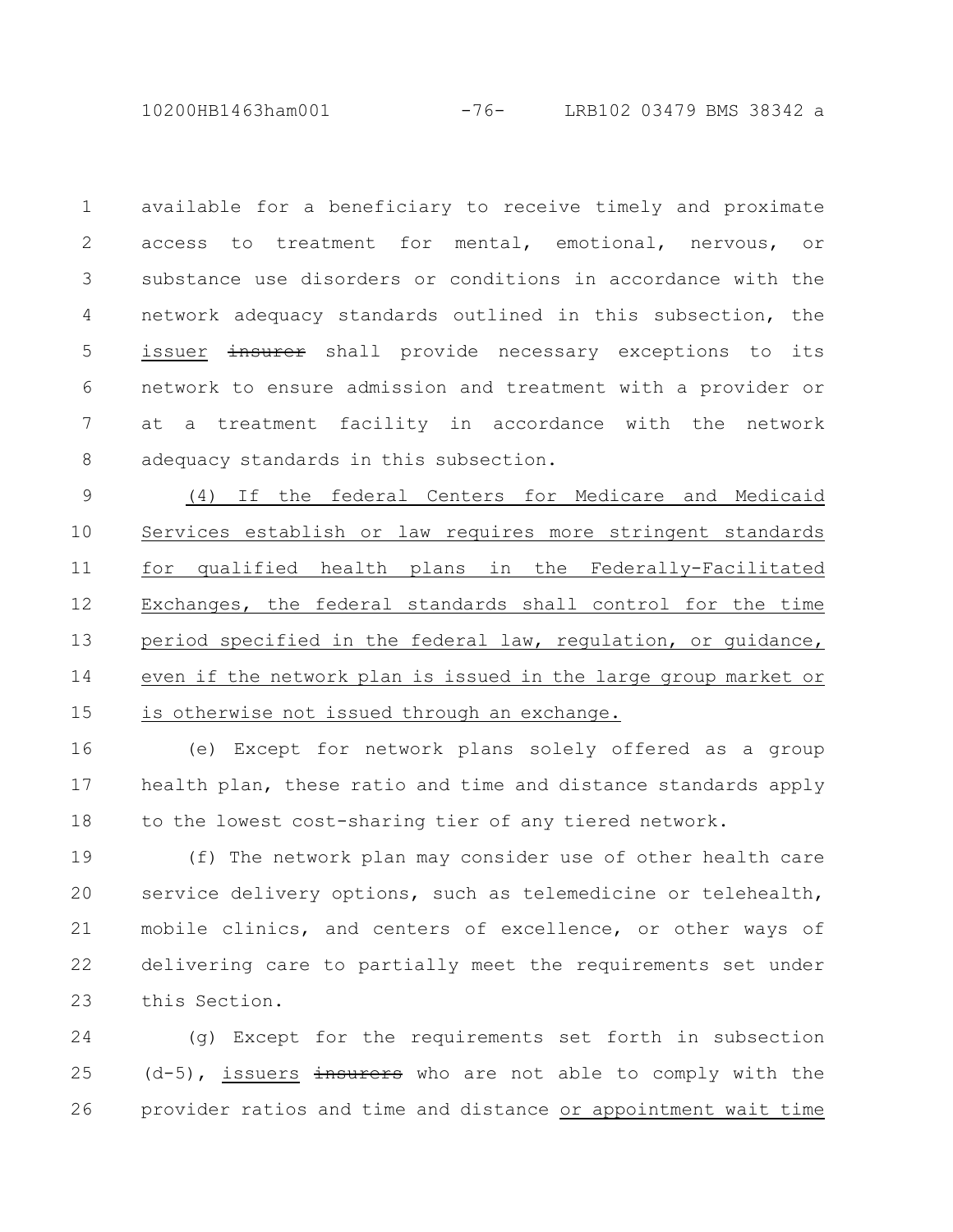10200HB1463ham001 -77- LRB102 03479 BMS 38342 a

standards established under this Act by the Department may request an exception to these requirements from the Department. The Department may grant an exception in the following circumstances: 1 2 3 4

(1) if no providers or facilities meet the specific time and distance standard in a specific service area and the issuer insurer (i) discloses information on the distance and travel time points that beneficiaries would have to travel beyond the required criterion to reach the next closest contracted provider outside of the service area and (ii) provides contact information, including names, addresses, and phone numbers for the next closest contracted provider or facility; 5 6 7 8 9 10 11 12 13

(2) if patterns of care in the service area do not support the need for the requested number of provider or facility type and the issuer insurer provides data on local patterns of care, such as claims data, referral patterns, or local provider interviews, indicating where the beneficiaries currently seek this type of care or where the physicians currently refer beneficiaries, or both; or 14 15 16 17 18 19 20 21

(3) other circumstances deemed appropriate by the Department consistent with the requirements of this Act. 22 23

(h) Issuers <del>Insurers</del> are required to report to the Director any material change to an approved network plan within 15 days after the change occurs and any change that 24 25 26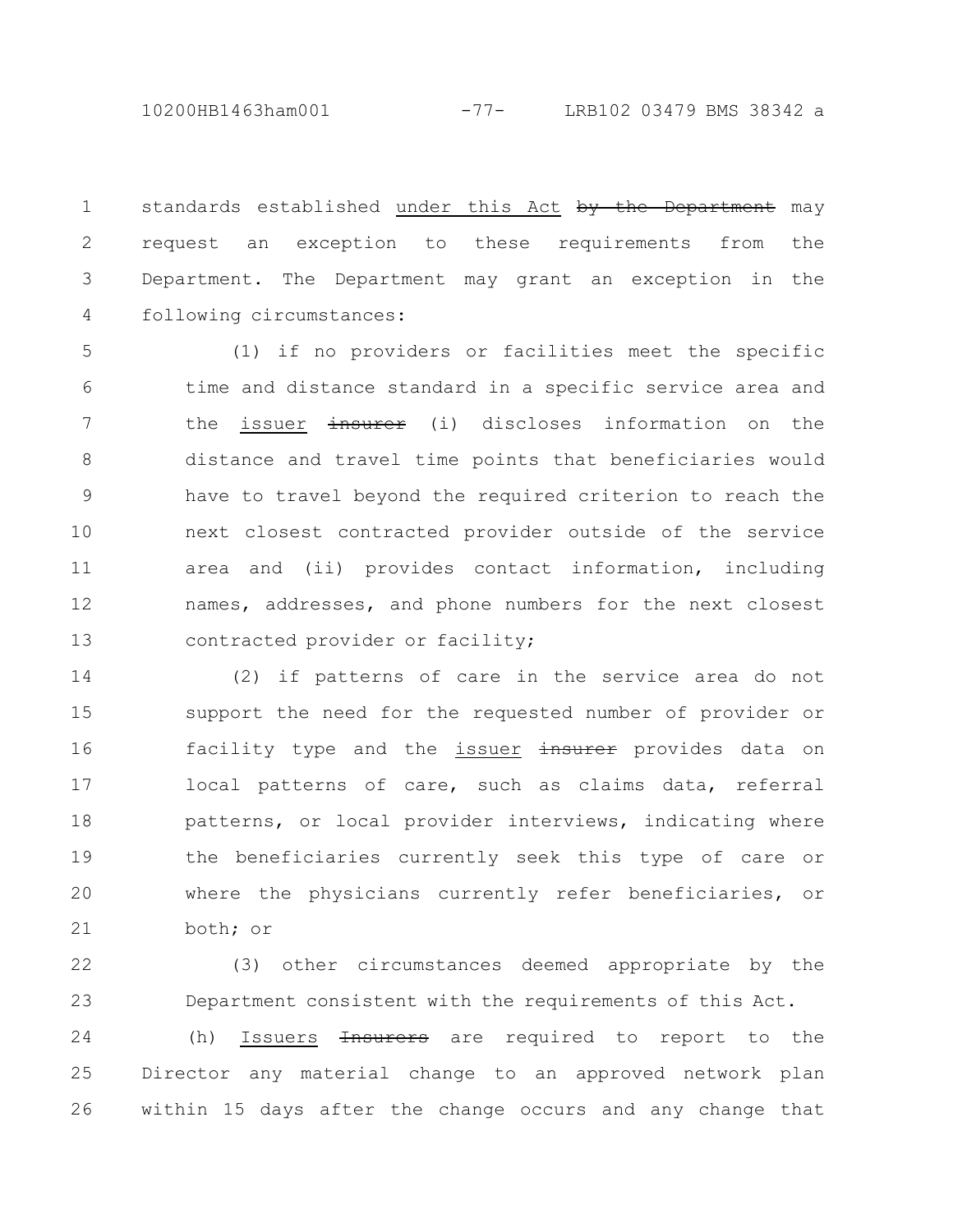10200HB1463ham001 -78- LRB102 03479 BMS 38342 a

would result in failure to meet the requirements of this Act. The issuer shall submit a revised version of the complete network adequacy filing based on the material change, and the issuer shall attach versions with the changes indicated for each document that was revised from the previous version of the filing. Upon notice from the issuer insurer, the Director shall reevaluate the network plan's compliance with the network adequacy and transparency standards of this Act. For every day past 15 days that the issuer fails to submit a revised network adequacy filing to the Director, the Director shall order a fine of \$1,000 per day. 1 2 3 4 5 6 7 8 9 10 11

(i) If a network plan is inadequate under this Act with respect to a provider type in a county, and if the network plan does not have an approved exception for that provider type in that county pursuant to subsection (g), an issuer shall process out-of-network claims for covered health care services received from that provider type within that county at the in-network benefit level and shall retroactively adjudicate and reimburse beneficiaries to achieve that objective if their claims were processed at the out-of-network level contrary to this subsection. 12 13 14 15 16 17 18 19 20 21

(j) If the Director determines that a network is inadequate in any county and no exception has been granted under subsection (q) and the issuer does not have a process in place to comply with subsection (d-5), the Director may prohibit the network plan from being issued or renewed within 22 23 24 25 26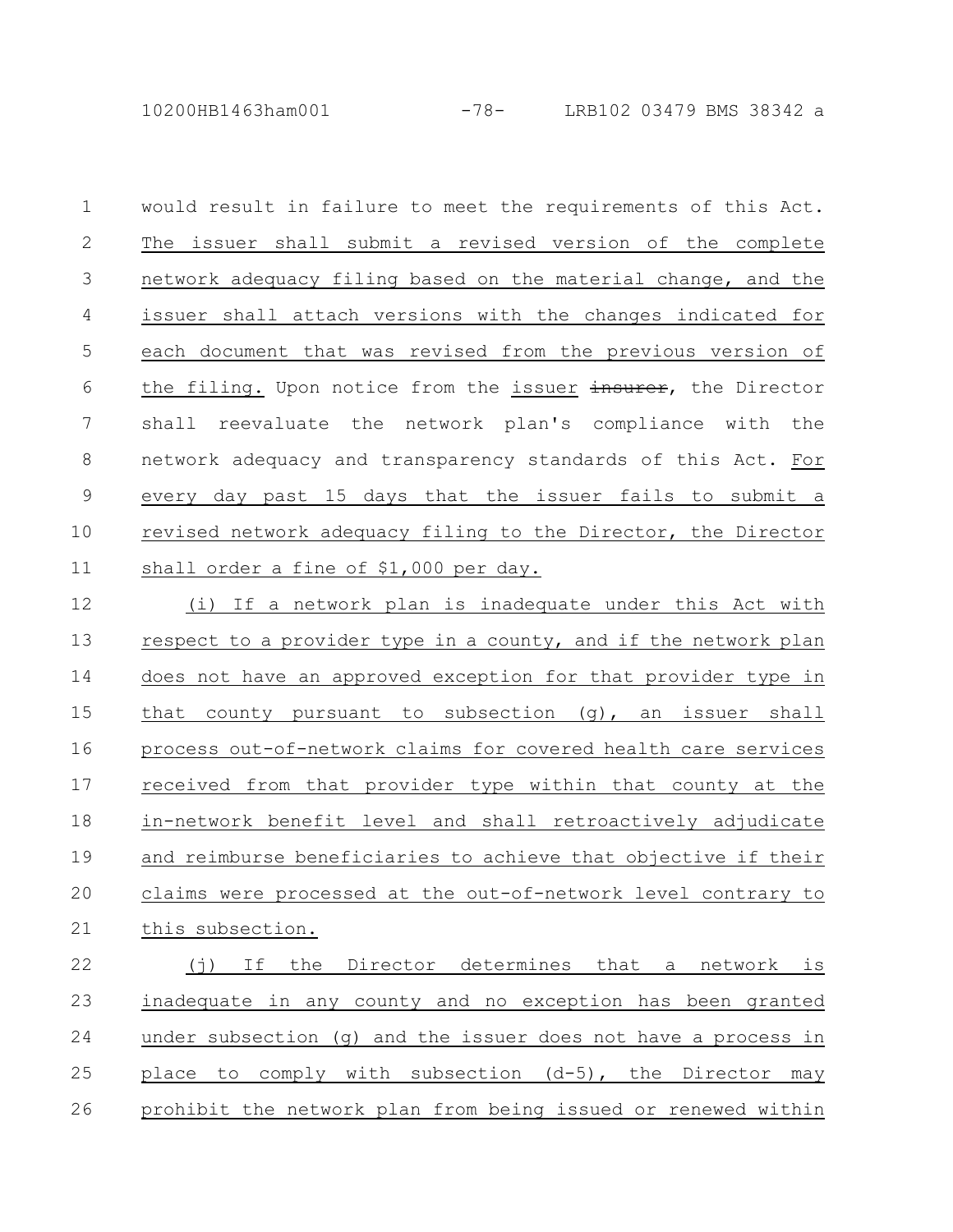10200HB1463ham001 -79- LRB102 03479 BMS 38342 a

that county until the Director determines that the network is adequate apart from processes and exceptions described in subsections (d-5) and (g). Nothing in this subsection shall be construed to terminate any beneficiary's health insurance coverage under a network plan before the expiration of the beneficiary's policy period if the Director makes a determination under this subsection after the issuance or renewal of the beneficiary's policy or certificate because of a material change. Policies or certificates issued or renewed in violation of this subsection shall subject the issuer to a civil penalty of \$1,000 per policy. 1 2 3 4 5 6 7 8 9 10 11

- (Source: P.A. 102-144, eff. 1-1-22.) 12
- (215 ILCS 124/15) 13

14

Sec. 15. Notice of nonrenewal or termination.

(a) A network plan must give at least 60 days' notice of nonrenewal or termination of a provider to the provider and to the beneficiaries served by the provider. The notice shall include a name and address to which a beneficiary or provider may direct comments and concerns regarding the nonrenewal or termination and the telephone number maintained by the Department for consumer complaints. Immediate written notice may be provided without 60 days' notice when a provider's license has been disciplined by a State licensing board or when the network plan reasonably believes direct imminent physical harm to patients under the provider's providers care 15 16 17 18 19 20 21 22 23 24 25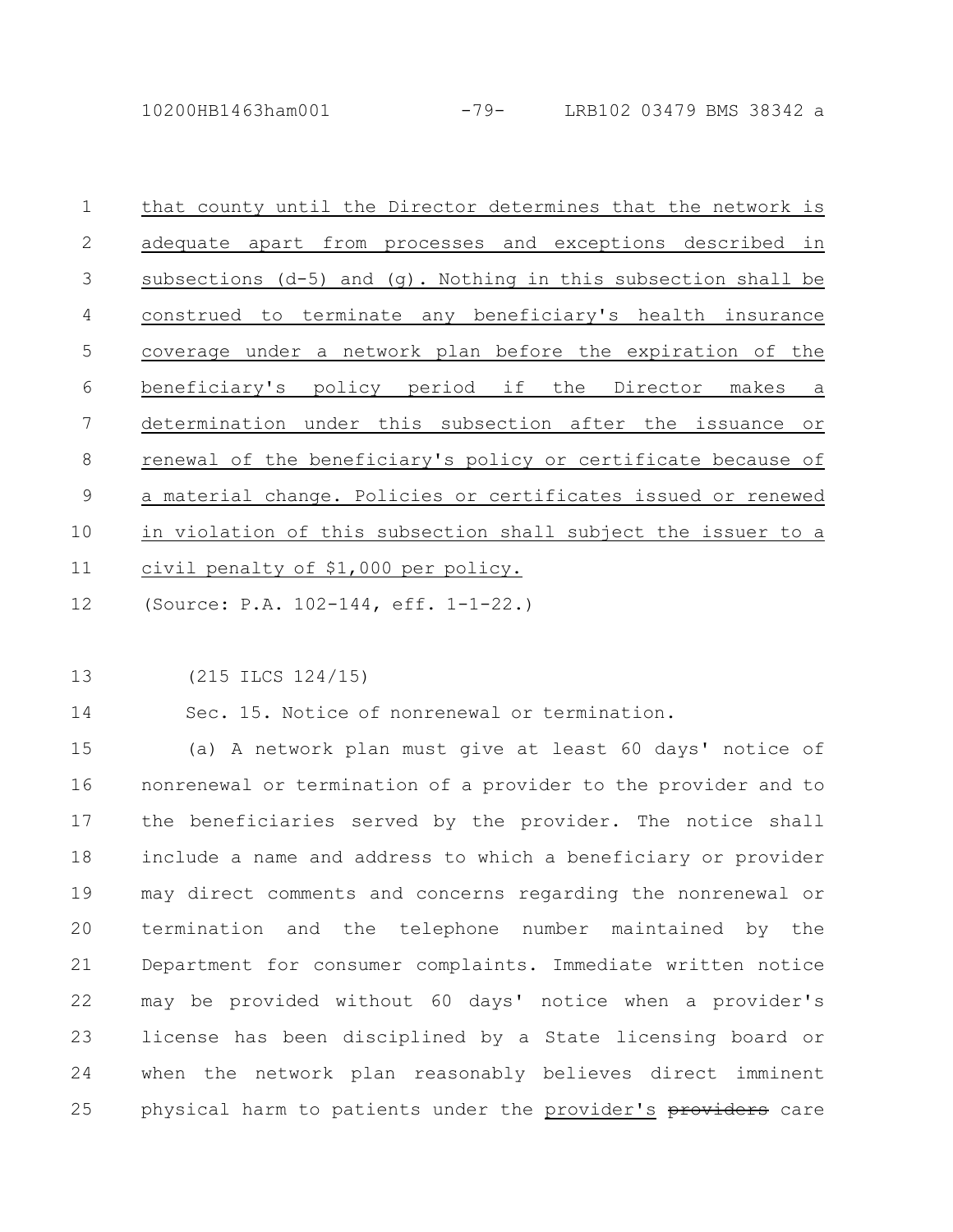10200HB1463ham001 -80- LRB102 03479 BMS 38342 a

| $\mathbf 1$    | may occur. The notice to the beneficiary shall provide the     |
|----------------|----------------------------------------------------------------|
| $\mathbf{2}$   | individual with an opportunity to notify the issuer of the     |
| $\mathfrak{Z}$ | individual's need for transitional care.                       |
| 4              | Primary care providers must notify active affected<br>(b)      |
| 5              | patients of nonrenewal or termination of the provider from the |
| 6              | network plan, except in the case of incapacitation.            |
| 7              | (Source: P.A. 100-502, eff. 9-15-17.)                          |
| 8              | $(215$ ILCS $124/20)$                                          |
| 9              | Sec. 20. Transition of services.                               |
| 10             | (a) A network plan shall provide for continuity of care        |
| 11             | for its beneficiaries as follows:                              |
| 12             | (1) If a beneficiary's physician or hospital provider          |
| 13             | leaves the network plan's network of providers for reasons     |
| 14             | than termination of a contract in situations<br>other          |
| 15             | involving<br>imminent harm to a patient or a<br>final          |
| 16             | disciplinary action by a State licensing board and the         |
| 17             | provider remains within the network plan's service area,       |
| 18             | if benefits provided under such network plan with respect      |
| 19             | to such provider or facility are terminated because of a       |
| 20             | change in the terms of the participation of such provider      |
| 21             | or facility in such plan, or if a contract between a group     |
| 22             | health plan and a health insurance issuer offering a           |
| 23             | network plan in connection with the group health plan is       |
| 24             | terminated and results in a loss of benefits provided          |
| 25             | under such plan with respect to such provider, then the        |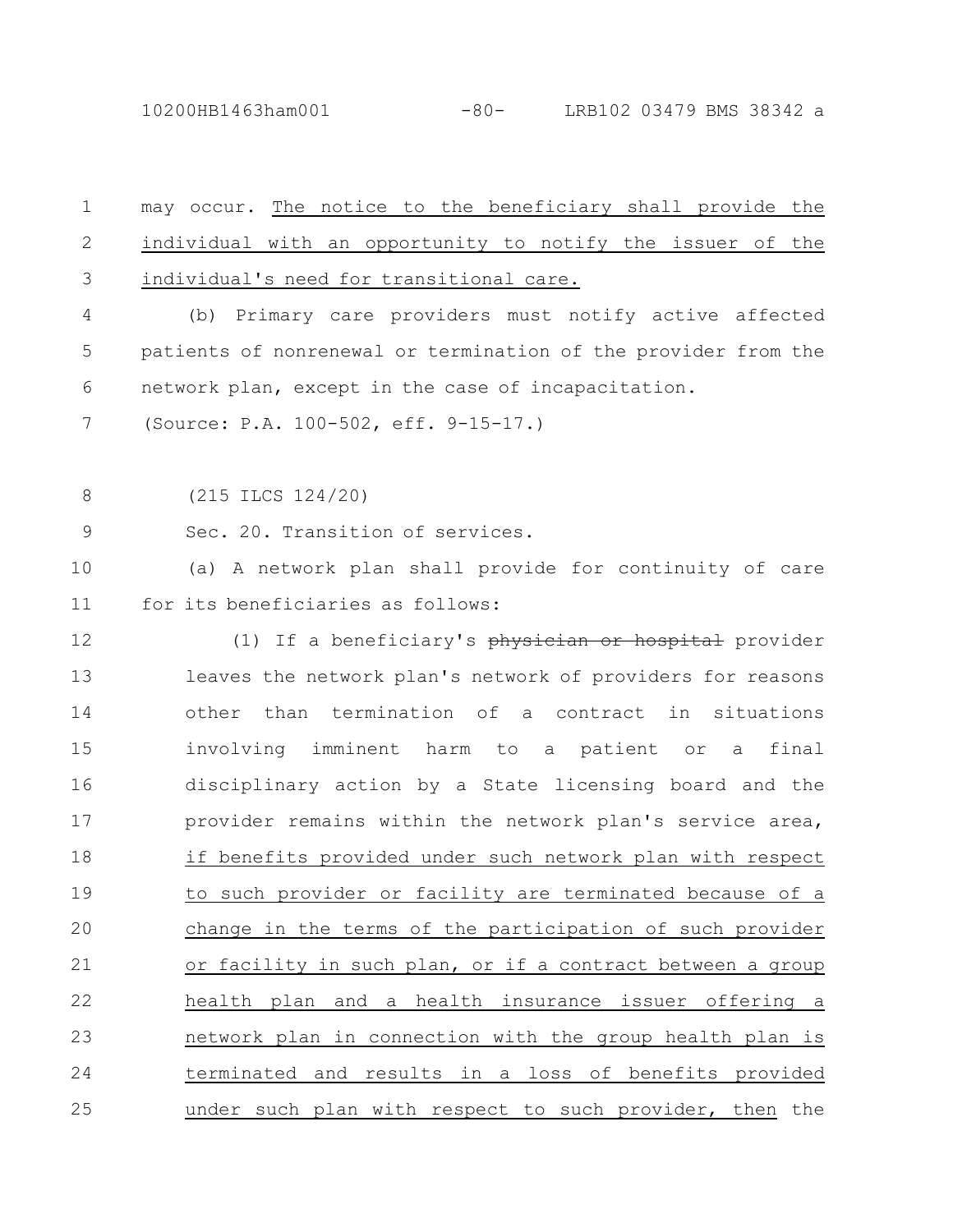10200HB1463ham001 -81- LRB102 03479 BMS 38342 a

1

2

3

network plan shall permit the beneficiary to continue an ongoing course of treatment with that provider during a transitional period for the following duration:

(A) 90 days from the date of the notice to the beneficiary of the provider's disaffiliation from the network plan if the beneficiary has an ongoing course of treatment; or 4 5 6 7

(B) if the beneficiary has entered the third trimester of pregnancy at the time of the provider's disaffiliation, a period that includes the provision of post-partum care directly related to the delivery. 8 9 10 11

(2) Notwithstanding the provisions of paragraph (1) of this subsection (a), such care shall be authorized by the network plan during the transitional period in accordance with the following: 12 13 14 15

(A) the provider receives continued reimbursement from the network plan at the rates and terms and conditions applicable under the terminated contract prior to the start of the transitional period; 16 17 18 19

(B) the provider adheres to the network plan's quality assurance requirements, including provision to the network plan of necessary medical information related to such care; and 20 21 22 23

(C) the provider otherwise adheres to the network plan's policies and procedures, including, but not limited to, procedures regarding referrals and 24 25 26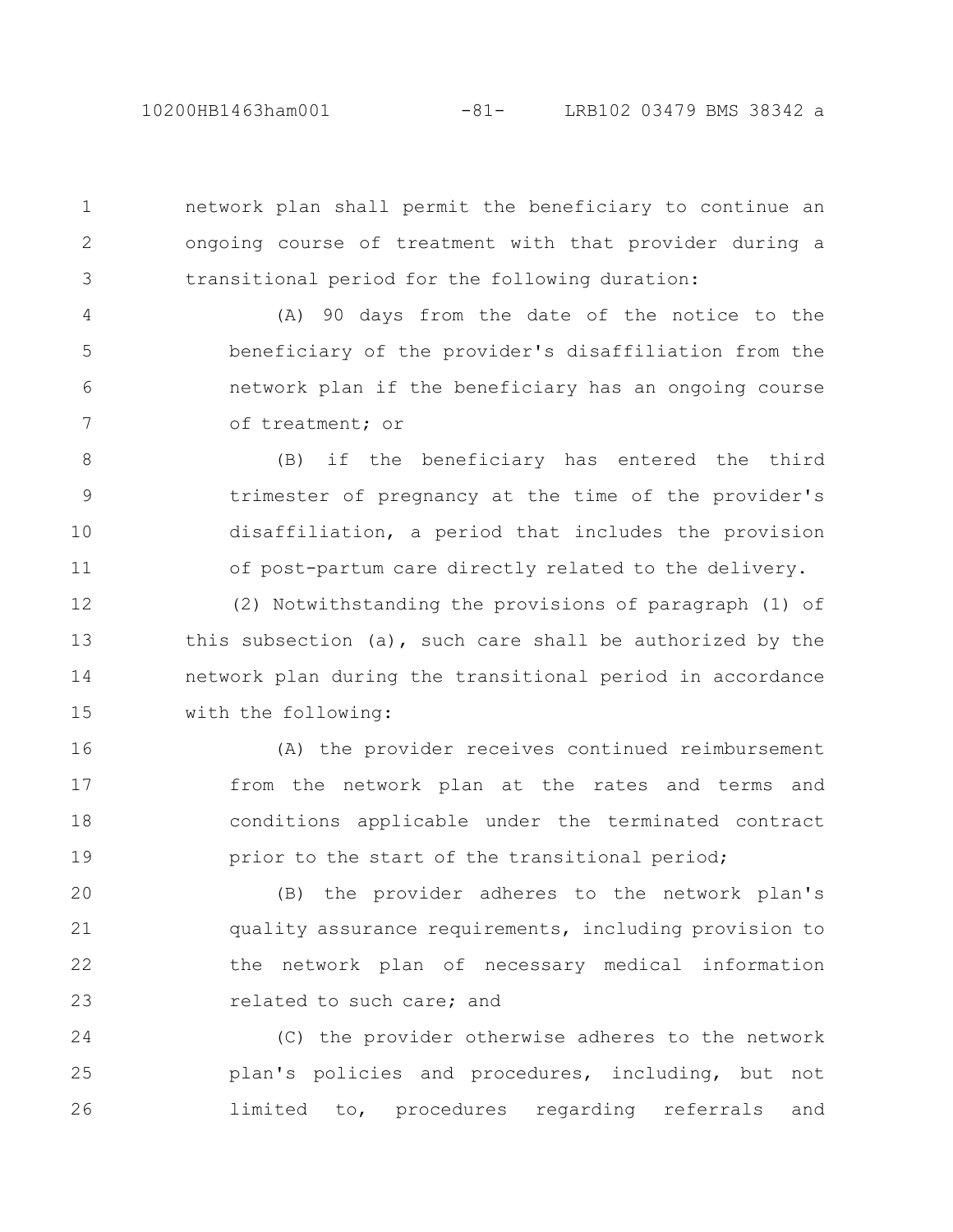1

obtaining preauthorizations for treatment.

(3) The provisions of this Section governing health care provided during the transition period do not apply if the beneficiary has successfully transitioned to another provider participating in the network plan, if the beneficiary has already met or exceeded the benefit limitations of the plan, or if the care provided is not medically necessary. 2 3 4 5 6 7 8

(b) A network plan shall provide for continuity of care for new beneficiaries as follows: 9 10

(1) If a new beneficiary whose provider is not a member of the network plan's provider network, but is within the network plan's service area, enrolls in the network plan, the network plan shall permit the beneficiary to continue an ongoing course of treatment with the beneficiary's current physician during a transitional period: 11 12 13 14 15 16 17

(A) of 90 days from the effective date of enrollment if the beneficiary has an ongoing course of treatment; or 18 19 20

(B) if the beneficiary has entered the third trimester of pregnancy at the effective date of enrollment, that includes the provision of post-partum care directly related to the delivery. 21 22 23 24

(2) If a beneficiary, or a beneficiary's authorized representative, elects in writing to continue to receive 25 26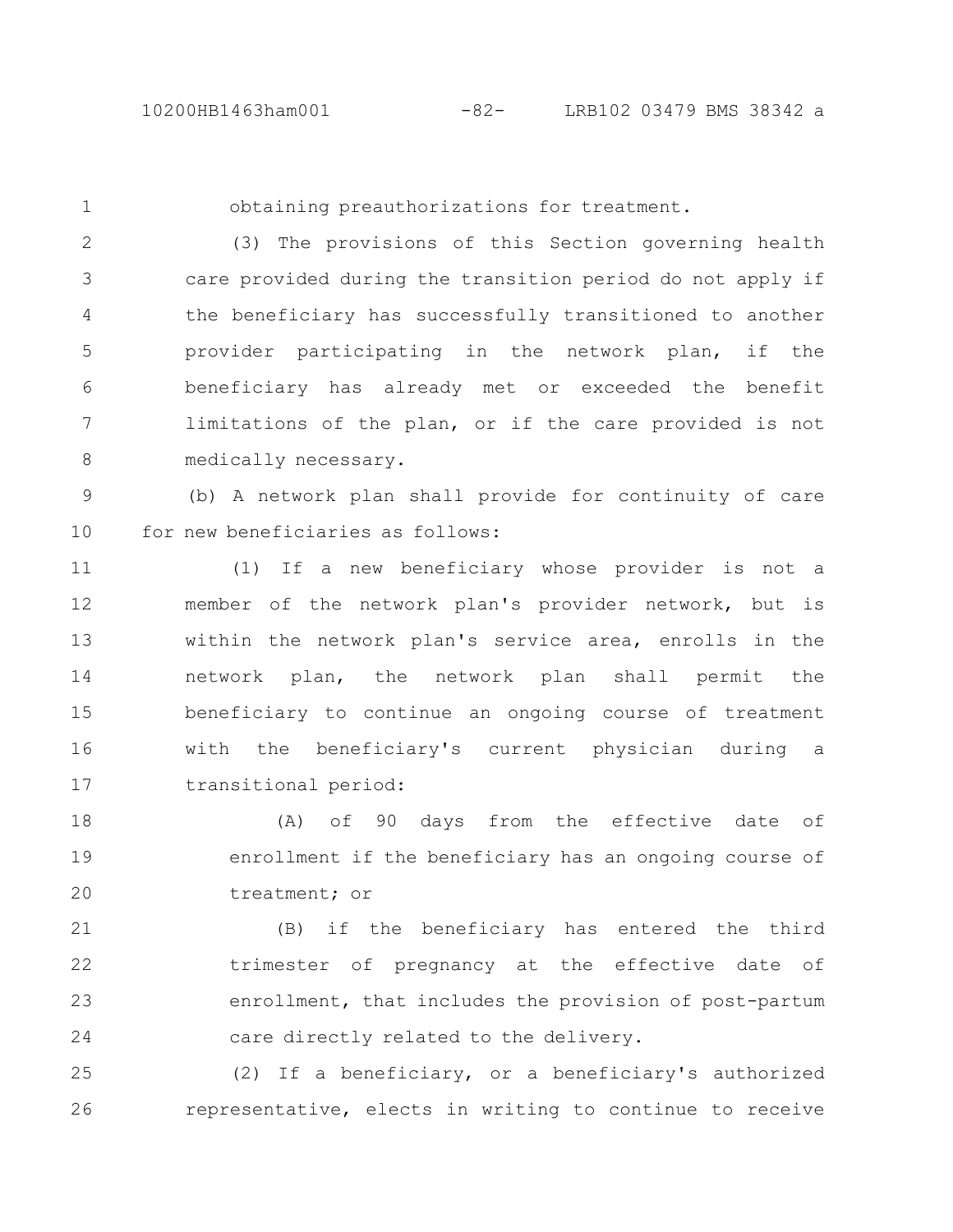10200HB1463ham001 -83- LRB102 03479 BMS 38342 a

care from such provider pursuant to paragraph (1) of this subsection (b), such care shall be authorized by the network plan for the transitional period in accordance with the following: 1 2 3 4

(A) the provider receives reimbursement from the network plan at rates established by the network plan; 5 6

(B) the provider adheres to the network plan's quality assurance requirements, including provision to the network plan of necessary medical information related to such care; and 7 8 9 10

(C) the provider otherwise adheres to the network plan's policies and procedures, including, but not limited to, procedures regarding referrals and obtaining preauthorization for treatment. 11 12 13 14

(3) The provisions of this Section governing health care provided during the transition period do not apply if the beneficiary has successfully transitioned to another provider participating in the network plan, if the beneficiary has already met or exceeded the benefit limitations of the plan, or if the care provided is not medically necessary. 15 16 17 18 19 20 21

(c) In no event shall this Section be construed to require a network plan to provide coverage for benefits not otherwise covered or to diminish or impair preexisting condition limitations contained in the beneficiary's contract. 22 23 24 25

(d) A provider shall comply with the requirements of 42 26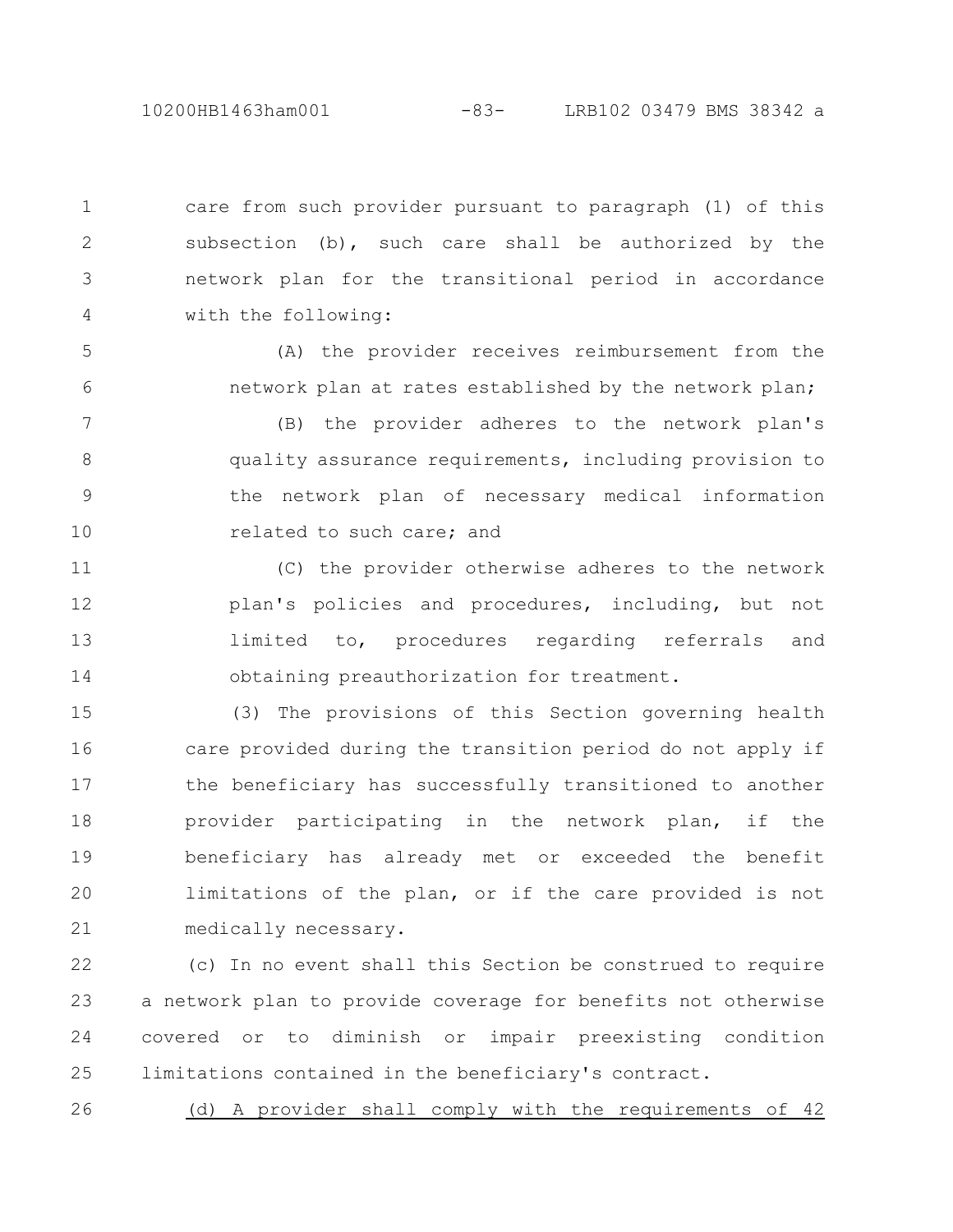10200HB1463ham001 -84- LRB102 03479 BMS 38342 a

- U.S.C. 300gg-138. 1
- (Source: P.A. 100-502, eff. 9-15-17.) 2
- (215 ILCS 124/25) 3
- Sec. 25. Network transparency. 4

(a) A network plan shall post electronically an up-to-date, accurate, and complete provider directory for each of its network plans, with the information and search functions, as described in this Section. 5 6 7 8

(1) In making the directory available electronically, the network plans shall ensure that the general public is able to view all of the current providers for a plan through a clearly identifiable link or tab and without creating or accessing an account or entering a policy or contract number. 9 10 11 12 13 14

(2) The network plan shall update the online provider directory at least monthly. An issuer's failure to update a network plan's directory shall subject the issuer to a civil penalty of \$5,000 per month. Providers shall notify the network plan electronically or in writing of any changes to their information as listed in the provider directory, including the information required in subparagraph (K) of paragraph (1) of subsection (b). If a provider is no longer accepting new patients, the provider must give notice to the issuer within 5 business days after deciding to cease accepting new patients, or within 15 16 17 18 19 20 21 22 23 24 25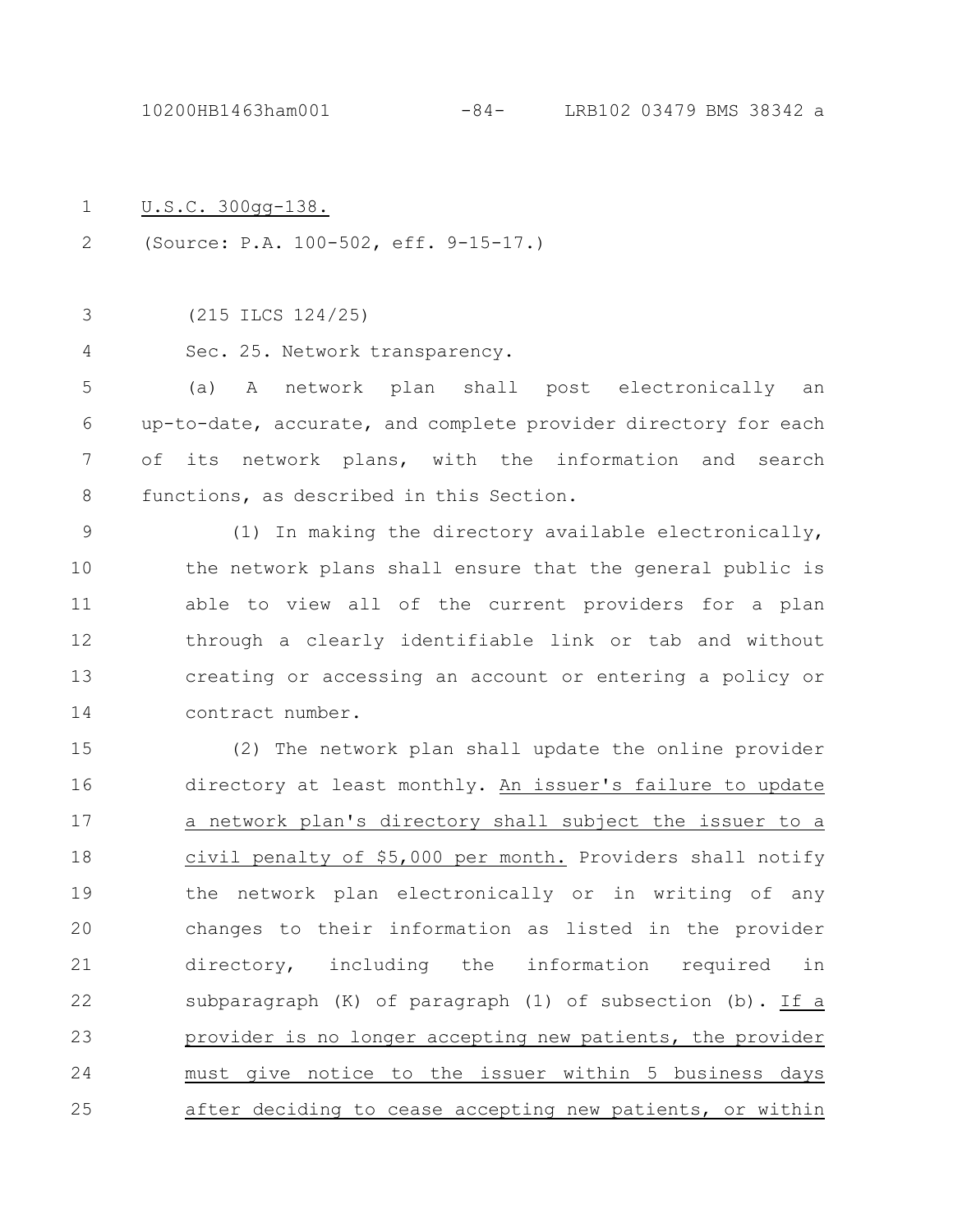10200HB1463ham001 -85- LRB102 03479 BMS 38342 a

5 business days after the effective date of this amendatory Act of the 102nd General Assembly, whichever is later. The network plan shall update its online provider directory in a manner consistent with the information provided by the provider within  $2 + \theta$  business days after being notified of the change by the provider. Nothing in this paragraph (2) shall void any contractual relationship between the provider and the plan. 1 2 3 4 5 6 7 8

(3) At least once every 90 days, the The network plan shall audit each periodically at least 25% of its print and online provider directories for accuracy, make any corrections necessary, and retain documentation of the audit. The network plan shall submit the audit to the Director upon request. As part of these audits, the network plan shall contact any provider in its network that has not submitted a claim to the plan or otherwise communicated his or her intent to continue participation in the plan's network. The audits shall comply with 42 U.S.C. 300gg-115(a)(2), except that "provider directory information" shall include all information required to be included in a provider directory pursuant to this Act. 9 10 11 12 13 14 15 16 17 18 19 20 21

(4) A network plan shall provide a print copy of a current provider directory or a print copy of the requested directory information upon request of a beneficiary or a prospective beneficiary. Print copies must be updated quarterly and an errata that reflects 22 23 24 25 26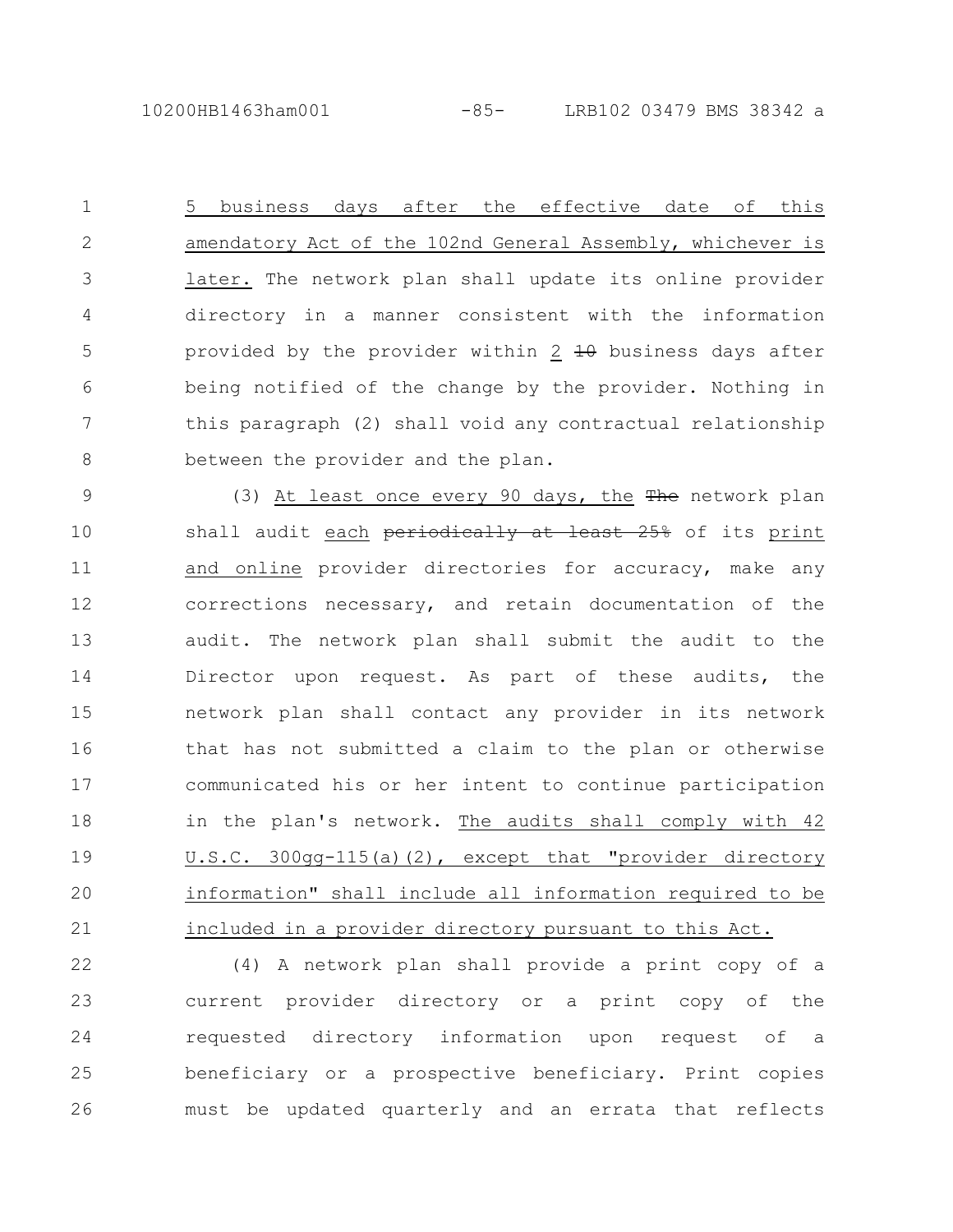10200HB1463ham001 -86- LRB102 03479 BMS 38342 a

changes in the provider network must be updated quarterly. (5) For each network plan, a network plan shall include, in plain language in both the electronic and print directory, the following general information: (A) in plain language, a description of the criteria the plan has used to build its provider network; (B) if applicable, in plain language, a description of the criteria the issuer insurer or network plan has used to create tiered networks; (C) if applicable, in plain language, how the network plan designates the different provider tiers or levels in the network and identifies for each specific provider, hospital, or other type of facility in the network which tier each is placed, for example, by name, symbols, or grouping, in order for a beneficiary-covered person or a prospective beneficiary-covered person to be able to identify the 1 2 3 4 5 6 7 8 9 10 11 12 13 14 15 16 17 18

provider tier; and 19

(D) if applicable, a notation that authorization or referral may be required to access some providers. 20 21

(6) A network plan shall make it clear for both its electronic and print directories what provider directory applies to which network plan, such as including the specific name of the network plan as marketed and issued in this State. The network plan shall include in both its 22 23 24 25 26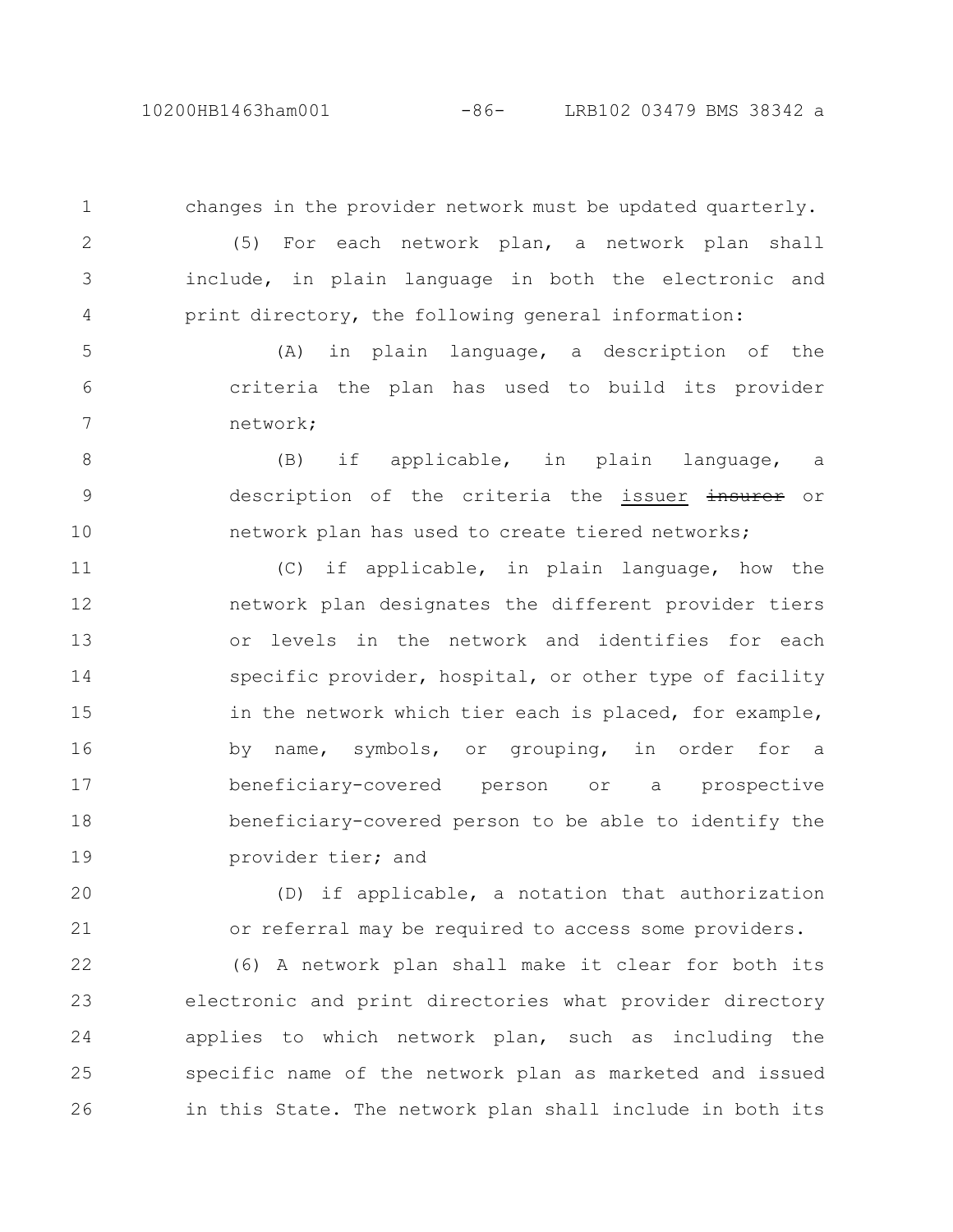10200HB1463ham001 -87- LRB102 03479 BMS 38342 a

electronic and print directories a customer service email address and telephone number or electronic link that beneficiaries or the general public may use to notify the network plan of inaccurate provider directory information and contact information for the Department's Office of Consumer Health Insurance. 1 2 3 4 5 6

(7) A provider directory, whether in electronic or print format, shall accommodate the communication needs of individuals with disabilities, and include a link to or information regarding available assistance for persons with limited English proficiency. 7 8 9 10 11

(b) For each network plan, a network plan shall make available through an electronic provider directory the following information in a searchable format: 12 13 14

(1) for health care professionals:

- (A) name;
- (B) gender;

15

16

17

21

26

(C) participating office locations; 18

(D) specialty, if applicable; 19

- (E) medical group affiliations, if applicable; 20
	- (F) facility affiliations, if applicable;

(G) participating facility affiliations, if applicable; 22 23

(H) languages spoken other than English, if applicable; 24 25

(I) whether accepting new patients;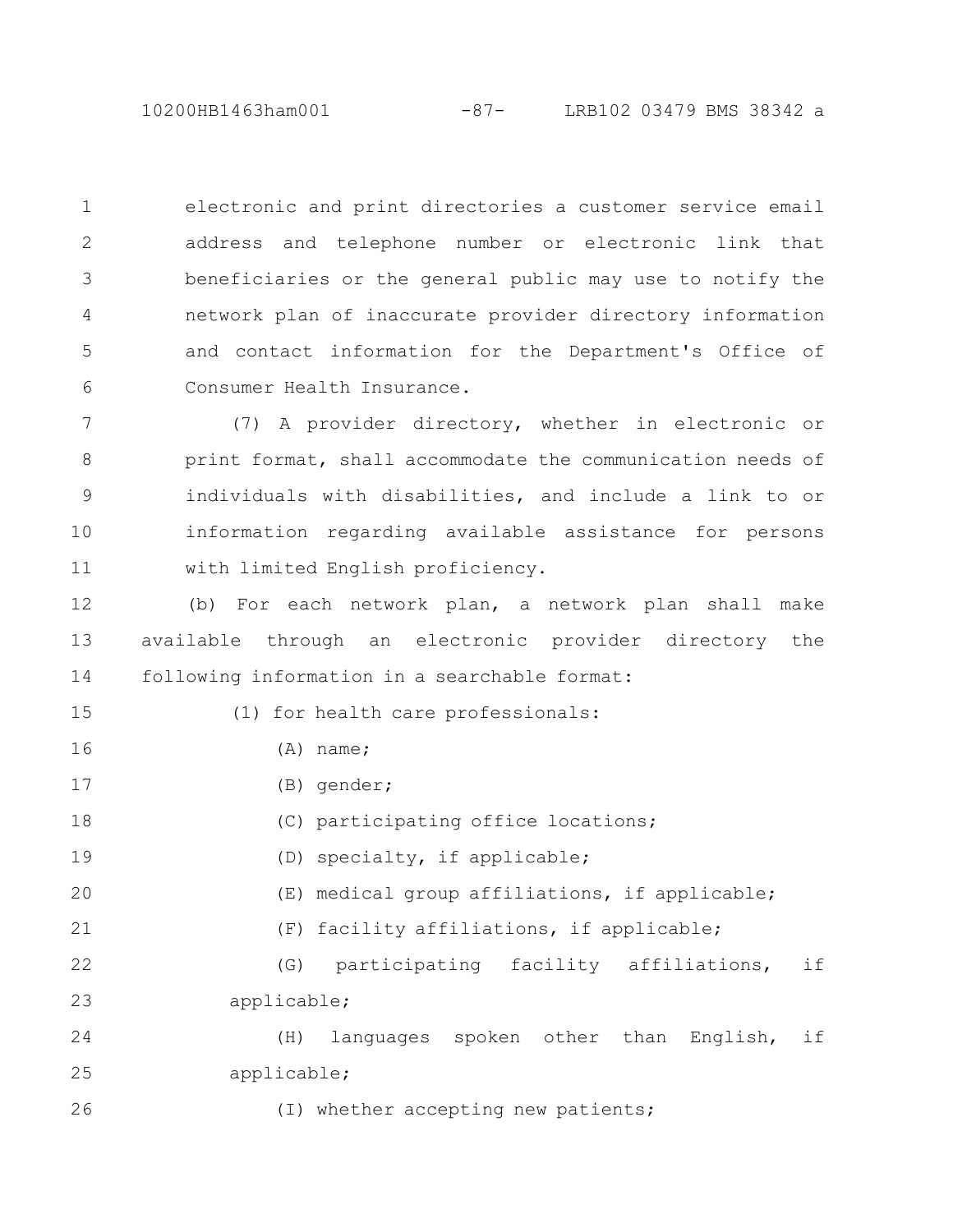(J) board certifications, if applicable; and (K) use of telehealth or telemedicine, including, but not limited to: (i) whether the provider offers the use of telehealth or telemedicine to deliver services to patients for whom it would be clinically appropriate; (ii) what modalities are used and what types of services may be provided via telehealth or telemedicine; and (iii) whether the provider has the ability and willingness to include in a telehealth or telemedicine encounter a family caregiver who is in a separate location than the patient if the patient wishes and provides his or her consent; (2) for hospitals: (A) hospital name; (B) hospital type (such as acute, rehabilitation, children's, or cancer); (C) participating hospital location; and (D) hospital accreditation status; and (3) for facilities, other than hospitals, by type: (A) facility name; (B) facility type; (C) types of services performed; and (D) participating facility location or locations, 1 2 3 4 5 6 7 8 9 10 11 12 13 14 15 16 17 18 19 20 21 22 23 24 25 26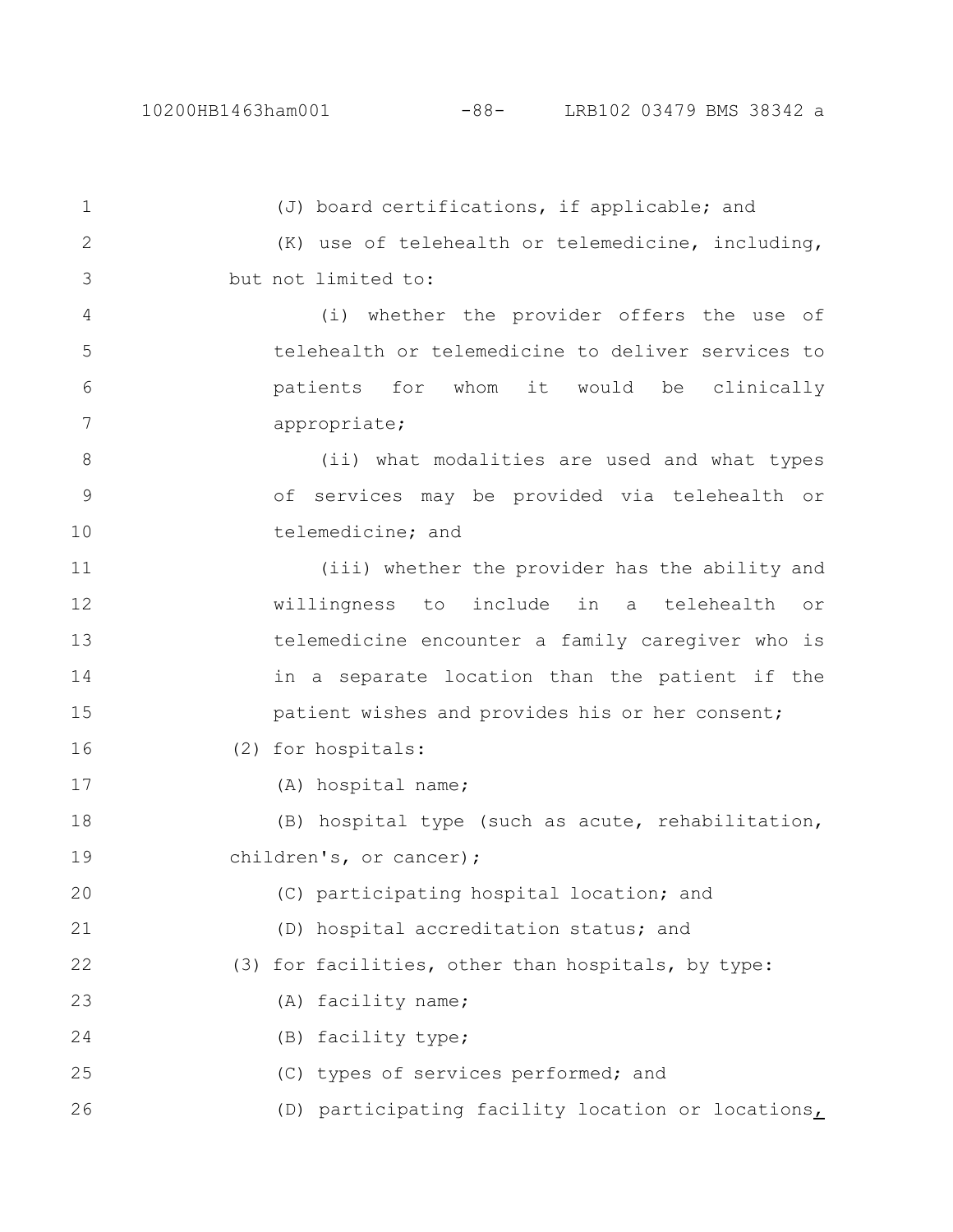including for each location where the health care professional is at the location at least 3 days per week. (c) For the electronic provider directories, for each network plan, a network plan shall make available all of the following information in addition to the searchable information required in this Section: (1) for health care professionals: (A) contact information, including both a telephone number and digital contact information if the provider has supplied digital contact information; and (B) languages spoken other than English by clinical staff, if applicable; (2) for hospitals, telephone number and digital contact information; and (3) for facilities other than hospitals, telephone number. (d) The issuer insurer or network plan shall make available in print, upon request, the following provider directory information for the applicable network plan: (1) for health care professionals: (A) name; (B) contact information, including telephone number and digital contact information if the provider has supplied digital contact information; 1 2 3 4 5 6 7 8 9 10 11 12 13 14 15 16 17 18 19 20 21 22 23 24 25 26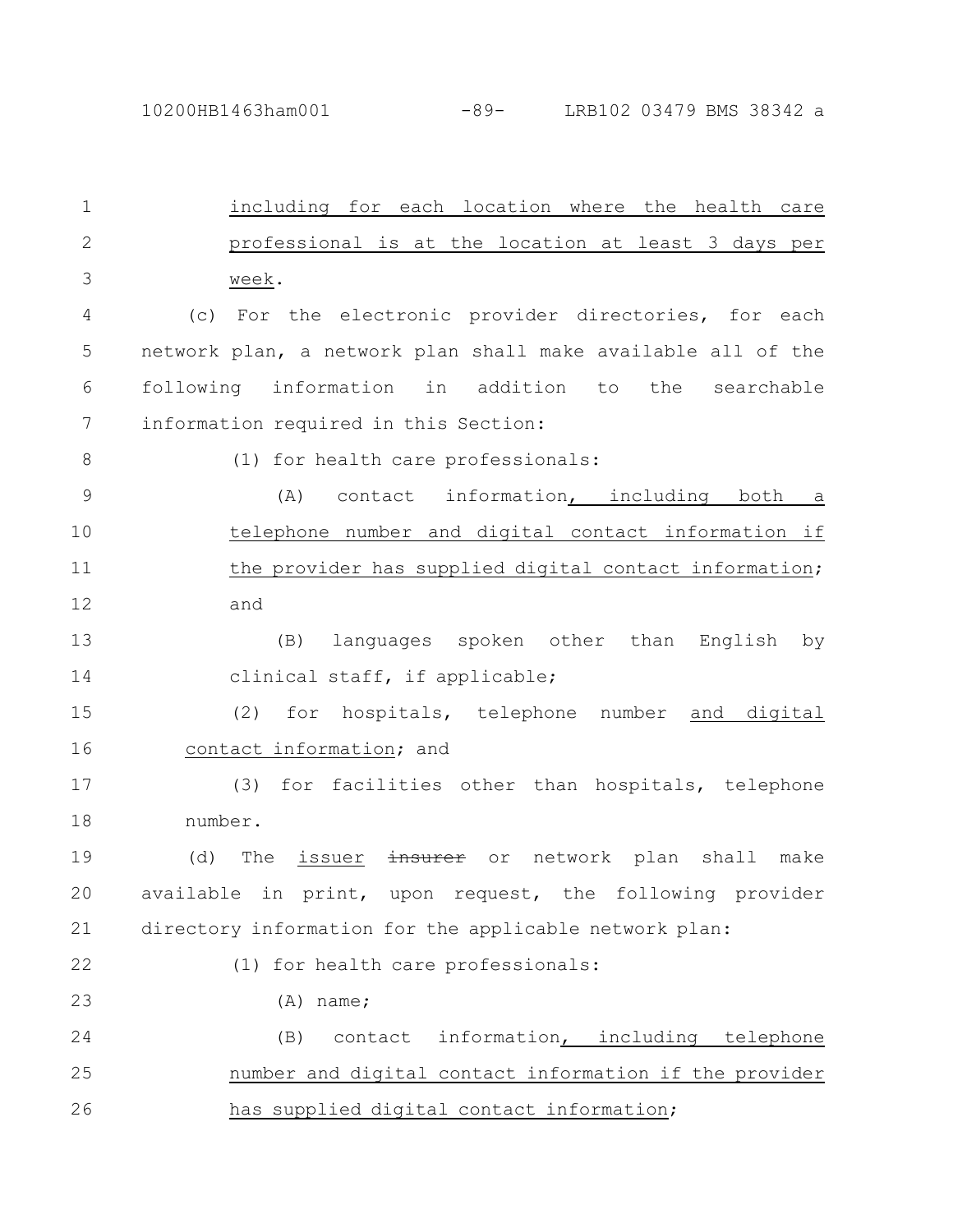10200HB1463ham001 -90- LRB102 03479 BMS 38342 a

(C) participating office location or locations, including for each location where the health care professional is at the location at least 3 days per week; (D) specialty, if applicable; (E) languages spoken other than English, if applicable; (F) whether accepting new patients; and (G) use of telehealth or telemedicine, including, but not limited to: (i) whether the provider offers the use of telehealth or telemedicine to deliver services to patients for whom it would be clinically appropriate; (ii) what modalities are used and what types of services may be provided via telehealth or telemedicine; and (iii) whether the provider has the ability and willingness to include in a telehealth or telemedicine encounter a family caregiver who is in a separate location than the patient if the patient wishes and provides his or her consent; (2) for hospitals: (A) hospital name; (B) hospital type (such as acute, rehabilitation, children's, or cancer); and 1 2 3 4 5 6 7 8 9 10 11 12 13 14 15 16 17 18 19 20 21 22 23 24 25 26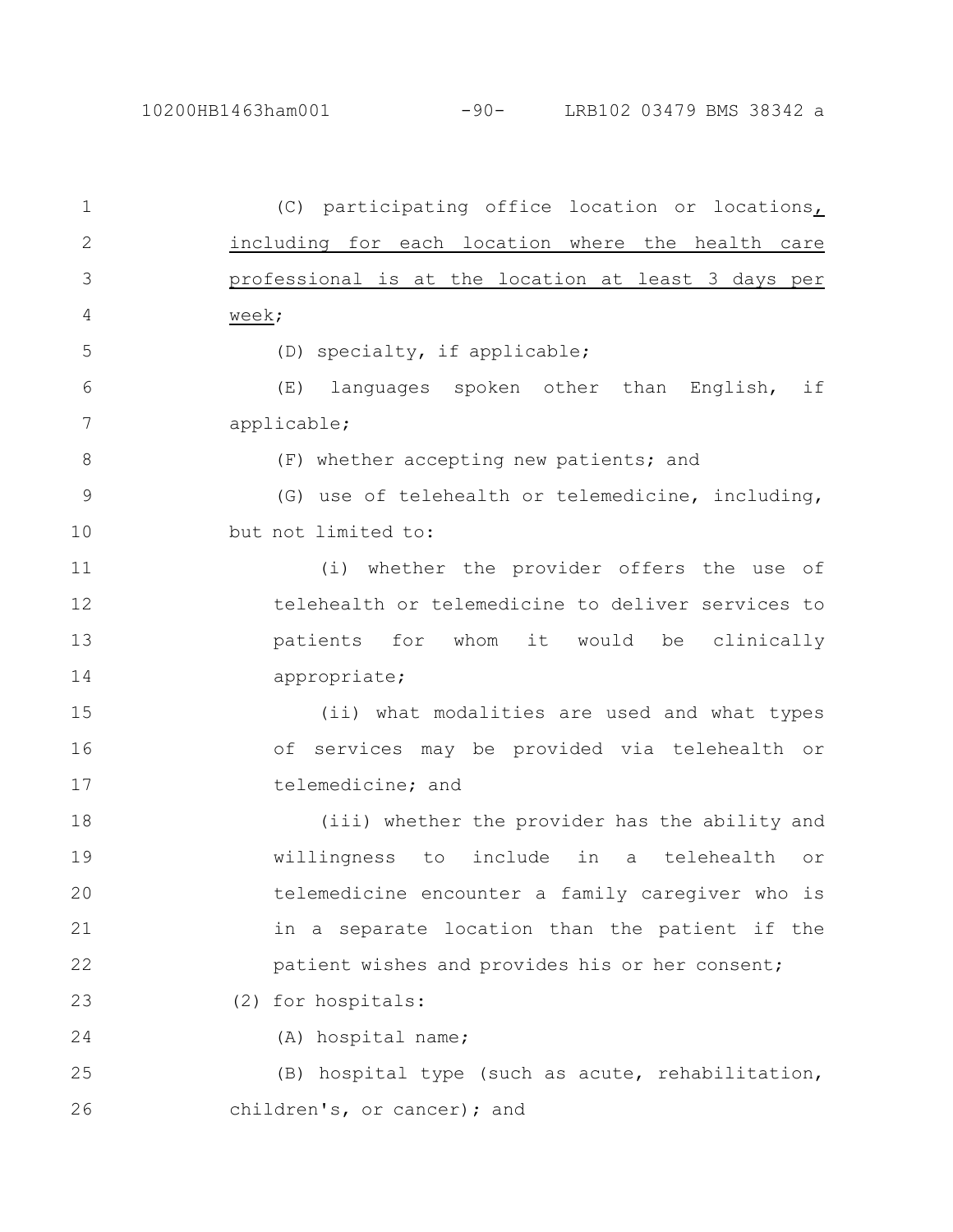(C) participating hospital location, and telephone number, and digital contact information; and (3) for facilities, other than hospitals, by type: (A) facility name; (B) facility type; (C) types of services performed; and (D) participating facility location or locations, and telephone numbers, and digital contact information for each location. 1 2 3 4 5 6 7 8 9

(e) The network plan shall include a disclosure in the print format provider directory that the information included in the directory is accurate as of the date of printing and that beneficiaries or prospective beneficiaries should consult the issuer's insurer's electronic provider directory on its website and contact the provider. The network plan shall also include a telephone number in the print format provider directory for a customer service representative where the beneficiary can obtain current provider directory information. 10 11 12 13 14 15 16 17 18

(f) The Director may conduct periodic audits of the accuracy of provider directories. A network plan shall not be subject to any fines or penalties for information required in this Section that a provider submits that is inaccurate or incomplete. 19 20 21 22 23

(g) To the extent not otherwise provided in this Act, an issuer shall comply with the requirements of 42 U.S.C. 300gg-115, except that "provider directory information" shall 24 25 26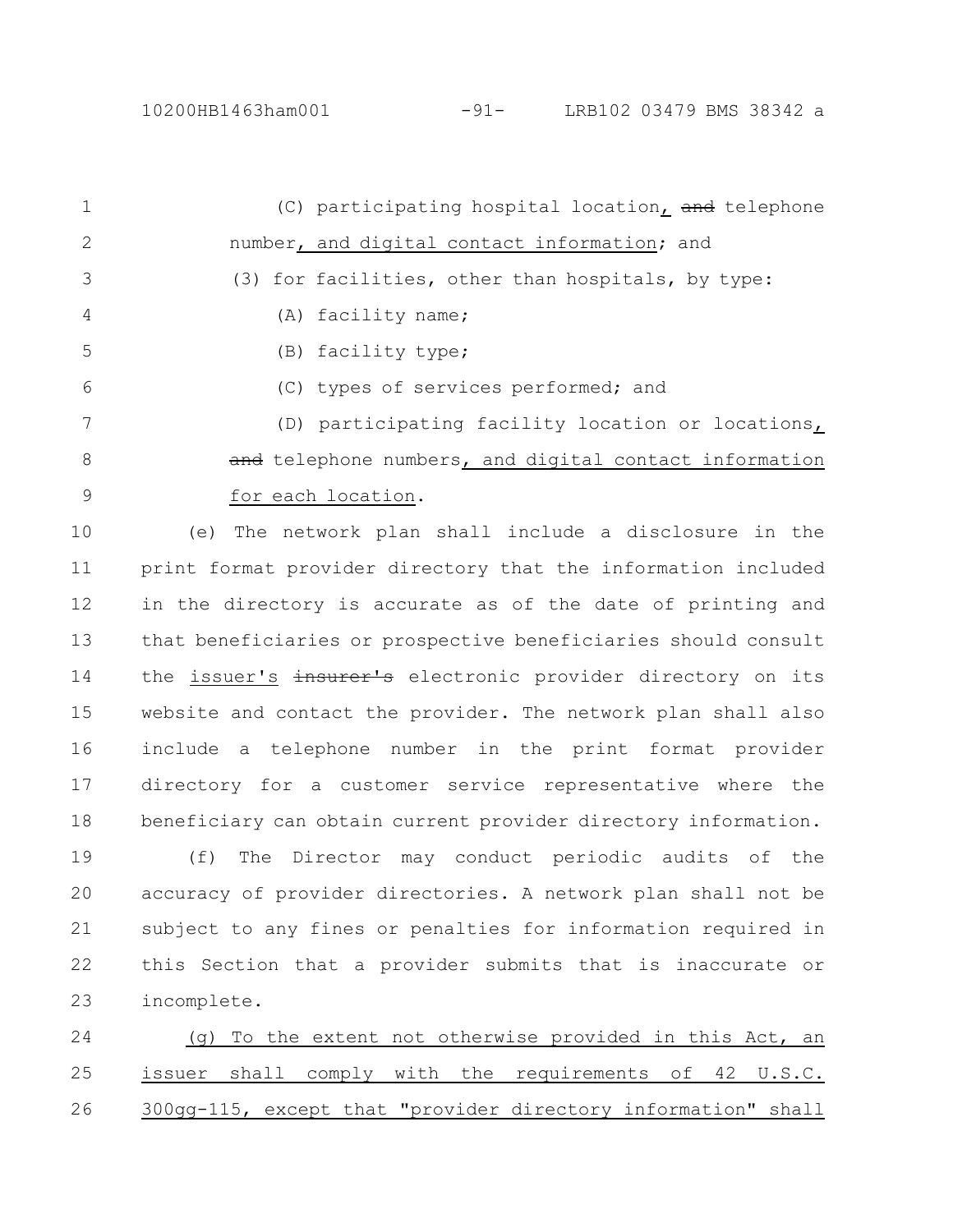include all information required to be included in a provider directory pursuant to this Section. (Source: P.A. 102-92, eff. 7-9-21.) 1 2 3

(215 ILCS 124/30) 4

Sec. 30. Administration and enforcement. 5

(a) Issuers <del>Insurers</del>, as defined in this Act, have a continuing obligation to comply with the requirements of this Act. Other than the duties specifically created in this Act, nothing in this Act is intended to preclude, prevent, or require the adoption, modification, or termination of any utilization management, quality management, or claims processing methodologies of an issuer insurer. 6 7 8 9 10 11 12

(b) Nothing in this Act precludes, prevents, or requires the adoption, modification, or termination of any network plan term, benefit, coverage or eligibility provision, or payment methodology. 13 14 15 16

(c) The Director shall enforce the provisions of this Act pursuant to the enforcement powers granted to it by law. 17 18

(d) The Department shall adopt rules to enforce compliance with this Act to the extent necessary. 19  $20$ 

(e) In accordance with Section 5-45.21 of the Illinois Administrative Procedure Act, the Department may adopt emergency rules to implement federal standards for provider ratios, travel time and distance, and appointment wait times if such standards apply to health insurance coverage regulated 21 22 23 24 25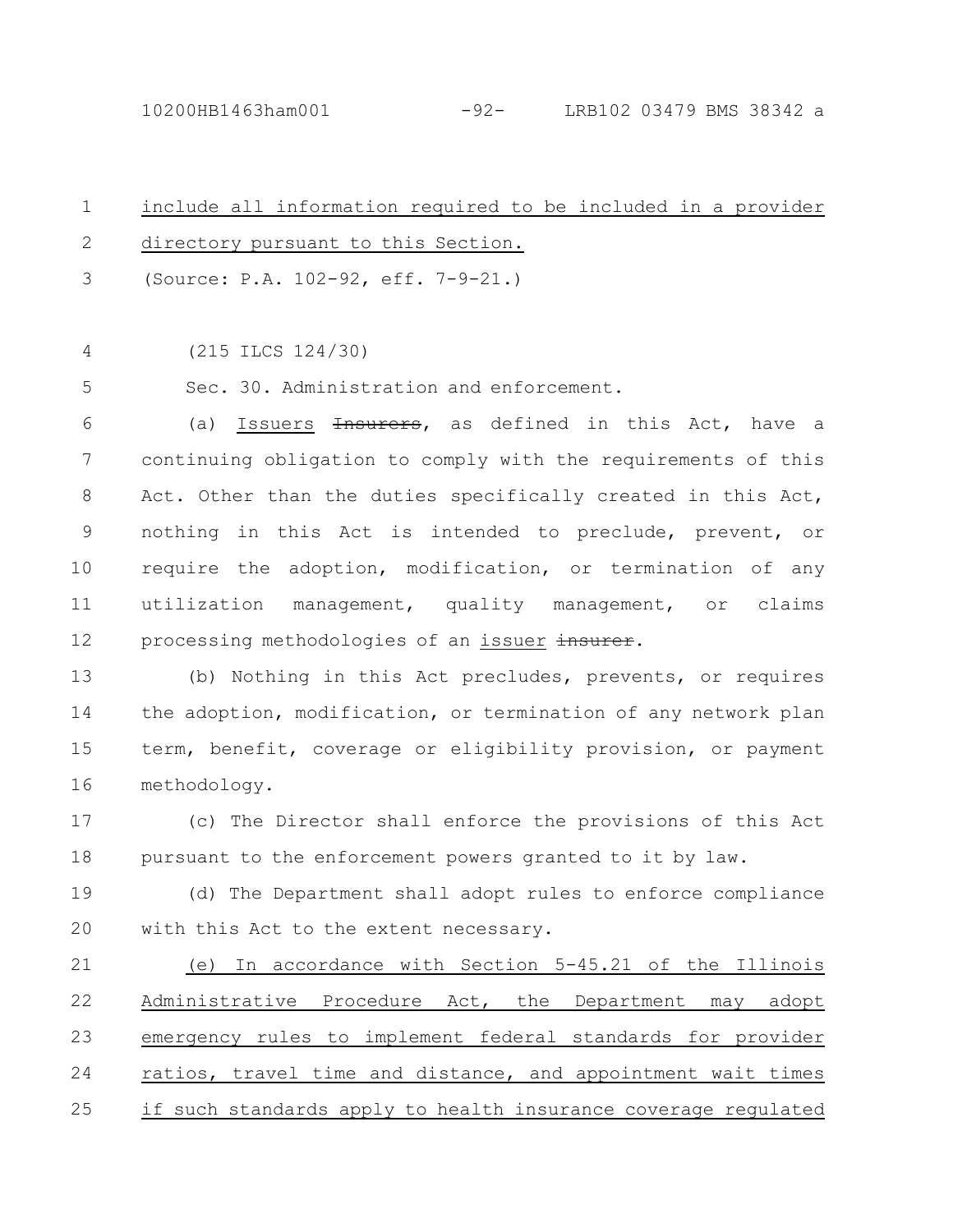10200HB1463ham001 -93- LRB102 03479 BMS 38342 a

by the Department and are more stringent than the State standards extant at the time the final federal standards are published. (Source: P.A. 100-502, eff. 9-15-17.) (215 ILCS 124/35 new) Sec. 35. Provider requirements. Providers shall comply with 42 U.S.C. 300gg-138 and 300gg-139 and the regulations promulgated thereunder, as well as Section 20 and paragraph (2) of subsection (a) of Section 25 of this Act, except that "provider directory information" includes all information required to be included in a provider directory pursuant to Section 25 of this Act. To the extent a provider is licensed by the Department of Financial and Professional Regulation or by the Department of Public Health, that agency shall have the authority to investigate, examine, process complaints, issue subpoenas, examine witnesses under oath, issue a fine, or take disciplinary action against the provider's license for violations of these requirements in accordance with the provider's applicable licensing statute. 1 2 3 4 5 6 7 8 9 10 11 12 13 14 15 16 17 18 19

(215 ILCS 124/40 new) Sec. 40. Confidentiality. (a) All records in the custody or possession of the Department are presumed to be open to public inspection or copying unless exempt from disclosure by Section 7 or 7.5 of 20 21 22 23 24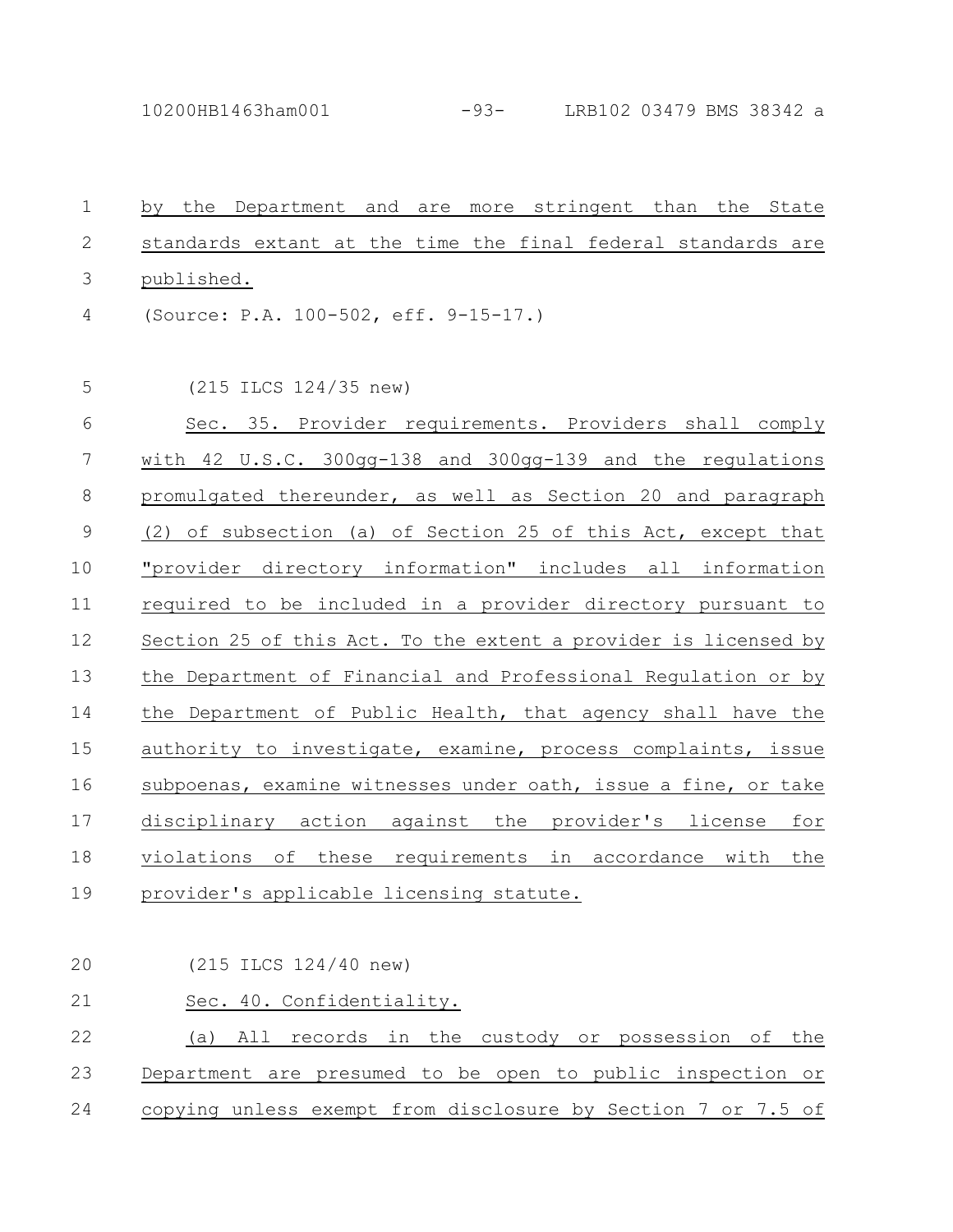| $\mathbf 1$   | the Freedom of Information Act. Except as otherwise provided    |
|---------------|-----------------------------------------------------------------|
| $\mathbf{2}$  | in this Section or other applicable law, the filings required   |
| 3             | under this Act shall be open to public inspection or copying.   |
| 4             | following information shall not<br>The<br>(b)<br>be<br>deemed   |
| 5             | confidential:                                                   |
| 6             | or projected ratios of providers<br>actual<br>(1)<br>to         |
| 7             | beneficiaries;                                                  |
| $\,8\,$       | or projected time and distance between<br>(2)<br>actual         |
| $\mathcal{G}$ | network providers and beneficiaries or actual or projected      |
| 10            | waiting times for a beneficiary to see a network provider;      |
| 11            | geographic maps of network providers;<br>(3)                    |
| 12            | requests for exceptions under subsection (g) of<br>(4)          |
| 13            | 10, except with respect to any discussion of<br>Section         |
| 14            | ongoing or planned contractual negotiations with providers      |
| 15            | that the issuer requests to be treated as confidential;         |
| 16            | and                                                             |
| 17            | (5) provider directories.                                       |
| 18            | (c) An issuer's work papers and reports on the results of a     |
| 19            | self-audit<br>оf<br>provider directories shall<br>its<br>remain |
| 20            | confidential unless expressly waived by the insurer or unless   |
| 21            | deemed public information under federal law.                    |
| 22            | The filings required under Section 10 of this Act<br>(d)        |
| 23            | shall be confidential while they remain under the Department's  |
| 24            | review but shall become open to public inspection and copying   |
| 25            | upon completion of the review, except as provided in this       |
| 26            | Section or under other applicable law.                          |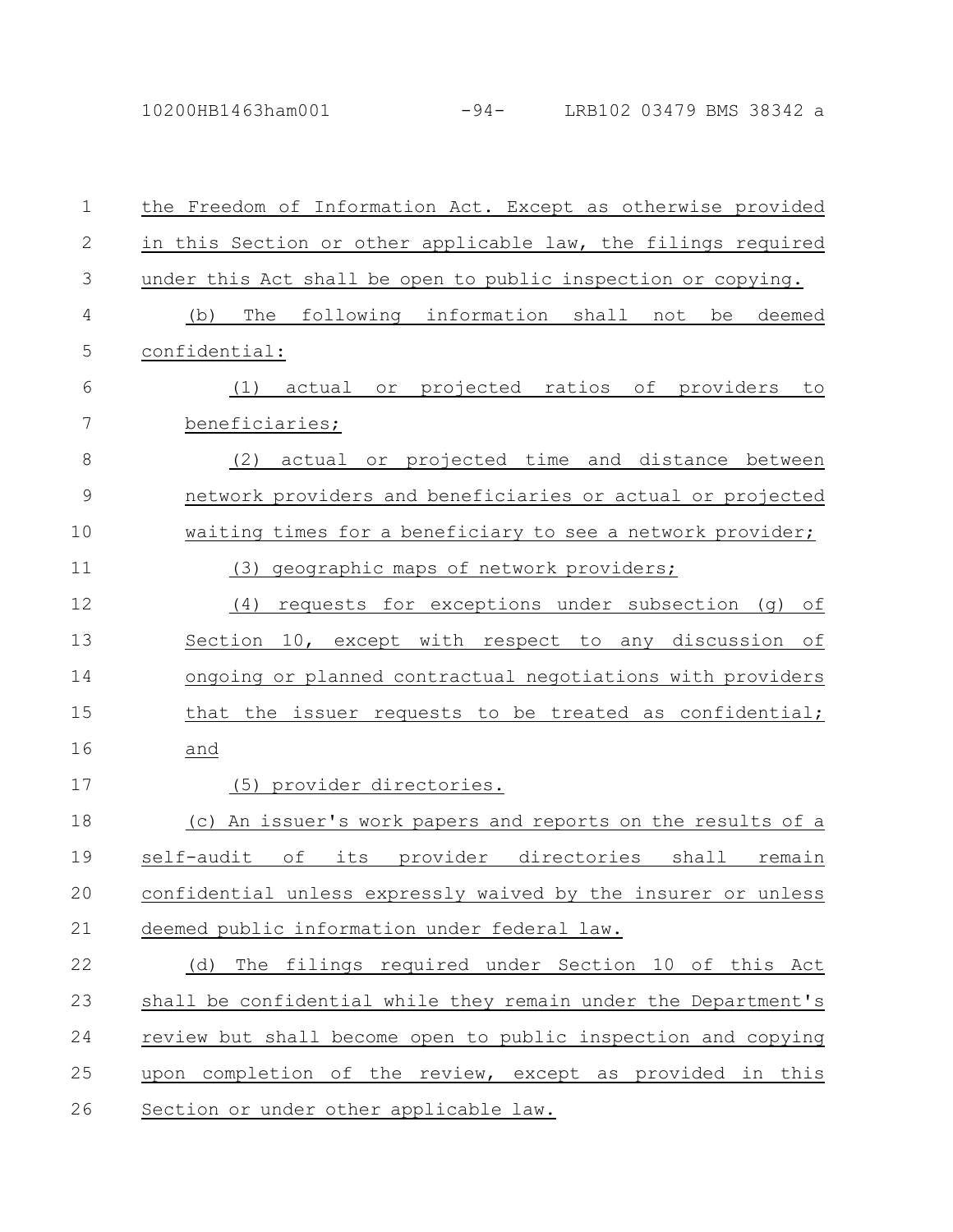10200HB1463ham001 -95- LRB102 03479 BMS 38342 a

## (e) Nothing in this Section shall supersede the statutory requirement that work papers obtained during a market conduct examination be deemed confidential. 1 2 3

Section 20. The Managed Care Reform and Patient Rights Act is amended by changing Sections 20 and 25 as follows: 4 5

(215 ILCS 134/20) 6

Sec. 20. Notice of nonrenewal or termination. A health care plan must give at least 60 days notice of nonrenewal or termination of a health care provider to the health care provider and to the enrollees served by the health care provider. The notice shall include a name and address to which an enrollee or health care provider may direct comments and concerns regarding the nonrenewal or termination. Immediate written notice may be provided without 60 days notice when a health care provider's license has been disciplined by a State licensing board. The notice to the enrollee shall provide the individual with an opportunity to notify the health care plan of the individual's need for transitional care. 7 8 9 10 11 12 13 14 15 16 17 18

(Source: P.A. 91-617, eff. 1-1-00.) 19

(215 ILCS 134/25) 20

Sec. 25. Transition of services. 21

(a) A health care plan shall provide for continuity of care for its enrollees as follows: 22 23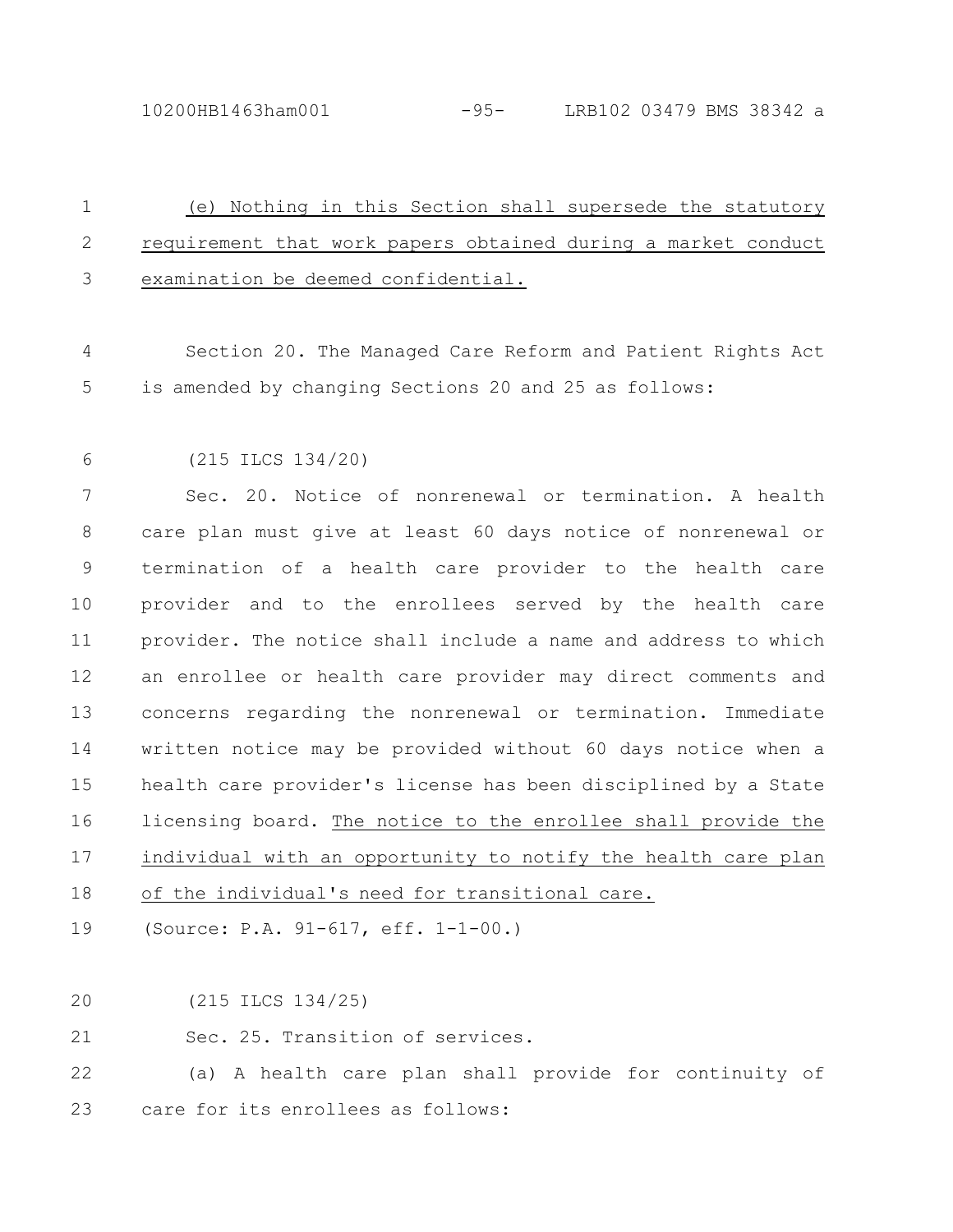10200HB1463ham001 -96- LRB102 03479 BMS 38342 a

(1) If an enrollee's health care provider physician leaves the health care plan's network of health care providers for reasons other than termination of a contract in situations involving imminent harm to a patient or a final disciplinary action by a State licensing board and the provider physician remains within the health care plan's service area, or if benefits provided under such health care plan with respect to such provider are terminated because of a change in the terms of the participation of such provider in such plan, or if a contract between a group health plan, as defined in Section 5 of the Illinois Health Insurance Portability and Accountability Act, and a health care plan offered connection with the group health plan is terminated and results in a loss of benefits provided under such plan with respect to such provider, the health care plan shall permit the enrollee to continue an ongoing course of treatment with that provider physician during a transitional period: 1 2 3 4 5 6 7 8 9 10 11 12 13 14 15 16 17 18 19

(A) of 90 days from the date of the notice of provider's physician's termination from the health care plan to the enrollee of the provider's physician's disaffiliation from the health care plan if the enrollee has an ongoing course of treatment; or 20 21 22 23 24

(B) if the enrollee has entered the third trimester of pregnancy at the time of the provider's 25 26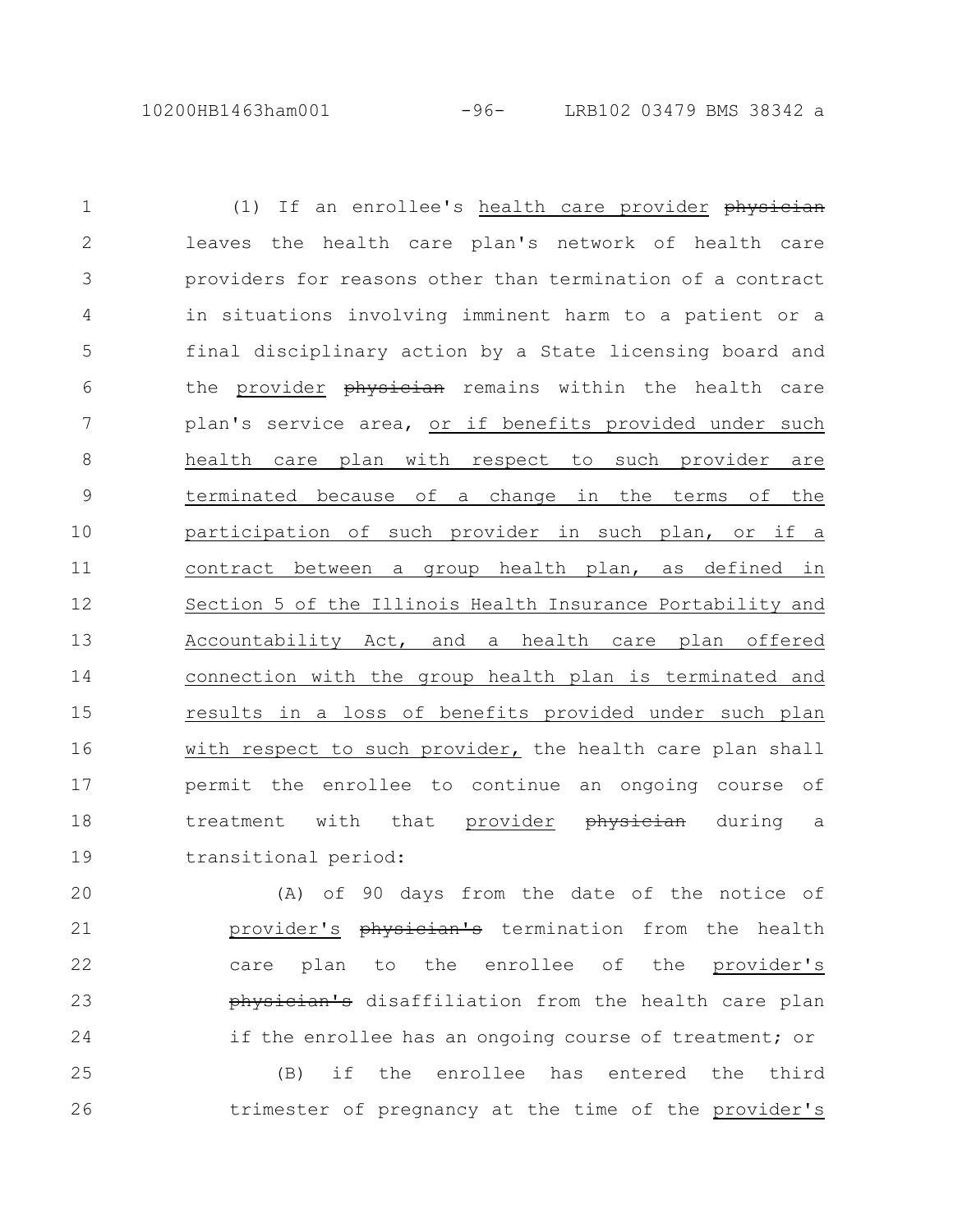physician's disaffiliation, that includes the provision of post-partum care directly related to the delivery. 1 2 3

(2) Notwithstanding the provisions in item (1) of this subsection, such care shall be authorized by the health care plan during the transitional period only if the provider physician agrees: 4 5 6 7

(A) to continue to accept reimbursement from the health care plan at the rates applicable prior to the start of the transitional period; 8 9 10

(B) to adhere to the health care plan's quality assurance requirements and to provide to the health care plan necessary medical information related to such care; and 11 12 13 14

(C) to otherwise adhere to the health care plan's policies and procedures, including but not limited to procedures regarding referrals and obtaining preauthorizations for treatment. 15 16 17 18

(3) During an enrollee's plan year, a health care plan shall not remove a drug from its formulary or negatively change its preferred or cost-tier sharing unless, at least 60 days before making the formulary change, the health care plan: 19 20 21 22 23

(A) provides general notification of the change in its formulary to current and prospective enrollees; (B) directly notifies enrollees currently 24 25 26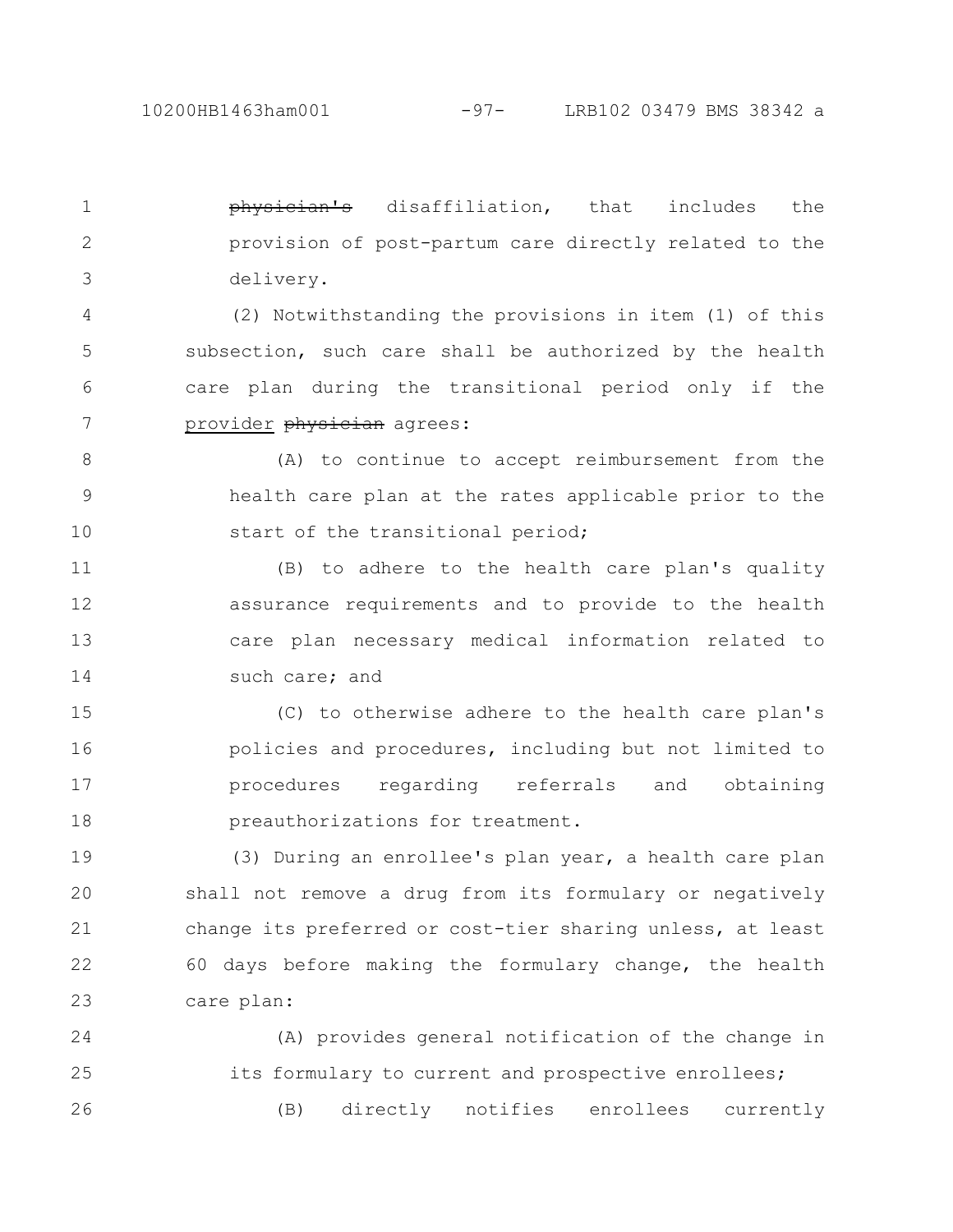10200HB1463ham001 -98- LRB102 03479 BMS 38342 a

receiving coverage for the drug, including information on the specific drugs involved and the steps they may take to request coverage determinations and exceptions, including a statement that a certification of medical necessity by the enrollee's prescribing provider will result in continuation of coverage at the existing level; and 1 2 3 4 5 6 7

(C) directly notifies by first class mail and through an electronic transmission, if available, the prescribing provider of all health care plan enrollees currently prescribed the drug affected by the proposed change; the notice shall include a one-page form by which the prescribing provider can notify the health care plan by first class mail that coverage of the drug for the enrollee is medically necessary. 8 9 10 11 12 13 14 15

The notification in paragraph (C) may direct the prescribing provider to an electronic portal through which the prescribing provider may electronically file a certification to the health care plan that coverage of the drug for the enrollee is medically necessary. The prescribing provider may make a secure electronic signature beside the words "certification of medical necessity", and this certification shall authorize continuation of coverage for the drug. 16 17 18 19 20 21 22 23 24

If the prescribing provider certifies to the health care plan either in writing or electronically that the 25 26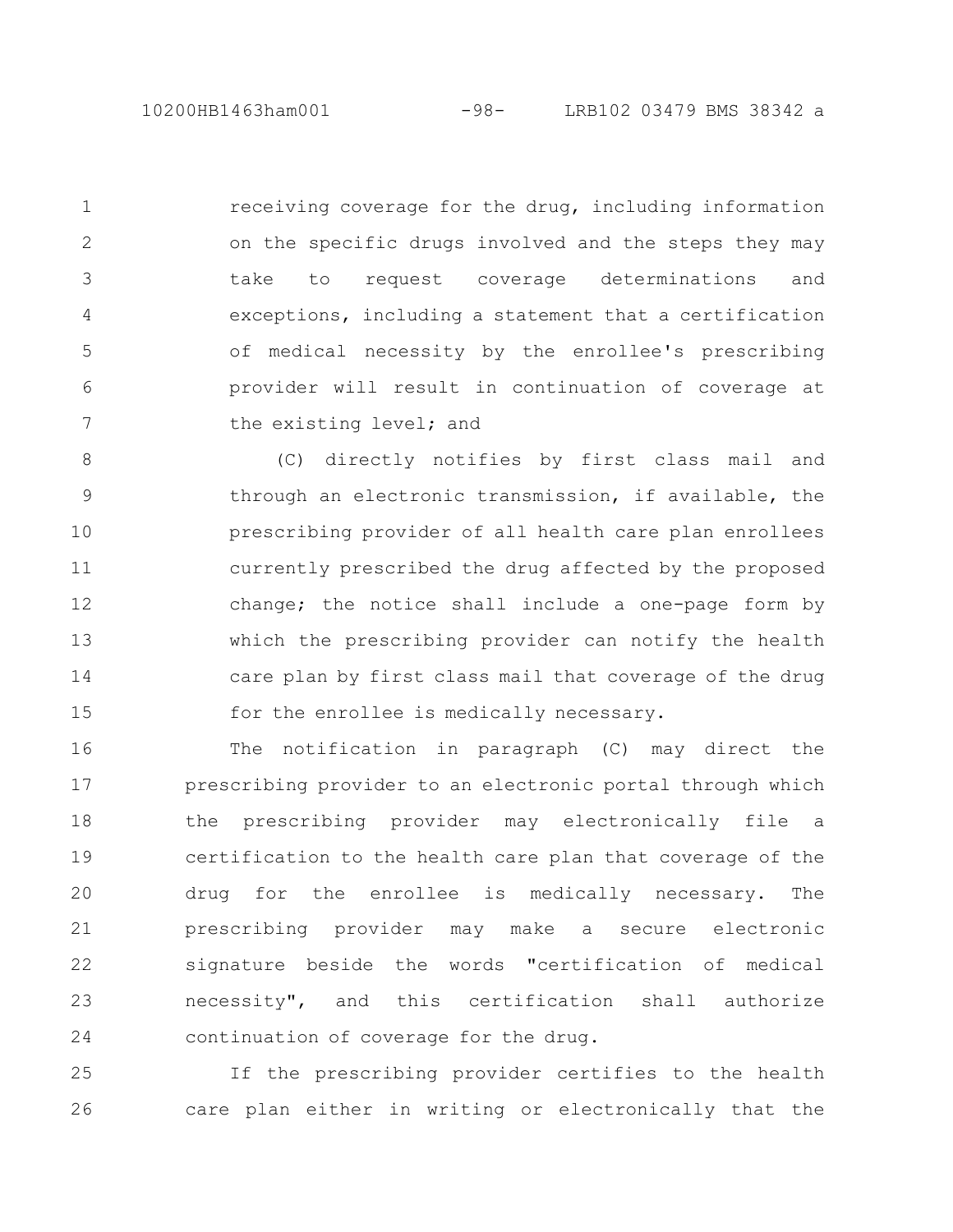10200HB1463ham001 -99- LRB102 03479 BMS 38342 a

drug is medically necessary for the enrollee as provided in paragraph (C), a health care plan shall authorize coverage for the drug prescribed based solely on the prescribing provider's assertion that coverage is medically necessary, and the health care plan is prohibited from making modifications to the coverage related to the covered drug, including, but not limited to: 1 2 3 4 5 6 7 8

(i) increasing the out-of-pocket costs for the covered drug; 9 10

(ii) moving the covered drug to a more restrictive tier; or 11 12

(iii) denying an enrollee coverage of the drug for which the enrollee has been previously approved for coverage by the health care plan. 13 14 15

Nothing in this item (3) prevents a health care plan from removing a drug from its formulary or denying an enrollee coverage if the United States Food and Drug Administration has issued a statement about the drug that calls into question the clinical safety of the drug, the drug manufacturer has notified the United States Food and Drug Administration of a manufacturing discontinuance or potential discontinuance of the drug as required by Section 506C of the Federal Food, Drug, and Cosmetic Act, as codified in 21 U.S.C. 356c, or the drug manufacturer has removed the drug from the market. 16 17 18 19 20 21 22 23 24 25 26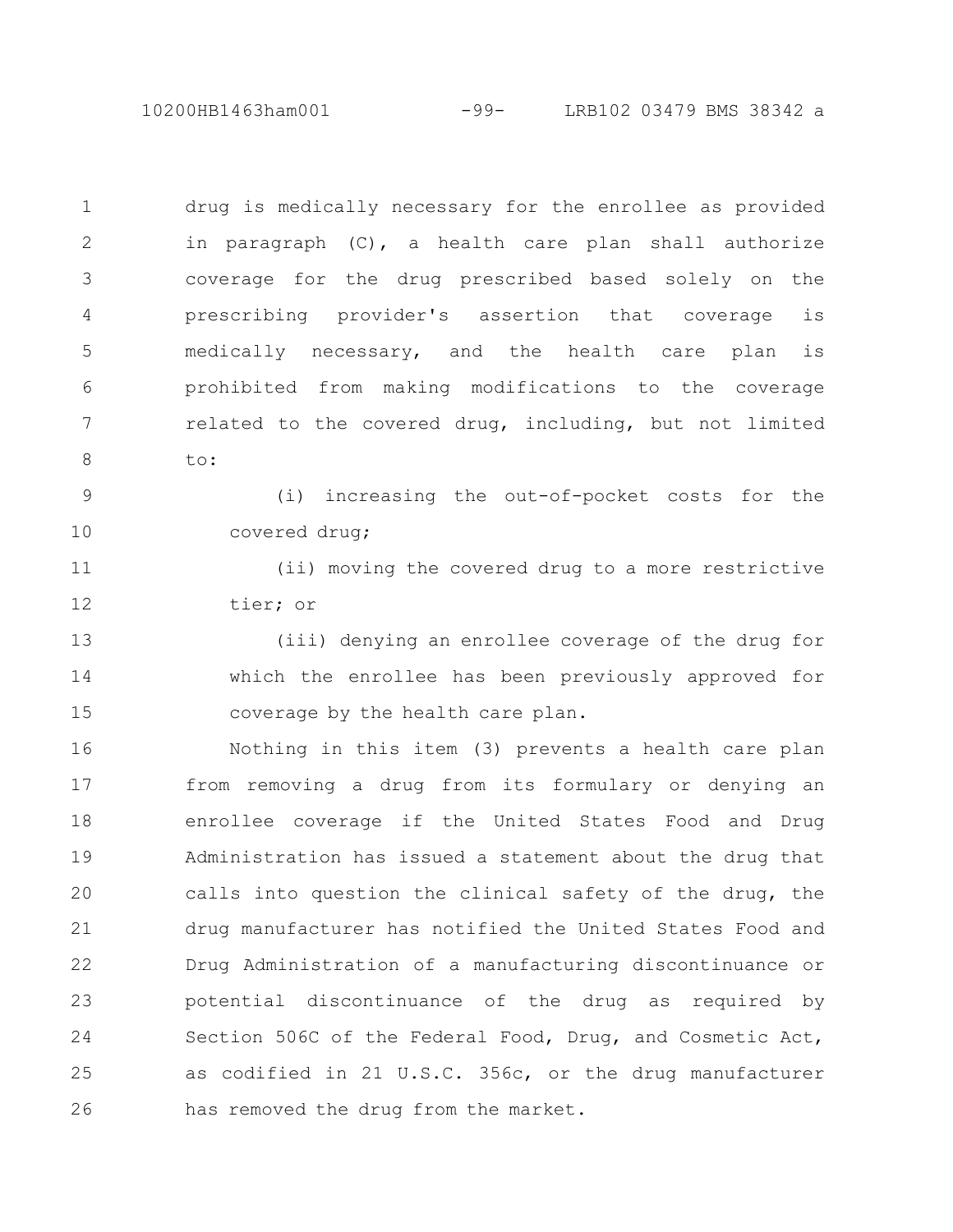10200HB1463ham001 -100- LRB102 03479 BMS 38342 a

Nothing in this item (3) prohibits a health care plan, by contract, written policy or procedure, or any other agreement or course of conduct, from requiring a pharmacist to effect substitutions of prescription drugs consistent with Section 19.5 of the Pharmacy Practice Act, under which a pharmacist may substitute an interchangeable biologic for a prescribed biologic product, and Section 25 of the Pharmacy Practice Act, under which a pharmacist may select a generic drug determined to be therapeutically equivalent by the United States Food and Drug Administration and in accordance with the Illinois Food, Drug and Cosmetic Act. 1 2 3 4 5 6 7 8 9 10 11 12

This item (3) applies to a policy or contract that is amended, delivered, issued, or renewed on or after January 1, 2019. This item (3) does not apply to a health plan as defined in the State Employees Group Insurance Act of 1971 or medical assistance under Article V of the Illinois Public Aid Code. 13 14 15 16 17 18

(b) A health care plan shall provide for continuity of care for new enrollees as follows: 19 20

(1) If a new enrollee whose physician is not a member of the health care plan's provider network, but is within the health care plan's service area, enrolls in the health care plan, the health care plan shall permit the enrollee to continue an ongoing course of treatment with the enrollee's current physician during a transitional period: 21 22 23 24 25 26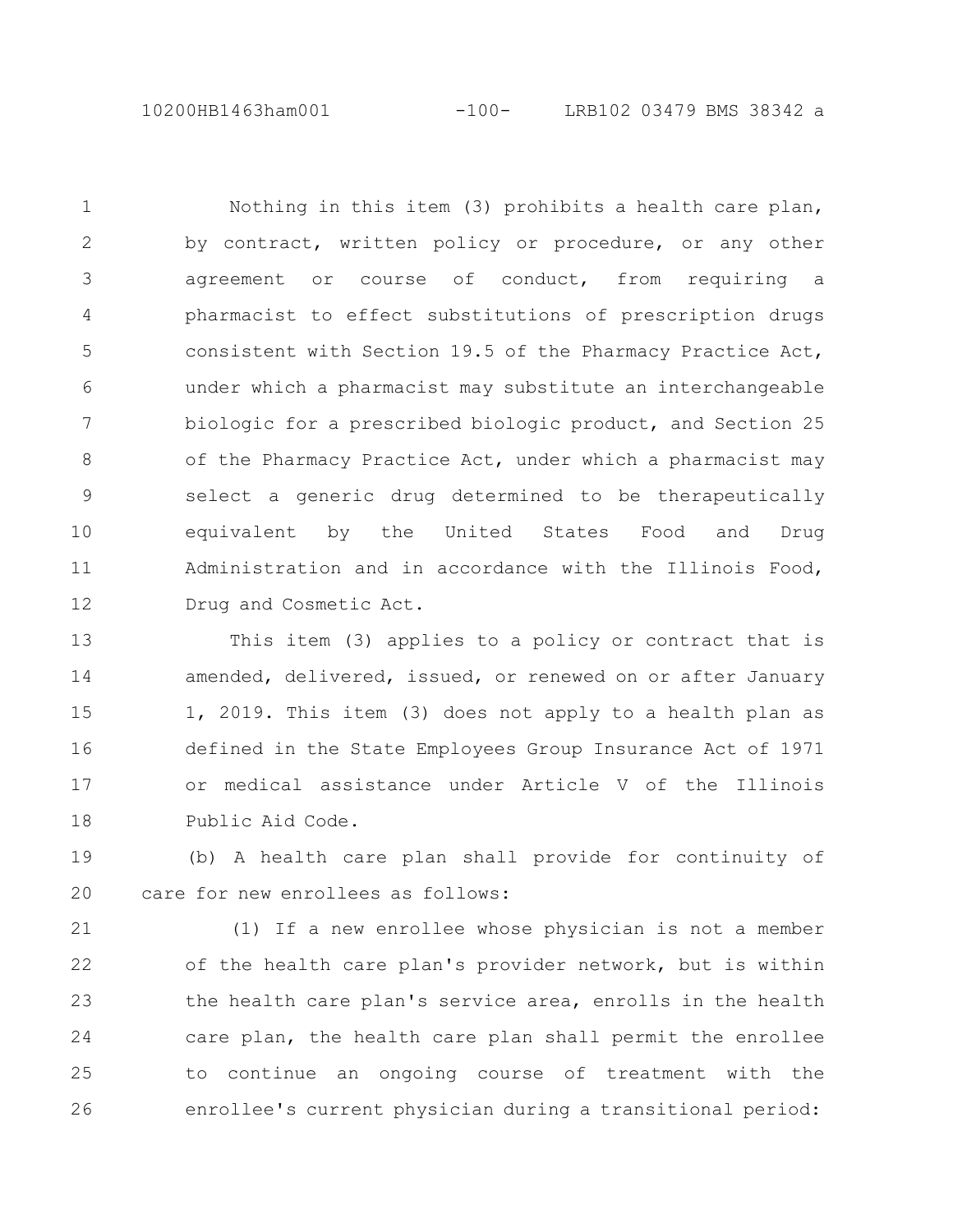(A) of 90 days from the effective date of enrollment if the enrollee has an ongoing course of treatment; or 1 2 3

(B) if the enrollee has entered the third trimester of pregnancy at the effective date of enrollment, that includes the provision of post-partum care directly related to the delivery. 4 5 6 7

(2) If an enrollee elects to continue to receive care from such physician pursuant to item (1) of this subsection, such care shall be authorized by the health care plan for the transitional period only if the physician agrees: 8 9 10 11 12

(A) to accept reimbursement from the health care plan at rates established by the health care plan; such rates shall be the level of reimbursement applicable to similar physicians within the health care plan for such services; 13 14 15 16 17

(B) to adhere to the health care plan's quality assurance requirements and to provide to the health care plan necessary medical information related to such care; and 18 19 20 21

(C) to otherwise adhere to the health care plan's policies and procedures including, but not limited to procedures regarding referrals and obtaining preauthorization for treatment. 22 23 24 25

26

(c) In no event shall this Section be construed to require